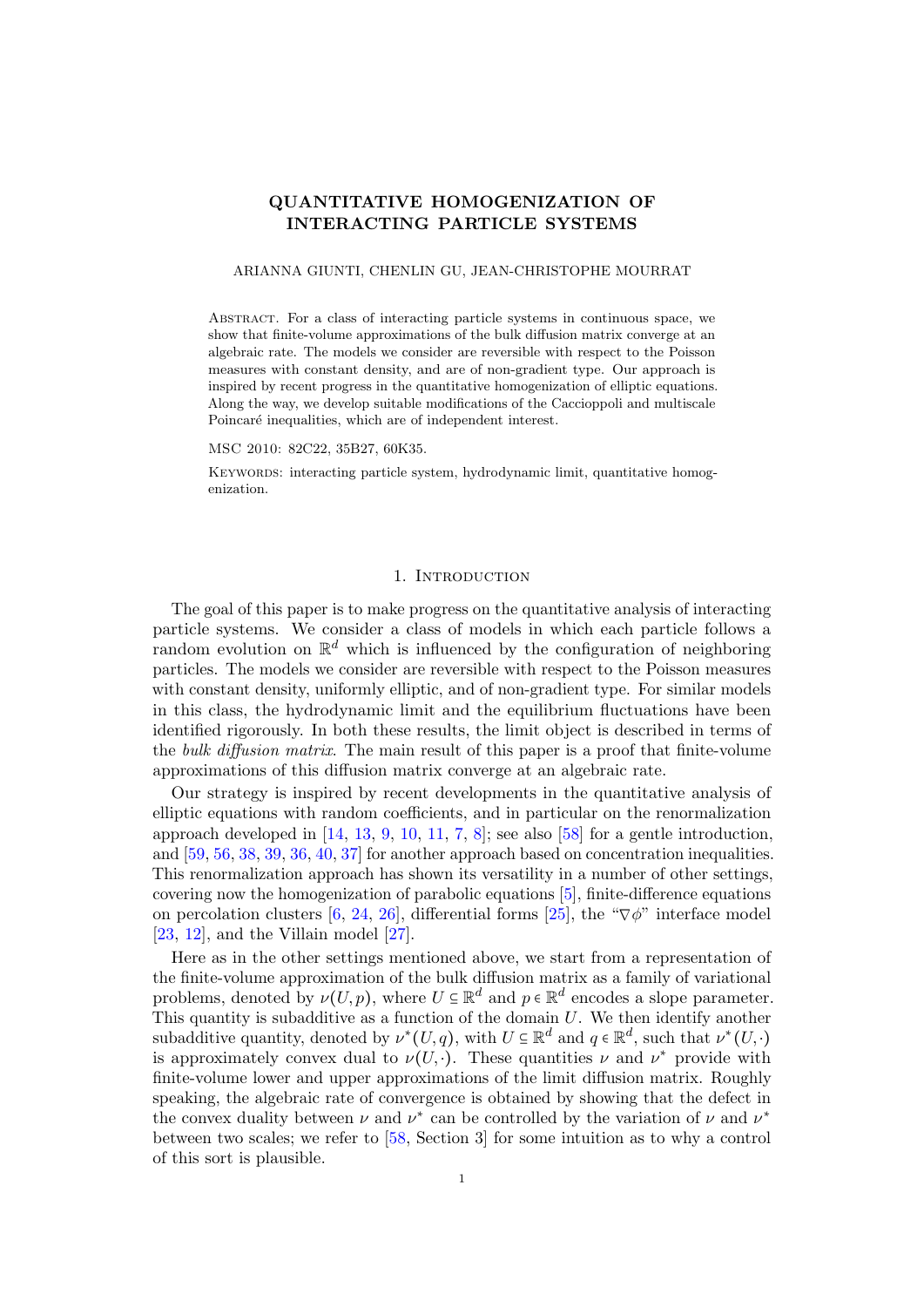Besides the identification of the most appropriate subadditive quantities  $\nu$  and  $\nu^*$ , one of the main difficulties we encounter relates to the development of certain functional inequalities. As is to be expected, we will make use of Poincaré inequalities, which allow to control the  $L^2$  oscillation of a function by the  $L^2$  norm of its gradient. However, we will need to be more precise than this. Indeed, we want to be able to assert that if the gradient of a function is small in some weaker norm, then we can control the  $L^2$  oscillation of the function more tightly. In other words, we need some analogue of the inequality  $||u||_{L^2} \le C||\nabla u||_{H^{-1}}$ . Recall that in the current paper, the functions of interest are defined over the space of all possible particle configurations. The precise statement of our "multiscale Poincaré inequality" is in Proposition [3.8.](#page-13-0)

Another crucial ingredient we need is a version of the Caccioppoli inequality. In the standard setting of elliptic equations, this inequality states that the  $L^2$  norm of the gradient of a harmonic function can be controlled by the  $L^2$  norm of its oscillation on a larger domain; one can think of this inequality as a "reverse Poincaré inequality" for harmonic functions. If u denotes the harmonic function, then a standard proof of this inequality consists in testing the equation for u with  $u\phi$ , where  $\phi$  is a smooth cutoff function which is equal to 1 in the inner domain, and is equal to 0 outside of the larger domain.

In our context, we need to "turn off" the influence of any particle that would come too close to the boundary of the larger domain. In this case, a naive modification of the standard elliptic argument is inapplicable. This comes from the fact that, as the domains become large, there will essentially always be many particles that come dangerously close to the boundary of the larger domain; so the cutoff function  $\phi$ would essentially always have to vanish, except on an event of very small probability. We therefore need to identify a different approach. In fact, we settle for a modified form of the Caccioppoli inequality, in which we control the  $L^2$  norm of the gradient of a solution by the  $L^2$  norm of the solution on a larger domain, plus a fraction of the  $L^2$  norm of its gradient on the larger domain; see Proposition [3.9](#page-18-0) for the precise statement.

At present, we think that the results presented here should allow to derive a quantitative version of the hydrodynamic limit, as well as to derive "near-equilibrium" fluctuation results. To be more precise, for a domain of side length  $R$  and an initial density profile varying macroscopically, it should be possible to control the convergence to the hydrodynamic limit at a precision of  $R^{-\alpha}$ , for some  $\alpha > 0$ . Conversely, starting from a density profile that has variations of size bounded by  $R^{-\frac{d}{2}+\alpha}$ , it should be possible to identify the asymptotic fluctuations of the density field. These would represent first steps towards bridging the gap between these two results.

By analogy with the results obtained for elliptic equations and other contexts, see in particular [\[58,](#page-59-0) Section 3] and [\[11,](#page-57-4) Chapter 2 and following], we hope that the results obtained here will provide the seed for more refined, and hopefully sharp, quantitative results. This will hopefully allow to improve the exponent  $\alpha > 0$  appearing in the previous paragraph to some explicit exponent (ideally  $\alpha = \frac{d}{2}$  $\frac{d}{2}$ , and thereby to bring us closer to a full understanding of non-equilibrium fluctuations.

We now turn to a brief overview of related works on interacting particle systems. The result in the literature that is possibly closest to ours is that of [\[49\]](#page-59-3). In this work, the authors consider the diffusion matrix associated with the long-time behavior of a tagged particle in the symmetric simple exclusion process, which is called the *self-diffusion matrix*. The main result of  $[49]$  is a proof that finite-volume approximations of the self-diffusion matrix converge to the correct limit. However, no rate of convergence could be obtained there. The qualitative result of  $[49]$  was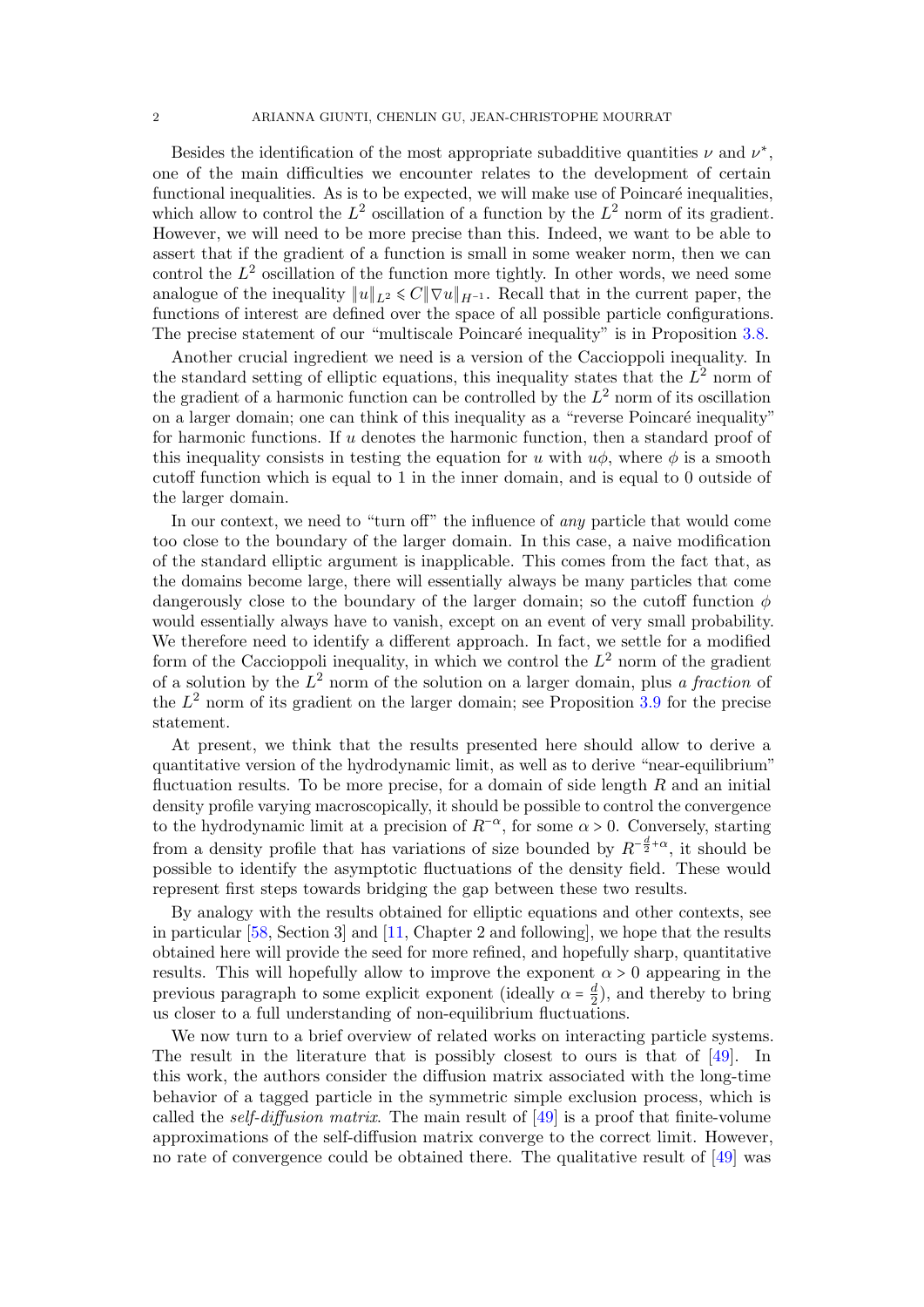extended to the mean-zero simple exclusion process, and to the asymmetric simple exclusion process in dimension  $d \ge 3$ , in [\[44\]](#page-58-10).

An easy consequence of the results of the present paper is that the bulk diffusion matrix is Hölder continuous as a function of the density of particles. However, for related models, it was shown in  $[70, 48, 15, 50, 68, 60, 61, 62]$  $[70, 48, 15, 50, 68, 60, 61, 62]$  $[70, 48, 15, 50, 68, 60, 61, 62]$  $[70, 48, 15, 50, 68, 60, 61, 62]$  $[70, 48, 15, 50, 68, 60, 61, 62]$  $[70, 48, 15, 50, 68, 60, 61, 62]$  $[70, 48, 15, 50, 68, 60, 61, 62]$  $[70, 48, 15, 50, 68, 60, 61, 62]$  $[70, 48, 15, 50, 68, 60, 61, 62]$  $[70, 48, 15, 50, 68, 60, 61, 62]$  $[70, 48, 15, 50, 68, 60, 61, 62]$  $[70, 48, 15, 50, 68, 60, 61, 62]$  $[70, 48, 15, 50, 68, 60, 61, 62]$  $[70, 48, 15, 50, 68, 60, 61, 62]$  that the diffusion matrix depends smoothly on the density of particles. The situation seems comparable to that encountered when considering Bernoulli perturbations of the law of the coefficient field for elliptic equations, see [\[57,](#page-59-10) [31\]](#page-58-12). Possibly more difficult situations for obtaining regularity results on the homogenized parameters, with less independence built into the nature of the perturbation, include the  $\nabla \phi$  model [\[12\]](#page-57-9), and nonlinear elliptic equations [\[7,](#page-57-5) [8\]](#page-57-6).

Two classical approaches to the identification of the hydrodynamic limit have been developed. The first, called the entropy method, was introduced in [\[42\]](#page-58-13), and extended to certain non-gradient models in [\[69,](#page-59-11) [64\]](#page-59-12). The second, called the relative entropy method, was introduced in [\[71\]](#page-59-13), and was extended to a non-gradient model in [\[34\]](#page-58-14).

The asymptotic description of the fluctuations of interacting particle systems at equilibrium has been obtained in [\[18,](#page-57-11) [66,](#page-59-14) [29,](#page-58-15) [20,](#page-58-16) [22\]](#page-58-17). The extension of this result to non-gradient models was obtained in [\[55,](#page-59-15) [21,](#page-58-18) [33\]](#page-58-19).

We are not aware of any results concerning the non-equilibrium fluctuations of a non-gradient model. For gradient models (or small perturbations thereof), we refer in particular to  $[63, 28, 32, 22, 45]$  $[63, 28, 32, 22, 45]$  $[63, 28, 32, 22, 45]$  $[63, 28, 32, 22, 45]$  $[63, 28, 32, 22, 45]$  $[63, 28, 32, 22, 45]$  $[63, 28, 32, 22, 45]$  $[63, 28, 32, 22, 45]$ . We also refer to the books  $[67, 46, 47]$  $[67, 46, 47]$  $[67, 46, 47]$  $[67, 46, 47]$  for much more thorough expositions on these topics, and reviews of the literature.

In relation to the purposes of the present paper, several works considered the problem of obtaining a rate of convergence to equilibrium for a system of interacting particles [\[54,](#page-59-18) [30,](#page-58-25) [16,](#page-57-12) [43,](#page-58-26) [51,](#page-59-19) [19,](#page-57-13) [41\]](#page-58-27). Heat kernel bounds for the tagged particle in a simple exclusion process were obtained in [\[35\]](#page-58-28).

In all likelihood, the results presented here can be extended to other reversible models of non-gradient type, provided that the invariant measures satisfy some mixing condition (an algebraic decay of correlations would suffice, see [\[13\]](#page-57-1)). More challenging directions include dynamics that are not uniformly elliptic, such as hard spheres. Extensions to situations in which the noise only acts on the velocity variable are likely to also be very challenging. Even further away are purely deterministic dynamics of hard spheres, as considered for instance in [\[17\]](#page-57-14). For any of these models, it would of course also be desirable to make progress on the quantitative analysis of the large-scale behavior of a tagged particle.

The rest of the paper is organized as follows. In Section [2,](#page-2-0) we introduce some notation and state the main result precisely, see Theorem [2.1.](#page-3-0) We then prove several functional inequalities in Section [3,](#page-7-0) including the multiscale Poincaré inequality and the modified Caccioppoli inequality. In Section [4,](#page-22-0) we define the subadditive quantities, and establish their elementary properties. Finally, in Section [5](#page-32-0) we prove Theorem [2.1.](#page-3-0)

### 2. NOTATION AND MAIN RESULT

<span id="page-2-0"></span>In this section, we introduce some notation and state our main result.

Let  $\mathcal{M}_{\delta}(\mathbb{R}^d)$  be the set of  $\sigma$ -finite measures that are sums of Dirac masses on  $\mathbb{R}^d$ , which we think of as the space of configurations of particles. We denote by  $\mathbb{P}_{\rho}$  the law on  $\mathcal{M}_{\delta}(\mathbb{R}^d)$  of the Poisson point process of density  $\rho \in (0, \infty)$ , with  $\mathbb{E}_{\rho}$  the associated expectation. We denote by  $\mathcal{F}_U$  the  $\sigma$ -algebra generated by the mappings  $\mu \mapsto \mu(V)$ , for all Borel sets  $V \subseteq U$ , completed with all the  $\mathbb{P}_{\rho}$ -null sets, and we set  $\mathcal{F} = \mathcal{F}_{\mathbb{R}^d}$ .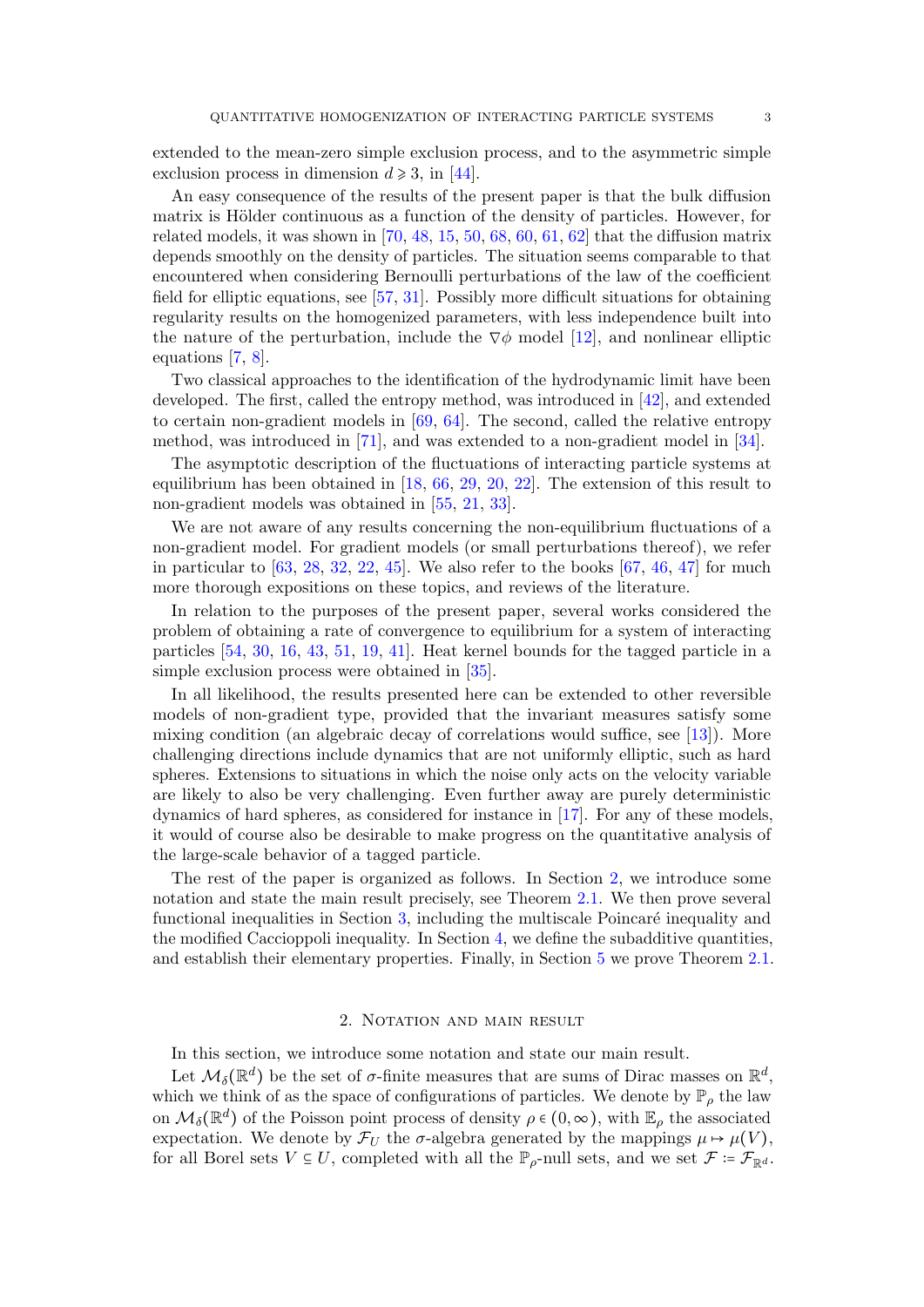We give ourselves a function  $\mathbf{a}_{\circ}: \mathcal{M}_{\delta}(\mathbb{R}^d) \to \mathbb{R}^{d \times d}_{sym}$ , where  $\mathbb{R}^{d \times d}_{sym}$  is the set of d-by-d symmetric matrices. We assume that this mapping satisfies the following properties:

• uniform ellipticity: there exists  $\Lambda < \infty$  such that for every  $\mu \in \mathcal{M}_{\delta}(\mathbb{R}^d)$ ,

(2.1) 
$$
\forall \xi \in \mathbb{R}^d, \quad |\xi|^2 \leq \xi \cdot \mathbf{a}_\circ(\mu) \xi \leq \Lambda |\xi|^2 ;
$$

• finite range of dependence: denoting by  $B_1$  the Euclidean ball of radius 1 centered at the origin, we assume that  $\mathbf{a}_{\text{o}}$  is  $\mathcal{F}_{B_1}$ -measurable.

We denote by  $\tau_{-x}\mu$  the translation of the measure  $\mu$  by the vector  $-x \in \mathbb{R}^d$ ; explicitly, for every Borel set U, we have  $(\tau_{-x}\mu)(U) = \mu(x+U)$ . We extend  $\mathbf{a}_o$  by stationarity by setting, for every  $\mu \in \mathcal{M}_{\delta}(\mathbb{R}^d)$  and  $x \in \mathbb{R}^d$ ,

$$
\mathbf{a}(\mu,x)\coloneqq\mathbf{a}_{\circ}(\tau_{-x}\mu).
$$

While it would be possible to provide with a direct definition of the asymptotic bulk diffusion matrix, see for instance  $[46,$  Chapter 7, our purposes require that we identify suitable finite-volume versions of this quantity. Accordingly, for every bounded open set  $U \subseteq \mathbb{R}^d$ , we define the matrix  $\bar{\mathbf{a}}(U) \in \mathbb{R}^{d \times d}_{sym}$  to be such that, for every  $p \in \mathbb{R}^d$ ,

$$
(2.2) \quad \frac{1}{2}p \cdot \mathbf{\bar{a}}(U)p
$$
\n
$$
= \inf_{\phi \in \mathcal{H}_0^1(U)} \mathbb{E}_{\rho} \left[ \frac{1}{\rho|U|} \int_U \frac{1}{2} (p + \nabla \phi(\mu, x)) \cdot \mathbf{a}(\mu, x) (p + \nabla \phi(\mu, x)) \, \mathrm{d}\mu(x) \right].
$$

In this expression, the gradient  $\nabla \phi(\mu, x)$  is such that, for any sufficiently smooth function  $\phi$ ,  $x \in \text{supp }\mu$ , and  $k \in \{1, ..., d\}$ ,

<span id="page-3-2"></span>(2.3) 
$$
\mathbf{e}_k \cdot \nabla \phi(\mu, x) = \lim_{h \to 0} \frac{\phi(\mu - \delta_x + \delta_{x + h \mathbf{e}_k}) - \phi(\mu)}{h},
$$

with  $(e_1, \ldots, e_d)$  being the canonical basis of  $\mathbb{R}^d$ . As will be explained in more details below, the space  $\mathscr{H}_0^1(U)$  is a completion of a space of functions that are  $\mathcal{F}_K$ measurable for some compact set  $K \subseteq U$ . The expectation  $\mathbb{E}_{\rho}$  is taken with respect to the variable  $\mu$ , a notation we will always use to denote the canonical random variable on  $(\mathcal{M}_{\delta}(\mathbb{R}^d), \mathcal{F}, \mathbb{P}_{\rho})$  (an explicit writing of  $\int_U \cdots d\mu(x)$  would actually involve a summation over every point in the intersection of U and the support of  $\mu$ ). For every  $m \in \mathbb{N}$ , we let  $\Box_m = Q_{3^m}$  denote the cube of side length  $3^m$ . We define the *bulk* diffusion matrix  $\bar{a}$  as

<span id="page-3-1"></span>
$$
\mathbf{\bar{a}} \coloneqq \lim_{m \to \infty} \mathbf{\bar{a}}(\square_m).
$$

Although we keep this implicit in the notation, we point out that the matrices  $\bar{\mathbf{a}}(U)$ and  $\bar{a}$  depend on the density  $\rho$  of particles, which we keep fixed throughout the paper. The fact that this definition of  $\bar{a}$  coincides with the more classical definition, which is directly stated in infinite volume, is explained in Appendix [B](#page-45-0) below. Our main result is to obtain an algebraic rate for the convergence in  $(2.4)$ .

<span id="page-3-0"></span>**Theorem 2.1.** The limit in  $(2.4)$  is well-defined. Moreover, there exist an exponent  $\alpha(d, \Lambda, \rho) > 0$  and a constant  $C(d, \Lambda, \rho) < \infty$  such that for every  $m \in \mathbb{N}$ ,

$$
|\mathbf{\bar{a}}(\square_m) - \mathbf{\bar{a}}| \leq C3^{-\alpha m}.
$$

In the remainder of this section, we clarify some of the definitions appearing earlier, and introduce some more useful notation.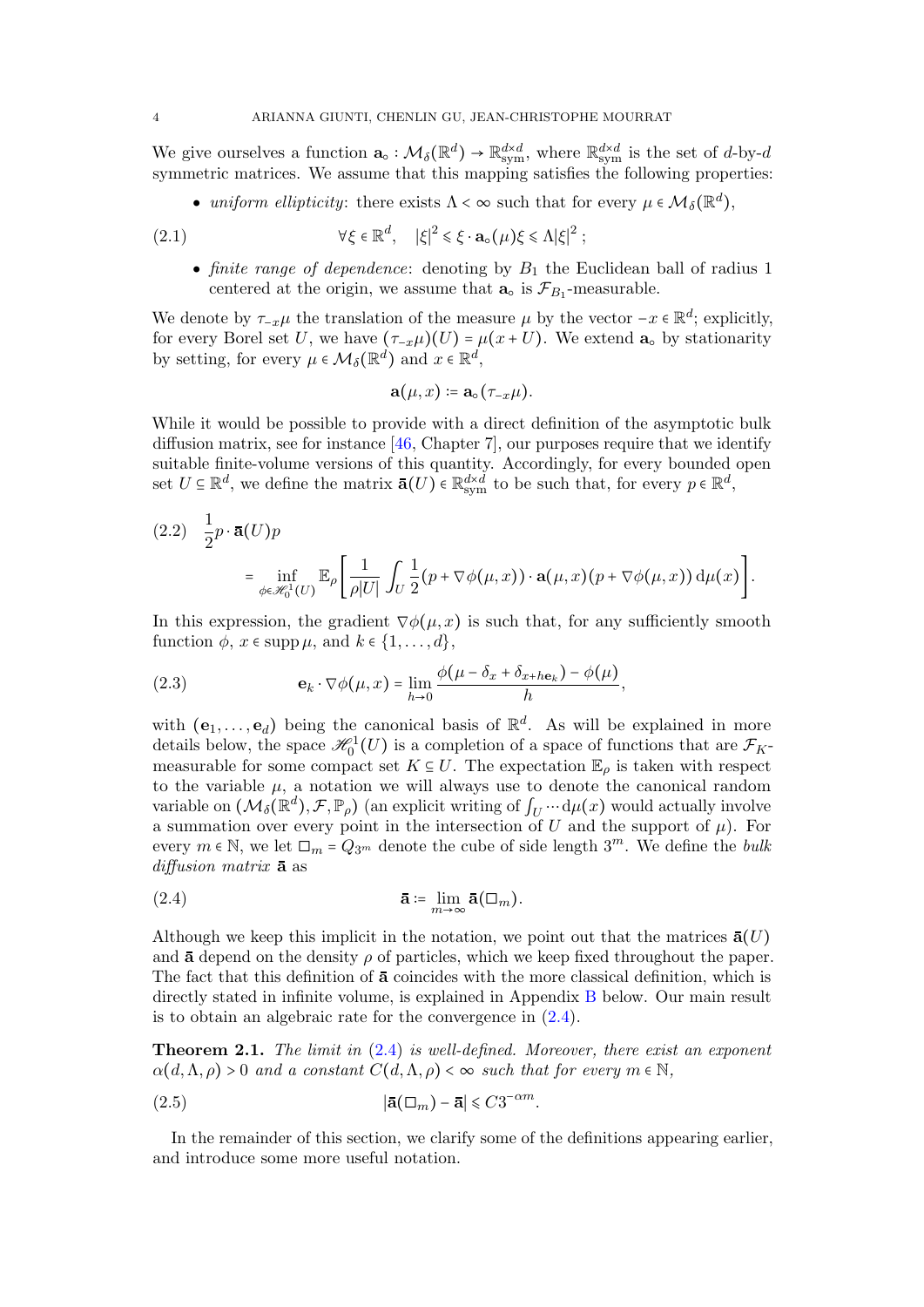2.1. Continuum configuration space. For the purposes of the present paper, we will not need to construct the stochastic process of interacting particles whose largescale behavior is captured by the bulk diffusion matrix  $\bar{a}$ , so we contend ourselves with brief remarks here. Intuitively, the dynamics is a cloud of particles, which we can denote by

$$
\mu(t) = \sum_{i=1}^{\infty} \delta_{X_i(t)} \in \mathcal{M}_{\delta}(\mathbb{R}^d), \qquad t \geq 0,
$$

and each coordinate  $(X_i(t))_{t\geq0}$  performs a diffusion with local diffusivity matrix given by  $\mathbf{a}(\mu(t), X_i(t))$ . General properties of diffusions on the space  $\mathcal{M}_{\delta}(\mathbb{R}^d)$  have been studied using Dirichlet forms in [\[1,](#page-56-0) [2,](#page-56-1) [3,](#page-57-15) [4\]](#page-57-16); see also the survey [\[65\]](#page-59-20). In our current setup, for a finite N number of particles, the diffusion process can be defined in the standard way (say, using De Giorgi-Nash regularity results on the heat kernel, and Kolmogorov's theorems) as a diffusion on  $(\mathbb{R}^d)^N$ . For  $\mathbb{P}_{\rho}$ -almost every  $\mu \in \mathcal{M}_{\delta}(\mathbb{R}^d)$ , one can then define the dynamics of the entire cloud of particles using finite-volume approximations.

Although we have defined  $\mathbf{a}(\mu, x)$  for every  $x \in \mathbb{R}^d$ , we will in fact only need to appeal to this quantity in the case when x is in the support of  $\mu$ . One possible example of local diffusivity function is  $\mathbf{a}_{\circ}(\mu) := (1 + \mathbf{1}_{\{\mu(B_1) = 1\}})$ Id. For this example, a particle at position  $x \in \mathbb{R}^d$  follows a Brownian motion with variance 2 whenever there are no other particles in the unit ball centered at  $x$ , while it follows a Brownian motion with unit variance whenever there is at least one additional particle in this ball (there are also reflection effects at the transition between these two situations).

For every Borel set  $U \subseteq \mathbb{R}^d$ , we denote by  $\mathcal{B}_U$  the set of Borel subsets of U. For every  $\mu \in \mathcal{M}_{\delta}(\mathbb{R}^d)$ , we denote by supp $\mu$  the support of  $\mu$ , and by  $\mu \sqcup U \in \mathcal{M}_{\delta}(\mathbb{R}^d)$ the measure such that, for every Borel set  $V \subseteq \mathbb{R}^d$ ,

$$
(\mu \sqcup U)(V) = \mu(U \cap V).
$$

We will often use the following "disintegration" lemma for functions defined on  $\mathcal{M}_{\delta}(\mathbb{R}^d)$ . For definiteness, we state it for functions taking values in  $\mathbb{R}$ , but this plays no par-ticular role. Its proof is deferred to Appendix [A.](#page-41-0) Whenever  $U \subseteq \mathbb{R}^d$ , we write  $U^c$  to denote the complement of U in  $\mathbb{R}^d$ .

<span id="page-4-0"></span>**Lemma 2.2** (Canonical projection). Let  $f : \mathcal{M}_{\delta}(\mathbb{R}^d) \to \mathbb{R}$  be a function, and for every Borel set U, measure  $\mu \in \mathcal{M}_{\delta}(\mathbb{R}^d)$ , and  $n \in \mathbb{N}$ , let  $f_n(\cdot, \mu \sqcup U^c)$  denote the (permutation-invariant) function

$$
f_n(\cdot,\mu\,\sqcup U^c): \left\{\begin{array}{rcl} U^n & \to & \mathbb{R} \\ (x_1,\ldots,x_n) & \mapsto & f\left(\sum_{i=1}^n \delta_{x_i} + \mu \,\sqcup U^c\right). \end{array}\right.
$$

The following statements are equivalent.

- (1) The function  $f$  is  $F$ -measurable.
- (2) For every  $n \in \mathbb{N}$ , the function  $f_n$  is  $\mathcal{B}_U^{\otimes n} \otimes \mathcal{F}_{U^c}$ -measurable.

2.2. Lebesgue and Sobolev function spaces. We define  $\mathscr{L}^2$  to be the space of F-measurable functions f such that  $\mathbb{E}_{\rho}[f^2]$  is finite.

Recall that for sufficiently smooth  $f: \mathcal{M}_{\delta}(\mathbb{R}^d) \to \mathbb{R}, \mu \in \mathcal{M}_{\delta}(\mathbb{R}^d)$  and  $x \in \mathrm{supp} \mu$ , we define  $\nabla f(\mu, x)$  according to the formula in  $(2.3)$ . We write  $\nabla f = (\partial_1 f, \dots, \partial_d f)$ .

For every open set  $U \subseteq \mathbb{R}^d$ , we define the sets of smooth functions  $\mathscr{C}^{\infty}(U)$  and  $\mathscr{C}_c^{\infty}(U)$  in the following way. We have that  $f \in \mathscr{C}^{\infty}(U)$  if and only if f is an  $\mathcal{F}$ measurable function, and for every bounded open set  $V \subseteq U$ ,  $\mu \in \mathcal{M}_{\delta}(\mathbb{R}^d)$  and  $n \in \mathbb{N}$ , the function  $f_n(\cdot, \mu \cup V^c)$  appearing in Lemma [2.2](#page-4-0) is infinitely differentiable on  $V^n$ .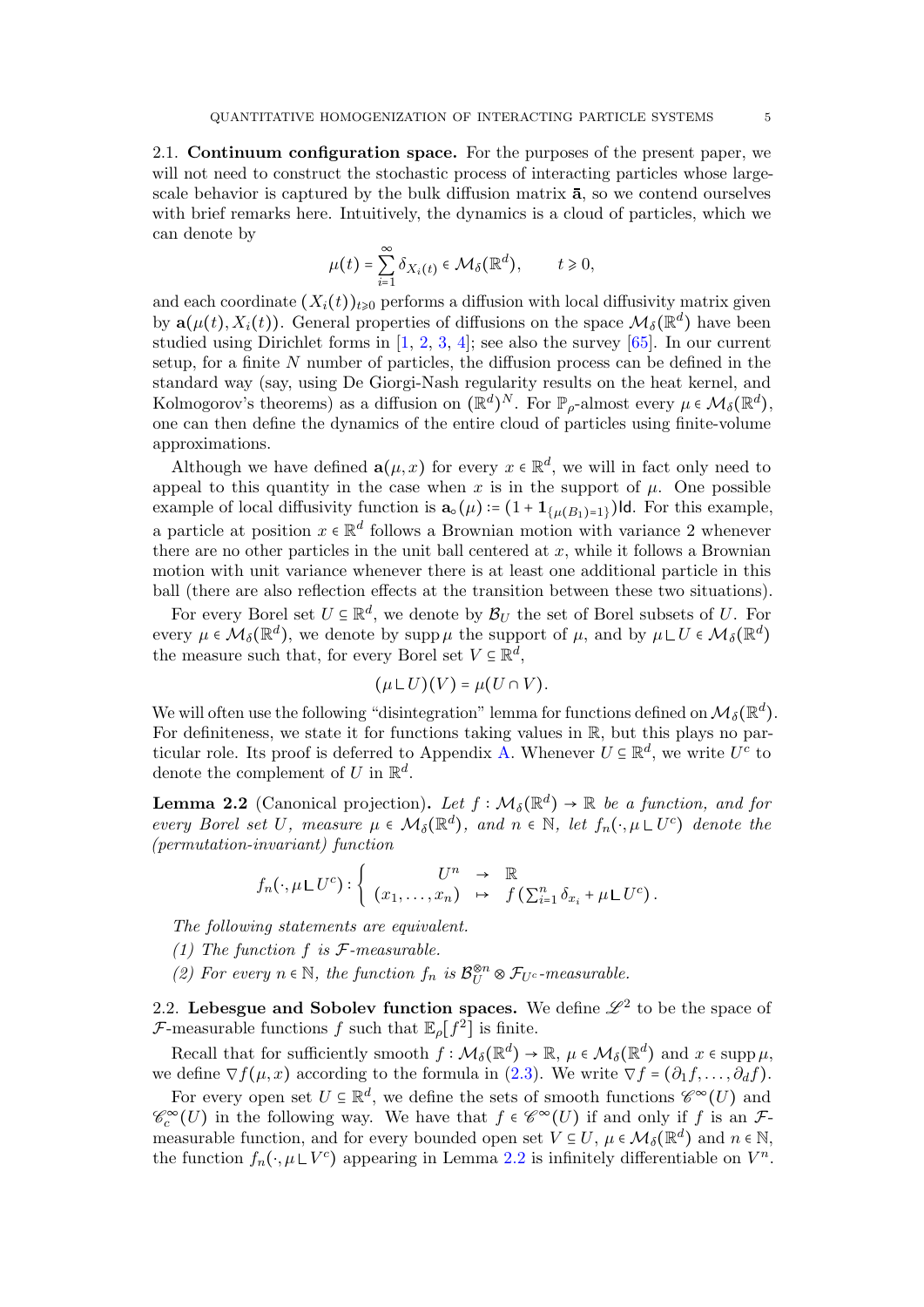The space  $\mathscr{C}_c^{\infty}(U)$  is the subspace of  $\mathscr{C}^{\infty}(U)$  of functions that are  $\mathcal{F}_K$ -measurable for some compact set  $K \subseteq U$ .

We now define  $\mathcal{H}^1(U)$ , an infinite dimensional analogue of the classical Sobolev space  $H^1$ . For every  $f \in \mathscr{C}^{\infty}(U)$ , we set

$$
\|f\|_{\mathscr{H}^1(U)}=\left(\mathbb{E}_{\rho}\big[f^2(\mu)\big]+\mathbb{E}_{\rho}\bigg[\int_U|\nabla f(\mu,x)|^2\,\mathrm{d}\mu(x)\bigg]\right)^{\frac{1}{2}}.
$$

The space  $\mathscr{H}^1(U)$  is the completion, with respect to this norm, of the space of functions  $f \in \mathscr{C}^{\infty}(U)$  such that  $||f||_{\mathscr{H}^1(U)}$  is finite (elements in this function space that coincide  $\mathbb{P}_{\rho}$ -almost surely are identified). As in classical Sobolev spaces, for every  $f \in \mathscr{H}^1(U)$ , we can interpret  $\nabla f(\mu, x)$ , with  $x \in U$ , in some weak sense. We stress that functions in  $\mathscr{H}^1(U)$  need not be  $\mathcal{F}_U$ -measurable. Indeed, the function f can depend on  $\mu \perp U^c$  in a relatively arbitrary (measurable) way, as long as  $f \in \mathscr{L}^2$ . If  $V \subseteq U$  is another open set, then  $\mathcal{H}^1(U) \subseteq \mathcal{H}^1(V)$ .

We also define the space  $\mathcal{H}_0^1(U)$  as the closure in  $\mathcal{H}^1(U)$  of the space of functions  $f \in \mathscr{C}_c^{\infty}(U)$  such that  $||f||_{\mathscr{H}^1(U)}$  is finite. Notice in particular that, in stark contrast with functions in  $\mathscr{H}^1(U)$ , a function in  $\mathscr{H}_0^1(U)$  does not depend on  $\mu\sqcup U^c$ . In the notation of Lemma [2.2,](#page-4-0) when  $f \in \mathcal{H}_0^1(U)$ , certain compatibility conditions between the functions  $(f_n)_{n\in\mathbb{N}}$  also have to be satisfied. If  $V \subseteq U$  is another open set, we have that  $\mathcal{H}_0^1(V) \subseteq \mathcal{H}_0^1(U)$  (notice that the inclusion is in the opposite direction to that for  $\mathscr{H}^1$  spaces). We also have the following result.

**Lemma 2.3.** For every bounded open set  $U \subseteq \mathbb{R}^d$  with Lipschitz boundary and  $f \in \mathscr{H}_0^1(U)$ , we have

<span id="page-5-1"></span>(2.6) 
$$
\mathbb{E}_{\rho}\bigg[\int_{U}\nabla f(\mu,x)\,\mathrm{d}\mu(x)\bigg]=0.
$$

*Proof.* By density, we can assume that  $f \in \mathcal{C}_c^{\infty}(U)$ . We use the functions  $(f_n)_{n \in \mathbb{N}}$ appearing in Lemma [2.2;](#page-4-0) moreover, since  $f(\mu)$  does not depend on  $\mu \mathcal{L}U^c$ , we simply write  $f_n(x_1,\ldots,x_n)$  in place of  $f_n(x_1,\ldots,x_n,\mu\mathcal{L}U^c)$ . For every  $k\in\{1,\ldots,d\}$ , we have

$$
\mathbb{E}_{\rho}\bigg[\int_{U} \partial_{k} f(\mu,x) d\mu(x)\bigg] = \sum_{n=1}^{\infty} \mathbb{P}_{\rho}[\mu(U) = n] \sum_{i=1}^{n} \int_{U^{n}} \mathbf{e}_{k} \cdot \nabla_{x_{i}} f_{n}(x_{1},\cdots,x_{n}) dx_{1} \cdots dx_{n}.
$$

We use Green's formula for the integral  $\mathbf{e}_k \cdot \nabla_{x_i} f(x_1, \dots, x_n)$  with respect to  $x_i$ 

$$
\int_U \mathbf{e}_k \cdot \nabla_{x_i} f_n(x_1,\dots,x_n) \, dx_i = \int_{\partial U} f_n(x_1,\dots,x_n) \mathbf{e}_k \cdot \mathbf{n}(x_i) \, dx_i,
$$

where  $\mathbf{n}(x_i)$  is the unit outer normal. Since  $f \in \mathcal{C}_c^{\infty}(U)$ , the quantity  $f_n(x_1,...,x_n)$ remains constant when  $x_i$  moves along the boundary  $\partial U$ . Denoting this constant (which depends on  $(x_i)_{i\neq i}$ ) by c, we apply once again Green's formula to get

$$
\int_U \mathbf{e}_k \cdot \nabla_{x_i} f_n(x_1, \dots, x_n) \, dx_i = \int_{\partial U} c \mathbf{e}_k \cdot \mathbf{n}(x_i) \, dx_i = \int_U \mathbf{e}_k \cdot \nabla_{x_i} c \, dx_i = 0.
$$

This proves the desired result.

<span id="page-5-0"></span>2.3. Localization operators. We now introduce families of operators that allow to localize a function defined on  $\mathcal{M}_{\delta}(\mathbb{R}^d)$ . We state some properties of these operators without proof, and refer to [\[41,](#page-58-27) Section 4.1] for more details.

Recall that for every  $s > 0$ , we write by  $Q_s = \left(-\frac{s}{2}\right)$  $\frac{s}{2}, \frac{s}{2}$  $\left(\frac{s}{2}\right)^d$ . We denote the closure of the cube  $Q_s$  by  $\overline{Q}_s$ , and define  $A_s f \coloneqq \mathbb{E}_{\rho}[f | \mathcal{F}_{\overline{Q}_s}]$ . For any  $f \in \mathcal{L}^2$ , the process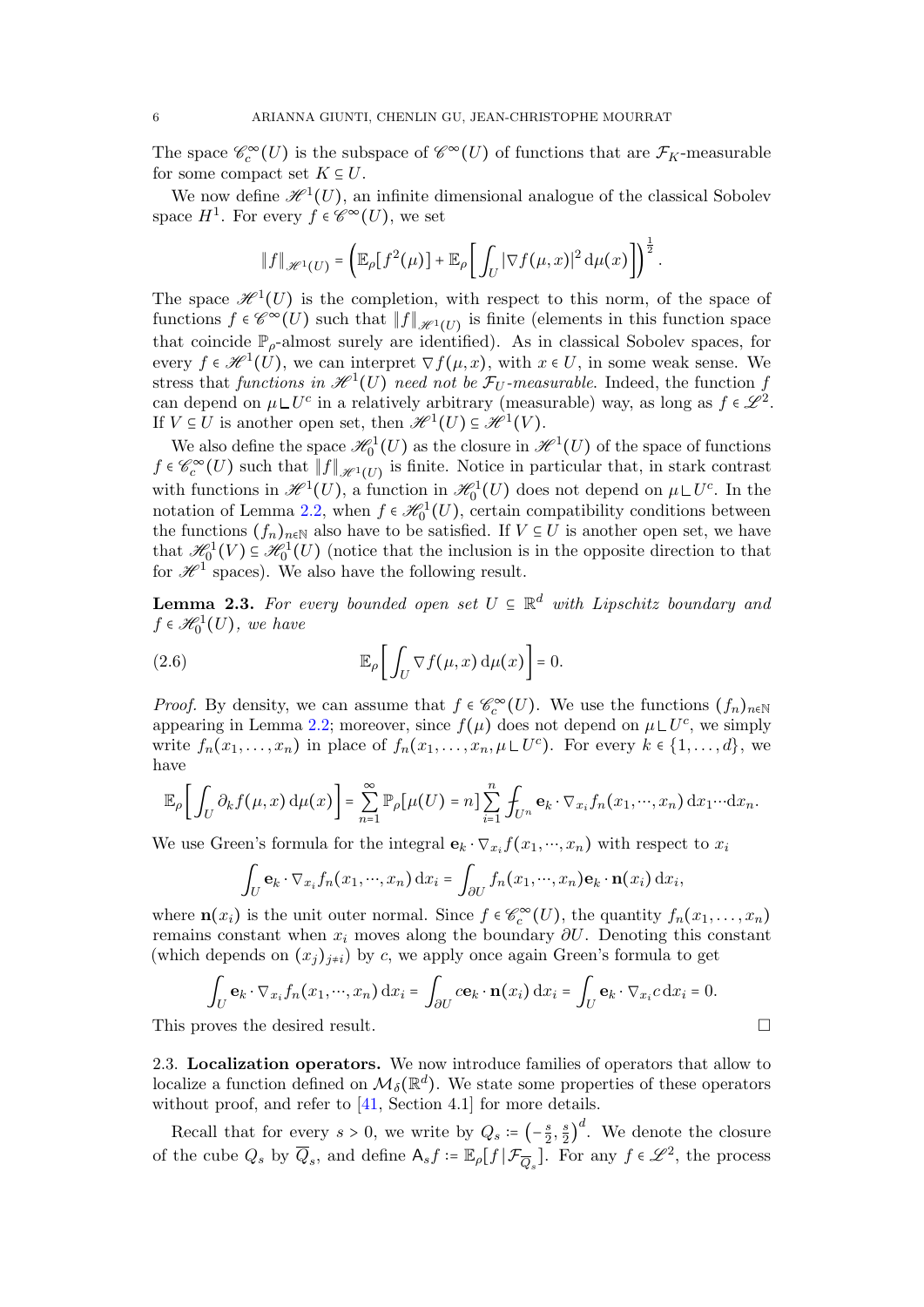$(A_s f)_{s\geqslant0}$  is a càdlàg  $\mathscr{L}^2$ -martingale with respect to  $(\mathcal{M}_{\delta}(\mathbb{R}^d), (\mathcal{F}_{\overline{Q}_s})_{s\geqslant0}, \mathbb{P}_{\rho})$ . We denote the jump at time s by

$$
\Delta_s(\mathsf{A}f) \coloneqq \mathsf{A}_s f - \mathsf{A}_{s-}f = \mathsf{A}_s f - \lim_{t < s, t \to s} \mathsf{A}_t f.
$$

We can have  $\Delta_s(Af) \neq 0$  only on the event where the support of the measure  $\mu$ intersects the boundary  $\partial Q_s$ . The bracket process ( $[Af]_s$ )<sub>s≥0</sub> is defined by

<span id="page-6-5"></span>(2.7) 
$$
[Af]_s \coloneqq \sum_{0 \leq \tau \leq s} \Delta_{\tau}(Af).
$$

We have that  $((A_s f)^2 - [Af]_s)_{s \geq 0}$  is a martingale with respect to  $(\mathcal{F}_{\overline{Q}_s})_{s \geq 0}$ .

Notice that the operator  $A_s$  can be interpreted as an averaging of the variable  $\mu \mathsf{L} \overline{Q}_s^c$  $\frac{c}{s}$ keeping  $\mu \sqcup \overline{Q}_s$  fixed. As a consequence, for every open set  $Q_s \subseteq U$ , if  $f \in \mathcal{H}^1(U)$  and  $x \in Q_s \cap \text{supp}(\mu)$ , there is no ambiguity in considering the quantity  $A_s(\nabla f)(\mu, x)$ . Moreover,

<span id="page-6-2"></span>(2.8) 
$$
\nabla \mathsf{A}_s f(\mu, x) = \mathsf{A}_s(\nabla f)(\mu, x),
$$

and  $A_s f$  belongs to  $\mathcal{H}^1(Q_s)$ , by Jensen's inequality; see Proposition [A.2](#page-42-0) for details. However, in general, this function does not belong to  $\mathscr{H}_0^1(\mathbb{R}^d)$ , or any other  $\mathscr{H}_0^1$ space. This comes from the fact that the function  $A_s f$  may be discontinuous as a particle enters or leave  $Q_s$ . To solve this problem, we regularize this conditional expectation in the following way. For any  $s, \varepsilon > 0$ , we define

<span id="page-6-0"></span>(2.9) 
$$
\mathsf{A}_{s,\varepsilon}f \coloneqq \frac{1}{\varepsilon} \int_0^\varepsilon \mathsf{A}_{s+t}f \, \mathrm{d}t.
$$

As above, for every open set U containing  $Q_{s+\varepsilon}$ ,  $f \in \mathcal{H}^1(U)$ , and  $x \in Q_{s+\varepsilon} \cap \text{supp}(\mu)$ , the quantity  $A_{s,\varepsilon}(\nabla f)(\mu,x)$  is well-defined. Irrespectively of the position of the point  $x \in \text{supp}(\mu)$ , the gradient of  $A_{s,\varepsilon}f$  can be calculated explicitly. Indeed, writing  $\tau(x) = \inf\{r \in \mathbb{R} : x \in Q_r\}$ , and  $\vec{\mathbf{n}}(x)$  for the outer unit normal to  $Q_{\tau(x)}$  at the point x, we have

(2.10)

$$
\nabla \mathsf{A}_{s,\varepsilon} f(\mu, x) = \begin{cases} \mathsf{A}_{s,\varepsilon} (\nabla f) (\mu, x) & \text{if } x \in Q_s; \\ \frac{1}{\varepsilon} \int_{\tau(x)-s}^{\varepsilon} \mathsf{A}_{s+t} (\nabla f(\mu, x)) \, \mathrm{d}t - \frac{\vec{\mathbf{n}}(x)}{\varepsilon} \Delta_{\tau(x)}(\mathsf{A}f) & \text{if } x \in (Q_{s+\varepsilon} \backslash Q_s); \\ 0 & \text{if } x \in Q_{s+\varepsilon}^c. \end{cases}
$$

Recalling that  $Q_{s+\varepsilon} \subseteq U$ , one can check that  $A_{s,\varepsilon} f \in \mathcal{H}_0^1(U)$ . Similarly, one can define another regularized localization operator  $\overline{A}_{s,\varepsilon}$ 

<span id="page-6-1"></span>(2.11) 
$$
\widetilde{\mathsf{A}}_{s,\varepsilon}f \coloneqq \frac{2}{\varepsilon^2} \int_0^\varepsilon (\varepsilon - t) \mathsf{A}_{s+t} f \, \mathrm{d}t,
$$

which can be obtained by applying  $A_{s,\varepsilon}$  twice:  $\widetilde{A}_{s,\varepsilon} = A_{s,\varepsilon} \circ A_{s,\varepsilon}$ . We have the identity

<span id="page-6-4"></span>
$$
(2.12) \qquad \mathbb{E}_{\rho}[(A_{s,\varepsilon}f)^{2}] = \mathbb{E}_{\rho}[f(\widetilde{A}_{s,\varepsilon}f)] = \mathbb{E}_{\rho}\bigg[\frac{2}{\varepsilon^{2}}\int_{0}^{\varepsilon}(\varepsilon-t)(A_{s+t}f)^{2}dt\bigg].
$$

The operator  $\widetilde{A}_{s,\varepsilon}$  satisfies properties similar to those of  $A_{s,\varepsilon}$ , and we have

<span id="page-6-3"></span>
$$
(2.13) \nabla \widetilde{A}_{s,\varepsilon} f(\mu, x) =
$$
\n
$$
\begin{cases}\n\widetilde{A}_{s,\varepsilon}(\nabla f(\mu, x)) & x \in Q_s; \\
\frac{2}{\varepsilon^2} \left( \int_{\tau(x)-s}^{\varepsilon} (\varepsilon - t) A_{s+t}(\nabla f(\mu, x)) dt - (s + \varepsilon - \tau(x)) \Delta_{\tau(x)}(Af) \overrightarrow{n}(x) \right) & x \in (Q_{s+\varepsilon} \setminus Q_s); \\
0 & x \in Q_{s+\varepsilon}^c.\n\end{cases}
$$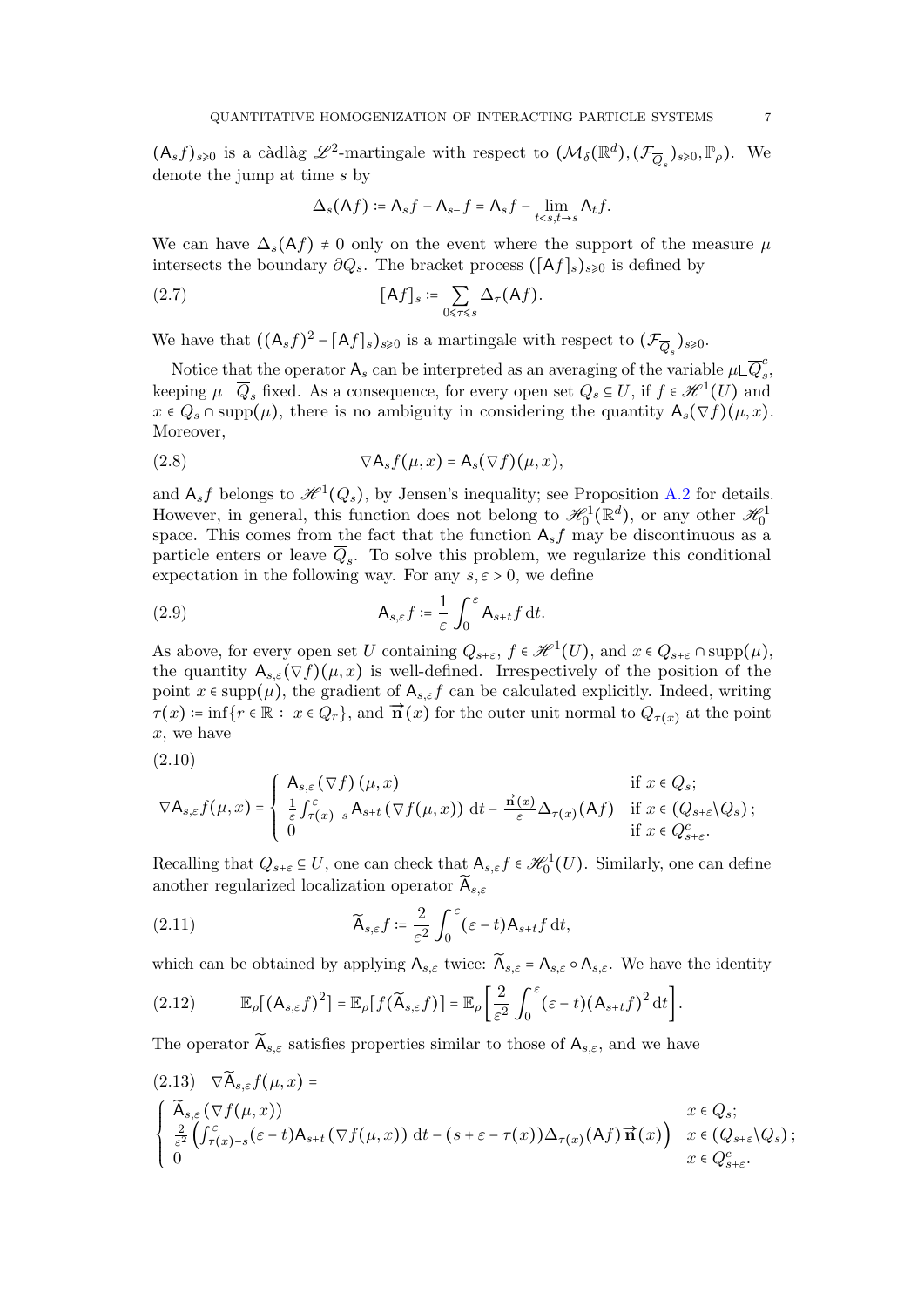### 3. Functional inequalities

<span id="page-7-0"></span>The goal of this section is to derive functional inequalities that will be fundamental to the proof of our main result. The first crucial estimate is a multiscale Poincaré inequality, see Proposition [3.8.](#page-13-0) This inequality is an improvement over the standard Poincaré inequality that substitutes the  $L^2$  norm of the gradient of the function of interest by a weighted sum of spatial averages of this gradient. It has a structure comparable to that of  $||u||_{L^2} \le ||\nabla u||_{H^{-1}}$ , where we moreover decompose the  $H^{-1}$  norm into a series a scales, in analogy with the standard definition of Besov spaces, or the equivalent definition of  $H^{-1}$  norm in terms of spatial averages, see for instance [\[11,](#page-57-4) Appendix D. The proof of this estimate is based on an  $H^2$  estimate for solutions of "− $\Delta u = f$ ", with " $\Delta$ " being the relevant Laplacian adapted to our setting; see Proposition [3.4.](#page-9-0)

The second crucial functional inequality derived here is a Caccioppoli inequality, see Proposition [3.9.](#page-18-0) In the standard elliptic setting, the Caccioppoli inequality allows to control the  $L^2$  norm of the gradient of a solution by the  $L^2$  norm of the function itself, on a larger domain; it can thus be thought of as a reverse Poincaré inequality for solutions. In our context, we are not able to prove such a strong estimate, but prove instead a weaker version of this inequality that allows to control the  $\mathscr{L}^2$  norm of the gradient of a solution by the  $\mathscr{L}^2$  norm of the function itself, plus a fraction of the  $\mathscr{L}^2$  norm of the gradient on a larger domain.

For every  $k \leq n \in \mathbb{N}$ , we define  $\mathcal{Z}_{n,k} \coloneq 3^k \mathbb{Z}^d \cap \Box_n$ . Up to a set of null measure, the family  $(z + \Box_k)_{z \in \mathcal{Z}_{n,k}}$  forms a partition of  $\Box_n$ . For any  $y \in \mathbb{R}^d$ , we write  $\Box_n(y)$ to denote the unique cube containing y that can be written in the form  $z + \Box_n$  for some  $z \in 3^n \mathbb{Z}^d$ . This is well-defined except for some y's in a set of null measure; we can decide on an arbitrary convention for these remaining cases. We also write  $\mathcal{Z}_{n,k}(y) \coloneqq 3^k \mathbb{Z}^d \cap \Box_n(y).$ 

The following "multiscale spatial filtration" will be useful in the rest of the paper: for every  $n, k \in \mathbb{N}$  with  $k \leq n$ , and  $y \in \mathbb{R}^d$ , we define the  $\sigma$ -algebra  $\mathcal{G}_{n,k}^y$  by

<span id="page-7-2"></span>(3.1) 
$$
\mathcal{G}_{n,k}^y \coloneqq \sigma\left(\{\mu(z+\square_k)\}_{z\in\mathcal{Z}_{n,k}(y)}, \mu\sqcup(\mathbb{R}^d\setminus\square_n(y))\right).
$$

We use the shorthand  $\mathcal{G}_{n,k} \coloneqq \mathcal{G}_{n,k}^0$  and  $\mathcal{G}_n \coloneqq \mathcal{G}_{n,n}$ . One can verify that, for every  $n, n', k, k' \in \mathbb{N}$  and  $y, y' \in \mathbb{R}^d$ ,

<span id="page-7-3"></span>(3.2) 
$$
n \le n', k \le k'
$$
 and  $\Box_n(y) \subseteq \Box_{n'}(y')$   $\Longrightarrow$   $\mathcal{G}^{y'}_{n',k'} \subseteq \mathcal{G}^{y}_{n,k}.$ 

We also define the analogue of  $\mathcal{G}_n$  for a general Borel set  $U \subseteq \mathbb{R}^d$  as

(3.3) 
$$
\mathcal{G}_U \coloneqq \sigma\left(\mu(U), \mu \sqcup (\mathbb{R}^d \setminus U)\right).
$$

The condition  $\mathbb{E}_{\rho}[f|\mathcal{G}_U] = 0$  will appear many times in this paper, usually in the context of centering a function in  $\mathscr{H}^1(U)$ . Using the functions  $(f_n)$  defined defined in Lemma [2.2,](#page-4-0) we can rewrite the condition  $\mathbb{E}_{\rho}[f|\mathcal{G}_U] = 0$  as: for every  $n \in \mathbb{N}$  and  $\mathbb{P}_{\rho}$ -almost every  $\mu \in \mathcal{M}_{\delta}(\mathbb{R}^d)$ ,

<span id="page-7-1"></span>(3.4) 
$$
\int_{U^n} f_n(x_1,\cdots,x_n,\mu \sqcup U^c) dx_1 \cdots dx_n = 0.
$$

3.1. Poincaré inequality. We present two types of Poincaré inequalities: one for the space  $\mathscr{H}_0^1(U)$ , and one for the space  $\mathscr{H}^1(U)$ . We first state an elementary version for product spaces and functions in the standard Sobolev  $H<sup>1</sup>$  space. The proof is classical and can be found for instance in [\[53,](#page-59-21) Theorem 13.36 and Proposition 13.34]. For any bounded Borel set  $U \subseteq \mathbb{R}^d$ , we write  $\text{diam}(U)$  to denote the diameter of  $U$ ,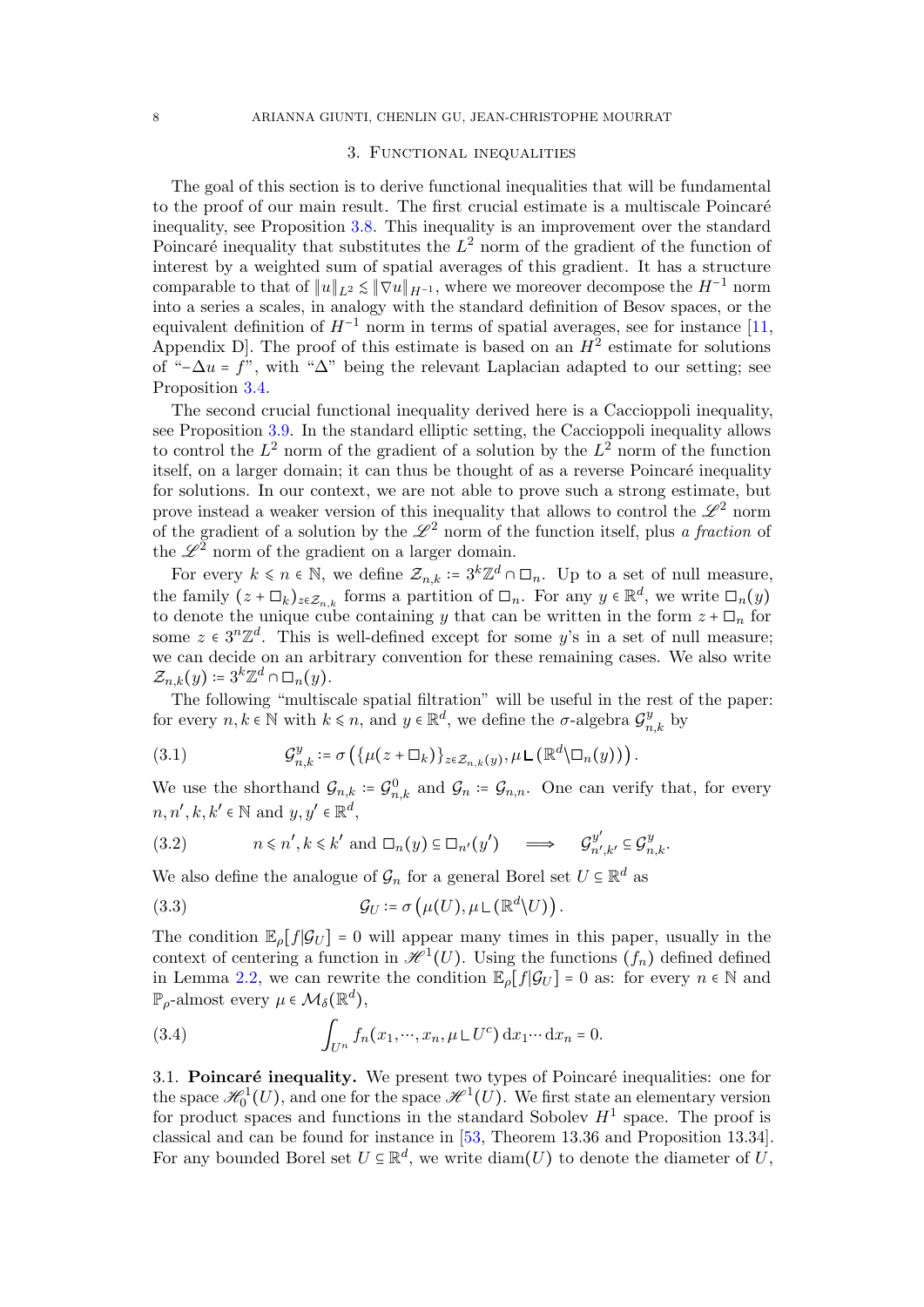$$
\int_U f \coloneqq |U|^{-1}\int_U f.
$$

<span id="page-8-0"></span>**Proposition 3.1** (Poincaré inequality in classical Sobolev spaces). There exists a constant  $C(d) < \infty$  such that for every bounded convex open set  $U \subseteq \mathbb{R}^d$ ,  $n \in \mathbb{N}$ , and  $f \in H^1(U^n)$ , we have

(3.5) 
$$
\int_{U^n} \left( f - \left( \int_{U^n} f \right) \right)^2 \leq C \operatorname{diam}(U)^2 \sum_{i=1}^n \int_{U^n} |\nabla_{x_i} f|^2.
$$

A direct application of Proposition [3.1](#page-8-0) gives the following proposition.

<span id="page-8-4"></span>**Proposition 3.2** (Poincaré inequality in  $\mathscr{H}^1(U)$ ). There exists a constant  $C(d) < \infty$ such that for every bounded convex open set and  $f \in \mathcal{H}^1(U)$ , we have

<span id="page-8-1"></span>(3.6) 
$$
\mathbb{E}_{\rho}\left[ (f - \mathbb{E}_{\rho}[f|\mathcal{G}_U])^2 \right] \leq C \operatorname{diam}(U)^2 \mathbb{E}_{\rho}\left[ \int_U |\nabla f|^2 d\mu \right].
$$

*Proof.* Without loss of generality, we may assume that  $\mathbb{E}_{\rho}[f|\mathcal{G}_U] = 0$ ; subtracting  $\mathbb{E}_{\rho}[f|\mathcal{G}_U]$  from f does not change the right side of eq. [\(3.6\)](#page-8-1). We use the functions  $(f_n)$  from Lemma [2.2,](#page-4-0) and recall that since  $\mathbb{E}_{\rho}[f|\mathcal{G}_U] = 0$ , we have that every function  $f_n$  is centered; see eq. [\(3.4\)](#page-7-1). We can apply Proposition [3.1](#page-8-0) to every  $f_n$ : for a constant  $C < \infty$  independent of n, we have

$$
\int_{U^n} |f_n(x_1,\cdots,x_n,\mu \sqcup U^c)|^2 dx_1 \cdots dx_n
$$
  
\$\leq C \operatorname{diam}(U)^2 \sum\_{i=1}^n \int\_{U^n} |\nabla\_{x\_i} f\_n(x\_1,\cdots,x\_n,\mu \sqcup U^c)|^2 dx\_1 \cdots dx\_n.\$

We then sum over n and take the expectation to obtain the result.  $\Box$ 

Functions in the space  $\mathcal{H}_0^1(U)$  enjoy certain continuity properties as particles enter and leave the domain  $\hat{U}$ . For this reason, it suffices to center the function by its mean value to have a Poincaré inequality.

<span id="page-8-2"></span>**Proposition 3.3** (Poincaré inequality in  $\mathscr{H}_0^1(U)$ ). There exists a constant  $C(d) < \infty$ such that for every bounded open set  $U \subseteq \mathbb{R}^d$ , and every  $f \in \mathcal{H}_0^1(U)$ ,

(3.7) 
$$
\mathbb{E}_{\rho}\left[(f-\mathbb{E}_{\rho}[f])^2\right] \leq C \operatorname{diam}(U)^2 \mathbb{E}_{\rho}\left[\int_U |\nabla f|^2 d\mu\right].
$$

*Proof.* Without loss of generality, we assume that  $\mathbb{E}_{\rho}[f] = 0$ . By density, we may restrict to  $f \in \mathcal{C}_c^{\infty}(U)$ . Applying [\[52,](#page-59-22) Theorem 18.7] to f, we have that

$$
\mathbb{E}_{\rho}\left[f^2\right] \leq \rho \int_{\mathbb{R}^d} \mathbb{E}_{\rho}\left[\left(f(\mu+\delta_x)-f(\mu)\right)^2\right] \mathrm{d}x.
$$

By the Fubini-Tonelli theorem, and since f is  $\mathcal{F}_{U}$ -measurable, this reduces to

$$
\mathbb{E}_{\rho}\left[f^2\right] \leq \rho \mathbb{E}_{\rho}\left[\int_U (f(\mu+\delta_x)-f(\mu))^2 dx\right].
$$

To establish Proposition [3.3,](#page-8-2) it thus only remains to show that

<span id="page-8-3"></span>(3.8) 
$$
\mathbb{E}_{\rho}\bigg[\int_{U}(f(\mu+\delta_x)-f(\mu))^2 dx\bigg] \leq \frac{C(d)}{\rho}\mathbb{E}_{\rho}\bigg[\int_{U}|\nabla f|^2 d\mu\bigg].
$$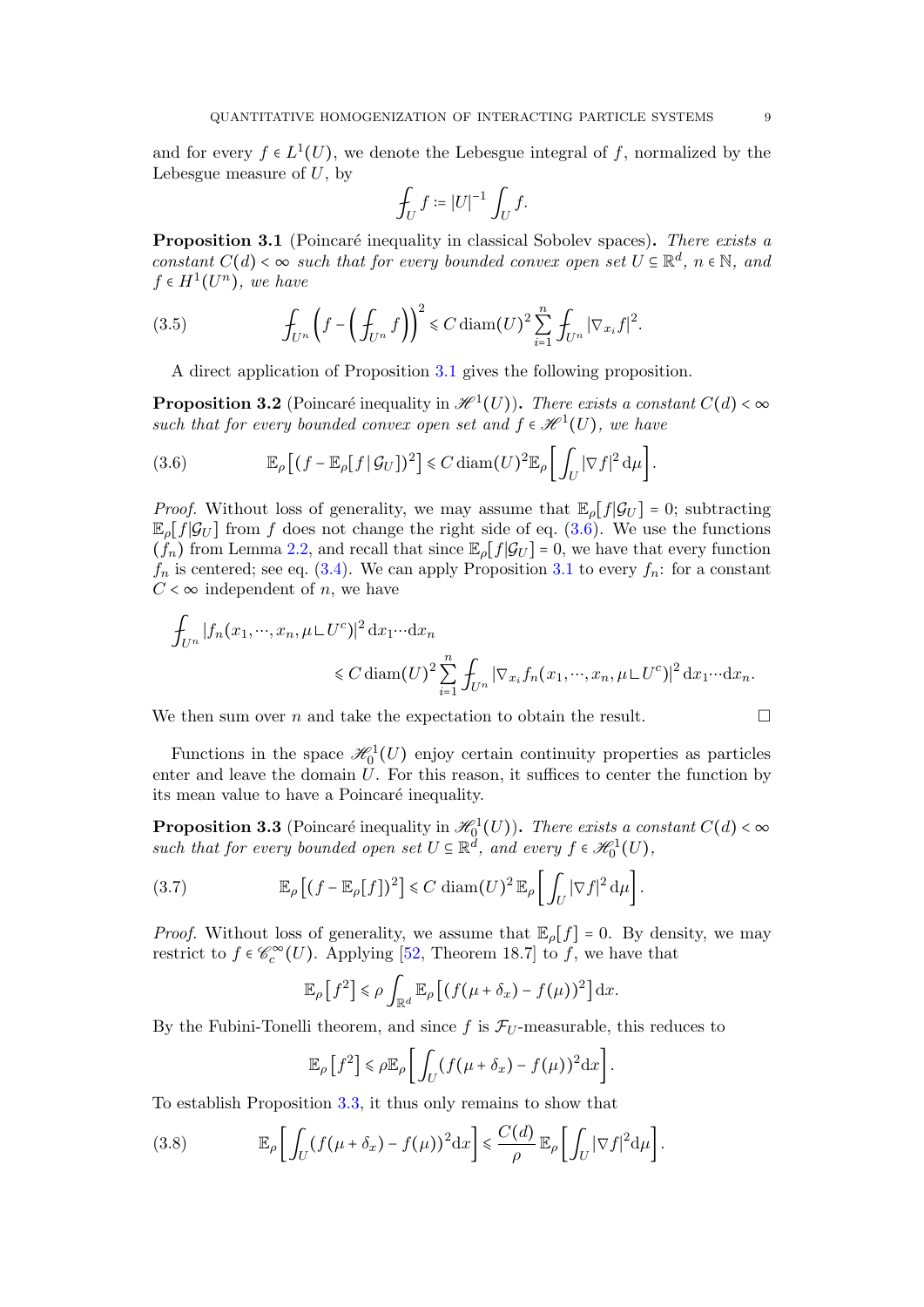We recall that

<span id="page-9-1"></span>
$$
(3.9) \quad \int_U \mathbb{E}_{\rho} \left[ (f(\cdot + \delta_x) - f(\cdot))^2 \right] dx
$$

$$
= \sum_{n \in \mathbb{N}} \mathbb{P}(\mu(U) = n) \int_{U^n} \left( \int_U |f_{n+1}(x_1, \cdots, x_n, x) - f_n(x_1, \cdots, x_n)|^2 dx \right) dx_1 \cdots dx_n,
$$

where we used the notation (similar but simpler than in Lemma [2.2\)](#page-4-0)

(3.10) 
$$
f_n(x_1,\ldots,x_n) \coloneqq f\left(\sum_{k=1}^n \delta_{x_k}\right), \quad x_1,\ldots,x_n \in U.
$$

Let  $n \in \mathbb{N}$  be fixed. Since  $f \in \mathcal{C}_c^{\infty}(U)$ , for every  $\overline{x} \in \partial U$  we have that

<span id="page-9-2"></span>
$$
f_n(x_1,\dots,x_n)=f_{n+1}(x_1,\dots,x_n,\overline{x}).
$$

That is, for every  $x_1, \dots, x_n \in U^n$ , the (smooth) function

$$
G: U \to \mathbb{R}, \qquad G(\cdot) \coloneqq f_{n+1}(x_1, \cdots, x_n, \cdot) - f_n(x_1, \cdots, x_n),
$$

belongs to the (standard) Sobolev space  $H_0^1(U)$ . We may thus apply the standard Poincaré inequality for functions in  $H_0^1(U)$  to infer that

$$
\int_U |f_{n+1}(x_1,\dots,x_n,x) - f_n(x_1,\dots,x_n)|^2 dx
$$
  
\$\leq C(d) diam(U)^2 \int\_U |\nabla\_x f\_{n+1}(x\_1,\dots,x\_n,x)|^2 dx.\$

Inserting this into [\(3.9\)](#page-9-1), using that  $\mathbb{P}(\mu(U) = n) = e^{-\rho|U|} \frac{(\rho|U|)^n}{n!}$  and relabelling  $n+1$ as  $n$ , yields that

$$
\int_{U} \mathbb{E}_{\rho} \left[ (f(\cdot + \delta_x) - f(\cdot))^2 \right] dx
$$
\n
$$
\leq \frac{C(d)}{\rho} \operatorname{diam}(U)^2 \sum_{n \in \mathbb{N}} \mathbb{P}(\mu(U) = n) n \int_{U^n} |\nabla_{x_n} f_n(x_1, \dots, x_n)|^2 dx_1 \dots dx_n.
$$

To establish  $(3.8)$  from this, it only remains to observe that, by definition  $(3.10)$  each function  $f_n$  is invariant under permutations, we have

$$
\int_{U^n} |\nabla_{x_1} f_n|^2 = \int_{U^n} |\nabla_{x_i} f_n|^2 \quad \text{for all } i = 1, \dots, n.
$$

This concludes the proof of  $(3.8)$  and establishes Proposition [3.3.](#page-8-2)

3.2.  $\mathcal{H}^2$  estimate for the homogeneous equation. When the diffusion matrix **a** is a constant, the solutions to the corresponding equation have a better regularity than otherwise, and in particular, the following  $\mathcal{H}^2$  estimate holds. One can define the function with higher derivative iteratively: for  $x, y \in \text{supp}(\mu)$ ,  $x \neq y$ 

$$
\partial_j \partial_k f(\mu, x, y) \coloneqq \lim_{h \to 0} \frac{\partial_k f(\mu - \delta_y + \delta_{y + h \mathbf{e}_j}, x) - \partial_k f(\mu, x)}{h},
$$

and for the case  $x = y$ , it makes sense as

$$
\partial_j \partial_k f(\mu, x, x) \coloneqq \lim_{h \to 0} \frac{\partial_k f(\mu - \delta_x + \delta_{x + h \mathbf{e}_j}, x + h \mathbf{e}_j) - \partial_k f(\mu, x)}{h}.
$$

<span id="page-9-0"></span>We also denote by  $\nabla^2 f(\mu, x, y)$  the matrix  $\{\partial_j \partial_k f(\mu, x, y)\}_{1 \leq j, k \leq d}$ , and its norm is defined as

$$
|\nabla^2 f(\mu, x, y)|^2 \coloneqq \sum_{1 \leq j, k \leq d} |\partial_j \partial_k f(\mu, x, y)|^2.
$$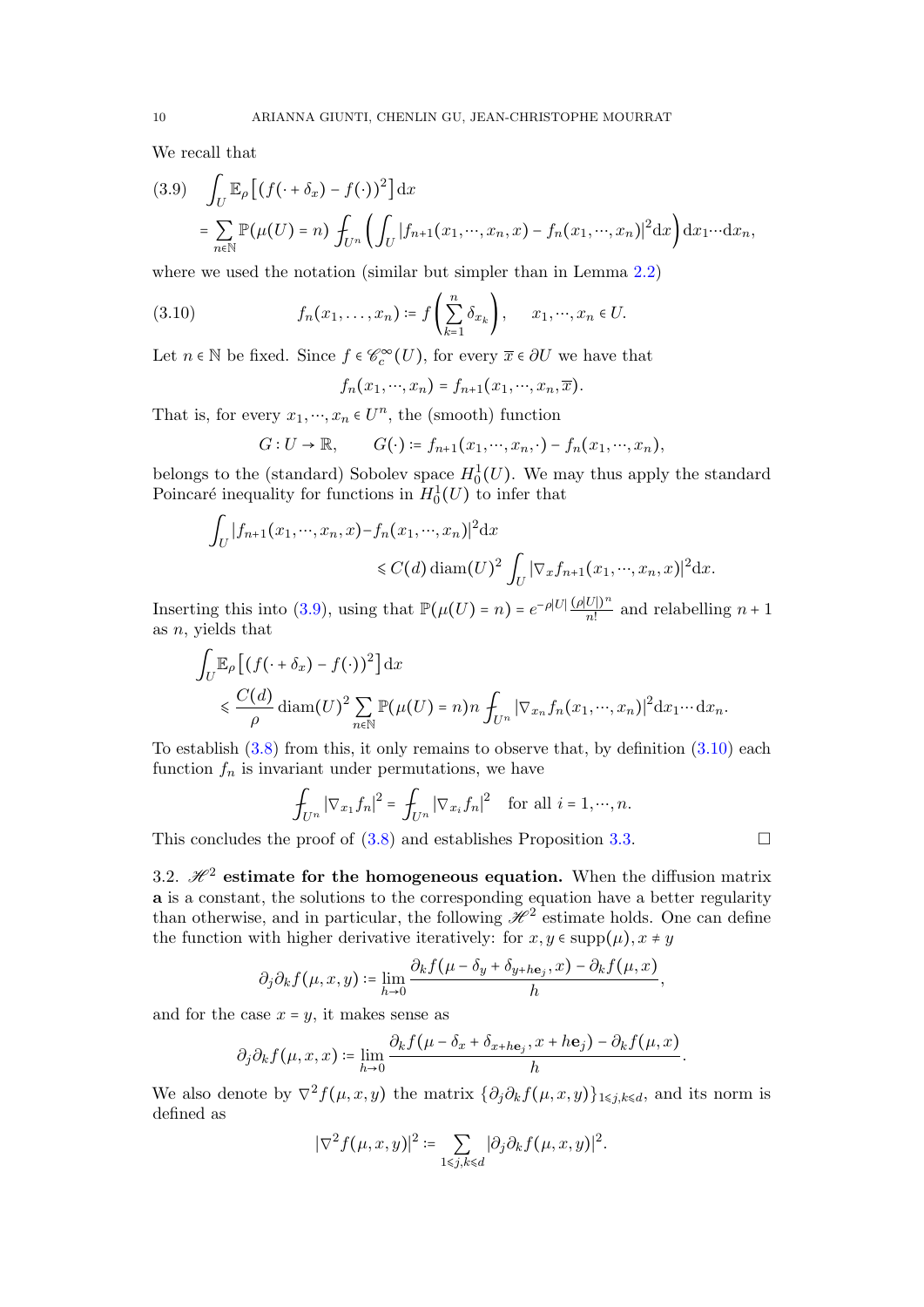**Proposition 3.4** ( $\mathcal{H}^2$  estimate). Let  $f \in \mathcal{L}^2$ , and let  $u \in \mathcal{H}^1(Q_r)$  solve "- $\Delta u = f$ " in the sense that for any  $v \in \mathcal{H}^1(Q_r)$ ,

<span id="page-10-0"></span>(3.11) 
$$
\mathbb{E}_{\rho}\bigg[\int_{Q_r} \nabla u(\mu, x) \cdot \nabla v(\mu, x) d\mu\bigg] = \mathbb{E}_{\rho}[fv].
$$

We have the  $\mathcal{H}^2(Q_r)$  estimate

(3.12) 
$$
\mathbb{E}_{\rho}\bigg[\int_{(Q_r)^2} |\nabla^2 u(\mu, x, y)|^2 d\mu(x) d\mu(y)\bigg] \leq \mathbb{E}_{\rho}[f^2].
$$

*Remark* 3.5. By testing eq. [\(3.11\)](#page-10-0) with  $v = \mathbf{1}_{\{\mu(Q_r)=n,\mu\sqcup Q_r^c(V)=m\}}$ , we see that f has to satisfy  $\mathbb{E}_{\rho}[f|\mathcal{G}_{Q_r}] = 0$  as a condition of compatibility.

*Proof of Proposition [3.4.](#page-9-0)* Although this is not really part of the statement, we start by showing that for every  $f \in \mathscr{L}^2$  satisfying the compatibility condition  $\mathbb{E}_{\rho}[f | \mathcal{G}_{Q_r}] = 0$ , there exists a solution  $u$  to eq.  $(3.11)$ , and we will show its link with the classical elliptic equation. At first, we notice that the problem can be studied on the space of functions

$$
W = \{ g \in \mathcal{H}^1(Q_r) : \mathbb{E}_{\rho}[g | \mathcal{G}_{Q_r}] = 0 \}.
$$

Because for a general function  $v \in \mathcal{H}^1(Q_r)$ ,  $\mathbb{E}_{\rho}[v|\mathcal{G}_{Q_r}]$  can be seen as a constant in eq.  $(3.11)$ : its derivative is 0 so the left-hand side of eq.  $(3.11)$  is 0. For the right-hand side, we have

$$
\mathbb{E}_{\rho}\big[f\mathbb{E}_{\rho}\big[v|\mathcal{G}_{Q_r}\big]\big]=\mathbb{E}_{\rho}\big[\mathbb{E}_{\rho}\big[f|\mathcal{G}_{Q_r}\big]\mathbb{E}_{\rho}\big[v|\mathcal{G}_{Q_r}\big]\big]=0.
$$

Thus when applying the operation  $v \mapsto v - \mathbb{E}_{\rho}[v|\mathcal{G}_{Q_r}]$ , we do not change eq. [\(3.11\)](#page-10-0) and we can restrict the Laplace equation on  $W$ . Moreover, with the notation in Lemma [2.2,](#page-4-0)  $\mathbb{E}_{\rho}[v|\mathcal{G}_{Q_r}] = 0$  implies every  $v_n$  is centered; see eq. [\(3.4\)](#page-7-1).

Secondly, we test eq. [\(3.11\)](#page-10-0) with  $v\mathbf{1}_{\{\mu(Q_r)=n\}}\mathbf{1}_{\{(\mu \perp Q_r^c)(V)=m\}},$  which is conditioning the number of particles  $\mu(Q_r)$ , and also  $(\mu \sqcup Q_r^c)(V)$  for some bounded Borel set V as an environment outside  $Q_r$ . Then for arbitrary choices of  $n, m, V$ , in fact we have a classical elliptic equation using the canonical projection Lemma [2.2](#page-4-0)

<span id="page-10-1"></span>
$$
(3.13) \quad \int_{(Q_r)^n} \sum_{k=1}^n \nabla_{x_k} u_n(x_1, \cdots, x_n, \mu \sqcup Q_r^c) \cdot \nabla_{x_k} v_n(x_1, \cdots, x_n, \mu \sqcup Q_r^c) \, dx_1 \cdots dx_n
$$

$$
= \int_{(Q_r)^n} f_n(x_1, \cdots, x_n, \mu \sqcup Q_r^c) v_n(x_1, \cdots, x_n, \mu \sqcup Q_r^c) \, dx_1 \cdots dx_n.
$$

Thus the solution  $u$  can be described as follows: we sample the environment outside  $Q_r$  and fix the number of particle  $\mu(Q_r) = n$  at first, then solve the classical elliptic equation in  $H^1(\mathbb{R}^{nd})$  with mean zero. Finally we combine all the  $u_n$  and this gives the solution of eq.  $(3.11)$ . In other words, the statement of eq.  $(3.11)$  can be reinforced as

$$
\forall v \in W, \qquad \mathbb{E}_{\rho} \left[ \int_{Q_r} \nabla u(\mu, x) \cdot \nabla v(\mu, x) \, d\mu \middle| \mathcal{G}_{Q_r} \right] = \mathbb{E}_{\rho} \left[ f v \middle| \mathcal{G}_{Q_r} \right].
$$

We now turn to study the  $\mathscr{H}^2$  estimate. We apply the classical  $H^2(\mathbb{R}^{nd})$  estimate for eq.  $(3.13)$  (see for instance [\[11,](#page-57-4) Lemma B.19] and its proof)

<span id="page-10-2"></span>
$$
(3.14) \quad \int_{(Q_r)^n} \sum_{1 \le i,j \le n} |\nabla_{x_i} \nabla_{x_j} u_n|^2 (x_1, \cdots, x_n, \mu \sqcup Q_r^c) dx_1 \cdots dx_n
$$

$$
\le \int_{(Q_r)^n} |f_n|^2 (x_1, \cdots, x_n, \mu \sqcup Q_r^c) dx_1 \cdots dx_n,
$$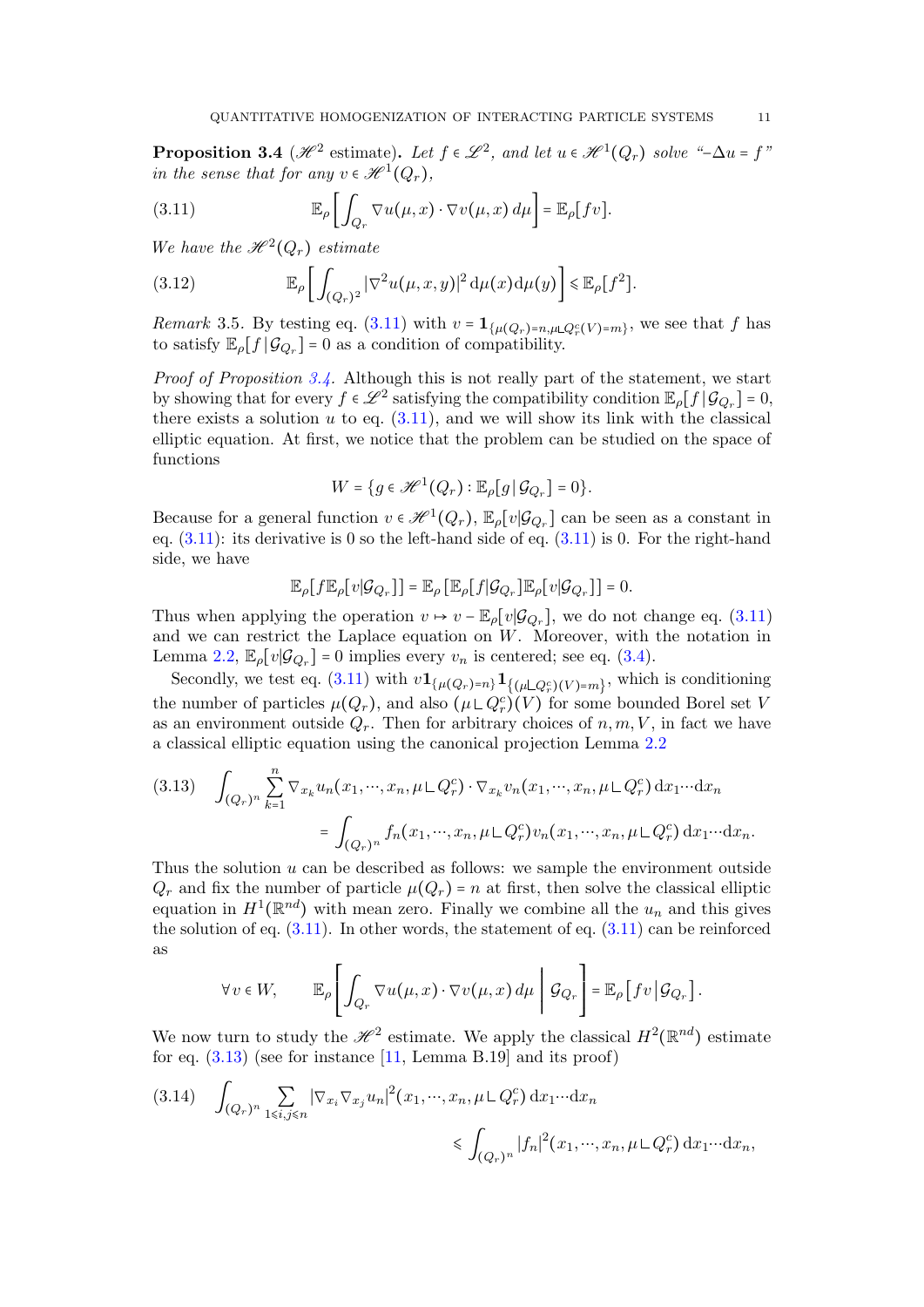Taking the expectation of eq.  $(3.14)$  then gives the result.

3.3. Multiscale Poincaré inequality. For cubes of size  $3^n$ , the Poincaré inequalities derived in the previous subsection (say with  $k = n$  in Proposition [3.2\)](#page-8-4) have a right-hand side that scales like  $3^{2n}$ . In this subsection, we derive a multiscale version of the Poincar´e inequality, that aims to improve upon this scaling, provided that some local average of the gradient of the function is not too large. We recall that the multiscale spatial filtration  $\mathcal{G}_{n,k}^y$  is defined in eq. [\(3.1\)](#page-7-2). For every  $k \leq n \in \mathbb{N}$ ,  $x, y \in \mathbb{R}^d$ such that  $x \in \Box_n(y)$ , open set U containing  $\Box_k(x)$ , and  $f \in \mathcal{H}^1(U)$ , the following quantity is well defined

<span id="page-11-1"></span>(3.15) 
$$
(S_{n,k}^y \nabla f)(\mu, x) \coloneqq \mathbb{E}_{\rho} \left[ \int_{\Box_k(x)} \nabla f d\mu \middle| \mathcal{G}_{n,k}^y \right],
$$

where we use the notation, for every Borel set V such that  $\mu(V) \in (0, \infty)$  and function g defined on supp $(\mu) \cap V$ ,

(3.16) 
$$
\int_V g \, \mathrm{d}\mu = \frac{1}{\mu(V)} \int_V g \, \mathrm{d}\mu,
$$

and for definiteness, we also set  $f_V g d\mu = 0$  if  $\mu(V) = 0$ . We use the shorthand notation  $S_{n,k} \coloneqq S_{n,k}^0$  and  $S_n \coloneqq S_{n,n}$ . This operator has a convenient spatial martingale structure, as displayed in the following lemma.

**Lemma 3.6** (Martingale structure for  $S_{n,k}$ ). For every  $n, n', k, k' \in \mathbb{N}$ ,  $y, y' \in \mathbb{R}^d$ satisfying

$$
n \leq n', \quad k \leq k', \quad \Box_n(y) \subseteq \Box_{n'}(y'),
$$

every  $x \in \Box_{k'}(y')$ , and  $f \in \mathcal{H}^1(\Box_{n'}(y'))$ , we have

<span id="page-11-0"></span>(3.17) 
$$
\mathsf{S}_{n',k'}^{y'} \nabla f(\mu,x) = \mathbb{E}_{\rho} \left[ \int_{\Box_{k'}(x)} (\mathsf{S}_{n,k}^{y} \nabla f) \, \mathrm{d}\mu \, \middle| \, \mathcal{G}_{n',k'}^{y'} \right].
$$

*Proof.* The key observation is eq. [\(3.2\)](#page-7-3), stating that  $\mathcal{G}_{n,k}^y$  is a finer  $\sigma$ -algebra than  $\mathcal{G}_{n'}^{y'}$  $_{n^{\prime},k^{\prime}}^{y}$ , so that

$$
\begin{split} \mathsf{S}^{y'}_{n',k'} \nabla f(\mu, x) \\ & \quad = \mathbb{E}_{\rho} \Bigg[ \frac{1}{\mu(\Box_{k'}(x))} \int_{\Box_{k'}(x)} \nabla f \, \mathrm{d}\mu \, \Bigg| \, \mathcal{G}^{y'}_{n',k'} \Bigg] \\ & \quad = \mathbb{E}_{\rho} \Bigg[ \sum_{z \in \mathcal{Z}_{n,k} \cap \Box_{k'}(x)} \frac{\mu(z + \Box_{k})}{\mu(\Box_{k'}(x))} \mathbb{E}_{\rho} \Bigg[ \frac{1}{\mu(z + \Box_{k})} \int_{\Box_{k}(z)} \nabla f \, \mathrm{d}\mu \, \Bigg| \, \mathcal{G}^{y}_{n,k'} \Bigg] \cdot \end{split}
$$

By the definition of  $S^y_{n,k} \nabla f(\mu, z)$ , we obtain

$$
S_{n',k'}^{y'} \nabla f(\mu, x) = \mathbb{E}_{\rho} \left[ \sum_{z \in \mathcal{Z}_{n,k} \cap \Box_{k'}(x)} \frac{\mu(z + \Box_{k})}{\mu(\Box_{k'}(x))} (S_{n,k}^{y} \nabla f)(\mu, z) \middle| \mathcal{G}_{n',k'}^{y'} \right]
$$

$$
= \mathbb{E}_{\rho} \left[ \frac{1}{\mu(\Box_{k'}(x))} \int_{\Box_{k'}(x)} S_{n,k}^{y} \nabla f d\mu \middle| \mathcal{G}_{n',k'}^{y'} \right].
$$

This is eq.  $(3.17)$ .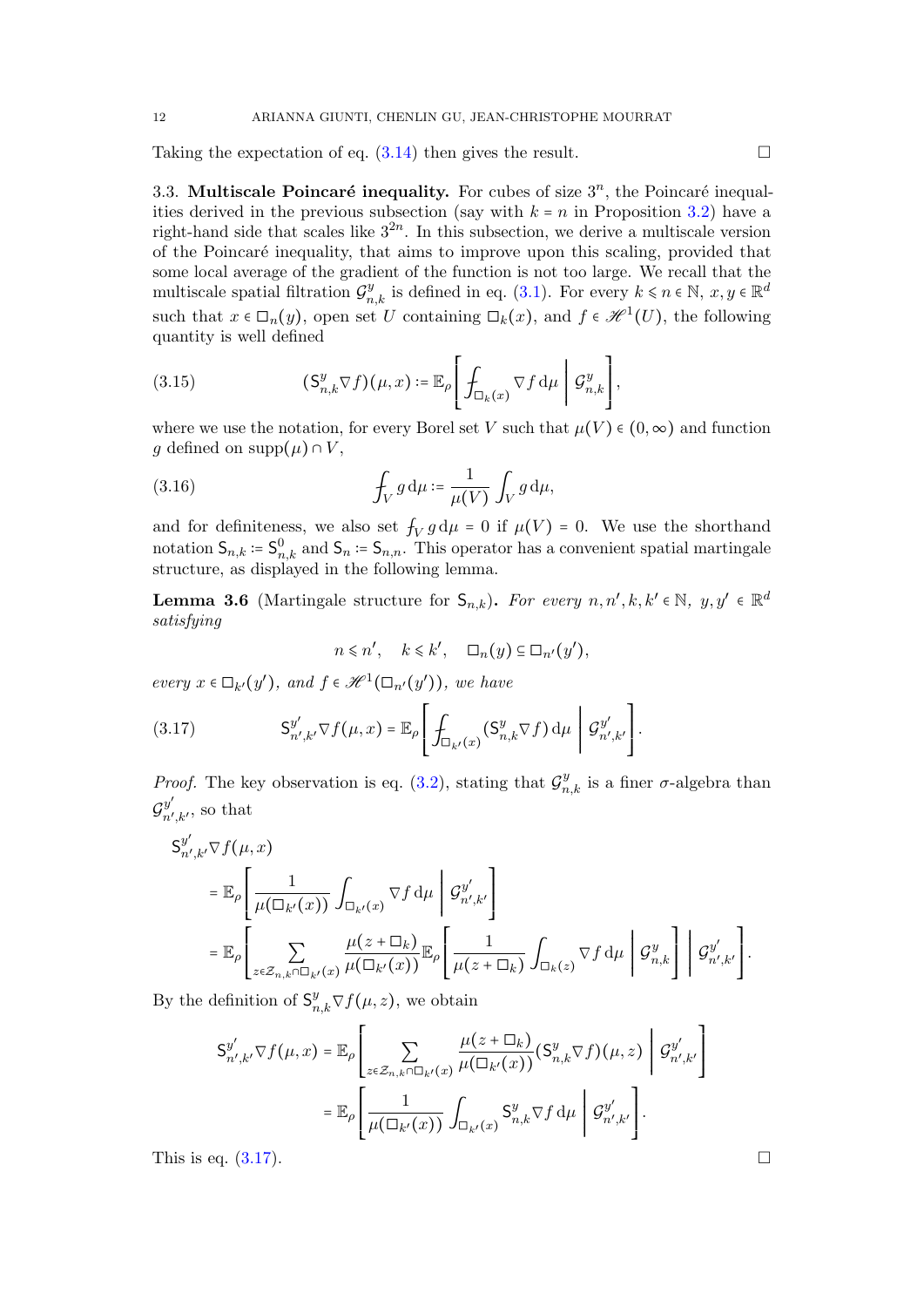



FIGURE 1. The largest cube on this figure is  $\Box_{n'}(y')$ . The operator  $\mathsf{S}_n^{y'}$  $y'_{n',k'}$  computes the spatial average in every subcubeof size  $3^{k'}$ , for example the cube in red in the image. We can apply at first the operator  $S_{n,k}^y$ , which works on the finer scales  $3^k$  and  $3^n$ , represented by the cubes with orange and blue boundaries respectively.

To prepare further for the multiscale Poincaré inequality, we also give the following explicit expression for  $S_{n,k}^y \nabla f$ . We use the notation

$$
\int_{(z_i+\square_k)_{1\leqslant i\leqslant N}}\coloneqq\int_{z_i+\square_k}\cdots\int_{z_N+\square_k}.
$$

**Lemma 3.7.** Using the notation of Lemma [2.2](#page-4-0) with  $\mu \sqcup \Box_n(y) = \sum_{i=1}^N \delta_{x_i}$ , for any  $x \in \Box_n(y)$  and any  $f \in \mathscr{H}^1(\Box_n(y))$ , we have

<span id="page-12-1"></span>
$$
(3.18) \quad (\mathsf{S}_{n,k}^y \nabla f)(\mu, x) \prod_{z \in \mathcal{Z}_{n,k}(y)} \mathbf{1}_{\{\mu(z+\square_k)=N_z\}} = \frac{1}{\mu(\square_k(x))} \sum_{j:x_j \in \square_k(x)} \int_{(z_i+\square_k)_{1 \le i \le N}} \nabla_{x_j} f_N(\cdot, \mu \sqcup \square_n^c) \prod_{z \in \mathcal{Z}_{n,k}(y)} \mathbf{1}_{\{\mu(z+\square_k)=N_z\}},
$$

with  $N = \sum_{z \in \mathcal{Z}_{n-k}(y)} N_z$  and  $\{z_i\}_{1 \leq i \leq N}$  any fixed sequence such that

<span id="page-12-0"></span>(3.19) 
$$
\forall z \in \mathcal{Z}_{n,k}(y), \qquad |\{i \in \{1, ..., N\} : z_i = z\}| = N_z.
$$

Moreover, for every j, j' such that  $x_j, x_{j'} \in \Box_k(x)$ , we have

<span id="page-12-2"></span>
$$
(3.20) \qquad \qquad \int_{(z_i+\square_k)_{1\leq i\leq N}} \nabla_{x_j} f_N(\cdot,\mu\sqcup \square_n^c) = \int_{(z_i+\square_k)_{1\leq i\leq N}} \nabla_{x_{j'}} f_N(\cdot,\mu\sqcup \square_n^c).
$$

*Proof.* Without loss of generality, we set  $y = 0$ . Then let  $N = \sum_{z \in \mathcal{Z}_{n,k}} N_z$  and we use the canonical projection

$$
(S_{n,k}\nabla f)(\mu, x) \prod_{z\in\mathcal{Z}_{n,k}(y)} \mathbf{1}_{\{\mu(z+\square_k)=N_z\}} =\frac{1}{\mu(\square_k(x))} \mathbb{E}_{\rho} \left[ \sum_{x_j\in\square_k(x)} \nabla_{x_j} f_N(\cdot, \mu \sqcup \square_n^c) \prod_{z\in\mathcal{Z}_{n,k}} \mathbf{1}_{\{\mu(z+\square_k)=N_z\}} \middle| \mathcal{G}_{n,k} \right].
$$

The key point is to write  $\prod_{z\in\mathcal{Z}_{n,k}}\mathbf{1}_{\{\mu(z+\square_k)=N_z\}}$  with respect to  $\{x_i\}_{1\leq i\leq N}$  such that  $\mu \sqcup \Box_n = \sum_{i=1}^N \delta_{x_i}$ . Let  $\{z_i\}_{1 \leq x_i \leq N}$  be any fixed sequence so that every  $z$  in  $\mathcal{Z}_{n,k}$  appears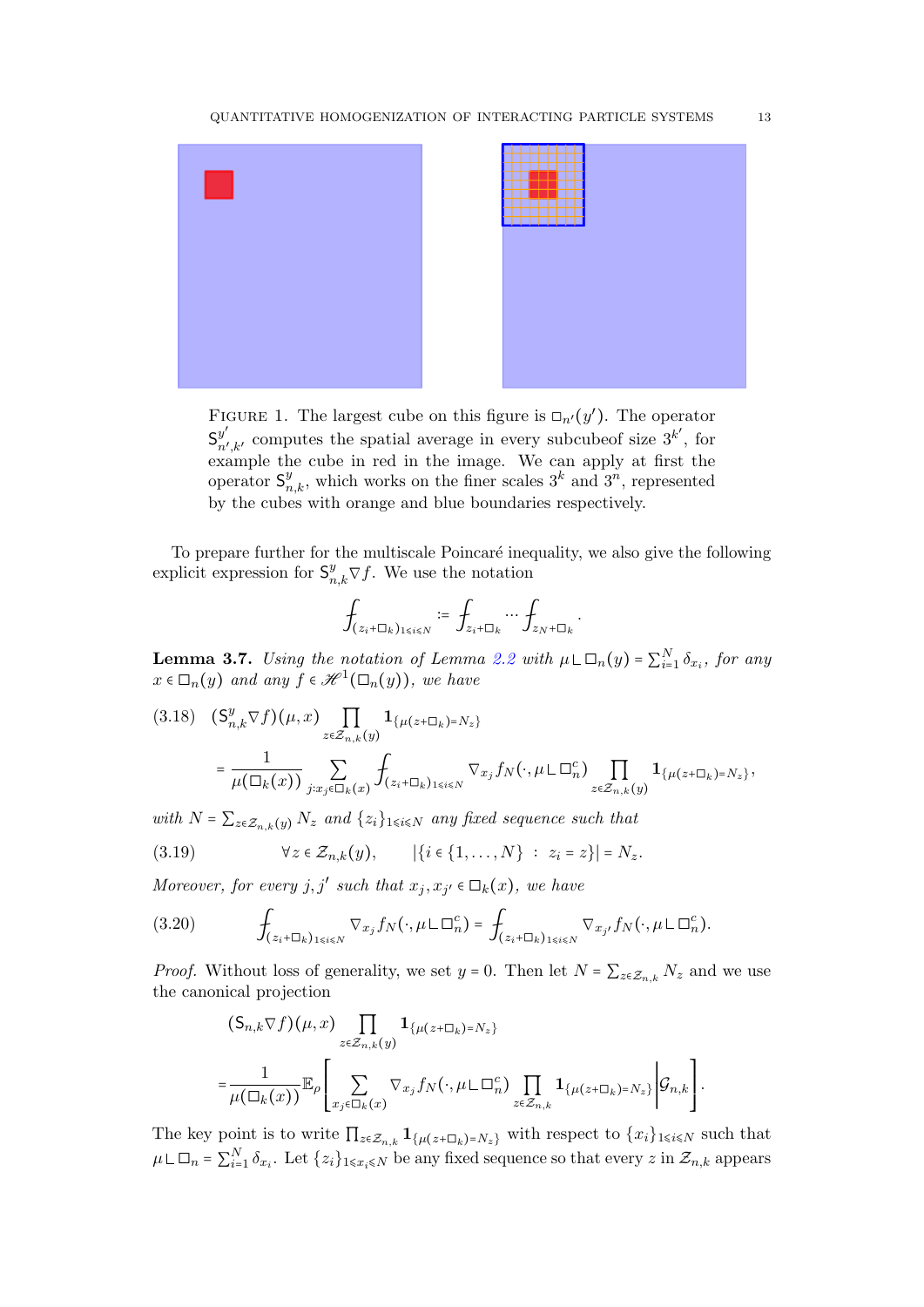exactly  $N_z$  times, as displayed in eq. [\(3.19\)](#page-12-0). We have

$$
\prod_{z\in\mathcal{Z}_{n,k}}\mathbf{1}_{\{\mu(z+\square_k)=N_z\}}=\sum_{\sigma\in S_N}\prod_{i=1}^N\mathbf{1}_{\{x_{\sigma(i)}\in z_i+\square_k\}},\,
$$

where  $S_N$  is the symmetric group. Moreover, under  $\mathcal{G}_{n,k}$  every permutation has equal probability, and then each  $x_i$  is uniformly distributed in the associated cube  $z_{\sigma(i)}$  + $\Box_k$ . Thus, we have

$$
\begin{split} & (\mathsf{S}_{n,k} \nabla f)(\mu, x) \prod_{z \in \mathcal{Z}_{n,k}} \mathbf{1}_{\{\mu(z+\square_k)=N_z\}} \\ &= \frac{1}{\mu(\square_k(x))} \frac{1}{|S_N|} \sum_{\sigma \in S_N} \int_{(z_{\sigma(i)} + \square_k)_{1 \le i \le N}} \sum_{x_j \in \square_k(x)} \nabla_{x_j} f_N(\cdot, \mu \sqcup \square_n^c) \prod_{i=1}^N \mathbf{1}_{\{x_i \in z_{\sigma(i)} + \square_k\}}. \end{split}
$$

Notice that for every  $1 \leq i \leq N$ ,  $x_i \in z_{\sigma(i)} + \square_k$  means  $x_{\sigma^{-1}(i)} \in z_i + \square_k$ , and  $\sum_{x_j \in \Box_k(x)} \nabla_{x_j} f_N(\cdot, \mu \sqcup \Box_n^c)$  is permutation-invariant. So we have

$$
\sum_{x_j \in \Box_k(x)} \nabla_{x_j} f_N(x_1, \dots, x_N, \mu \sqcup \Box_n^c) \prod_{i=1}^N \mathbf{1}_{\{x_i \in z_{\sigma(i)} + \Box_k\}}
$$
\n
$$
= \sum_{x_j \in \Box_k(x)} \nabla_{x_j} f_N(x_1, \dots, x_N, \mu \sqcup \Box_n^c) \prod_{i=1}^N \mathbf{1}_{\{x_{\sigma^{-1}(i)} \in z_i + \Box_k\}}
$$
\n
$$
= \sum_{x_{\sigma^{-1}(j)} \in \Box_k(x)} \nabla_{x_{\sigma^{-1}(j)}} f_N(x_{\sigma^{-1}(1)}, \dots, x_{\sigma^{-1}(N)}, \mu \sqcup \Box_n^c) \prod_{i=1}^N \mathbf{1}_{\{x_{\sigma^{-1}(i)} \in z_i + \Box_k\}}
$$
\n
$$
= \sum_{x_j \in \Box_k(x)} \nabla_{x_j} f_N(x_1, \dots, x_N, \mu \sqcup \Box_n^c) \prod_{i=1}^N \mathbf{1}_{\{x_i \in z_i + \Box_k\}}.
$$

Therefore, the term for each permutation has the same contribution, and we thus obtain eq. [\(3.18\)](#page-12-1).

Then we prove eq. [\(3.20\)](#page-12-2). To avoid possible confusion in the notation, we let  $y_j, y_{j'}$ be the j-th and  $j'$ -th coordinates, then we exchange them and use the invariance under permutation of  $f_N$ ,

<span id="page-13-1"></span>
$$
\mathbf{e}_k \cdot \nabla_{x_j} f_N(\cdots, y_j, \cdots y_{j'}, \cdots) = \lim_{h \to 0} \frac{f_N(\cdots, y_j + h\mathbf{e}_k, \cdots y_{j'}, \cdots) - f_N(\cdots, y_j, \cdots y_{j'}, \cdots)}{h}
$$
  
(3.21)  

$$
= \lim_{h \to 0} \frac{f_N(\cdots, y_{j'}, \cdots y_j + h\mathbf{e}_k, \cdots) - f_N(\cdots, y_{j'}, \cdots y_j, \cdots)}{h}
$$
  

$$
= \mathbf{e}_k \cdot \nabla_{x_{j'}} f_N(\cdots, y_{j'}, \cdots y_j, \cdots).
$$

Moreover, the condition  $x_j, x_{j'} \in \Box_k(x)$  implies that  $z_j = z_{j'}$  and

<span id="page-13-2"></span>
$$
(3.22) \t\t \t\t \mathbf{1}_{\{y_j \in z_j + \Box_k\}} \mathbf{1}_{\{y_{j'} \in z_{j'} + \Box_k\}} = \mathbf{1}_{\{y_{j'} \in z_j + \Box_k\}} \mathbf{1}_{\{y_j \in z_{j'} + \Box_k\}}.
$$

We combine eq.  $(3.21)$  and eq.  $(3.22)$  to conclude eq.  $(3.20)$ .

<span id="page-13-0"></span>We now use the operators  $S_{n,k}^y$  as our locally averaged gradient to obtain the following multiscale Poincaré inequality. Notice in particular the factor of  $3^k$  inside the sum on the right side of eq. [\(3.23\)](#page-14-0), which we aim to leverage upon later by combining this with information on the smallness of  $S_{n,k} \nabla u$  for k close to n.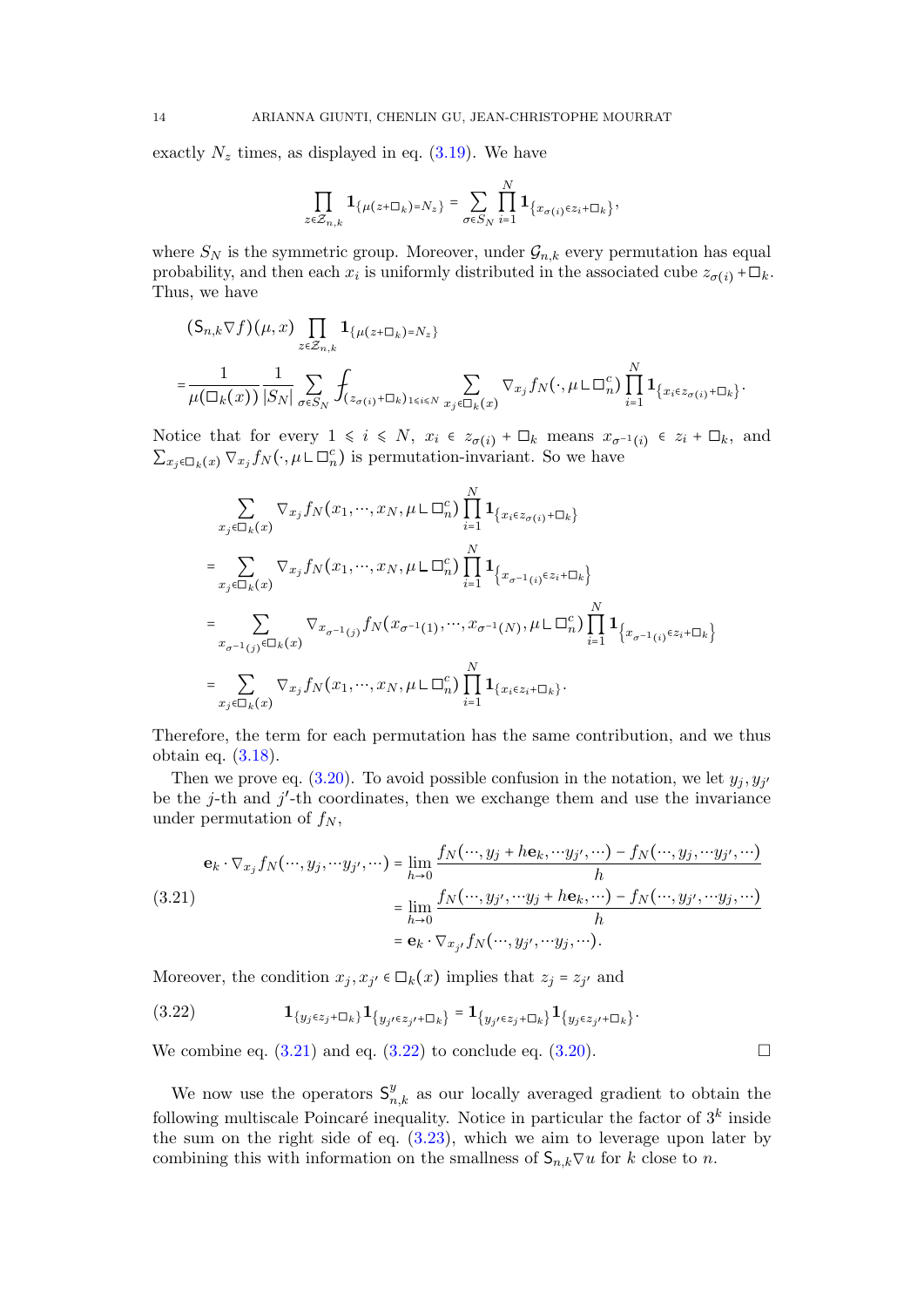**Proposition 3.8** (Multiscale Poincaré inequality). There exists a constant  $C(d) < \infty$ such that for every function  $u \in \mathcal{H}^1(\Box_n)$  satisfying  $\mathbb{E}_{\rho}[u \mid \mathcal{G}_n] = 0$ , we have

<span id="page-14-0"></span>
$$
(3.23) \t\t ||u||_{\mathscr{L}^2} \leq C \left( \mathbb{E}_{\rho} \left[ \int_{\Box_n} |\nabla u|^2 \, \mathrm{d}\mu \right] \right)^{\frac{1}{2}} + C \sum_{k=0}^n 3^k \left( \mathbb{E}_{\rho} \left[ \int_{\Box_n} |\mathsf{S}_{n,k} \nabla u|^2 \, \mathrm{d}\mu \right] \right)^{\frac{1}{2}}.
$$

*Proof.* Let  $w \in \mathcal{H}^1(\square_n)$  be such that  $\mathbb{E}_{\rho}[w | \mathcal{G}_n] = 0$  and that solves "- $\Delta w = w$ ", in the sense that

<span id="page-14-1"></span>(3.24) 
$$
\forall v \in \mathscr{H}^1(\Box_n), \qquad \mathbb{E}_{\rho} \bigg[ \int_{\Box_n} \nabla w \cdot \nabla v \, d\mu \bigg] = \mathbb{E}_{\rho} [uv],
$$

and this relation also holds conditionally on  $\mathcal{G}_n$ :

<span id="page-14-5"></span>(3.25) 
$$
\forall v \in \mathscr{H}^1(\Box_n), \qquad \mathbb{E}_{\rho} \left[ \int_{\Box_n} \nabla w \cdot \nabla v \, d\mu \middle| \mathcal{G}_n \right] = \mathbb{E}_{\rho} [uv | \mathcal{G}_n].
$$

Thanks to the condition  $\mathbb{E}_{\rho}[u|\mathcal{G}_n] = 0$ , these equations are well-defined; see the proof of Proposition [3.4](#page-9-0) for a detailed discussion. This proposition asserts that

<span id="page-14-4"></span>(3.26) 
$$
\mathbb{E}_{\rho}\bigg[\int_{(\Box_n)^2} |\nabla^2 w(\mu, x, y)|^2 d\mu(x) d\mu(y)\bigg] \leq \mathbb{E}_{\rho}[u^2].
$$

We test eq. [\(3.24\)](#page-14-1) with u and write a telescopic sum with  $(S_{n,k} \nabla w)_{0 \le k \le n}$  to get (3.27)

<span id="page-14-2"></span>
$$
\mathbb{E}_{\rho}[u^2] = \mathbb{E}_{\rho}\left[\int_{\Box_n} \nabla w \cdot \nabla u \,d\mu\right] = \text{eq. (3.27)-a + eq. (3.27)-b + eq. (3.27)-c},
$$
  
\neq. (3.27)-a =  $\mathbb{E}_{\rho}\left[\int_{\Box_n} (\nabla w - \mathsf{S}_{n,0} \nabla w) \cdot \nabla u \,d\mu\right],$   
\neq. (3.27)-b =  $\sum_{k=0}^{n-1} \mathbb{E}_{\rho}\left[\int_{\Box_n} (\mathsf{S}_{n,k} \nabla w - \mathsf{S}_{n,k+1} \nabla w) \cdot \nabla u \,d\mu\right],$   
\neq. (3.27)-c =  $\mathbb{E}_{\rho}\left[\int_{\Box_n} (\mathsf{S}_{n,n} \nabla w) \cdot \nabla u \,d\mu\right].$ 

We treat each of these three terms in turn. For eq.  $(3.27)$ -a, we use the Cauchy-Schwarz inequality to write

eq. (3.27)-
$$
a \leq \left(\mathbb{E}_{\rho}\left[\int_{\Box_n} |\nabla w - \mathsf{S}_{n,0}\nabla w|^2 d\mu\right]\right)^{\frac{1}{2}} \left(\mathbb{E}_{\rho}\left[\int_{\Box_n} |\nabla u|^2 d\mu\right]\right)^{\frac{1}{2}}.
$$

The first term on the right side above can be rewritten as

∞

<span id="page-14-3"></span>(3.28)

$$
\mathbb{E}_{\rho}\bigg[\int_{\Box_n}|\nabla w-\mathsf{S}_{n,0}\nabla w|^2\,\mathrm{d}\mu\bigg]=\mathbb{E}_{\rho}\Bigg[\sum_{z\in\mathcal{Z}_{n,0}}\mathbb{E}_{\rho}\Bigg[\int_{z+\Box_0}|\nabla w-\mathsf{S}_{n,0}\nabla w|^2\,\mathrm{d}\mu\ \Bigg|\ \mathcal{G}_{n,0}\Bigg]\Bigg].
$$

We use the canonical projection Lemma [2.2](#page-4-0) for w with  $\mu \sqcup \Box_n = \sum_{i=1}^N \delta_{x_i}$ , and the do the decomposition conditioned on  $\mathcal{G}_{n,0}$  that

$$
w(\mu) = \sum_{N=0}^{\infty} \sum_{\sum_{z \in \mathcal{Z}_{n,0}} N_z = N} w_N(x_1, \dots, x_N, \mu \sqcup \square_n^c) \prod_{z \in \mathcal{Z}_{n,0}} \mathbf{1}_{\{\mu(z+\square_0) = N_z\}}.
$$

It suffices to study one term  $w_N(x_1, ..., x_N, \mu \sqcup \Box_n^c) \prod_{z \in \mathcal{Z}_{n,0}} \mathbf{1}_{\{\mu(z+\Box_0) = N_z\}}$ . We can apply eq. [\(3.18\)](#page-12-1): let  $\{z_i\}_{1 \le i \le N}$  be a fixed sequence such that eq. [\(3.19\)](#page-12-0) holds (with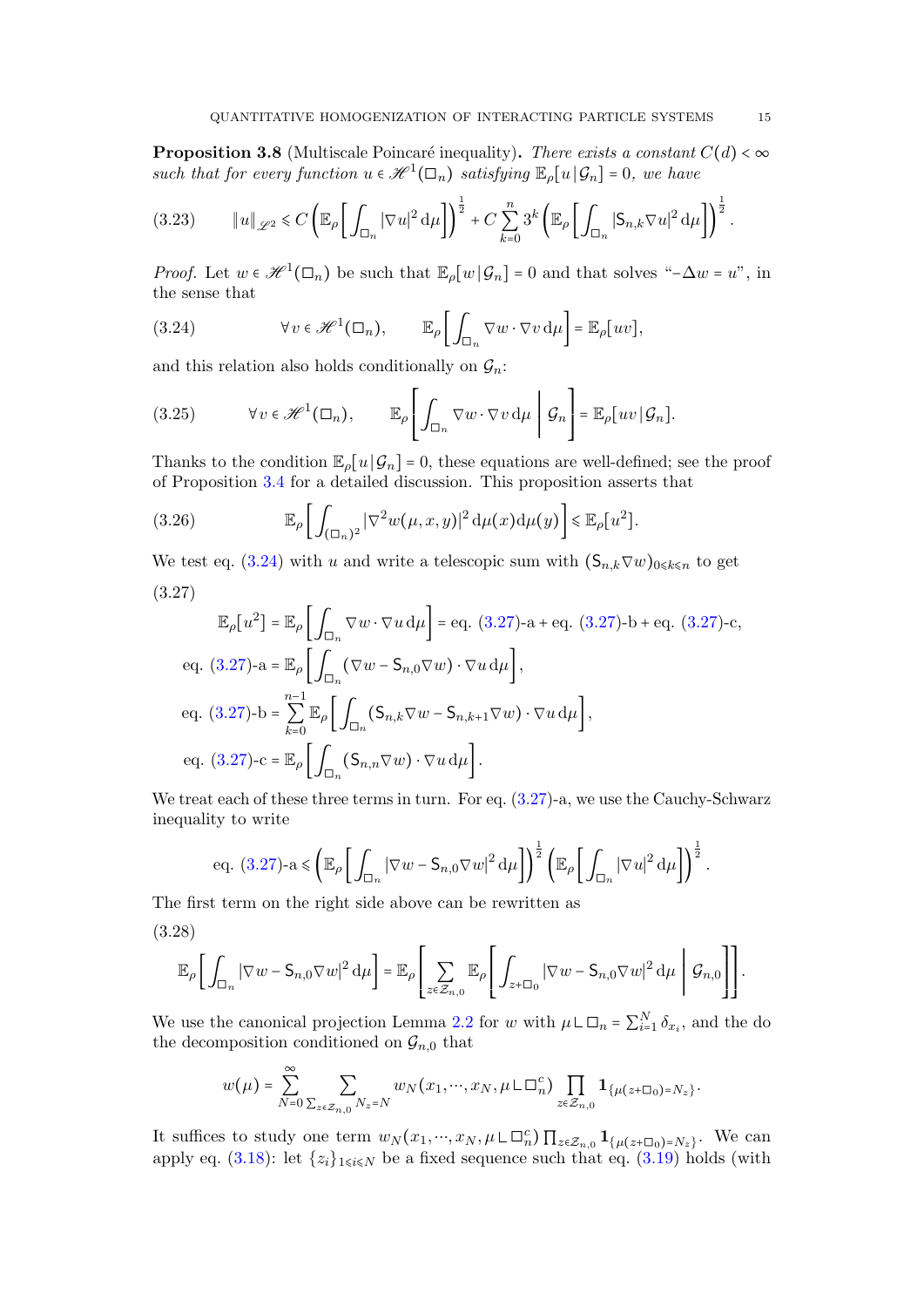$y = 0$  there). For any  $x \in \Box_n$  we have

<span id="page-15-0"></span>
$$
(3.29) \quad S_{n,0} \nabla w(\mu, x) \prod_{z \in \mathcal{Z}_{n,0}} \mathbf{1}_{\{\mu(z+\square_0) = N_z\}} = \frac{1}{\mu(\square_0(x))} \sum_{x_j \in \square_0(x)} \int_{(z_i+\square_0)_{1 \le i \le N}} \nabla_{x_j} w_N(\cdot, \mu \sqcup \square_n^c) \prod_{z \in \mathcal{Z}_{n,0}} \mathbf{1}_{\{\mu(z+\square_0) = N_z\}}.
$$

We apply eq.  $(3.29)$  in eq.  $(3.28)$  and just study the sum over one z' in  $\mathcal{Z}_{n,0}$ 

$$
\label{eq:4.10} \begin{split} &\mathbb{E}_{\rho}\Bigg[\int_{z'+\Box_{0}}\big|\nabla w-\mathsf{S}_{n,0}\nabla w\big|^{2}\,\mathrm{d}\mu\prod_{z\in\mathcal{Z}_{n,0}}\mathbf{1}_{\{\mu(z+\Box_{0})=N_{z}\}}\Bigg|\,\mathcal{G}_{n,0}\Bigg]\\ =&\sum_{x_{j}\in z'+\Box_{0}}\int_{(z_{i}+\Box_{0})_{1\leqslant i\leqslant N}}\Bigg|\nabla_{x_{j}}w_{N}\big(\cdot,\mu\mathsf{L}\,\Box_{n}^{c}\big)-\frac{1}{\mu(z'+\Box_{0})}\sum_{x_{j'}\in z'+\Box_{0}}\int_{(z_{i}+\Box_{0})_{1\leqslant i\leqslant N}}\nabla_{x_{j'}}w_{N}\big(\cdot,\mu\mathsf{L}\,\Box_{n}^{c}\big)\Bigg|^{2} \\ &\times\prod_{z\in\mathcal{Z}_{n,0}}\mathbf{1}_{\{\mu(z+\Box_{0})=N_{z}\}}. \end{split}
$$

Then we use the symmetry proved in eq. [\(3.20\)](#page-12-2), that in fact every  $\nabla_{x_j} w_N$  has the same contribution for all  $x_j \in z' + \Box_0$ ,

$$
\mathbb{E}_{\rho}\left[\int_{z'+\Box_{0}}|\nabla w-\mathsf{S}_{n,0}\nabla w|^{2}\,\mathrm{d}\mu\prod_{z\in\mathcal{Z}_{n,0}}\mathbf{1}_{\{\mu(z+\Box_{0})=N_{z}\}}\,\bigg|\,\mathcal{G}_{n,0}\right]
$$
\n
$$
=\sum_{x_{j}\in z'+\Box_{0}}\int_{(z_{i}+\Box_{0})_{1\leq i\leq N}}\left|\nabla_{x_{j}}w_{N}(\cdot,\mu\,\Box\, \Box_{n}^{c})-\int_{(z_{i}+\Box_{0})_{1\leq i\leq N}}\nabla_{x_{j}}w_{N}(\cdot,\mu\,\Box\, \Box_{n}^{c})\right|^{2}\prod_{z\in\mathcal{Z}_{n,0}}\mathbf{1}_{\{\mu(z+\Box_{0})=N_{z}\}}.
$$

For the equation above, we can use the Poincaré inequality Proposition [3.1](#page-8-0) because it is centered and every  $x_i$  lives uniformly in its associated small cube  $z_i + \Box_0$ . We remark that the constant  $C$  here is independent of  $N$ 

$$
\mathbb{E}_{\rho}\left[\int_{z'+\Box_{0}}|\nabla w-\mathsf{S}_{n,0}\nabla w|^{2} d\mu \prod_{z\in\mathcal{Z}_{n,0}}\mathbf{1}_{\{\mu(z+\Box_{0})=N_{z}\}}\left|\mathcal{G}_{n,0}\right.\right] \\ \leq C \sum_{1\leqslant i\leqslant N}\sum_{x_{j}\in z'+\Box_{0}}\int_{(z_{i}+\Box_{0})_{1\leqslant i\leqslant N}}\left|\nabla_{x_{i}}\nabla_{x_{j}}w_{N}(\cdot,\mu\sqcup \Box_{n}^{c})\right|^{2}\prod_{z\in\mathcal{Z}_{n,0}}\mathbf{1}_{\{\mu(z+\Box_{0})=N_{z}\}}.
$$

We put this estimate back to eq. [\(3.28\)](#page-14-3), do the sum over all  $z' \in \mathcal{Z}_{n,0}$ 

$$
\sum_{z' \in \mathcal{Z}_{n,0}} \mathbb{E}_{\rho} \Bigg[ \int_{z' + \Box_0} |\nabla w - \mathsf{S}_{n,0} \nabla w|^2 \, \mathrm{d} \mu \prod_{z \in \mathcal{Z}_{n,0}} \mathbf{1}_{\{\mu(z + \Box_0) = N_z\}} \Bigg| \mathcal{G}_{n,0} \Bigg]
$$
  
\$\leq C \sum\_{1 \leq i,j \leq N} \int\_{(z\_i + \Box\_0)\_{1 \leq i \leq N}} |\nabla\_{x\_i} \nabla\_{x\_j} w\_N(\cdot, \mu \mathsf{L} \Box\_n^c)|^2 \prod\_{z \in \mathcal{Z}\_{n,0}} \mathbf{1}\_{\{\mu(z + \Box\_0) = N\_z\}}\Bigg] \newline = C \mathbb{E}\_{\rho} \Bigg[ \int\_{(\Box\_n)^2} |\nabla^2 w(\mu, x, y)|^2 \, \mathrm{d} \mu(x) \mathrm{d} \mu(y) \prod\_{z \in \mathcal{Z}\_{n,0}} \mathbf{1}\_{\{\mu(z + \Box\_0) = N\_z\}} \Bigg| \mathcal{G}\_{n,0} \Bigg].

Finally, we do the expectation and the sum over all  $\prod_{z \in \mathcal{Z}_{n,0}} \mathbf{1}_{\{\mu(z+\square_0)=N_z\}}$ , and use the  $\mathscr{H}^2$ -estimate eq.  $(3.26)$  to obtain that

<span id="page-15-1"></span>(3.30)  
\n
$$
\mathbb{E}_{\rho} \left[ \int_{\Box_n} |\nabla w - \mathsf{S}_{n,0} \nabla w|^2 \, \mathrm{d}\mu \right] \leq C \mathbb{E}_{\rho} \left[ \int_{(\Box_n)^2} |\nabla^2 w(\mu, x, y)|^2 \, \mathrm{d}\mu(x) \mathrm{d}\mu(y) \right] \leq C \mathbb{E}_{\rho} [u^2],
$$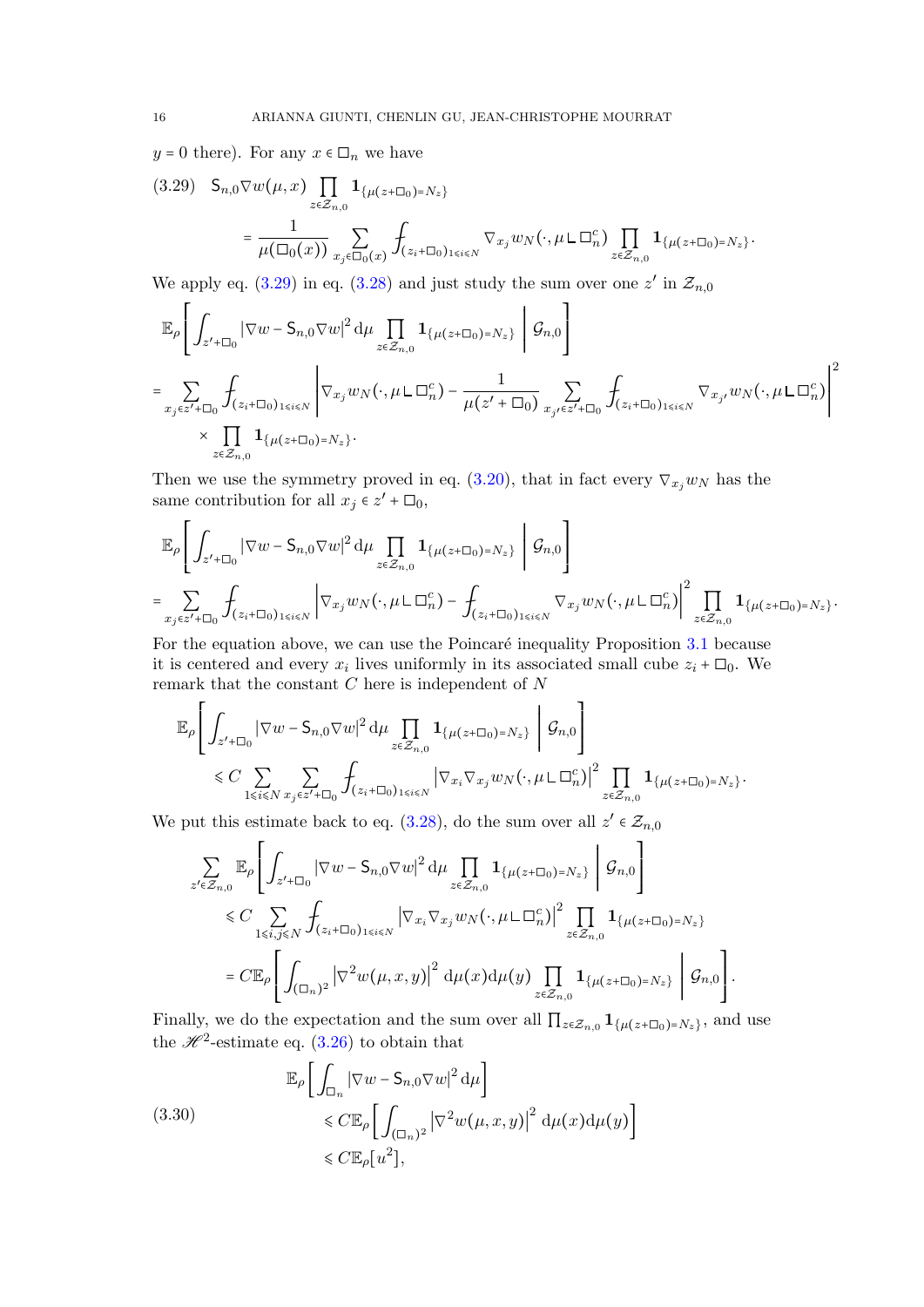and this concludes that

<span id="page-16-1"></span>(3.31) 
$$
\text{eq. } (3.27) \text{-a} \leq C \big(\mathbb{E}_{\rho}[u^2]\big)^{\frac{1}{2}} \bigg(\mathbb{E}_{\rho} \bigg[\int_{\Box_n} |\nabla u|^2 d\mu\bigg]\bigg)^{\frac{1}{2}}.
$$

The term eq.  $(3.27)$ -b can be treated similarly. For every k, we apply at first the conditional expectation with respect to  $\mathcal{G}_{n,k}$ 

$$
\mathbb{E}_{\rho}\left[\int_{\Box_{n}}(\mathsf{S}_{n,k}\nabla w-\mathsf{S}_{n,k+1}\nabla w)\cdot\nabla u\,\mathrm{d}\mu\right]
$$
\n
$$
=\sum_{z\in\mathcal{Z}_{n,k}}\mathbb{E}_{\rho}\left[\mathbb{E}_{\rho}\left[\int_{z+\Box_{k}}(\mathsf{S}_{n,k}\nabla w-\mathsf{S}_{n,k+1}\nabla w)\cdot\nabla u\,\mathrm{d}\mu\bigg|\mathcal{G}_{n,k}\right]\right]
$$
\n
$$
=\mathbb{E}_{\rho}\left[\sum_{z\in\mathcal{Z}_{n,k}}\int_{z+\Box_{k}}(\mathsf{S}_{n,k}\nabla w-\mathsf{S}_{n,k+1}\nabla w)\cdot(\mathsf{S}_{n,k}\nabla u)\,\mathrm{d}\mu\right].
$$

Then we use the Cauchy-Schwarz inequality to obtain that

$$
\mathbb{E}_{\rho}\left[\int_{\Box_n}(\mathsf{S}_{n,k}\nabla w-\mathsf{S}_{n,k+1}\nabla w)\cdot\nabla u\,\mathrm{d}\mu\right]
$$

$$
\leqslant \left(\mathbb{E}_{\rho}\left[\sum_{z\in\mathcal{Z}_{n,k}}\int_{z+\Box_k}|\mathsf{S}_{n,k}\nabla w-\mathsf{S}_{n,k+1}\nabla w|^2\,\mathrm{d}\mu\right]\right)^{\frac{1}{2}}\left(\mathbb{E}_{\rho}\left[\sum_{z\in\mathcal{Z}_{n,k}}\int_{z+\Box_k}|\mathsf{S}_{n,k}\nabla u|^2\,\mathrm{d}\mu\right]\right)^{\frac{1}{2}}.
$$

We use the definition in eq. [\(3.15\)](#page-11-1) and Jensen's inequality for  $|S_{n,k}\nabla w - S_{n,k+1}\nabla w|^2$ . For every  $z \in \mathcal{Z}_{n,k}$ , since  $(\mathsf{S}_{n,k+1} \nabla w)(\mu, z)$  is  $\mathcal{G}_{n,k}$ -measurable,

(3.32)  

$$
|S_{n,k}\nabla w - S_{n,k+1}\nabla w|^2(\mu, z) = \left(\mathbb{E}_{\rho}\left[\int_{z+\square_k}(\nabla w - S_{n,k+1}\nabla w)\,d\mu \middle| \mathcal{G}_{n,k}\right]\right)^2
$$

$$
\leq \mathbb{E}_{\rho}\left[\int_{z+\square_k}|\nabla w - S_{n,k+1}\nabla w|^2\,d\mu \middle| \mathcal{G}_{n,k}\right].
$$

Then we sum over all  $z \in \mathcal{Z}_{n,k}$ , and we can treat it like eq. [\(3.27\)](#page-14-2)-a and eq. [\(3.30\)](#page-15-1) with the Poincaré inequality in the scale  $3^k$  and the  $\mathcal{H}^2$ -estimate eq. [\(3.26\)](#page-14-4), yielding

$$
\mathbb{E}_{\rho}\Bigg[\sum_{z\in\mathcal{Z}_{n,k}}\int_{z+\Box_k}|\mathsf{S}_{n,k}\nabla w-\mathsf{S}_{n,k+1}\nabla w|^2\,\mathrm{d}\mu\Bigg]\leqslant \mathbb{E}_{\rho}\Bigg[\int_{\Box_n}|\nabla w-\mathsf{S}_{n,k+1}\nabla w|^2\,\mathrm{d}\mu\Bigg]\\qquad \qquad \leqslant C3^{2k}\mathbb{E}_{\rho}\big[u^2\big].
$$

We have thus shown that

<span id="page-16-2"></span>
$$
(3.33) \qquad \text{eq. } (3.27) \text{-} b \leq C \big( \mathbb{E}_{\rho} \big[ u^2 \big] \big)^{\frac{1}{2}} \left( \sum_{k=0}^{n-1} 3^k \left( \mathbb{E}_{\rho} \bigg[ \int_{\Box_n} |\mathsf{S}_{n,k} \nabla u|^2 \, \mathrm{d} \mu \bigg] \right)^{\frac{1}{2}} \right).
$$

For eq. [\(3.27\)](#page-14-2)-c, we use eq. [\(3.15\)](#page-11-1) and the Cauchy-Schwarz inequality to get that

eq. (3.27)-c = 
$$
\mathbb{E}_{\rho} \left[ \int_{\Box_n} (\mathsf{S}_{n,n} \nabla w) \cdot (\mathsf{S}_{n,n} \nabla u) d\mu \right]
$$
  
\n $\leq \left( \mathbb{E}_{\rho} \left[ \int_{\Box_n} |\mathsf{S}_{n,n} \nabla w|^2 d\mu \right] \right)^{\frac{1}{2}} \left( \mathbb{E}_{\rho} \left[ \int_{\Box_n} |\mathsf{S}_{n,n} \nabla u|^2 d\mu \right] \right)^{\frac{1}{2}}.$ 

To treat the term  $\mathbb{E}_{\rho} \left[ \int_{\Box_n} |\mathsf{S}_{n,n} \nabla w|^2 d\mu \right]$ , we define the random affine function

<span id="page-16-0"></span>(3.34) 
$$
\mathsf{p} \coloneqq \frac{(\mathsf{S}_{n,n} \nabla w)(\mu,0)}{|(\mathsf{S}_{n,n} \nabla w)(\mu,0)|}, \qquad \ell_{\mathsf{p},\Box_n} \coloneqq \int_{\Box_n} \mathsf{p} \cdot x \, \mathrm{d}\mu(x).
$$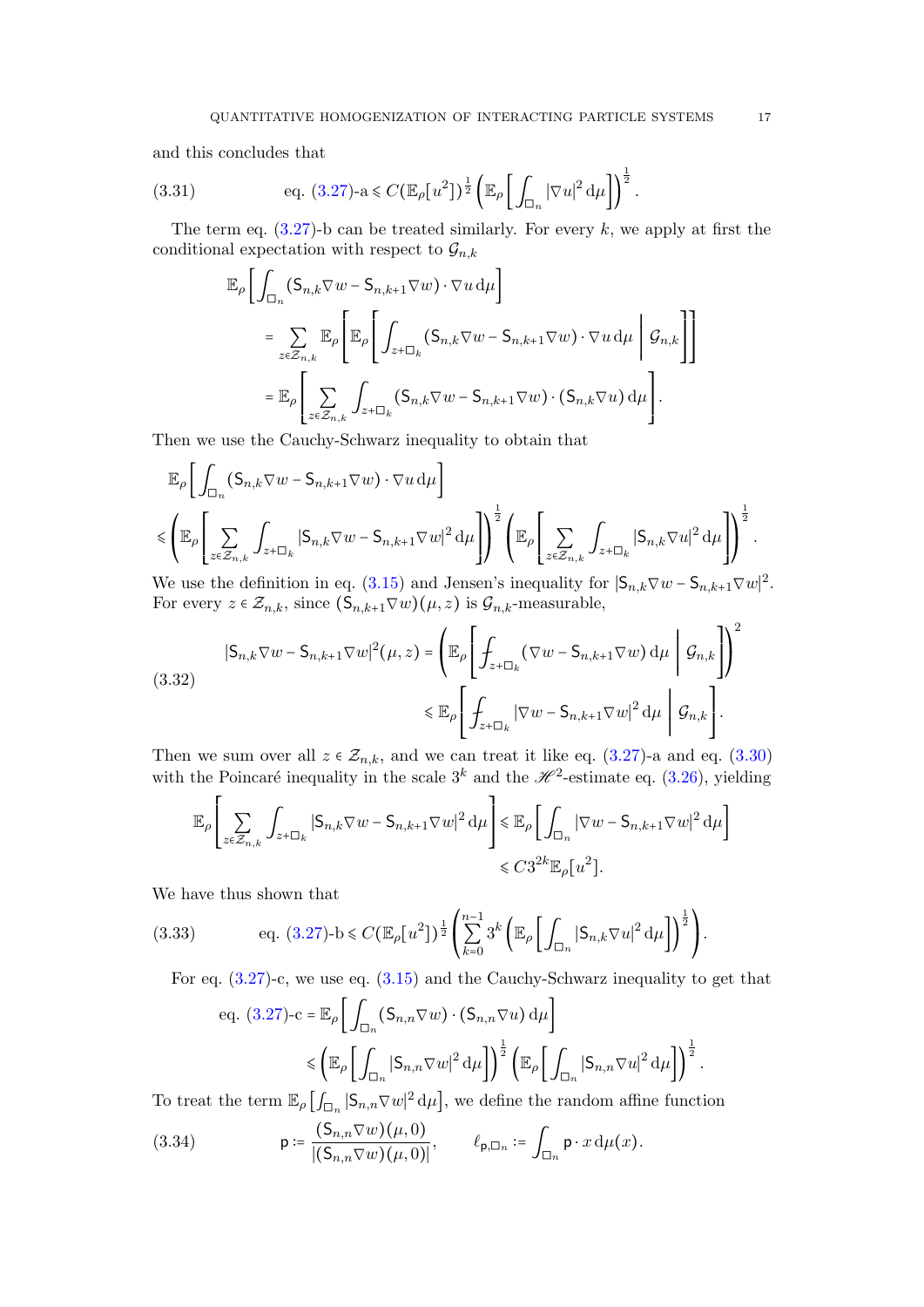Notice that here **p** is random, but when the particles in  $\Box_n$  move within  $\Box_n$ , it does mot change the value; more precisely, the slope **p** is  $\mathcal{G}_{n,n}$ -measureable. We test  $\ell_{\mathsf{p},\Box_n}$ with eq. [\(3.25\)](#page-14-5),

$$
\mathbb{E}_{\rho}\left[u\ell_{\mathsf{p},\Box_n}\,\big|\,\mathcal{G}_{n,n}\right] = \mathbb{E}_{\rho}\left[\int_{\Box_n} \nabla w \cdot \mathsf{p} \,d\mu \middle|\,\mathcal{G}_{n,n}\right]
$$

$$
= \mathbb{E}_{\rho}\left[\int_{\Box_n} \nabla w \,d\mu \middle|\,\mathcal{G}_{n,n}\right] \cdot \mathsf{p}
$$

$$
= \int_{\Box_n} (\mathsf{S}_{n,n} \nabla w) \cdot \mathsf{p} \,d\mu.
$$

Recalling the definition in eq. [\(3.34\)](#page-16-0), we obtain that

$$
\int_{\Box_n} |\mathsf{S}_{n,n} \nabla w| \, \mathrm{d}\mu = \mathbb{E}_{\rho} \left[ u \ell_{\mathsf{p},\Box_n} \, \middle| \, \mathcal{G}_{n,n} \right]
$$

$$
\leqslant \left( \mathbb{E}_{\rho} \left[ u^2 \, \middle| \, \mathcal{G}_{n,n} \right] \right)^{\frac{1}{2}} \left( \mathbb{E}_{\rho} \left[ \ell_{\mathsf{p},\Box_n}^2 \, \middle| \, \mathcal{G}_{n,n} \right] \right)^{\frac{1}{2}}
$$

$$
\leqslant C \sqrt{\mu(\Box_n)} 3^n \left( \mathbb{E}_{\rho} \left[ u^2 \, \middle| \, \mathcal{G}_{n,n} \right] \right)^{\frac{1}{2}},
$$

where in the last step, we use a direct calculation of  $(\mathbb{E}_{\rho} \left[ \ell_{\mathsf{p},\Box_n}^2 \middle| \mathcal{G}_{n,n} \right])^{\frac{1}{2}}$ , and where the constant C may depend on d. Since  $S_{n,n}\nabla w$  is constant for every point in  $\square_n$ , we have shown that

$$
\sqrt{\mu(\Box_n)}|S_{n,n}\nabla w|(\mu,0)\leq C3^n \left(\mathbb{E}_{\rho}\left[u^2\,\big|\,\mathcal{G}_{n,n}\right]\right)^{\frac{1}{2}}.
$$

We thus obtain that

$$
\mathbb{E}_{\rho}\bigg[\int_{\Box_n} |\mathsf{S}_{n,n} \nabla w|^2 \, \mathrm{d}\mu\bigg] = \mathbb{E}_{\rho}\big[\mu(\Box_n) |\mathsf{S}_{n,n} \nabla w|^2(\mu,0)\big] \leq C 3^{2n} \mathbb{E}_{\rho}\big[\mathbb{E}_{\rho}\big[u^2 \,|\, \mathcal{G}_{n,n}\big]\big] \leq C 3^{2n} \mathbb{E}_{\rho}\big[u^2 \,|\, \mathcal{G}_{n,n}\big]\big] \leq C 3^{2n} \mathbb{E}_{\rho}\big[u^2 \big],
$$

and therefore

<span id="page-17-0"></span>(3.35) 
$$
\text{eq. } (3.27) - c \leq C3^{n} \left( \mathbb{E}_{\rho} [u^{2}] \right)^{\frac{1}{2}} \left( \mathbb{E}_{\rho} \left[ \int_{\Box_{n}} |S_{n,n} \nabla u|^{2} d\mu \right] \right)^{\frac{1}{2}}.
$$

We now combine eq.  $(3.27), (3.31), (3.33),$  $(3.27), (3.31), (3.33),$  $(3.27), (3.31), (3.33),$  $(3.27), (3.31), (3.33),$  $(3.27), (3.31), (3.33),$  and  $(3.35),$  to obtain eq.  $(3.23).$ 

3.4. Caccioppoli inequality. For every bounded open set  $U \subseteq \mathbb{R}^d$ , we define the space of **a**-harmonic functions on  $\mathcal{M}_{\delta}(\mathbb{R}^{\tilde{d}})$  by

(3.36) 
$$
\mathcal{A}(U) \coloneqq \left\{ u \in \mathcal{H}^1(U) : \ \forall \varphi \in \mathcal{H}^1_0(U), \ \mathbb{E}_{\rho} \left[ \int_U \nabla u \cdot \mathbf{a} \nabla \varphi \, \mathrm{d} \mu \right] = 0 \right\}.
$$

Recalling that, for any two bounded open sets  $V \subseteq U$ , we have  $\mathcal{H}^1(U) \subseteq \mathcal{H}^1(V)$ and  $\mathcal{H}_0^1(V) \subseteq \mathcal{H}_0^1(U)$ , so we see that  $\mathcal{A}(U) \subseteq \mathcal{A}(V)$ . For the classical Caccioppoli inequality, a standard proof is as follows: we multiply the harmonic function by a cutoff function, and then use this as a test function against the harmonic function itself. Adapting this argument to our space of particle configurations is not immediate. A naive approach would be to introduce a cutoff that brings the value of the function to zero whenever a particle approaches the boundary of the domain. But proceeding in this way is a very bad idea, since as we increase the size of the domain, there will essentially always be some particles near the boundary. We will instead rely on a suitable averaging procedure for particles that fall outside of a given region, using the localization operators defined in Subsection [2.3.](#page-5-0) Notice that our goal thus is not to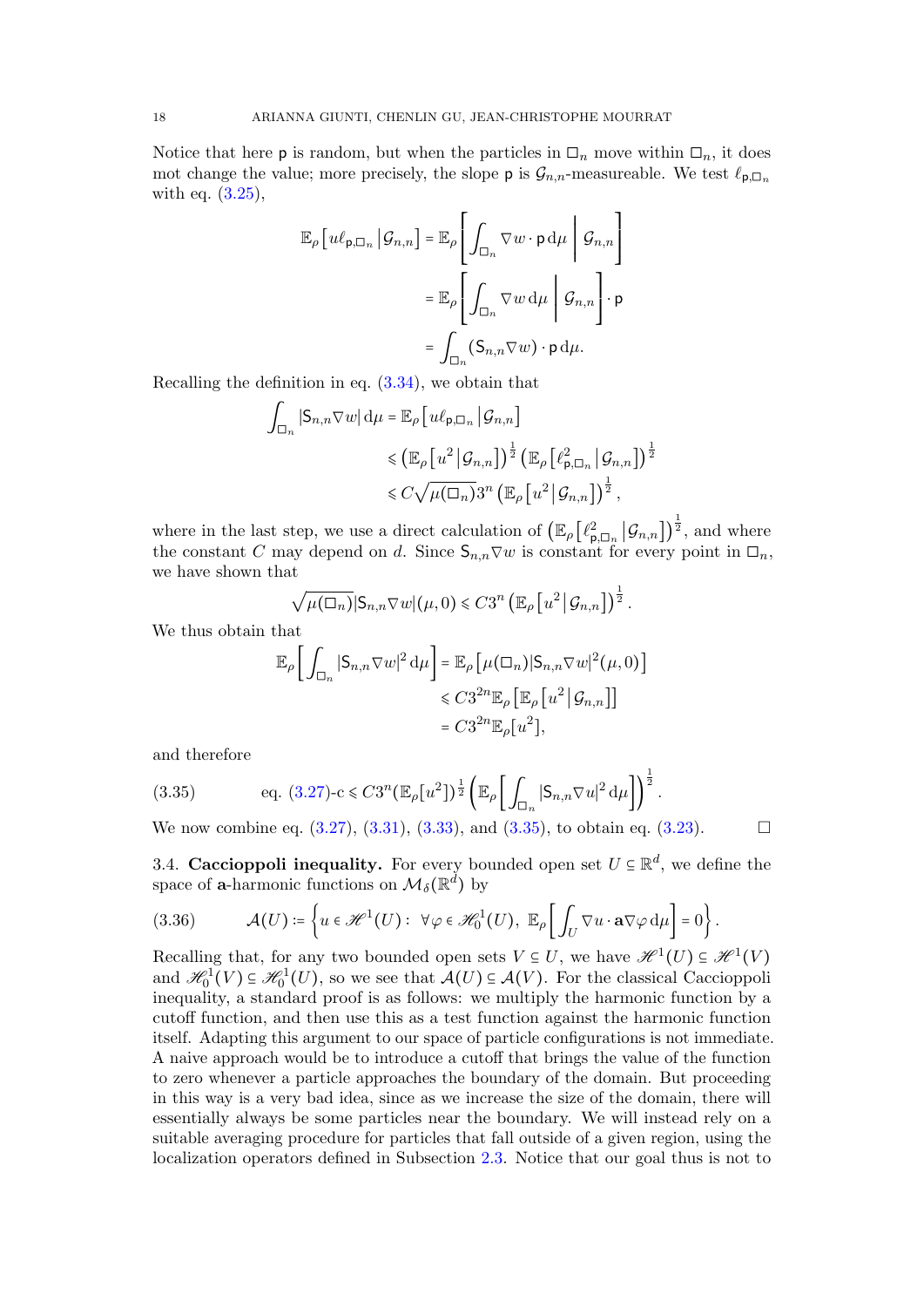bring the function to zero as a particle approaches the boundary of the box. Rather, it is only to produce a function that stops depending on the position of a particle that progressively approaches the boundary of the domain, in agreement with our definition of the space  $\mathcal{H}_0^1(U)$  (and departing from the traditional definition of the Sobolev  $H_0^1$  spaces).

<span id="page-18-0"></span>**Proposition 3.9** (Modified Caccioppoli inequality). There exist  $\theta(d,\Lambda) \in (0,1)$ ,  $C(d,\Lambda) < \infty$ , and  $R_0(d,\Lambda) < \infty$  such that for every  $r \ge R_0$  and  $u \in \mathcal{A}(Q_{3r})$ , we have

<span id="page-18-1"></span>
$$
(3.37) \mathbb{E}_{\rho} \left[ \frac{1}{\rho |Q_r|} \int_{Q_r} \nabla (\mathsf{A}_{r+2} u) \cdot \mathbf{a} \nabla (\mathsf{A}_{r+2} u) d\mu \right] \leq \frac{C}{r^2 \rho |Q_{3r}|} \mathbb{E}_{\rho} [u^2] + \theta \mathbb{E}_{\rho} \left[ \frac{1}{\rho |Q_{3r}|} \int_{Q_{3r}} \nabla u \cdot \mathbf{a} \nabla u d\mu \right].
$$

Remark 3.10. Inequality eq. [\(3.37\)](#page-18-1) controls the norm of the gradient of a harmonic function in the small cube  $Q_r$  by a sum of terms involving the norm of the gradient in the larger cube  $Q_{3r}$ . This does not seem to be useful at first glance. However, the key point is that the multiplicative factor  $\theta$  is smaller than one.

The proof of Proposition [3.9](#page-18-0) will be divided into two steps. In the first step, provided by the lemma below, we prove a weaker Caccioppoli inequality, without the normalization of the volume. In the second step we use an iterative argument to improve the result and obtain Proposition [3.9.](#page-18-0)

Recall that  $A_{s,\varepsilon}$  is the regularized localization operator defined in eq. [\(2.9\)](#page-6-0).

<span id="page-18-4"></span>**Lemma 3.11** (Weak Caccioppoli inequality).  $Fix \theta'(\Lambda) = \frac{2\Lambda}{2\Lambda + 1}$  $\frac{2\Lambda}{2\Lambda+1} \in (0,1)$ . For every  $r > 0$ ,  $s \ge r + 2$ ,  $\varepsilon > 0$  and  $u \in \mathcal{A}(Q_{s+\varepsilon})$ , we have

<span id="page-18-3"></span>
$$
(3.38) \frac{\theta'}{2\varepsilon^{2}}\mathbb{E}_{\rho}\big[\big(A_{s}u\big)^{2}\big] + \mathbb{E}_{\rho}\bigg[\int_{Q_{r}}\nabla\big(A_{s,\varepsilon}u\big)\cdot\mathbf{a}\nabla\big(A_{s,\varepsilon}u\big)\,\mathrm{d}\mu\bigg] \leq \theta'\bigg(\frac{1}{2\varepsilon^{2}}\mathbb{E}_{\rho}\big[\big(A_{s+\varepsilon}u\big)^{2}\big] + \mathbb{E}_{\rho}\bigg[\int_{Q_{s+\varepsilon}}\nabla u\cdot\mathbf{a}\nabla u\,\mathrm{d}\mu\bigg]\bigg).
$$

*Proof.* The proof of this lemma borrows some elements from [\[41,](#page-58-27) Lemma 4.8]; in both settings, the main point is to construct and analyze an appropriate "cut-off" version of the function u. We use the function  $\widetilde{A}_{s,\varepsilon}u \in \mathcal{H}_0^1(Q_{s+\varepsilon})$  defined in eq. [\(2.11\)](#page-6-1) as a cut-off of the function u and test it against  $u \in \mathcal{A}(Q_{s+\varepsilon})$  to get

(3.39) 
$$
\mathbb{E}_{\rho}\bigg[\int_{Q_{s+\varepsilon}} \nabla(\widetilde{\mathsf{A}}_{s,\varepsilon}u) \cdot \mathbf{a} \nabla u \,d\mu\bigg] = 0.
$$

Combining this with the decomposition

<span id="page-18-2"></span>
$$
\mathbb{E}_{\rho}\left[\int_{Q_{s+\varepsilon}}\nabla(\widetilde{\mathbf{A}}_{s,\varepsilon}u)\cdot\mathbf{a}\nabla u\,\mathrm{d}\mu\right]=\underbrace{\mathbb{E}_{\rho}\left[\int_{Q_{s-2}}\nabla(\widetilde{\mathbf{A}}_{s,\varepsilon}u)\cdot\mathbf{a}\nabla u\,\mathrm{d}\mu\right]}_{\text{eq. (3.40)-a}}+\underbrace{\mathbb{E}_{\rho}\left[\int_{Q_{s}\setminus Q_{s-2}}\nabla(\widetilde{\mathbf{A}}_{s,\varepsilon}u)\cdot\mathbf{a}\nabla u\,\mathrm{d}\mu\right]}_{\text{eq. (3.40)-b}}+\underbrace{\mathbb{E}_{\rho}\left[\int_{Q_{s+\varepsilon}\setminus Q_{s}}\nabla(\widetilde{\mathbf{A}}_{s,\varepsilon}u)\cdot\mathbf{a}\nabla u\,\mathrm{d}\mu\right]}_{\text{eq. (3.40)-c}},
$$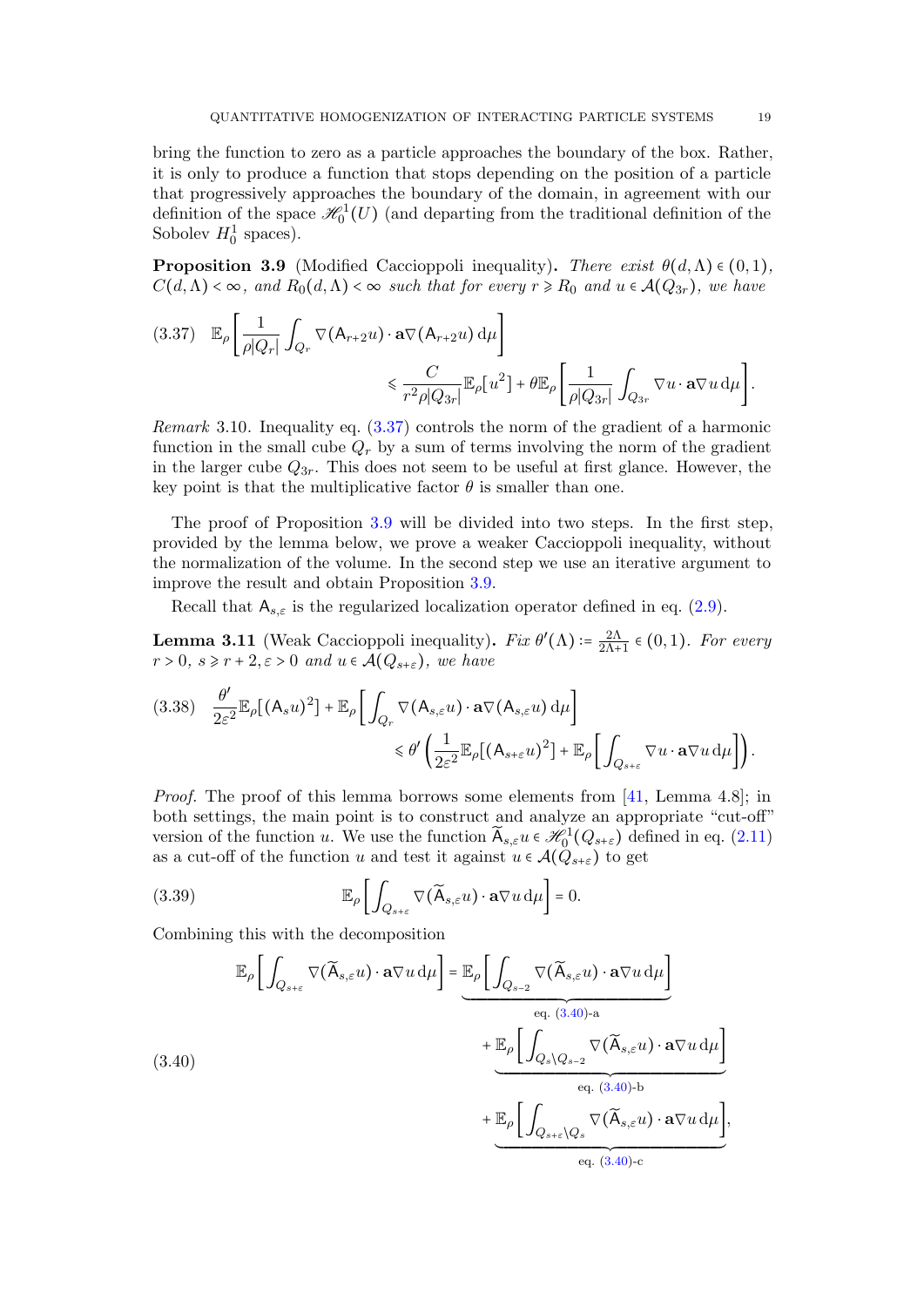we obtain that

<span id="page-19-1"></span>(3.41) 
$$
eq. (3.40)-a \leqslant |eq. (3.40)-b| + |eq. (3.40)-c|.
$$

We now study each of these three terms. For the first term eq.  $(3.40)$ -a, since  $x \in Q_{s-2}$ , the coefficient **a** is  $\mathcal{F}_{Q_s}$ -measurable. We can thus use eq.  $(2.8)$ , eq.  $(2.11)$ ,  $(2.13)$  and [\(2.12\)](#page-6-4) to get

eq. (3.40)-
$$
\mathbf{a} = \frac{2}{\varepsilon^2} \mathbb{E}_{\rho} \Bigg[ \int_{Q_{s-2}} \int_0^{\varepsilon} (\varepsilon - t) \mathsf{A}_{s+t}(\nabla u) \cdot \mathbf{a} \nabla u \, dt \, d\mu \Bigg]
$$
  
\n
$$
= \frac{2}{\varepsilon^2} \mathbb{E}_{\rho} \Bigg[ \int_{Q_{s-2}} \int_0^{\varepsilon} (\varepsilon - t) \mathbb{E}_{\rho} \Big[ \mathsf{A}_{s+t}(\nabla u) \cdot \mathbf{a} \mathsf{A}_{s+t}(\nabla u) | \mathcal{F}_{Q_{s+t}} \Big] dt \, d\mu \Bigg]
$$
  
\n
$$
= \mathbb{E}_{\rho} \Bigg[ \int_{Q_{s-2}} \nabla (\mathsf{A}_{s,\varepsilon} u) \cdot \mathbf{a} \nabla (\mathsf{A}_{s,\varepsilon} u) \, d\mu \Bigg].
$$

We then apply eq. [\(2.13\)](#page-6-3) for the second term eq. [\(3.40\)](#page-18-2)-b. We notice that in  $Q_s \backslash Q_{s-2}$ , **a** is no longer  $\mathcal{F}_{Q_s}$ -measurable. So we use Young's inequality and the bound  $\mathbf{a} \leq \Lambda$ ld

$$
|\text{eq. } (3.40)\text{-}b| = \frac{2}{\varepsilon^2} \mathbb{E}_{\rho} \bigg[ \int_{Q_s \setminus Q_{s-2}} \int_0^{\varepsilon} (\varepsilon - t) A_{s+t}(\nabla u) \cdot \mathbf{a} \nabla u \, dt \, d\mu \bigg] \leq \frac{\Lambda}{\varepsilon^2} \mathbb{E}_{\rho} \bigg[ \int_{Q_s \setminus Q_{s-2}} \int_0^{\varepsilon} (\varepsilon - t) \left( |A_{s+t}(\nabla u)|^2 + |\nabla u|^2 \right) \, dt \, d\mu \bigg].
$$

For the part with conditional expectation, we use Jensen's inequality and the uniform bound  $\mathsf{Id} \leqslant \mathbf{a} \leqslant \Lambda \mathsf{Id}$ 

$$
\frac{\Lambda}{\varepsilon^2} \mathbb{E}_{\rho} \Big[ \int_{Q_s \setminus Q_{s-2}} \int_0^{\varepsilon} (\varepsilon - t) \left| A_{s+t} (\nabla u) \right|^2 dt d\mu \Big] \leq \frac{\Lambda}{2} \mathbb{E}_{\rho} \Big[ \int_{Q_s \setminus Q_{s-2}} |\nabla u|^2 d\mu \Big] \leq \frac{\Lambda}{2} \mathbb{E}_{\rho} \Big[ \int_{Q_s \setminus Q_{s-2}} \nabla u \cdot \mathbf{a} \nabla u d\mu \Big].
$$

This concludes that  $|\text{eq. } (3.40) \text{-} \text{b}| \leq \Lambda \mathbb{E}_{\rho} \left[ \int_{Q_s \setminus Q_{s-2}} \nabla u \cdot \mathbf{a} \nabla u \, d\mu \right]$  $|\text{eq. } (3.40) \text{-} \text{b}| \leq \Lambda \mathbb{E}_{\rho} \left[ \int_{Q_s \setminus Q_{s-2}} \nabla u \cdot \mathbf{a} \nabla u \, d\mu \right]$  $|\text{eq. } (3.40) \text{-} \text{b}| \leq \Lambda \mathbb{E}_{\rho} \left[ \int_{Q_s \setminus Q_{s-2}} \nabla u \cdot \mathbf{a} \nabla u \, d\mu \right]$ .

For the third term eq.  $(3.40)$ -c, we use eq.  $(2.13)$  and obtain

$$
|\text{eq. (3.40)-c}| \leqslant \text{eq. (3.40)-c1 + eq. (3.40)-c2}
$$
\n
$$
\text{eq. (3.40)-c1 = } \frac{2}{\varepsilon^2} \left| \mathbb{E}_{\rho} \left[ \int_{Q_{s+\varepsilon} \setminus Q_s} \int_{\tau(x)-s}^{\varepsilon} (\varepsilon - t) \mathsf{A}_{s+t}(\nabla u) \cdot \mathbf{a} \nabla u \, dt \, d\mu \right] \right|
$$
\n
$$
\text{eq. (3.40)-c2 = } \frac{2}{\varepsilon^2} \left| \mathbb{E}_{\rho} \left[ \int_{Q_{s+\varepsilon} \setminus Q_s} (s+\varepsilon - \tau(x)) \Delta_{\tau(x)}(\mathsf{A}u) \, \vec{\mathbf{n}}(x) \cdot \mathbf{a} \nabla u \, d\mu \right] \right|.
$$

The part of eq.  $(3.40)$ -c1 can be treated as that of eq.  $(3.40)$ -b, so that

eq. (3.40)-c1 
$$
\leq \Lambda \mathbb{E}_{\rho} \left[ \int_{Q_{s+\varepsilon} \setminus Q_s} \nabla u \cdot \mathbf{a} \nabla u \, \mathrm{d}\mu \right].
$$

We study the part eq.  $(3.40)$ -c2 using Young's inequality with a parameter  $\beta > 0$  to be fixed later:

<span id="page-19-0"></span>
$$
(3.42)
$$
\n
$$
\frac{2}{\varepsilon^{2}}\Big| \mathbb{E}_{\rho} \Big[ \int_{Q_{s+\varepsilon} \setminus Q_{s}} (s+\varepsilon - \tau(x)) \Delta_{\tau(x)}(\mathbf{A}u) \overrightarrow{\mathbf{n}}(x) \cdot \mathbf{a} \nabla u d\mu \Big] \Big|
$$
\n
$$
\leq \frac{\Lambda}{\beta \varepsilon^{2}} \mathbb{E}_{\rho} \Big[ \int_{Q_{s+\varepsilon} \setminus Q_{s}} (s+\varepsilon - \tau(x)) |\Delta_{\tau(x)}(\mathbf{A}u)|^{2} d\mu \Big] + \frac{\beta \Lambda}{\varepsilon^{2}} \mathbb{E}_{\rho} \Big[ \int_{Q_{s+\varepsilon} \setminus Q_{s}} (s+\varepsilon - \tau(x)) |\nabla u|^{2} d\mu \Big]
$$
\n
$$
\leq \frac{\Lambda}{\beta \varepsilon^{2}} \mathbb{E}_{\rho} \Big[ \int_{Q_{s+\varepsilon} \setminus Q_{s}} (s+\varepsilon - \tau(x)) |\Delta_{\tau(x)}(\mathbf{A}u)|^{2} d\mu \Big] + \frac{\beta \Lambda}{\varepsilon} \mathbb{E}_{\rho} \Big[ \int_{Q_{s+\varepsilon} \setminus Q_{s}} \nabla u \cdot \mathbf{a} \nabla u d\mu \Big].
$$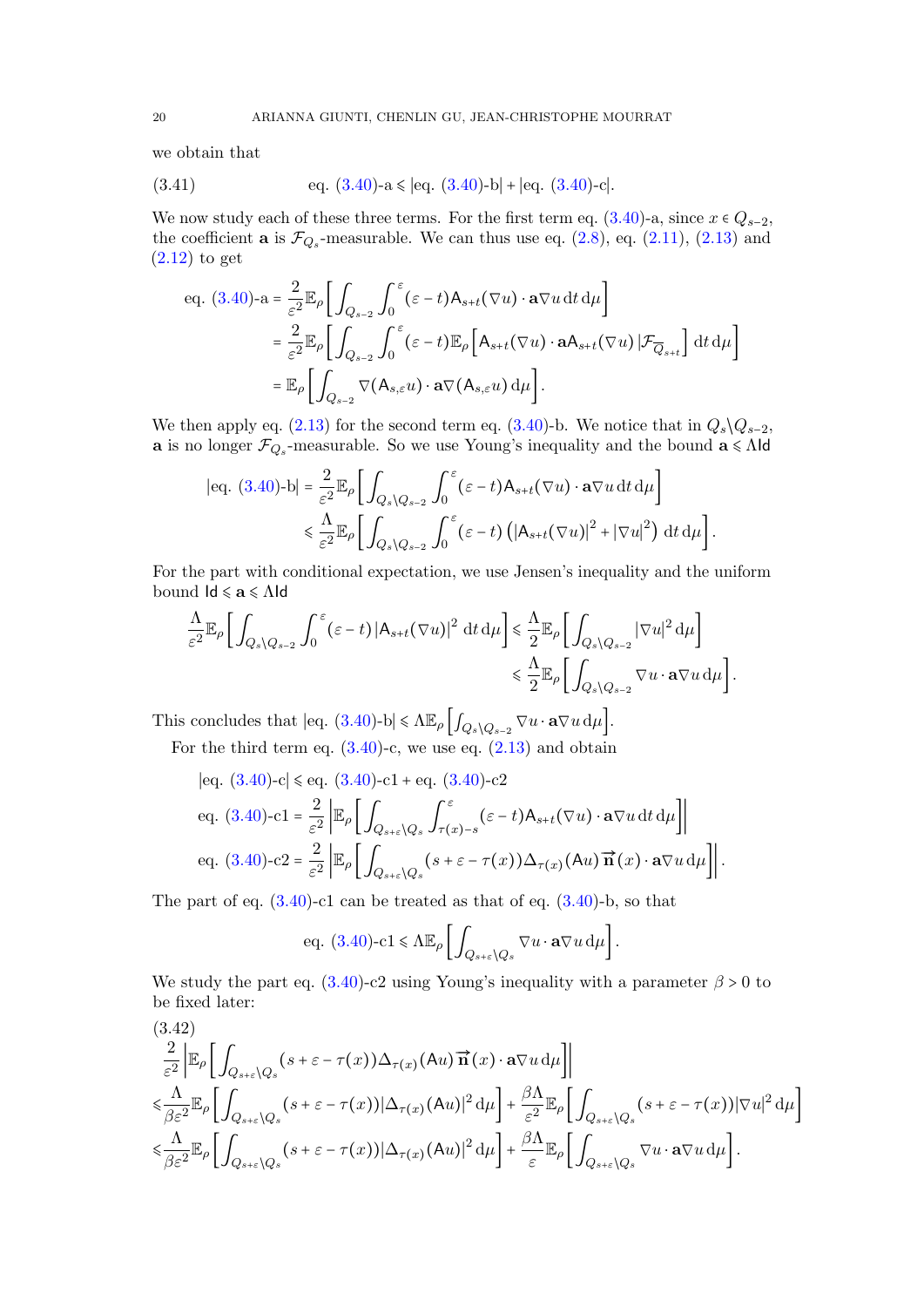The first term above will be responsible for producing the  $\mathscr{L}^2$  term on the right side of eq. [\(3.38\)](#page-18-3). We start by writing

$$
\frac{\Lambda}{\beta \varepsilon^2} \mathbb{E}_{\rho} \bigg[ \int_{Q_{s+\varepsilon} \setminus Q_s} (s+\varepsilon - \tau(x)) |\Delta_{\tau(x)}(Au)|^2 d\mu \bigg] = \frac{\Lambda}{\beta \varepsilon^2} \mathbb{E}_{\rho} \bigg[ \sum_{s \leq \tau \leq s+\varepsilon} (s+\varepsilon - \tau) |\Delta_{\tau}(Au)|^2 \bigg],
$$

where on the right side, the sum is over all  $\tau$ 's that are jump discontinuites for  $(A_s u)_{s \geq 0}$ . Recalling the definition of the bracket process  $([Au]_s)_{s\geqslant 0}$  defined in eq. [\(2.7\)](#page-6-5), we use Fubini's lemma and the  $\mathscr{L}^2$  isometry  $\mathbb{E}_{\rho}[[Au]_s] = \mathbb{E}_{\rho}[(A_s u)^2]$ :

$$
\frac{\Lambda}{\beta\varepsilon^{2}}\mathbb{E}_{\rho}\left[\sum_{s\leq\tau\leq s+\varepsilon}(s+\varepsilon-\tau)|\Delta_{\tau}(Au)|^{2}\right] = \frac{\Lambda}{\beta\varepsilon^{2}}\mathbb{E}_{\rho}\left[\sum_{s\leq\tau\leq s+\varepsilon}\int_{s}^{s+\varepsilon}\mathbf{1}_{\{\tau\leq t\leq s+\varepsilon\}}\mathrm{d}t|\Delta_{\tau}(Au)|^{2}\right]
$$
\n
$$
=\frac{\Lambda}{\beta\varepsilon^{2}}\mathbb{E}_{\rho}\left[\int_{s}^{s+\varepsilon}\sum_{s\leq\tau\leq t}|\Delta_{\tau}(Au)|^{2}\mathrm{d}t\right]
$$
\n
$$
=\frac{\Lambda}{\beta\varepsilon^{2}}\mathbb{E}_{\rho}\left[\int_{s}^{s+\varepsilon}\left([Au]_{t}-[Au]_{s}\right)\mathrm{d}t\right]
$$
\n
$$
=\frac{\Lambda}{\beta\varepsilon^{2}}\int_{s}^{s+\varepsilon}\left(\mathbb{E}_{\rho}\left[(A_{t}u)^{2}\right]-\mathbb{E}_{\rho}\left[(A_{s}u)^{2}\right]\right)\mathrm{d}t
$$
\n
$$
\leq \frac{\Lambda}{\beta\varepsilon}\left(\mathbb{E}_{\rho}\left[(A_{s+\varepsilon}u)^{2}\right]-\mathbb{E}_{\rho}\left[(A_{s}u)^{2}\right]\right).
$$

Putting this estimate back into eq. [\(3.42\)](#page-19-0), we conclude the estimating of the term eq. [\(3.40\)](#page-18-2)-c2, obtaining

eq. (3.40)-c2 
$$
\leq \frac{\Lambda}{\beta \varepsilon} \left( \mathbb{E}_{\rho} \left[ (A_{s+\varepsilon} u)^2 \right] - \mathbb{E}_{\rho} \left[ (A_s u)^2 \right] \right) + \frac{\beta \Lambda}{\varepsilon} \mathbb{E}_{\rho} \left[ \int_{Q_{s+\varepsilon} \setminus Q_s} \nabla u \cdot \mathbf{a} \nabla u \, \mathrm{d} \mu \right].
$$

By choosing  $\beta = \varepsilon$ , recalling eq. [\(3.41\)](#page-19-1), and that  $r \leq s - 2$ , we can combine this estimate with those of eq.  $(3.40)$ -a, eq.  $(3.40)$ -b, and eq.  $(3.40)$ -c1 to get

$$
\frac{\Lambda}{\varepsilon^2} \mathbb{E}_{\rho} \left[ \left( A_s u \right)^2 \right] + \mathbb{E}_{\rho} \left[ \int_{Q_r} \nabla (A_{s,\varepsilon} u) \cdot \mathbf{a} \nabla (A_{s,\varepsilon} u) \, \mathrm{d} \mu \right] \leq \frac{\Lambda}{\varepsilon^2} \mathbb{E}_{\rho} \left[ \left( A_{s+\varepsilon} u \right)^2 \right] + 2\Lambda \mathbb{E}_{\rho} \left[ \int_{Q_{s+\varepsilon} \setminus Q_r} \nabla u \cdot \mathbf{a} \nabla u \, \mathrm{d} \mu \right].
$$

We now proceed with a hole-filling argument: adding  $2\Lambda \mathbb{E}_{\rho} \left[ \int_{Q_r} \nabla A_{s,\varepsilon} u \cdot \mathbf{a} \nabla A_{s,\varepsilon} u \, d\mu \right]$ to both sides of the equation above, and using Jensen's inequality, we obtain

$$
\frac{\Lambda}{\varepsilon^2} \mathbb{E}_{\rho} \left[ (A_s u)^2 \right] + (2\Lambda + 1) \mathbb{E}_{\rho} \left[ \int_{Q_r} \nabla (A_{s,\varepsilon} u) \cdot \mathbf{a} \nabla (A_{s,\varepsilon} u) d\mu \right] \leq \frac{\Lambda}{\varepsilon^2} \mathbb{E}_{\rho} \left[ (A_{s+\varepsilon} u)^2 \right] + 2\Lambda \mathbb{E}_{\rho} \left[ \int_{Q_{s+\varepsilon}} \nabla u \cdot \mathbf{a} \nabla u d\mu \right].
$$

Dividing both sides by  $(2\Lambda+1)$ , and setting  $\theta' = \frac{2\Lambda}{2\Lambda+1}$  $\frac{2\Lambda}{2\Lambda+1}$ , we obtain the desired inequality eq.  $(3.38)$ .

We remark that eq.  $(3.38)$  does not imply directly eq.  $(3.37)$ . For example, let  $r > 2$ and we choose  $s = 2r$  and  $\varepsilon = r$  in eq. [\(3.38\)](#page-18-3), then with a normalization of volume we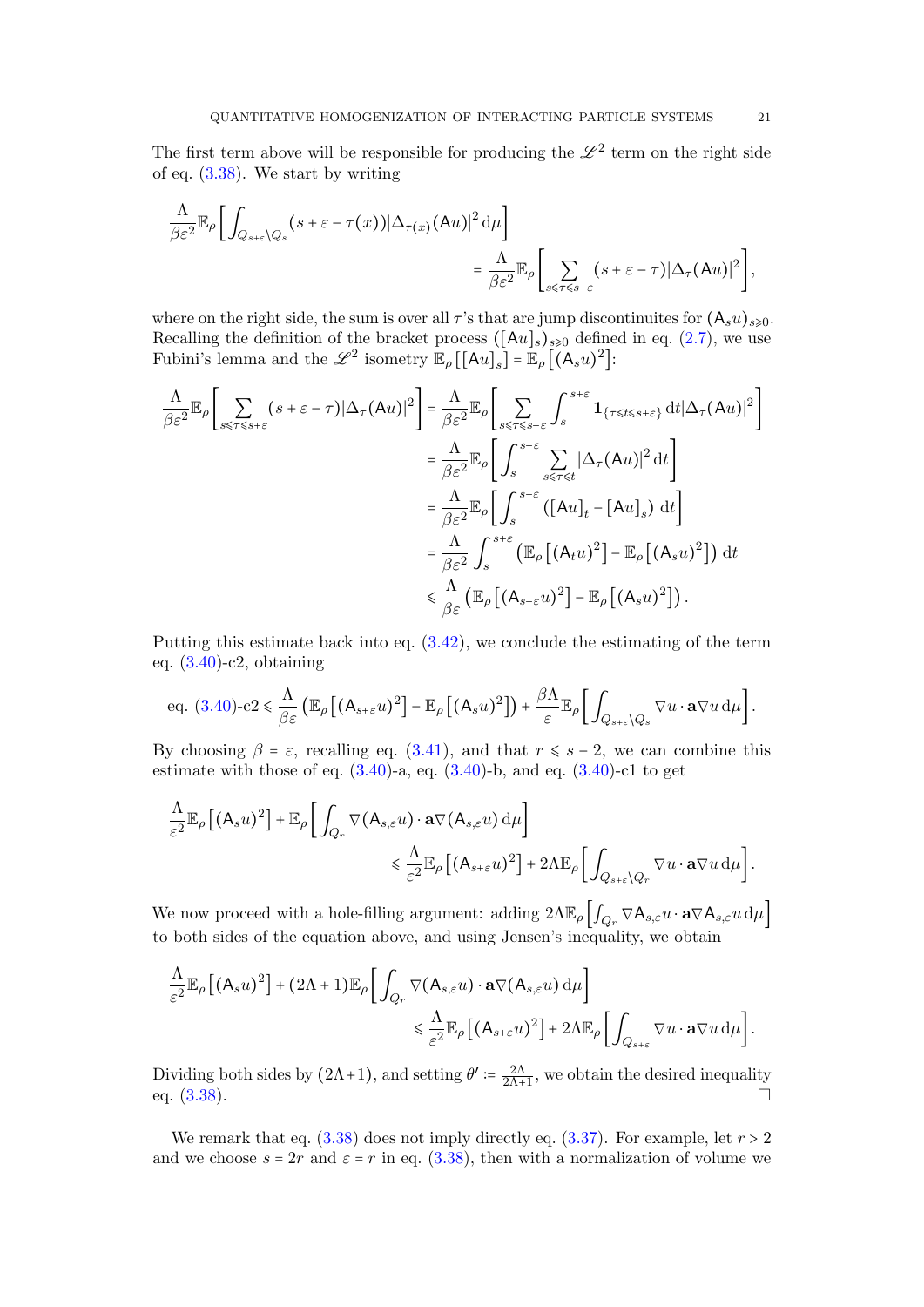get

$$
\frac{\theta'}{2r^2\rho|Q_r|}\mathbb{E}_{\rho}\big[\big(A_{2r}u\big)^2\big] + \mathbb{E}_{\rho}\bigg[\frac{1}{\rho|Q_r|}\int_{Q_r}\nabla\big(A_{2r,r}u\big)\cdot\mathbf{a}\nabla\big(A_{2r,r}u\big)\,\mathrm{d}\mu\bigg] \leq 3^d\theta'\bigg(\frac{1}{2r^2\rho|Q_{3r}|}\mathbb{E}_{\rho}\big[\big(A_{3r}u\big)^2\big] + \mathbb{E}_{\rho}\bigg[\frac{1}{\rho|Q_{3r}|}\int_{Q_{3r}}\nabla u\cdot\mathbf{a}\nabla u\,\mathrm{d}\mu\bigg]\bigg).
$$

Then another factor  $3^d$  will be added, and we typically do not have  $3^d\theta' \in (0,1)$ , since we recall that  $\theta' = \frac{2\Lambda}{2\Lambda + 1}$  $\frac{2\Lambda}{2\Lambda+1}$ .

Proof of Proposition [3.9.](#page-18-0) We apply Lemma [3.11](#page-18-4) iteratively, with very small increments of the volume. Let  $\delta > 0$  to be fixed later, and choose  $s = (1 + \delta)r, \varepsilon = \delta r$ . For convenience, we assume that  $r$  is sufficiently large that

<span id="page-21-1"></span>(3.43) 
$$
s = (1 + \delta)r \ge r + 2, \text{ that is } r \ge 2\delta^{-1}.
$$

Equation [\(3.38\)](#page-18-3) and Jensen's inequality give us that, provided  $(1+2\delta)r \leq 3r$ ,

<span id="page-21-0"></span>
$$
(3.44) \mathbb{E}_{\rho} \left[ \frac{1}{\rho |Q_r|} \int_{Q_r} \nabla (\mathsf{A}_{(1+\delta)r,\delta r} u) \cdot \mathbf{a} \nabla (\mathsf{A}_{(1+\delta)r,\delta r} u) d\mu \right] \leq \widetilde{\theta} \left( \frac{1}{2(\delta r)^2 \rho |Q_{(1+2\delta)r}|} \mathbb{E}_{\rho} \left[ u^2 \right] + \mathbb{E}_{\rho} \left[ \frac{1}{\rho |Q_{(1+2\delta)r}|} \int_{Q_{(1+2\delta)r}} \nabla u \cdot \mathbf{a} \nabla u d\mu \right] \right),
$$

with  $\tilde{\theta} = (1 + 2\delta)^d \theta'$ . We choose the constant  $\delta > 0$  sufficiently small that  $\tilde{\theta} < 1$ . In order to obtain eq. [\(3.37\)](#page-18-1), we will now apply eq. [\(3.44\)](#page-21-0) iteratively, from the cube  $Q_r$ to the larger cube  $Q_{3r}$ .

We give the details for this argument—see also Figure [2](#page-22-1) for an illustration. We plan to use eq.  $(3.44)$   $(N+1)$  times, and and let  $\delta \in (0,1)$ ,  $N \in \mathbb{N}$  satisfy

<span id="page-21-3"></span>(3.45) 
$$
\widetilde{\theta} = (1 + 2\delta)^d \theta' < 1, \qquad (1 + 2\delta)^{N+1} = 3.
$$

Then we set the scale and the a-harmonic functions in every scale

(3.46) 
$$
\begin{cases} r_n = (1+2\delta)^n r & 0 \le n \le N+1, \\ u_{N+1} = u & , \\ u_n = A_{(1+\delta)r_n, \delta r_n} u_{n+1} & 0 \le n \le N. \end{cases}
$$

We can prove by induction that  $u_n \in \mathcal{A}(Q_{r_n})$  under the condition eq. [\(3.43\)](#page-21-1). Then for every  $0 \le n \le N$ , we apply eq. [\(3.44\)](#page-21-0) from  $u_n$  on  $Q_{r_n}$  to  $u_{n+1}$  on  $Q_{r_{n+1}}$ 

<span id="page-21-2"></span>
$$
(3.47) \mathbb{E}_{\rho} \left[ \frac{1}{\rho |Q_{r_n}|} \int_{Q_{r_n}} \nabla u_n \cdot \mathbf{a} \nabla u_n \, d\mu \right]
$$
  
\$\leq \widetilde{\theta} \left( \frac{1}{2(\delta r\_n)^2 \rho |Q\_{(1+2\delta)r\_n}|} \mathbb{E}\_{\rho} [(u\_{n+1})^2] + \mathbb{E}\_{\rho} \left[ \frac{1}{\rho |Q\_{r\_{n+1}}|} \int\_{Q\_{r\_{n+1}}} \nabla u\_{n+1} \cdot \mathbf{a} \nabla u\_{n+1} \, d\mu \right] \right).

Iterating on eq. [\(3.47\)](#page-21-2) until  $u_{N+1} = u$  on  $Q_{3r}$ , we get

$$
\mathbb{E}_{\rho}\left[\frac{1}{\rho|Q_r|}\int_{Q_r} \nabla u_0 \cdot \mathbf{a} \nabla u_0 d\mu\right] \le \left(\frac{3^d}{2}\sum_{n=0}^N (1+2\delta)^{-2n}\right) \frac{1}{(\delta r)^2 \rho|Q_{3r}|} \mathbb{E}_{\rho}[u^2] + (\widetilde{\theta})^{N+1} \mathbb{E}_{\rho}\left[\frac{1}{\rho|Q_{3r}|}\int_{Q_{3r}} \nabla u \cdot \mathbf{a} \nabla u d\mu\right].
$$

We notice that  $u_0$  can be seen as as a weighted sum of  $A_{s'}u$ , for scales s' satisfying  $s' \geq (1+\delta)r \geq r+2$ , by eq. [\(3.43\)](#page-21-1). So we apply once Jensen's inequality for  $u_0$  and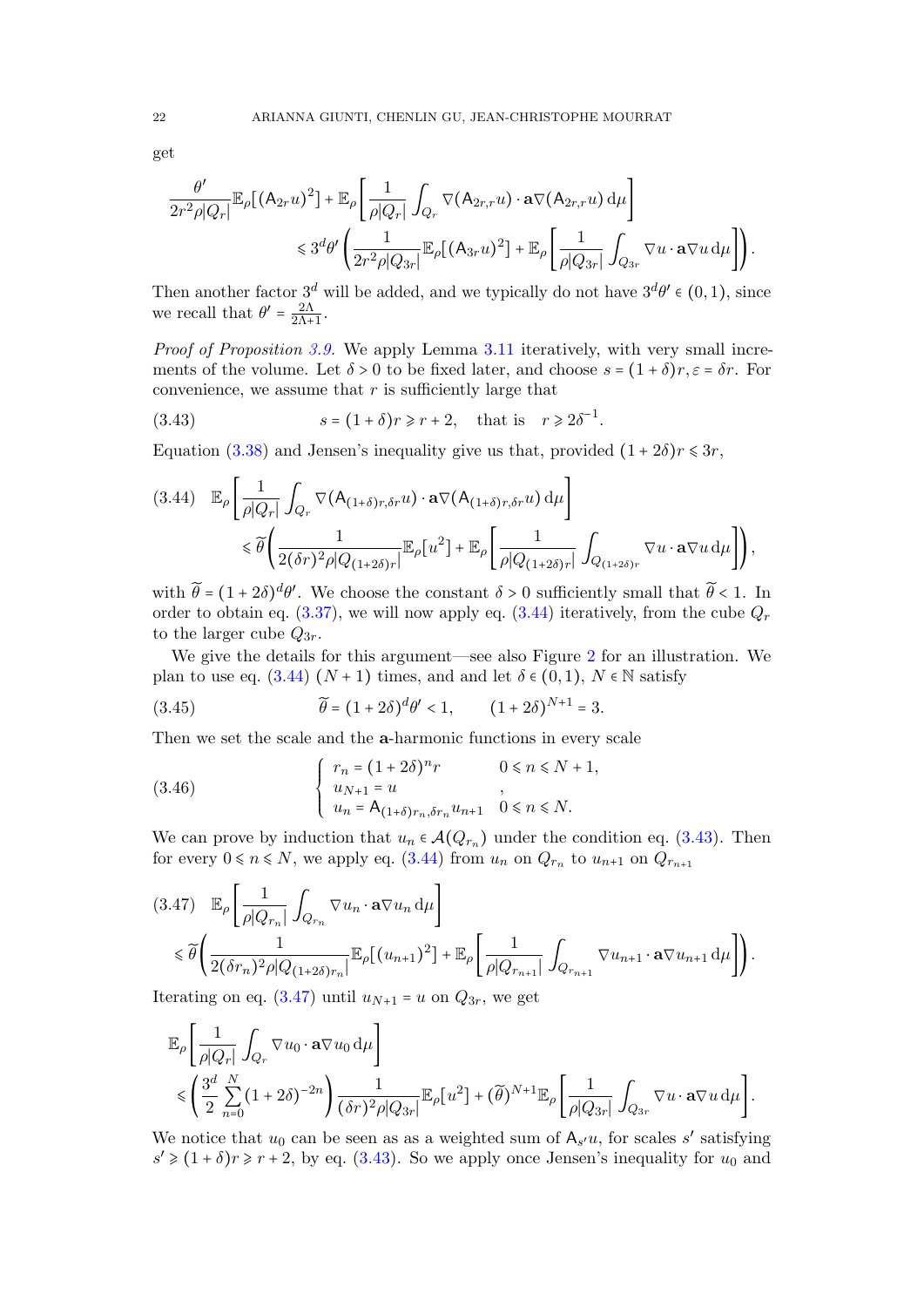obtain eq. [\(3.37\)](#page-18-1) by setting

$$
C(d,\Lambda) \coloneqq \frac{3^d}{2\delta^2} \sum_{n=0}^N (1+2\delta)^{-2n}, \qquad \theta \coloneqq (\widetilde{\theta})^{N+1}.
$$

Although we will not use this later, we now give more explicit estimates for the choice of the parameters in the proof above, resulting from the conditions listed in eq. [\(3.43\)](#page-21-1) and eq. [\(3.45\)](#page-21-3). It suffices to pick an integer N larger than  $\frac{d \log 3}{\log (1+\frac{1}{2})}$  $\frac{d \log 3}{\log(1+\frac{1}{2\Lambda})}$ , and then in eq. [\(3.45\)](#page-21-3) use  $\delta = \frac{1}{2}$  $\frac{1}{2}(3^{\frac{1}{N+1}}-1)$  to fix  $\delta$ , and in eq. [\(3.43\)](#page-21-1) we require  $r \geq 2\delta^{-1}$ , which gives the condition for the minimal scale  $R_0$ . A possible choice is the following

$$
N \coloneqq 2 \left\lfloor \frac{d \log 3}{\log \left(1 + \frac{1}{2\Lambda}\right)} \right\rfloor + 1, \quad \delta \coloneqq \frac{1}{2} (3^{\frac{1}{N+1}} - 1) \simeq \frac{1}{8d\Lambda}, \quad R_0 \coloneqq 2\delta^{-1} \simeq 16d\Lambda,
$$
  

$$
\widetilde{\theta} \coloneqq \theta' (1 + 2\delta)^d \simeq \left(1 + \frac{1}{2\Lambda}\right)^{-\frac{1}{2}}, \quad \theta \coloneqq (\widetilde{\theta})^{N+1} \simeq 3^{-d}, \quad C \coloneqq \frac{3^d}{2\delta^2} \sum_{n=0}^N (1 + 2\delta)^{-2n} \simeq 2^8 3^d d^3 \Lambda^3.
$$



<span id="page-22-1"></span>FIGURE 2. An illustration of the iterative argument for the proof of Proposition [3.9.](#page-18-0) Since Lemma [3.11](#page-18-4) can imply Proposition [3.9](#page-18-0) only for a comparison from scale r to  $(1+2\delta)r$  with  $\delta$  very small, we add many intermediate scales  $r_n = (1 + 2\delta)^n r$  between r and 3r.

# 4. Subadditive quantities

<span id="page-22-0"></span>We aim to adapt the strategy in  $[11,$  Chapter 2 for our model in continuum configuration space. In this section, we define several subadditive quantities, denoted by  $\nu, \nu^*, J$ , and develop their elementary properties. We then we use them and a renormalization argument to obtain a quantitative rate of convergence for a in Section [5.](#page-32-0)

4.1. Subadditive quantities  $\nu$  and  $\nu^*$ . For every bounded domain  $U \subseteq \mathbb{R}^d$  and  $p, q \in \mathbb{R}^d$ , we define the affine function in U with slope p by

<span id="page-22-2"></span>(4.1) 
$$
\ell_{p,U}(\mu) \coloneqq \int_U p \cdot x \, d\mu(x),
$$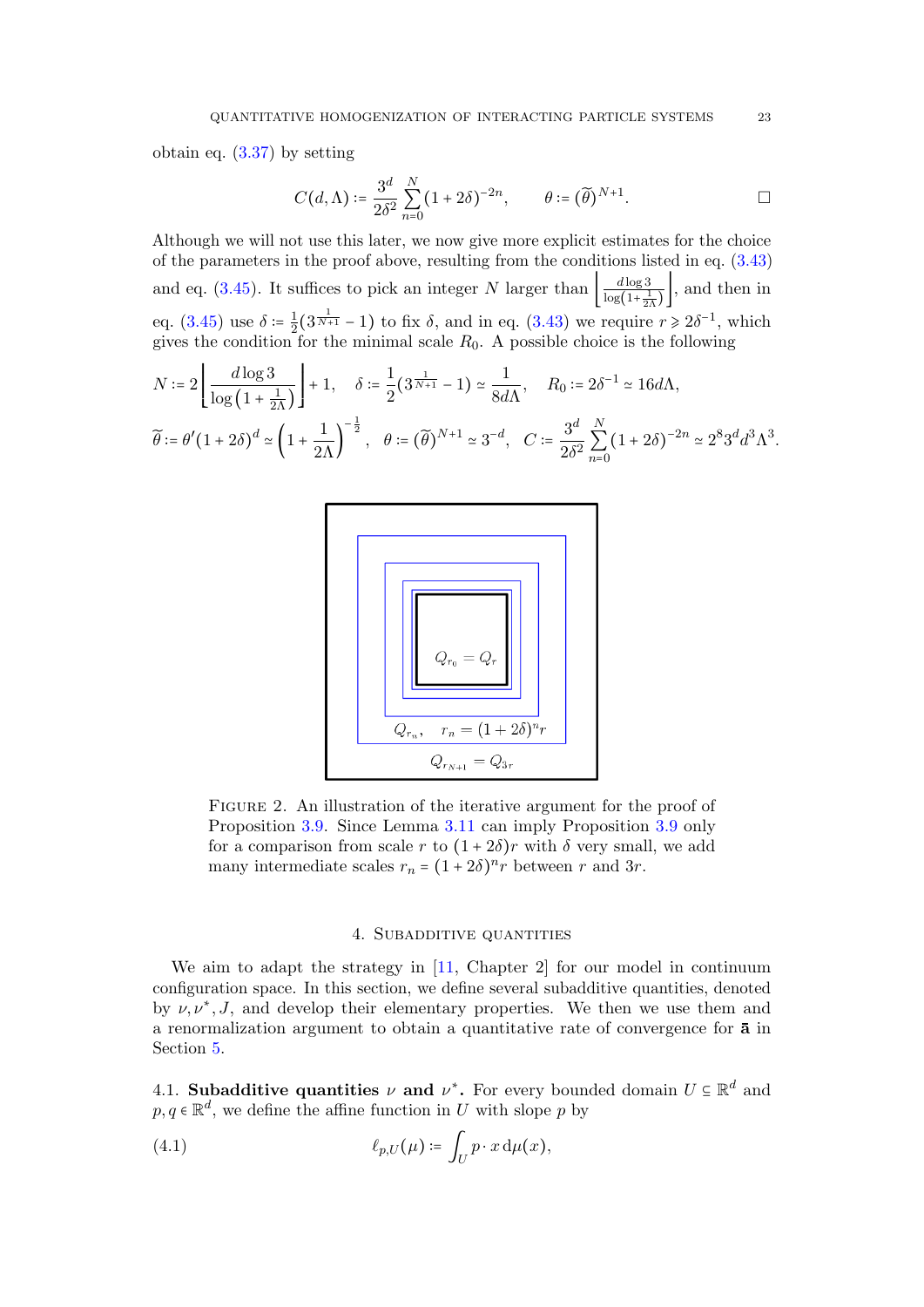and introduce the subadditive quantities

<span id="page-23-1"></span>(4.2) 
$$
\nu(U, p) \coloneqq \inf_{v \in \ell_p, U^+ \mathscr{H}_0^1(U)} \mathbb{E}_{\rho} \left[ \frac{1}{\rho |U|} \int_U \frac{1}{2} \nabla v \cdot \mathbf{a} \nabla v \, \mathrm{d} \mu \right],
$$

$$
\nu^*(U, q) \coloneqq \sup_{u \in \mathscr{H}^1(U)} \mathbb{E}_{\rho} \left[ \frac{1}{\rho |U|} \int_U \left( -\frac{1}{2} \nabla u \cdot \mathbf{a} \nabla u + q \cdot \nabla u \right) \mathrm{d} \mu \right].
$$

The quantity  $\nu$  can be thought of as the average energy per unit volume of the solution which matches with the behavior of the affine function  $\ell_{p,U}$  when a particle leaves the domain U. The quantity  $\nu^*$  is analogous to a Neumann problem with prescribed average flux of q. As will be seen below, the quantities  $\nu$  and  $\nu^*$  are approximately dual to one another; the quality of this approximation as the domain U grows to  $\mathbb{R}^d$ will be central to the proof of Theorem [2.1.](#page-3-0) If the matrix **a** were constant, then by eq. [\(2.6\)](#page-5-1) the minimizer for  $\nu(U, p)$  would be  $\ell_{p,U}$ , and we would have  $\nu(U, p) = \frac{1}{2}$  $rac{1}{2}p \cdot \mathbf{a}p;$ and similarly, were **a** constant, we would have  $\nu^*(U, q) = \frac{1}{2}$  $\frac{1}{2}q \cdot \mathbf{a}^{-1}q.$ 

We start by recording elementary properties satisfied by  $\nu$  and  $\nu^*$ . We recall that  $\mathcal{G}_U = \sigma(\mu(U), \mu \sqcup (\mathbb{R}^d \backslash U))$ . For every  $r > 0$ , we denote by  $B_r(U)$  the r-enlargement of U, that is,  $B_r(U) \coloneqq \{x \in \mathbb{R}^d : \text{dist}(x, U) < r\}.$ 

<span id="page-23-7"></span>**Proposition 4.1** (Elementary properties of  $\nu$  and  $\nu^*$ ). The following properties hold for every bounded domain  $U \subseteq \mathbb{R}^d$  with Lipschitz boundary and  $p, q, p', q' \in \mathbb{R}^d$ .

(1) There exists a unique solution for the optimization problem in the definition of  $\nu(U, p)$  that satisfies  $\mathbb{E}_{\rho}[v - \ell_{p,U}] = 0$ ; we denote it by  $v(\cdot, U, p)$ . For the optimization problem in the definition of  $\nu^*(U, q)$ , there exists a maximizer  $u(\cdot, U, q)$  that is  $\mathcal{F}_{B_1(U)}$ . measurable and such that  $\mathbb{E}_{\rho}[u|\mathcal{G}_U] = 0$ . They are a-harmonic functions on U, i.e.  $v(\cdot, U, p), u(\cdot, U, q) \in \mathcal{A}(U)$ .

<span id="page-23-6"></span>(2) There exist two d × d symmetric matrices  $\bar{\mathbf{a}}(U)$  and  $\bar{\mathbf{a}}_*(U)$  such that

(4.3) 
$$
\nu(U, p) = \frac{1}{2}p \cdot \bar{\mathbf{a}}(U)p, \qquad \nu^*(U, q) = \frac{1}{2}q \cdot \bar{\mathbf{a}}_*^{-1}(U)q,
$$

and these matrices satisfy  $\mathsf{Id} \leq \bar{\mathbf{a}}(U) \leq \Lambda \mathsf{Id}$  and  $\mathsf{Id} \leq \bar{\mathbf{a}}_*(U) \leq \Lambda \mathsf{Id}$ . Moreover,

<span id="page-23-0"></span>(4.4) 
$$
p' \cdot \mathbf{\bar{a}}(U)p = \mathbb{E}_{\rho} \left[ \frac{1}{\rho|U|} \int_{U} p' \cdot \mathbf{a}(\mu, x) \nabla v(\mu, x, U, p) d\mu(x) \right],
$$

<span id="page-23-2"></span>(4.5) 
$$
q' \cdot \bar{\mathbf{a}}_*^{-1}(U)q = \mathbb{E}_{\rho} \left[ \frac{1}{\rho|U|} \int_U q' \cdot \nabla u(\mu, x, U, q) d\mu(x) \right].
$$

<span id="page-23-3"></span>(3) Slope:  $v(\mu, U, p)$  satisfies

(4.6) 
$$
\mathbb{E}_{\rho}\left[\int_{U} \nabla v(\mu, x, U, p) d\mu(x) \middle| \mathcal{G}_{U}\right] = \mathbb{E}_{\rho}\left[\frac{1}{\rho|U|}\int_{U} \nabla v(\mu, x, U, p) d\mu(x)\right] = p.
$$

For the function  $u(\cdot, U, q)$ , there exists a  $d \times d$  symmetric matrix  $\mathsf{Id} \leq \mathbf{a}_*(U; \mathcal{G}_U) \leq \Lambda \mathsf{Id}$ such that

<span id="page-23-5"></span>(4.7) 
$$
\mathbb{E}_{\rho}\left[\int_{U} \nabla u(\mu, x, U, q) d\mu(x) \middle| \mathcal{G}_{U}\right] = \mathbf{a}_{*}^{-1}(U; \mathcal{G}_{U})q,
$$

and  $\bar{\mathbf{a}}_{\ast}^{-1}(U) = \frac{1}{\rho|U}$  $\frac{1}{\rho|U|}\mathbb{E}_{\rho}[\mathbf{a}_*^{-1}(U; \mathcal{G}_U)\mu(U)],$  so that

<span id="page-23-4"></span>(4.8) 
$$
\mathbb{E}_{\rho}\left[\frac{1}{\rho|U|}\int_{U}\nabla u(\mu,x,U,q)\,\mathrm{d}\mu(x)\right]=\overline{\mathbf{a}}_{*}^{-1}(U)q.
$$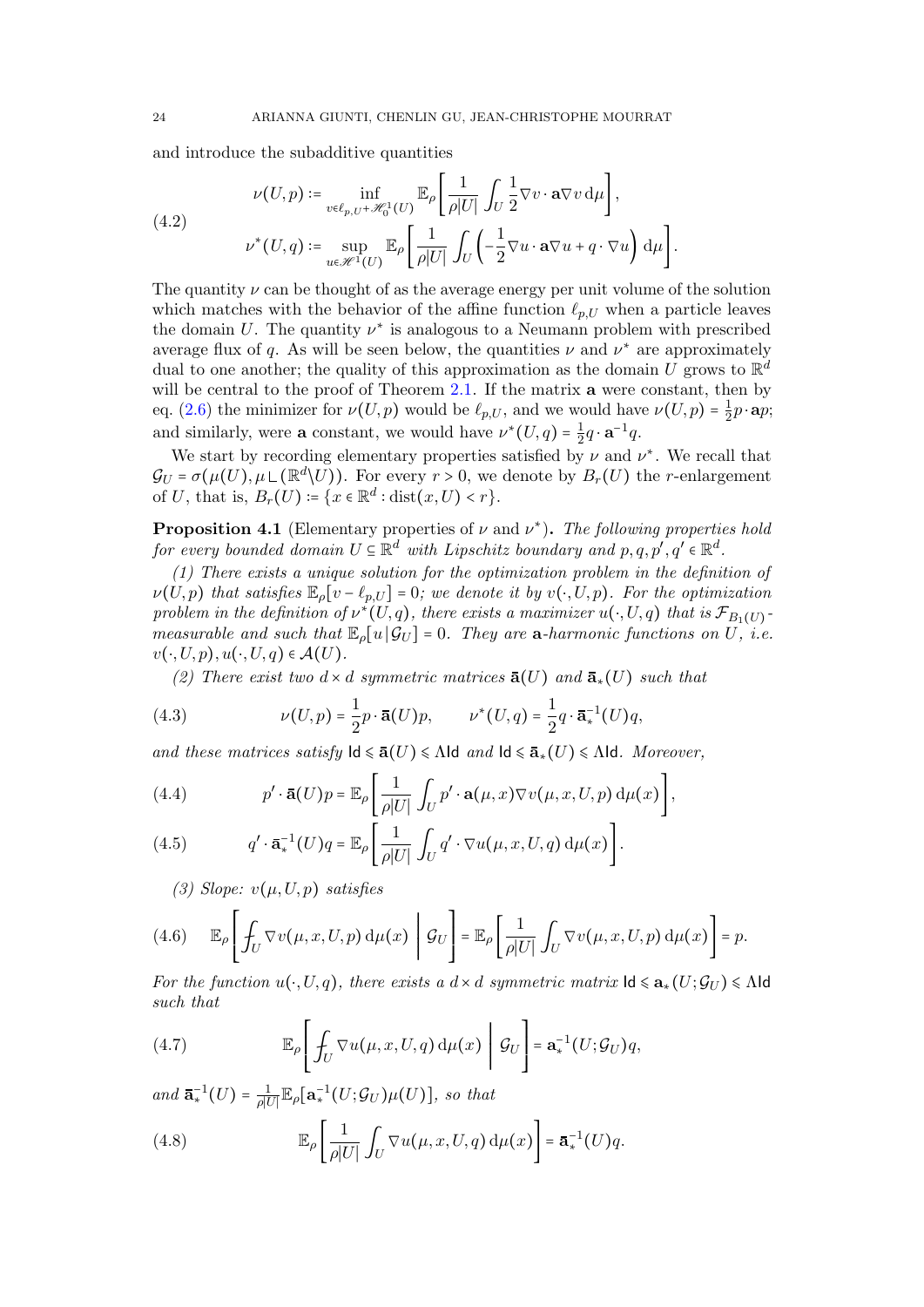(4) Quadratic response: for every  $v' \in \ell_{p,U} + \mathcal{H}_0^1(U)$ , we have

<span id="page-24-2"></span>(4.9) 
$$
\mathbb{E}_{\rho} \left[ \frac{1}{\rho|U|} \int_{U} \frac{1}{2} \nabla (v' - v(\mu, U, p)) \cdot \mathbf{a} \nabla (v' - v(\mu, U, p)) d\mu \right] = \mathbb{E}_{\rho} \left[ \frac{1}{\rho|U|} \int_{U} \frac{1}{2} \nabla v' \cdot \mathbf{a} \nabla v' d\mu \right] - \nu(U, p).
$$

Similarly, for every  $u' \in \mathcal{H}^1(U)$ , we have

<span id="page-24-3"></span>
$$
(4.10) \mathbb{E}_{\rho} \left[ \frac{1}{\rho|U|} \int_{U} \frac{1}{2} \nabla (u' - u(\mu, U, q)) \cdot \mathbf{a} \nabla (u' - u(\mu, U, q)) d\mu \right]
$$
  

$$
= \nu^*(U, q) - \mathbb{E}_{\rho} \left[ \frac{1}{\rho|U|} \int_{U} \left( -\frac{1}{2} \nabla u' \cdot \mathbf{a} \nabla u' + q \cdot \nabla u' \right) d\mu \right].
$$

<span id="page-24-4"></span>(5) The quantities  $\nu$  and  $\nu^*$  are subadditive: for every  $n \in \mathbb{N}$ ,

$$
(4.11) \qquad \nu(\Box_{n+1}, p) \leq \nu(\Box_n, p), \qquad \nu^*(\Box_{n+1}, q) \leq \nu^*(\Box_n, q).
$$

Proof. We prove each of these points in turn.

(1)We study at first the maximizer for the problem  $\nu^*(U, q)$ . A first observation is that the maximizer can be found in  $\mathcal{F}_{B_1(U)}$ -measurable functions. Because for any  $u \in \mathscr{H}^1(U)$ , its conditional expectation  $\mathbb{E}_{\rho}[u] \mathcal{F}_{B_1(U)}$  reaches a larger value for the functional in  $\nu^*(U, q)$ . We use Jensen's inequality that

$$
\mathbb{E}_{\rho}\bigg[\int_{U}\bigg(-\frac{1}{2}\nabla\mathbb{E}_{\rho}[u|\mathcal{F}_{B_{1}(U)}]\cdot\mathbf{a}\nabla\mathbb{E}_{\rho}[u|\mathcal{F}_{B_{1}(U)}]+q\cdot\nabla\mathbb{E}_{\rho}[u|\mathcal{F}_{B_{1}(U)}]\bigg)\,d\mu\bigg] \n= \mathbb{E}_{\rho}\bigg[\mathbb{E}_{\rho}\bigg[\int_{U}\bigg(-\frac{1}{2}\mathbb{E}_{\rho}[\nabla u|\mathcal{F}_{B_{1}(U)}]\cdot\mathbf{a}\mathbb{E}_{\rho}[\nabla u|\mathcal{F}_{B_{1}(U)}]+q\cdot\mathbb{E}_{\rho}[\nabla u|\mathcal{F}_{B_{1}(U)}]\bigg)\,d\mu\bigg|\mathcal{F}_{B_{1}(U)}\bigg]\bigg] \n\geq \mathbb{E}_{\rho}\bigg[\int_{U}\bigg(-\frac{1}{2}\nabla u\cdot\mathbf{a}\nabla u+q\cdot\nabla u\bigg)\,d\mu\bigg].
$$

By a variational calculus, we know the characterization of a maximizer with elliptic equation that for any  $\phi \in \mathcal{H}^1(U)$ 

<span id="page-24-1"></span>(4.12) 
$$
\mathbb{E}_{\rho}\bigg[\int_{U}\nabla u\cdot\mathbf{a}\nabla\phi\,d\mu\bigg]=\mathbb{E}_{\rho}\bigg[\int_{U}q\cdot\nabla\phi\,d\mu\bigg].
$$

Similarly to the discussion in the proof of Proposition [3.4,](#page-9-0) we know that a solution for this problem also satisfies the more precise equation

<span id="page-24-0"></span>(4.13) 
$$
\mathbb{E}_{\rho}\bigg[\int_{U}\nabla u\cdot\mathbf{a}\nabla\phi\,\mathrm{d}\mu\bigg|\,\mathcal{G}_{U}\bigg]=\mathbb{E}_{\rho}\bigg[\int_{U}q\cdot\nabla\phi\,\mathrm{d}\mu\bigg|\,\mathcal{G}_{U}\bigg],
$$

and we can define its solution in the space

$$
W=\big\{f\in\mathscr{H}^1(U):\mathbb{E}_{\rho}[f|\mathcal{G}_U]=0\big\}.
$$

In this space, we have

$$
\mathbb{E}_{\rho}[f^2|\mathcal{G}_U] \leq C \operatorname{diam}(U)^2 \mathbb{E}_{\rho} \bigg[ \int_U |\nabla f|^2 d\mu \, \big| \mathcal{G}_U \bigg],
$$

by the Poincaré inequality Proposition  $3.2$ . Then the coercivity on left hand side in eq. [\(4.13\)](#page-24-0) is ensured and we can apply the Lax-Milgram theorem. We call this maximizer  $u(\mu, U, q)$ . Testing eq. [\(4.12\)](#page-24-1) with  $\phi \in \mathcal{H}_0^1(U)$ , eq. [\(2.6\)](#page-5-1) implies that its right hand side is 0, so we have  $u(\mu, U, q) \in \mathcal{A}(U)$ .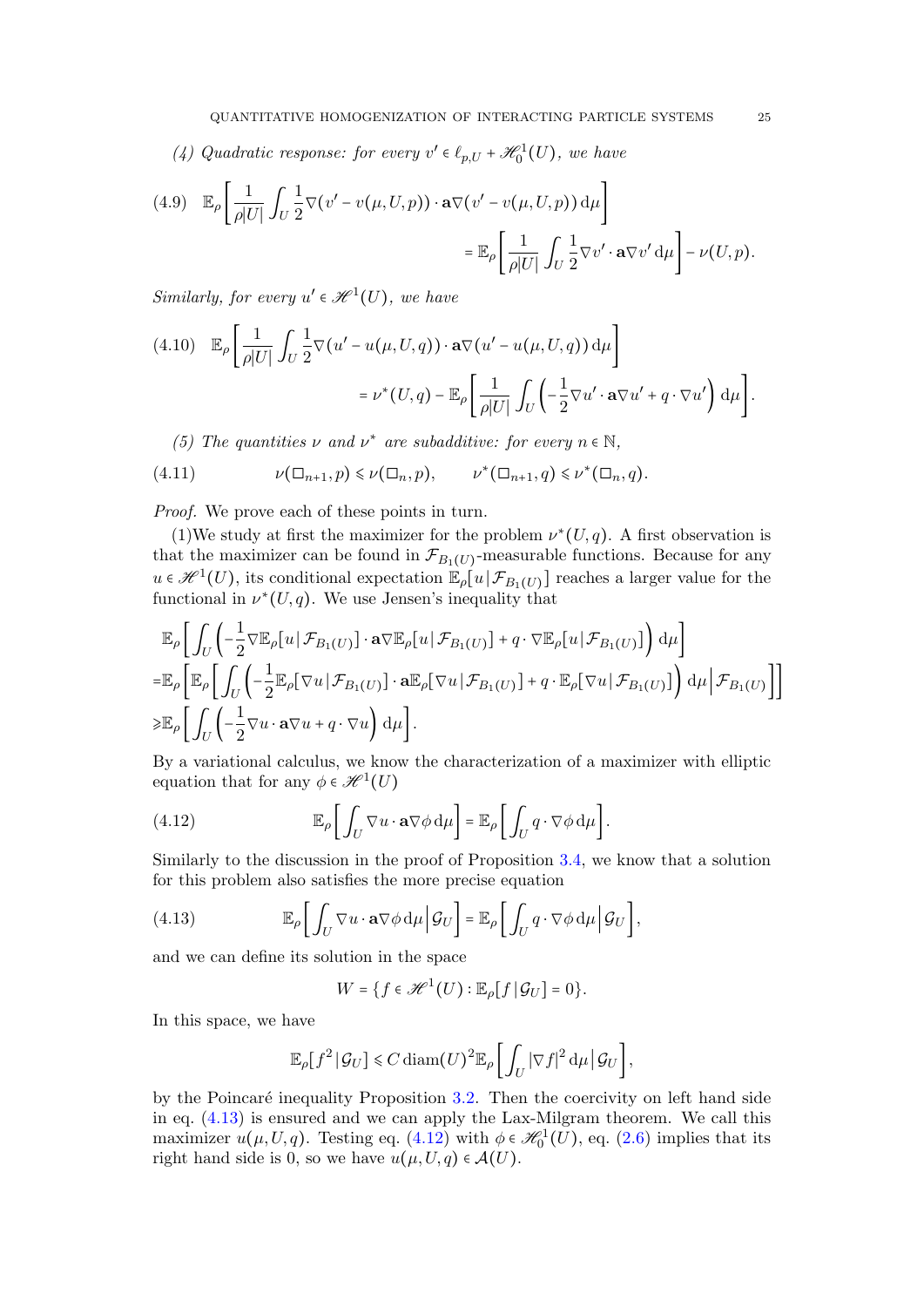Then we turn to  $\nu(U, p)$ . By a first order variation calculus, we know that a minimizer v for  $\nu(U, p)$  is characterized by an elliptic equation that for any  $\phi \in \mathscr{H}_0^1(U)$ 

<span id="page-25-0"></span>(4.14) 
$$
\mathbb{E}_{\rho}\bigg[\int_{U}\nabla(v-\ell_{p,U})\cdot\mathbf{a}\nabla\phi\,\mathrm{d}\mu\bigg]=\mathbb{E}_{\rho}\bigg[\int_{U}-p\cdot\mathbf{a}\nabla\phi\,\mathrm{d}\mu\bigg].
$$

We remark that one cannot treat this equation as eq. [\(4.12\)](#page-24-1), because  $\mathbb{E}_{\rho}[v|\mathcal{G}_U]$  is not an element in  $\mathscr{H}_0^1(U)$  and we cannot subtract it. On the other hand, we can apply the Lax-Milgram theorem on the space

$$
V = \{f \in \mathcal{H}_0^1(U) : \mathbb{E}_{\rho}[f] = 0\},\
$$

to define the unique solution  $v - \ell_{p,U} \in V$ . We notice that the right hand side of eq. [\(4.14\)](#page-25-0) is clearly a bounded linear functional, and the coercivity of the left hand side of eq.  $(4.14)$  is ensured by the Poincaré inequality Proposition [3.3](#page-8-2) on V. We denote this minimizer by  $v(\mu, U, p)$ , and eq. [\(4.14\)](#page-25-0) implies that  $v(\mu, U, p) \in \mathcal{A}(U)$ .

(2) We test at first eq. [\(4.14\)](#page-25-0) with  $v(\mu, U, p') - \ell_{p', U} \in \mathcal{H}_0^1(U)$  and obtain that

<span id="page-25-1"></span>(4.15) 
$$
\mathbb{E}_{\rho} \Biggl[ \int_{U} \nabla v(\mu, x, U, p) \cdot \mathbf{a}(\mu, x) \nabla v(\mu, x, U, p') d\mu(x) \Biggr] = \mathbb{E}_{\rho} \Biggl[ \int_{U} \nabla v(\mu, x, U, p) \cdot \mathbf{a}(\mu, x) p' d\mu(x) \Biggr],
$$

and this implies  $(p, p') \mapsto \mathbb{E}_{\rho} \left[ \frac{1}{\rho|U|} \int_U \nabla v(\mu, x, U, p) \cdot \mathbf{a}(\mu, x) \nabla v(\mu, x, U, p') d\mu(x) \right]$  is a bilinear map  $p \cdot \bar{a}(U)p'$ . This definition with eq. [\(4.15\)](#page-25-1) proves eq. [\(4.4\)](#page-23-0). We let  $p = p'$ and obtain that  $\nu(U,p) = \frac{1}{2}$  $\frac{1}{2}p \cdot \bar{\mathbf{a}}(U)p$ . To obtain the bound of  $\bar{\mathbf{a}}(U)$ , we use the bound of  $a$  and the definition of eq.  $(4.2)$ 

$$
\begin{split} \inf_{v \in \ell_{p,U} + \mathscr{H}_0^1(U)} \mathbb{E}_\rho \left[ \frac{1}{\rho |U|} \int_U \frac{1}{2} |\nabla v|^2 \, \mathrm{d} \mu \right] &\leq \nu(U,p) = \frac{1}{2} p \cdot \mathbf{\bar{a}}(U) p \\ &\leq \inf_{v \in \ell_{p,U} + \mathscr{H}_0^1(U)} \mathbb{E}_\rho \left[ \frac{1}{\rho |U|} \int_U \frac{\Lambda}{2} |\nabla v|^2 \, \mathrm{d} \mu \right]. \end{split}
$$

We can check that  $\ell_{p,U}$  is the minimizer for  $\inf_{v \in \ell_{p,U} + \mathcal{H}_0^1(U)} \mathbb{E}_{\rho} \left[ \int_{\mathbb{R}^d} \frac{\Lambda}{2} \right]$  $\frac{\Lambda}{2} |\nabla v|^2 d\mu \], \text{ then}$ it concludes the proof of the bound  $\mathsf{Id} \leq \bar{\mathbf{a}}(U) \leq \Lambda \mathsf{Id}$ .

The same argument works for  $\nu^*(U, q)$ . We test eq. [\(4.12\)](#page-24-1) with  $u(\mu, U, q')$  and obtain that

<span id="page-25-2"></span>(4.16) 
$$
\mathbb{E}_{\rho} \Biggl[ \int_{U} \nabla u(\mu, x, U, q) \cdot \mathbf{a}(\mu, x) \nabla u(\mu, x, U, q') d\mu(x) \Biggr] = \mathbb{E}_{\rho} \Biggl[ \int_{U} q \cdot \nabla u(\mu, x, U, q') d\mu(x) \Biggr].
$$

This proves that  $(q, q') \mapsto \mathbb{E}_{\rho} \left[ \frac{1}{\rho|U|} \int_U \nabla u(\mu, x, U, q) \cdot \mathbf{a}(\mu, x) \nabla u(\mu, x, U, q') \right]$  is also bilinear and we denote it by  $q \cdot \bar{a}_*^{-1}(U)q'$ , and this also concludes eq. [\(4.5\)](#page-23-2). Then we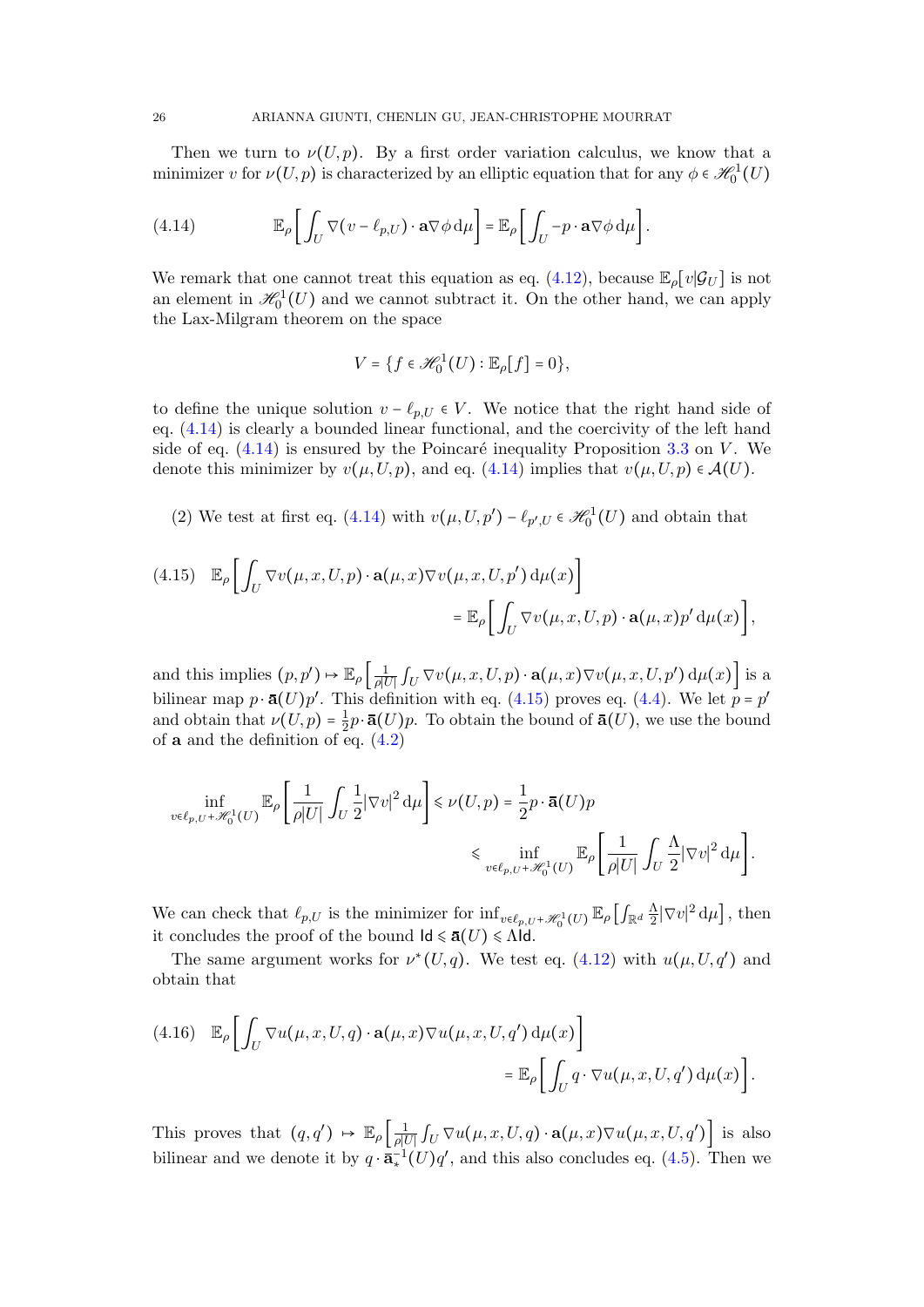put  $q' = q$  and eq. [\(4.16\)](#page-25-2) in the definition of eq. [\(4.2\)](#page-23-1) that

$$
\nu^*(U, q)
$$
\n
$$
= \mathbb{E}_{\rho} \left[ \frac{1}{\rho|U|} \int_U \left( -\frac{1}{2} \nabla u(\mu, x, U, q) \cdot \mathbf{a}(\mu, x) \nabla u(\mu, x, U, q) + q \cdot \nabla u(\mu, x, U, q) \right) d\mu(x) \right]
$$
\n
$$
= \mathbb{E}_{\rho} \left[ \frac{1}{\rho|U|} \int_U \frac{1}{2} \nabla u(\mu, x, U, q) \cdot \mathbf{a}(\mu, x) \nabla u(\mu, x, U, q) d\mu(x) \right]
$$
\n
$$
= \frac{1}{2} q \cdot \overline{\mathbf{a}}_*^{-1}(U) q.
$$

This proves the bilinear map expression for  $\nu^*(U, q)$ . Concerning the bound for the matrix  $\mathbf{\bar{a}}_*^{-1}(U)$ , we use the bound for **a** and the equations above to obtain that

$$
\begin{array}{ll} \displaystyle (4.17) \quad \sup_{u \in \mathscr{H}^1(U)} \mathbb{E}_{\rho} \Bigg[ \frac{1}{\rho |U|} \int_U \Big( -\frac{\Lambda}{2} |\nabla u|^2 + q \cdot \nabla u \Big) \, \mathrm{d} \mu \Bigg] \leq \nu^*(U,q) \\[10pt] \quad \leq \sup_{u \in \mathscr{H}^1(U)} \mathbb{E}_{\rho} \Bigg[ \frac{1}{\rho |U|} \int_U \Big( -\frac{1}{2} |\nabla u|^2 + q \cdot \nabla u \Big) \, \mathrm{d} \mu \Bigg]. \end{array}
$$

One can check for the lower bound,  $\ell_{\frac{q}{\Lambda},U}$  attains the maximum and for the upper bound it is  $\ell_{q,U}$  that attains the maximum. Then we put the expression  $\nu^*(U, q) = \frac{1}{2}$  $\frac{1}{2}q\cdot\bar{\mathbf{a}}^{-1}_*(U)q$ and obtain that

$$
\frac{\Lambda^{-1}}{2}|q|^2 \leq \nu^*(U,q) = \frac{1}{2}q \cdot \bar{\mathbf{a}}_*^{-1}(U)q \leq \frac{1}{2}|q|^2,
$$

which implies the bound for  $\bar{\mathbf{a}}_*(U)$ .

(3) The slope identity eq. [\(4.6\)](#page-23-3) for  $v(\mu, U, p)$  is directly the result from eq. [\(2.6\)](#page-5-1) that

$$
\mathbb{E}_{\rho}\left[\left.f_{U}\nabla v(\mu,x,U,p)\,\mathrm{d}\mu(x)\,\,\bigg|\,\,\mu(U)\right.\right]=\mathbb{E}_{\rho}\left[\left.f_{U}p\,\mathrm{d}\mu\,\,\bigg|\,\,\mu(U)\right.\right]=p.
$$

For the function  $u(\mu, U, q)$ , the identity eq. [\(4.8\)](#page-23-4) comes directly from eq. [\(4.5\)](#page-23-2), but conditioned  $\mathcal{G}_U$ , the averaged slope is not  $\bar{\mathbf{a}}_*^{-1}(U)q$ . In fact, we recall that  $u(\mu, U, q)$  is also the conditioned maximizer for eq. [\(4.13\)](#page-24-0), so we can define the matrix  $\mathbf{a}_{*}^{-1}(U; \mathcal{G}_U)$ , the quenched slope eq.  $(4.7)$ . The estimate for this matrix is then obtained by repeating the argument in eq.  $(4.3)$  for eq.  $(4.13)$ .

(4) We test eq. [\(4.14\)](#page-25-0) with  $(v' - \ell_{p,U})$  and put it in the left hand side of eq. [\(4.9\)](#page-24-2)

<span id="page-26-0"></span>
$$
\mathbb{E}_{\rho}\left[\frac{1}{\rho|U|}\int_{U}\frac{1}{2}\nabla(v'-v(\cdot,U,p))\cdot\mathbf{a}\nabla(v'-v(\cdot,U,p))\,d\mu\right]
$$
\n
$$
=\mathbb{E}_{\rho}\left[\frac{1}{\rho|U|}\int_{U}\frac{1}{2}\nabla v'\cdot\mathbf{a}\nabla v'\,d\mu\right]+\mathbb{E}_{\rho}\left[\frac{1}{\rho|U|}\int_{U}\frac{1}{2}\nabla v(\cdot,U,p)\cdot\mathbf{a}\nabla v(\cdot,U,p)\,d\mu\right]
$$
\n(4.18)\n
$$
-\mathbb{E}_{\rho}\left[\frac{1}{\rho|U|}\int_{U}\nabla v'\cdot\mathbf{a}\nabla v(\cdot,U,p)\,d\mu\right]
$$
\n
$$
=\mathbb{E}_{\rho}\left[\frac{1}{\rho|U|}\int_{U}\frac{1}{2}\nabla v'\cdot\mathbf{a}\nabla v'\,d\mu\right]+\mathbb{E}_{\rho}\left[\frac{1}{\rho|U|}\int_{U}\frac{1}{2}\nabla v(\cdot,U,p)\cdot\mathbf{a}\nabla v(\cdot,U,p)\,d\mu\right]
$$
\n
$$
-\mathbb{E}_{\rho}\left[\frac{1}{\rho|U|}\int_{U}p\cdot\mathbf{a}\nabla v(\cdot,U,p)\,d\mu\right].
$$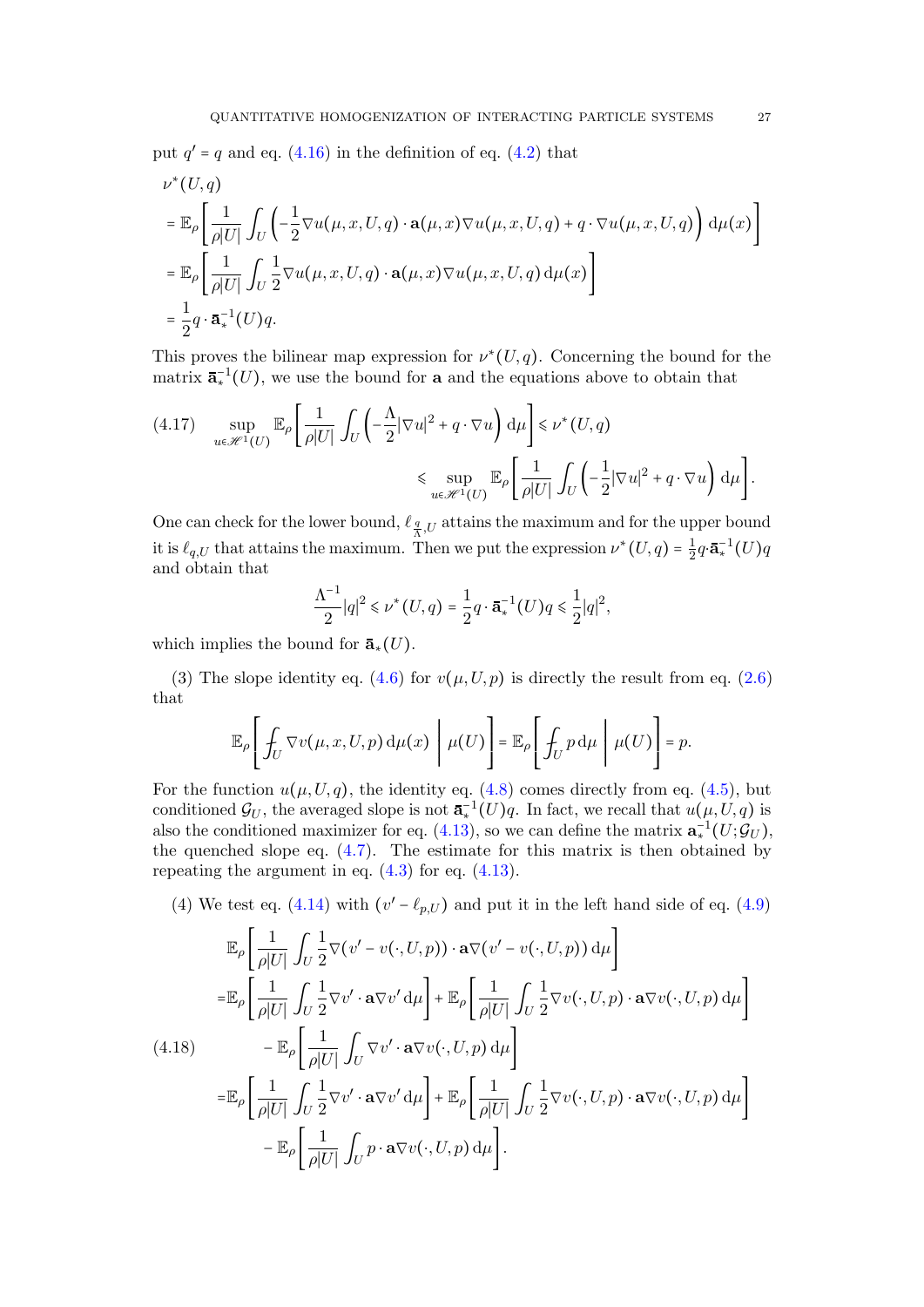The term  $\mathbb{E}_{\rho} \left[ \frac{1}{\rho|U|} \int_U p \cdot \mathbf{a} \nabla v(\cdot, U, p) d\mu \right]$  also appears on the right side of eq. [\(4.4\)](#page-23-0) with  $p = p'$ , thus we obtain that

$$
\mathbb{E}_{\rho}\left[\frac{1}{\rho|U|}\int_{U}p\cdot\mathbf{a}\nabla v(\cdot,U,p)\,\mathrm{d}\mu\right]=p\cdot\mathbf{\bar{a}}(U)p=\mathbb{E}_{\rho}\left[\frac{1}{\rho|U|}\int_{U}\nabla v(\cdot,U,p)\cdot\mathbf{a}\nabla v(\cdot,U,p)\,\mathrm{d}\mu\right],
$$

and we put it back to eq. [\(4.18\)](#page-26-0) to conclude for the validity of eq. [\(4.9\)](#page-24-2).

Similarly, we develop the left hand side of eq.  $(4.10)$  as eq.  $(4.18)$ , and use eq.  $(4.12)$ with  $\phi = u'$  to treat the inner product term of u' and  $u(\cdot, U, q)$ .

$$
\mathbb{E}_{\rho}\left[\frac{1}{\rho|U|}\int_{U}\nabla u'\cdot\mathbf{a}\nabla u(\cdot,U,q)\,\mathrm{d}\mu\right]=\mathbb{E}_{\rho}\left[\frac{1}{\rho|U|}\int_{U}\nabla u'\cdot q\,\mathrm{d}\mu\right].
$$

We put this term in the left hand side of eq.  $(4.10)$  and use the bilinear map expression of  $\nu^*(U, q)$  to obtain that

$$
\mathbb{E}_{\rho}\left[\frac{1}{\rho|U|}\int_{U}\frac{1}{2}\nabla(u'-u(\cdot,U,q))\cdot\mathbf{a}\nabla(u'-u(\cdot,U,q))\,d\mu\right]
$$
\n
$$
=\mathbb{E}_{\rho}\left[\frac{1}{\rho|U|}\int_{U}\frac{1}{2}\nabla u'\cdot\mathbf{a}\nabla u'\,d\mu\right]+\mathbb{E}_{\rho}\left[\frac{1}{\rho|U|}\int_{U}\frac{1}{2}\nabla u(\cdot,U,q)\cdot\mathbf{a}\nabla u(\cdot,U,q)\,d\mu\right]
$$
\n
$$
-\mathbb{E}_{\rho}\left[\frac{1}{\rho|U|}\int_{U}\nabla u'\cdot\mathbf{a}\nabla u(\cdot,U,q)\,d\mu\right]
$$
\n
$$
=\mathbb{E}_{\rho}\left[\frac{1}{\rho|U|}\int_{U}\frac{1}{2}\nabla u'\cdot\mathbf{a}\nabla u'\,d\mu\right]+\nu^{*}(U,q)-\mathbb{E}_{\rho}\left[\frac{1}{\rho|U|}\int_{U}\nabla u'\cdot q\,d\mu\right].
$$

This concludes the proof of eq. [\(4.10\)](#page-24-3).

(5) For  $\nu(\Box_{n+1}, p)$ , we test the associated variational problem with the candidate  $v' = \sum_{z \in \mathcal{Z}_{n+1,n}} v(\cdot, z + \Box_n, p)$ , which is an element of  $\ell_{p,\Box_{n+1}} + \mathcal{H}_0^1(\Box_{n+1})$ , so that

$$
\nu(\Box_{n+1}, p) \leq \mathbb{E}_{\rho} \left[ \frac{1}{\rho |\Box_{n+1}|} \int_{\Box_{n+1}} \nabla v' \cdot \mathbf{a} \nabla v' d\mu \right]
$$
  
=  $3^{-d} \sum_{z \in \mathcal{Z}_{n+1,n}} \mathbb{E}_{\rho} \left[ \frac{1}{\rho |\Box_{n}|} \int_{z + \Box_{n}} \nabla v(\cdot, z + \Box_{n}, p) \cdot \mathbf{a} \nabla v(\cdot, z + \Box_{n}, p) d\mu \right]$   
=  $\nu(\Box_{n}, p).$ 

In the last step, we also use the stationarity of the coefficient field a.

For  $\nu^*(\Box_{n+1}, p)$ , we also use that, for every  $z \in \mathcal{Z}_{n+1,n}$ , we have the inclusion  $\mathscr{H}^1(\square_{n+1}) \subseteq \mathscr{H}^1(z+\square_n)$ , so its unit energy on every small cube  $z+\square_n$  is less than the maximum  $\nu^*(z+\Box_n, p)$ , thus

$$
\nu^*(\Box_{n+1}, q)
$$
\n
$$
=3^{-d} \sum_{z \in \mathcal{Z}_{n+1,n}} \mathbb{E}_{\rho} \left[ \frac{1}{\rho |\Box_n|} \int_{z+\Box_n} -\frac{1}{2} \nabla u(\cdot, \Box_{n+1}, q) \cdot \mathbf{a} \nabla u(\cdot, \Box_{n+1}, q) + q \cdot \nabla u(\cdot, \Box_{n+1}, q) d\mu \right]
$$
\n
$$
\leq 3^{-d} \sum_{z \in \mathcal{Z}_{n+1,n}} \nu^*(z+\Box_n, q)
$$
\n
$$
= \nu^*(\Box_n, q).
$$

4.2. Subadditive quantity  $J$ . We now study the quantity  $J$  defined by

<span id="page-27-0"></span>(4.19) 
$$
J(U, p, q) := \nu(U, p) + \nu^*(U, q) - p \cdot q
$$

$$
= \frac{1}{2} p \cdot \mathbf{\bar{a}}(U) p + \frac{1}{2} q \cdot \mathbf{\bar{a}}_*^{-1}(U) q - p \cdot q.
$$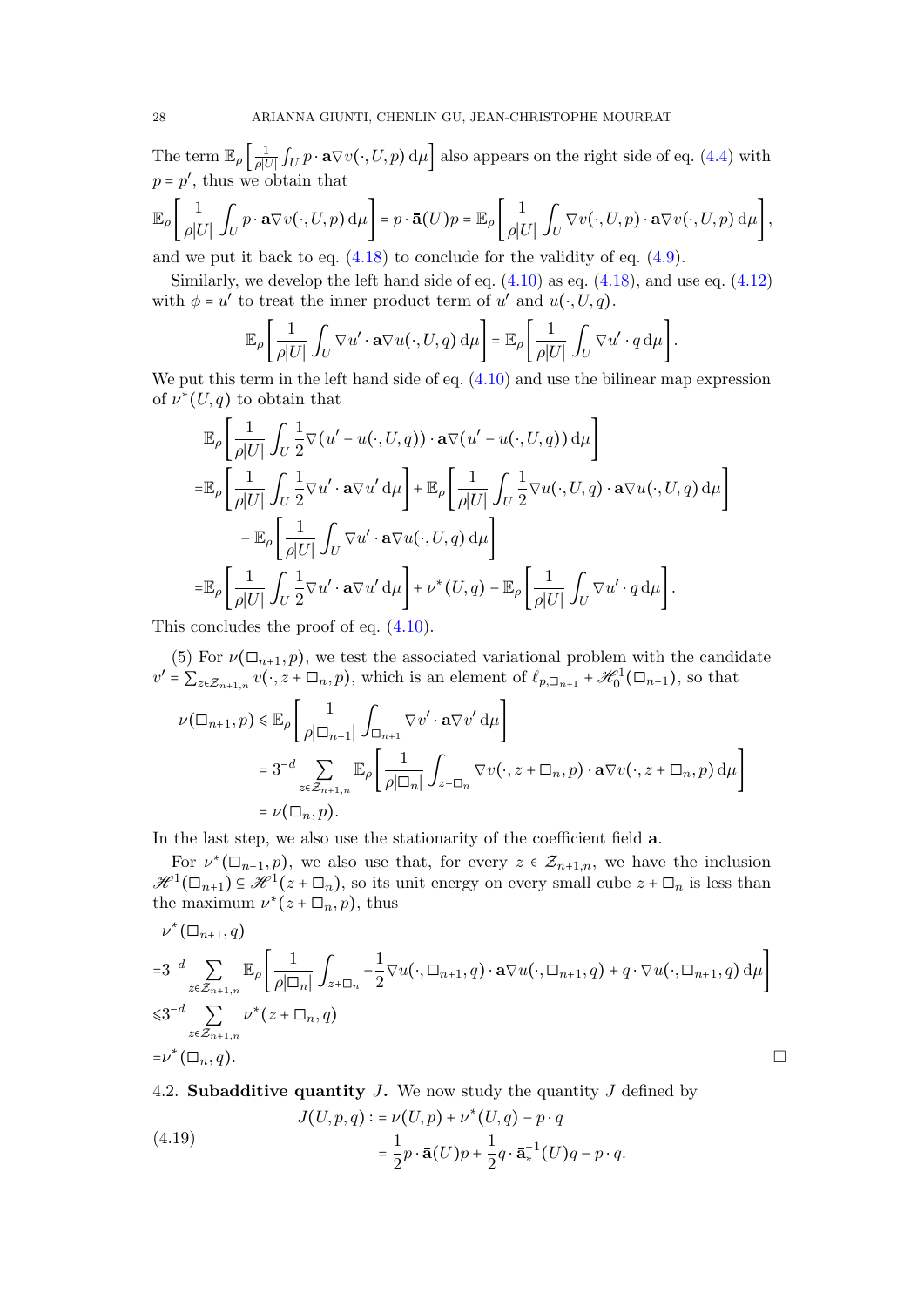By the properties of  $\nu$  and  $\nu^*$ , the quantity J is also subadditive. We briefly explain why this quantity will be convenient for our purposes. If the functions  $\nu(U, \cdot)$  and  $\nu^*(U, \cdot)$  were exactly convex dual of one another, then we would have that  $J \geq 0$  and that for every  $p \in \mathbb{R}^d$ , the infimum of  $J(U, p, \cdot)$  is zero. This would correspond to the situation in which  $\bar{\mathbf{a}}(U)$  and  $\bar{\mathbf{a}}_*(U)$  are equal, and for every  $p \in \mathbb{R}^d$ , we would in fact have that  $J(U, p, \bar{\mathbf{a}}(U)p) = 0$ . Instead, we will show below that, for any symmetric matrix  $\mathsf{Id} \leq \widetilde{\mathbf{a}} \leq \Lambda \mathsf{Id}$ , we have

$$
|\widetilde{\mathbf{a}} - \overline{\mathbf{a}}(U)| + |\widetilde{\mathbf{a}} - \mathbf{a}_*(U)| \leq \sup_{p \in B_1} C(J(U, p, \widetilde{\mathbf{a}}p))^{\frac{1}{2}}.
$$

The right side of the inequality above can be thought of as a measure of the defect in the convex duality relationship between  $\nu$  and  $\nu^*$ . For  $U = \Box_m$  and using  $\widetilde{\mathbf{a}} = \overline{\mathbf{a}}_*(\Box_m)$ , we obtain that

$$
|\mathbf{\bar{a}}_{*}(\Box_{m}) - \mathbf{\bar{a}}(\Box_{m})| \leq \sup_{p \in B_{1}} C(J(U,p,\mathbf{\bar{a}}_{*}(\Box_{m})p))^{\frac{1}{2}}.
$$

Since we know that  $\{\bar{\mathbf{a}}(\Box_m)\}_{m\geq 0}$  is a decreasing sequence while  $\{\bar{\mathbf{a}}_*(\Box_m)\}_{m\geq 0}$  is a increasing sequence from eq. [\(4.3\)](#page-23-6) and eq. [\(4.11\)](#page-24-4), each sequence has a limit. Therefore, once we prove a rate of convergence to zero for  $J(U, p, \bar{a}_*(\Box_m)p)$ , we get that the two limits coincide, and also a rate for the convergence of  $\{\bar{\mathbf{a}}(\Box_m)\}_{m\geq 0}$ .

The rest of this section will present this strategy in details. We establish at first a variational description for the quantity J and the properties mentioned above.

**Lemma 4.2.** (1) For every  $p, q \in \mathbb{R}^d$ , we have the variational representation

<span id="page-28-2"></span>(4.20) 
$$
J(U, p, q) = \sup_{w \in \mathcal{A}(U)} \mathbb{E}_{\rho} \left[ \frac{1}{\rho |U|} \int_{U} \left( -\frac{1}{2} \nabla w \cdot \mathbf{a} \nabla w - p \cdot \mathbf{a} \nabla w + q \cdot \nabla w \right) d\mu \right].
$$

(2) We have that  $J(U, p, q) \geq 0$  and  $\bar{a}(U) \geq \bar{a}_{*}(U)$ .

(3) There exists a constant  $C(d,\Lambda) < \infty$  such that and for every symmetric matrix  $\widetilde{\mathbf{a}}$ satisfying  $Id \le \tilde{a} \le \Lambda Id$ , we have

<span id="page-28-3"></span>(4.21) 
$$
|\widetilde{\mathbf{a}} - \overline{\mathbf{a}}(U)| + |\widetilde{\mathbf{a}} - \overline{\mathbf{a}}_*(U)| \leq C \sup_{p \in B_1} (J(U, p, \widetilde{\mathbf{a}}p))^{\frac{1}{2}}.
$$

*Proof.* (1) We start by rewriting the expression of  $J(U, p, q)$  using the definition of  $\nu^*(U, q)$  and the quadratic expression of  $\nu(U, p)$ . Noting also that the maximizer of  $\nu^*(U, q)$  belongs to  $\mathcal{A}(U)$ , we can write

<span id="page-28-1"></span>(4.22) 
$$
J(U, p, q) = \mathbb{E}_{\rho} \left[ \frac{1}{\rho |U|} \int_{U} \frac{1}{2} \nabla v(\cdot, U, p) \cdot \mathbf{a} \nabla v(\cdot, U, p) d\mu \right] + \sup_{u \in \mathcal{A}(U)} \mathbb{E}_{\rho} \left[ \frac{1}{\rho |U|} \int_{U} \left( -\frac{1}{2} \nabla u \cdot \mathbf{a} \nabla u + q \cdot \nabla u \right) d\mu \right] - p \cdot q.
$$

We claim that for any  $u \in \mathcal{A}(U)$ , with  $w = u - v(\cdot, U, p)$ , we have

<span id="page-28-0"></span>
$$
(4.23) \mathbb{E}_{\rho} \left[ \frac{1}{\rho|U|} \int_{U} \left( \frac{1}{2} \nabla v(\cdot, U, p) \cdot \mathbf{a} \nabla v(\cdot, U, p) - \frac{1}{2} \nabla u \cdot \mathbf{a} \nabla u + q \cdot \nabla u \right) d\mu \right] - p \cdot q
$$
  

$$
= \mathbb{E}_{\rho} \left[ \frac{1}{\rho|U|} \int_{U} \left( -\frac{1}{2} \nabla w \cdot \mathbf{a} \nabla w - p \cdot \mathbf{a} \nabla w + q \cdot \nabla w \right) d\mu \right].
$$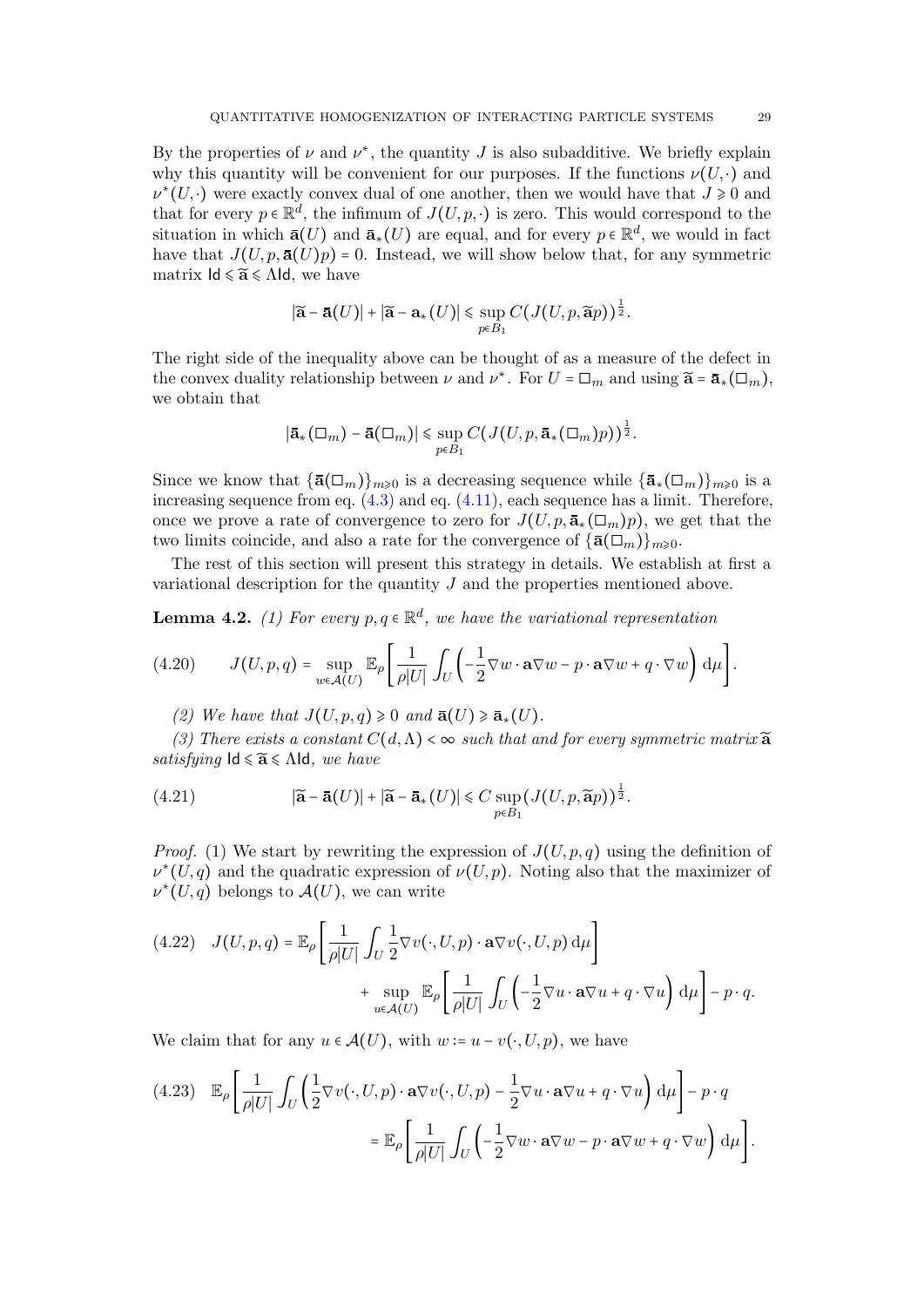To prove it, we can develop the right hand side of eq. [\(4.23\)](#page-28-0)

<span id="page-29-0"></span>
$$
\mathbb{E}_{\rho} \left[ \frac{1}{\rho|U|} \int_{U} \left( -\frac{1}{2} \nabla w \cdot \mathbf{a} \nabla w - p \cdot \mathbf{a} \nabla w + q \cdot \nabla w \right) d\mu \right]
$$
\n
$$
(4.24) \qquad = \mathbb{E}_{\rho} \left[ \frac{1}{\rho|U|} \int_{U} \left( \frac{1}{2} \nabla v(\cdot, U, p) \cdot \mathbf{a} \nabla v(\cdot, U, p) - \frac{1}{2} \nabla u \cdot \mathbf{a} \nabla u + q \cdot \nabla u \right) d\mu \right] - p \cdot q
$$
\n
$$
+ \mathbb{E}_{\rho} \left[ \frac{1}{\rho|U|} \int_{U} \nabla \left( v(\cdot, U, p) - \ell_{p,U} \right) \cdot \left( \mathbf{a} \nabla u - \mathbf{a} \nabla v(\cdot, U, p) - q \right) d\mu \right].
$$

Because  $(v(\cdot, U, p) - \ell_{p,U}) \in \mathcal{H}_0^1(U)$ , we apply  $u, v(\cdot, U, p) \in \mathcal{A}(U)$  and eq. [\(2.6\)](#page-5-1), the last line of eq.  $(4.24)$  is 0 and we prove eq.  $(4.23)$ . Then we take the maximum as eq. [\(4.22\)](#page-28-1) and obtain the definition eq. [\(4.20\)](#page-28-2).

(2) The properties that  $J(U, p, q) \ge 0$  comes from the definition of  $\nu^*(U, q)$ : we test the functional in the definition of  $\nu^*(U, q)$  with the minimizer  $v(\cdot, U, p)$  of  $\nu(U, p)$ and obtain that

$$
\nu^*(U, q)
$$
  
\n
$$
\geq \mathbb{E}_{\rho} \left[ \frac{1}{\rho|U|} \int_U \left( -\frac{1}{2} \nabla v(\mu, x, U, p) \cdot \mathbf{a}(\mu, x) \nabla v(\mu, x, U, p) + q \cdot \nabla v(\mu, x, U, p) \right) d\mu \right]
$$
  
\n
$$
= p \cdot q - \nu(U, p),
$$

so that

$$
J(U, p, q) = \nu(U, p) + \nu^*(U, q) - p \cdot q \ge 0.
$$

Then we test  $J(U, p, q) \geq 0$  with that  $q = \bar{a}_{*}(U)p$  and obtain that

$$
0 \leqslant J(U, p, \mathbf{\bar{a}}_*(U)p) = \frac{1}{2}p \cdot \mathbf{\bar{a}}(U)p + \frac{1}{2}(\mathbf{\bar{a}}_*(U)p) \cdot \mathbf{\bar{a}}_*^{-1}(U)(\mathbf{\bar{a}}_*(U)p) - p \cdot \mathbf{\bar{a}}_*(U)p,
$$

and therefore  $\bar{a}(U) \ge \bar{a}_{*}(U)$ .

(3) Using this property, we have

$$
J(U, p, q) = \frac{1}{2}p \cdot \mathbf{\bar{a}}(U)p + \frac{1}{2}q \cdot \mathbf{\bar{a}}_*^{-1}(U)q - p \cdot q
$$
  
\n
$$
\geq \frac{1}{2}p \cdot \mathbf{\bar{a}}(U)p + \frac{1}{2}q \cdot \mathbf{\bar{a}}^{-1}(U)q - p \cdot q
$$
  
\n
$$
= \frac{1}{2}(\mathbf{\bar{a}}(U)p - q)\mathbf{\bar{a}}^{-1}(U) \cdot (\mathbf{\bar{a}}(U)p - q).
$$

We put  $q = \tilde{a}p$  and obtain  $|\bar{a}(U) - \tilde{a}| \leq C \sup_{p \in B_1} (J(U, p, \tilde{a}p))^{\frac{1}{2}}$ . The proof of the statement concerning  $|\bar{\mathbf{a}}_*(U) - \tilde{\mathbf{a}}|$  is similar.

In view of the definition of J, this functional enjoys properties similar to those described in Proposition [4.1](#page-23-7) for  $\nu$  and  $\nu^*$ .

**Proposition 4.3** (Elementary properties of J). For every bounded domain  $U \subseteq \mathbb{R}^d$ with Lipschitz boundary and  $p, q \in \mathbb{R}^d$ , the quantity  $J(U, p, q)$  defined in eq. [\(4.19\)](#page-27-0) satisfies the following properties:

(1) Characterization of optimizer: the optimization problem in eq. [\(4.20\)](#page-28-2) admits a unique solution  $v(\cdot, U, p, q) \in \mathcal{H}^{1}(U)$  such that  $\mathbb{E}_{\rho}[v(\cdot, U, p, q) | \mathcal{G}_{U}] = 0$ . This solution is such that for every  $w \in \mathcal{A}(U)$ ,

<span id="page-29-1"></span>(4.25) 
$$
\mathbb{E}_{\rho}\bigg[\int_{U}\nabla v(\cdot,U,p,q)\cdot\mathbf{a}\nabla w\,\mathrm{d}\mu\bigg]=\mathbb{E}_{\rho}\bigg[\int_{U}(-p\cdot\mathbf{a}\nabla w+q\cdot\nabla w)\,\mathrm{d}\mu\bigg],
$$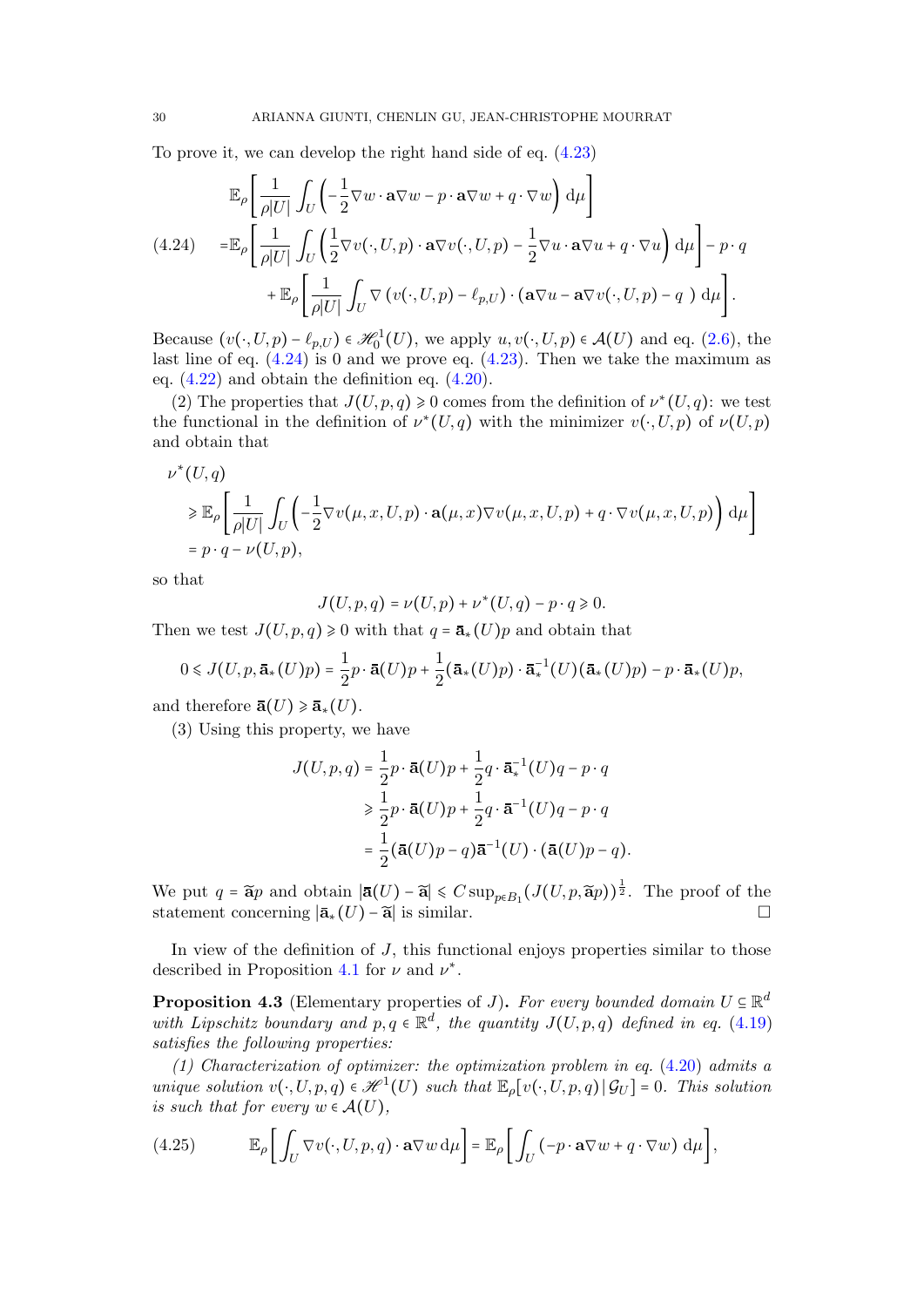and  $(p,q) \mapsto v(\cdot, U, p,q)$  a linear map. The function  $v(\cdot, U, p,q)$  can be expressed in terms of the optimizers in eq. [\(4.2\)](#page-23-1) as

<span id="page-30-2"></span>(4.26) 
$$
v(\mu, U, p, q) = u(\mu, U, q) - v(\mu, U, p) - \mathbb{E}_{\rho}[u(\mu, U, q) - v(\mu, U, p) | \mathcal{G}_{U}].
$$

We have the quadratic expression

<span id="page-30-0"></span>(4.27) 
$$
J(U, p, q) = \mathbb{E}_{\rho} \left[ \frac{1}{\rho |U|} \int_U \frac{1}{2} \nabla v(\cdot, U, p, q) \cdot \mathbf{a} \nabla v(\cdot, U, p, q) d\mu \right].
$$

(2) Slope:  $v(\cdot, U, p, q)$  satisfies

<span id="page-30-1"></span>(4.28) 
$$
\mathbb{E}_{\rho}\left[\int_{U} \nabla v(\cdot, U, p, q) d\mu \mid \mathcal{G}_{U}\right] = \mathbf{a}_{*}^{-1}(U; \mathcal{G}_{U})q - p,
$$

$$
\mathbb{E}_{\rho}\left[\frac{1}{\rho|U|}\int_{U} \nabla v(\cdot, U, p, q) d\mu\right] = \mathbf{a}_{*}^{-1}(U)q - p,
$$

where the matrix  $\mathbf{a}_*^{-1}(U; \mathcal{G}_U)$  is defined in eq. [\(4.7\)](#page-23-5).

(3) Quadratic response: for every  $w \in \mathcal{A}(U)$ , we have

<span id="page-30-4"></span>
$$
(4.29) \mathbb{E}_{\rho} \left[ \frac{1}{\rho|U|} \int_{U} \left( \frac{1}{2} \nabla (w - v(\cdot, U, p, q)) \cdot \mathbf{a} \nabla (w - v(\cdot, U, p, q)) \right) d\mu \right]
$$
  

$$
= J(U, p, q) - \mathbb{E}_{\rho} \left[ \frac{1}{\rho|U|} \int_{U} \left( -\frac{1}{2} \nabla w \cdot \mathbf{a} \nabla w - p \cdot \mathbf{a} \nabla w + q \cdot \nabla w \right) d\mu \right].
$$

(4) Subadditivity: for every  $n \in \mathbb{N}$ , we have

<span id="page-30-3"></span>
$$
(4.30) \t\t J(\Box_{n+1}, p, q) \leqslant J(\Box_n, p, q).
$$

*Proof.* (1) The equation eq.  $(4.25)$  comes directly from the first order variation calculus. The proof of the existence and uniqueness of the solution  $v(\cdot, U, p, q)$  is similar as the one for  $\nu^*(U, q)$ . Equation [\(4.25\)](#page-29-1) also implies that the map  $(p, q) \mapsto v(\cdot, U, p, q)$  is linear because for any  $p_1, p_2, q_1, q_2 \in \mathbb{R}^d$ , and any  $w \in \mathcal{A}(U)$  we have

$$
\mathbb{E}_{\rho}\bigg[\int_{U}\nabla v(\cdot,U,p_1+p_2,q_1+q_2)\cdot\mathbf{a}\nabla w\,\mathrm{d}\mu\bigg]
$$
  
\n
$$
= \mathbb{E}_{\rho}\bigg[\int_{U} -(p_1+p_2)\cdot\mathbf{a}\nabla w + (q_1+q_2)\cdot\nabla w\,\mathrm{d}\mu\bigg]
$$
  
\n
$$
= \mathbb{E}_{\rho}\bigg[\int_{U}\nabla(v(\cdot,U,p_1,q_1)+v(\cdot,U,p_2,q_2))\cdot\mathbf{a}\nabla w\,\mathrm{d}\mu\bigg].
$$

Then  $(v(\cdot, U, p_1, q_1) + v(\cdot, U, p_2, q_2))$  is also a solution for the problem eq. [\(4.25\)](#page-29-1) with parameter  $(p_1 + p_2, q_1 + q_2)$ . Notice that we have

$$
\mathbb{E}_{\rho}[(v(\cdot,U,p_1,q_1)+v(\cdot,U,p_2,q_2))\,|\,\mathcal{G}_U]=0,
$$

it implies  $v(\mu, U, p_1 + p_2, q_1 + q_2) = v(\mu, U, p_1, q_1) + v(\mu, U, p_2, q_2)$  and the linearity of the map.

The exact expression of  $v(\mu, U, P, q)$  comes from the equivalent definition eq. [\(4.20\)](#page-28-2) of  $J(U, p, q)$  and its proof. We put  $v(\mu, U, p, q)$  in the first order variation eq. [\(4.25\)](#page-29-1)

$$
\mathbb{E}_{\rho}\left[\frac{1}{\rho|U|}\int_{U}(-p\cdot\mathbf{a}\nabla v(\cdot,U,p,q)+q\cdot\nabla v(\cdot,U,p,q))\,d\mu\right]
$$

$$
=\mathbb{E}_{\rho}\left[\frac{1}{\rho|U|}\int_{U}\nabla v(\cdot,U,p,q)\cdot\mathbf{a}\nabla v(\cdot,U,p,q)\,d\mu\right].
$$

Then we put this equation into eq.  $(4.20)$  to get eq.  $(4.27)$ .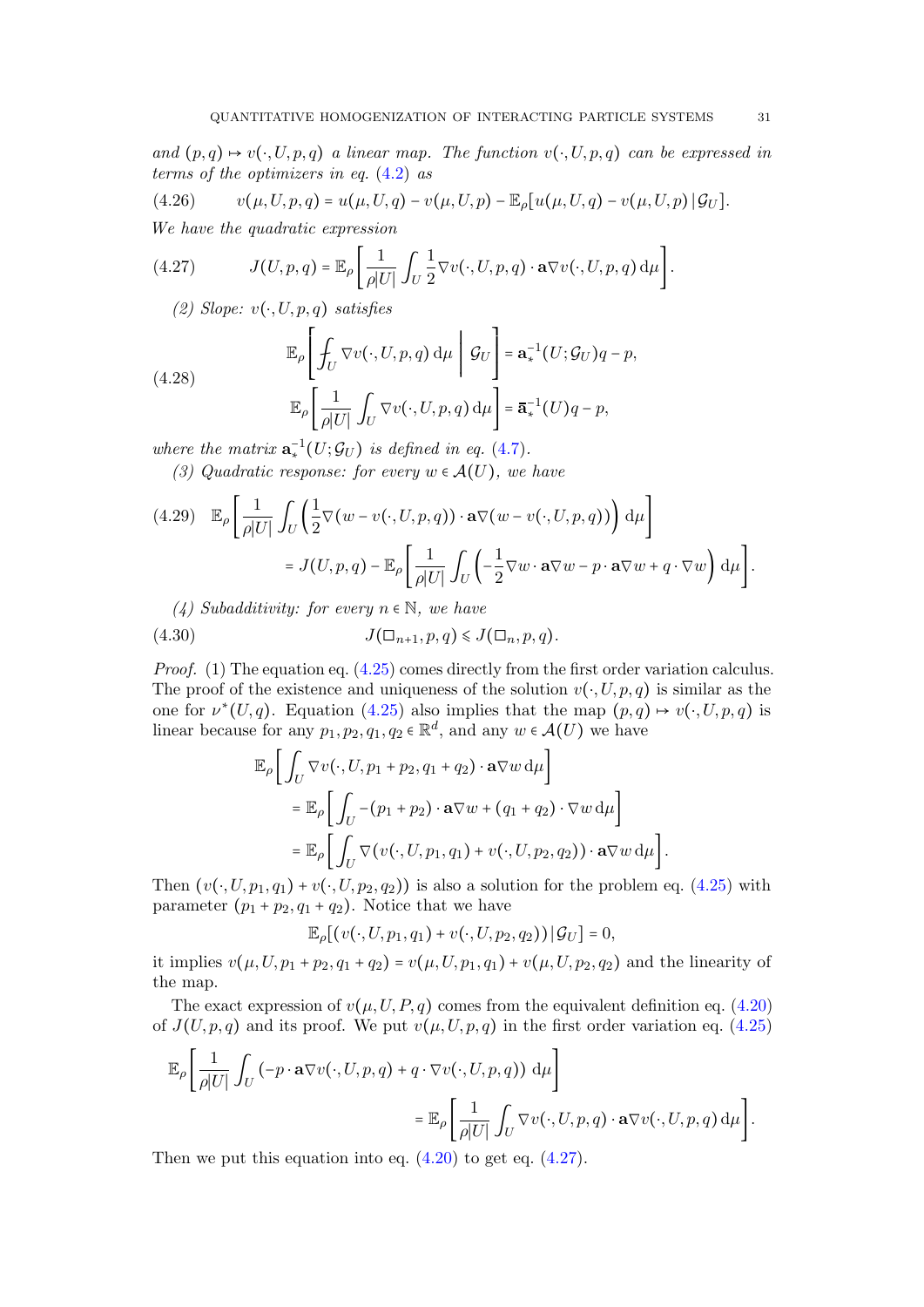(2) The slope identity eq.  $(4.28)$  comes from eq.  $(4.26)$ ,  $(4.6)$ ,  $(4.7)$ , and  $(4.8)$ .

(3) We use the expression in eq. [\(4.26\)](#page-30-2) with  $w = u' - v(\cdot, U, p)$ , then we use the quadratic response for  $\nu^*(U, q)$  eq. [\(4.10\)](#page-24-3) that

$$
\mathbb{E}_{\rho} \left[ \frac{1}{\rho|U|} \int_{U} \left( \frac{1}{2} \nabla (w - v(\cdot, U, p, q)) \cdot \mathbf{a} \nabla (w - v(\cdot, U, p, q)) \right) d\mu \right]
$$
  
\n
$$
= \mathbb{E}_{\rho} \left[ \frac{1}{\rho|U|} \int_{U} \left( \frac{1}{2} \nabla (u' - u(\cdot, U, q)) \cdot \mathbf{a} \nabla (u' - u(\cdot, U, q)) \right) d\mu \right]
$$
  
\n
$$
= \nu^{*}(U, q) - \mathbb{E}_{\rho} \left[ \frac{1}{\rho|U|} \int_{U} \left( -\frac{1}{2} \nabla u' \cdot \mathbf{a} \nabla u' + q \cdot \nabla u' \right) d\mu \right].
$$

Then we add back the term  $\nu(U, p)$  and it gives the desired result

$$
\mathbb{E}_{\rho}\left[\frac{1}{\rho|U|}\int_{U}\left(\frac{1}{2}\nabla(w-v(\cdot,U,p,q))\cdot\mathbf{a}\nabla(w-v(\cdot,U,p,q))\right)d\mu\right]
$$
  
=  $J(U,p,q)-\left(\nu(U,p)+\mathbb{E}_{\rho}\left[\frac{1}{\rho|U|}\int_{U}\left(-\frac{1}{2}\nabla u'\cdot\mathbf{a}\nabla u'+q\cdot\nabla u'\right)d\mu\right]-p\cdot q\right)$   
=  $J(U,p,q)-\mathbb{E}_{\rho}\left[\frac{1}{\rho|U|}\int_{U}\left(-\frac{1}{2}\nabla w\cdot\mathbf{a}\nabla w-p\cdot\mathbf{a}\nabla w+q\cdot\nabla w\right)d\mu\right].$ 

(4) Equation [\(4.30\)](#page-30-3) is a consequence of eq. [\(4.11\)](#page-24-4) and eq. [\(4.19\)](#page-27-0).  $\Box$ 

<span id="page-31-0"></span>We conclude this section with the following lemma.

**Lemma 4.4** (Comparison between two scales). For every  $n, k \in \mathbb{N}$  with  $k \leq n$ , and  $p, q \in \mathbb{R}^d$ , writing  $v(U)$  as shorthand for  $v(\cdot, U, p, q)$ , we have

<span id="page-31-1"></span>
$$
(4.31) \quad \frac{1}{|\mathcal{Z}_{n,k}|} \sum_{z \in \mathcal{Z}_{n,k}} \mathbb{E}_{\rho} \left[ \frac{1}{\rho |\Box_k|} \int_{z + \Box_k} \frac{1}{2} |\nabla v(\Box_n) - \nabla v(z + \Box_k)|^2 d\mu \right] \le J(\Box_k, p, q) - J(\Box_n, p, q).
$$

*Proof.* For any  $z \in \mathcal{Z}_{n,k}$ , since  $v(\Box_n) \in \mathcal{A}(z + \Box_k)$ , we use the quadratic response eq. [\(4.29\)](#page-30-4) for  $J(z+\Box_k, p, q)$  that

$$
\mathbb{E}_{\rho}\left[\frac{1}{\rho|\Box_{k}|}\int_{z+\Box_{k}}\frac{1}{2}|\nabla v(\Box_{n})-\nabla v(z+\Box_{k})|^{2} d\mu\right] \n\leq \mathbb{E}_{\rho}\left[\frac{1}{\rho|\Box_{k}|}\int_{z+\Box_{k}}\frac{1}{2}(\nabla v(\Box_{n})-\nabla v(z+\Box_{k}))\cdot\mathbf{a}(\nabla v(\Box_{n})-\nabla v(z+\Box_{k})) d\mu\right] \n= J(z+\Box_{k},p,q) \n-\mathbb{E}_{\rho}\left[\frac{1}{\rho|\Box_{k}|}\int_{z+\Box_{k}}\left(-\frac{1}{2}\nabla v(\Box_{n})\cdot\mathbf{a}\nabla v(\Box_{n})-p\cdot\mathbf{a}\nabla v(\Box_{n})+q\cdot\nabla v(\Box_{n})\right)d\mu\right].
$$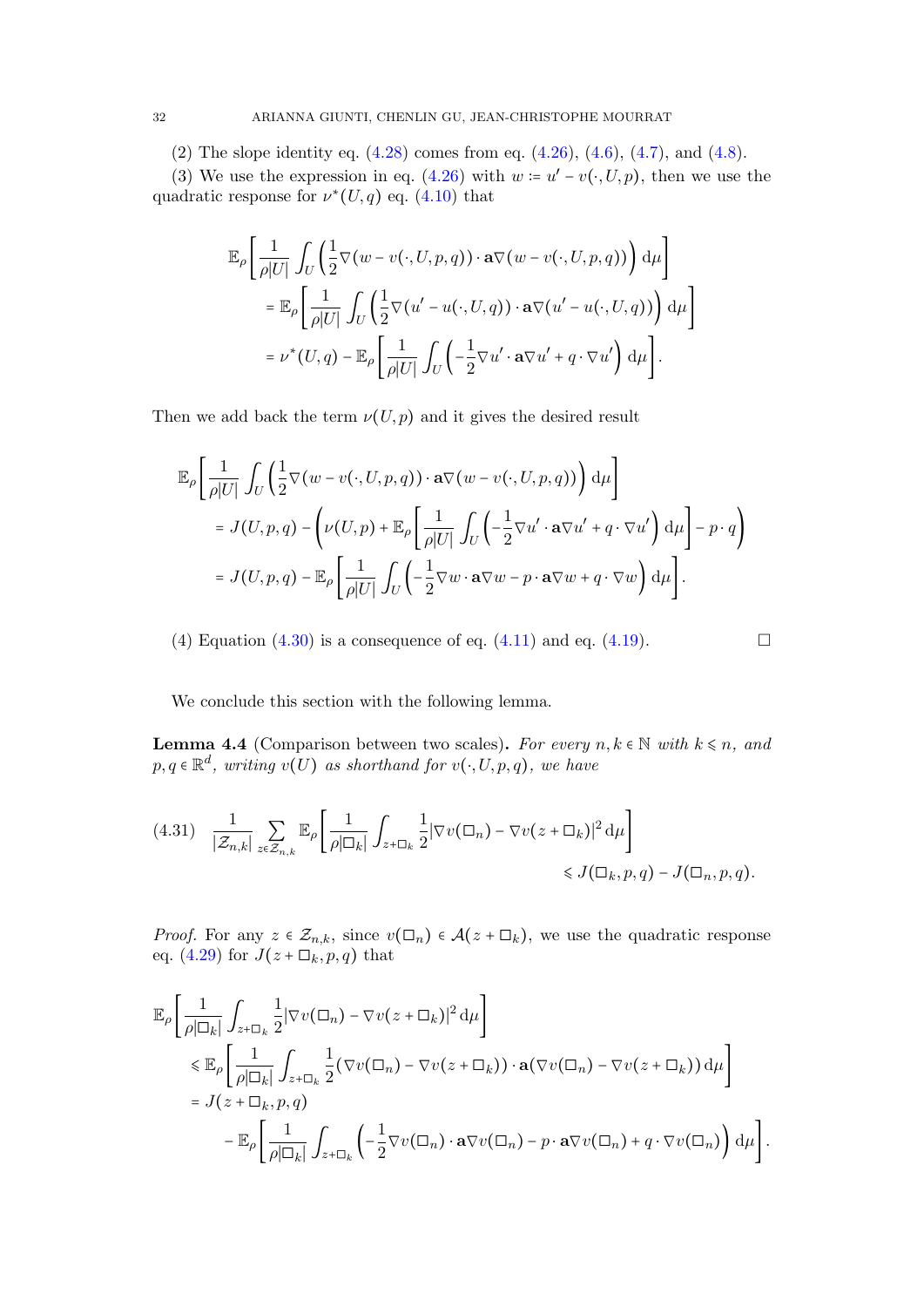We sum this expression over all  $z \in \mathcal{Z}_{n,k}$  to obtain that

$$
\frac{1}{|\mathcal{Z}_{n,k}|} \sum_{z \in \mathcal{Z}_{n,k}} \mathbb{E}_{\rho} \left[ \frac{1}{\rho |\Box_{k}|} \int_{z + \Box_{k}} \frac{1}{2} |\nabla v(\Box_{n}) - \nabla v(z + \Box_{k})|^{2} d\mu \right]
$$
  
\$\leqslant \frac{1}{|\mathcal{Z}\_{n,k}|} \sum\_{z \in \mathcal{Z}\_{n,k}} \left( J(z + \Box\_{k}, p, q) \right.  
- \mathbb{E}\_{\rho} \left[ \frac{1}{\rho |\Box\_{k}|} \int\_{z + \Box\_{k}} \left( -\frac{1}{2} \nabla v(\Box\_{n}) \cdot \mathbf{a} \nabla v(\Box\_{n}) - p \cdot \mathbf{a} \nabla v(\Box\_{n}) + q \cdot \nabla v(\Box\_{n}) \right) d\mu \right] \right) = J(\Box\_{k}, p, q) - J(\Box\_{n}, p, q).

<span id="page-32-0"></span>In the last step, we use the stationarity of J and also eq.  $(4.20)$  for  $v(\Box_n)$ .

# 5. Quantitative rate of convergence

We are now ready to prove Theorem [2.1.](#page-3-0) We decompose the argument into a series of four steps.

5.1. Step 1: setup. We use the shorthand  $\bar{a}_n := \bar{a}_*(\Box_n)$ , so that by eq. [\(4.28\)](#page-30-1), the average slope of the function  $v(\cdot, \Box_n, p, q)$  is  $\bar{\mathbf{a}}_n^{-1}q - p$ , in the sense that

<span id="page-32-3"></span>(5.1) 
$$
\mathbb{E}_{\rho}\left[\frac{1}{\rho|\Box_n|}\int_U \nabla v(\cdot,\Box_n,p,q)\,d\mu\right] = \mathbf{\bar{a}}_n^{-1}q - p.
$$

We let  $\tau_n$  denote a measure of the defect in the subadditivity of J, precisely,

<span id="page-32-1"></span>(5.2)  
\n
$$
\tau_n := \sup_{p,q \in B_1} (J(\Box_n, p, q) - J(\Box_{n+1}, p, q))
$$
\n
$$
= \sup_{p \in B_1} (\nu(\Box_n, p) - \nu(\Box_{n+1}, p)) + \sup_{q \in B_1} (\nu^*(\Box_n, q) - \nu^*(\Box_{n+1}, q)).
$$

A direct corollary from eq.  $(5.2)$  is that for any integers  $n < m$ ,

<span id="page-32-4"></span>
$$
(5.3) \quad |\bar{\mathbf{a}}_n^{-1} - \bar{\mathbf{a}}_m^{-1}| = \sup_{q \in B_1} q \cdot (\bar{\mathbf{a}}_n^{-1} - \bar{\mathbf{a}}_m^{-1}) q = \sup_{q \in B_1} (\nu^*(\Box_n, q) - \nu^*(\Box_m, q)) \le C \sum_{k=n}^{m-1} \tau_k.
$$

We recall that  $\{\bar{\mathbf{a}}(\Box_m)\}_{m\geqslant 0}$  is decreasing and  $\{\bar{\mathbf{a}}_*(\Box_m)\}_{m\geqslant 0}$  is increasing, with the comparison  $\bar{\mathbf{a}}_*(\Box_m) \leq \bar{\mathbf{a}}(\Box_m)$ . From eq. [\(4.21\)](#page-28-3), we know that

$$
|\mathbf{\bar{a}}(\Box_m) - \mathbf{\bar{a}}| \leq |\mathbf{\bar{a}}(\Box_m) - \mathbf{\bar{a}}_*(\Box_m)| \leq C \sup_{p \in B_1} (J(\Box_m, p, \mathbf{\bar{a}}_m p))^\frac{1}{2}.
$$

From now on, we thus fix  $p \in B_1$ , and focus on estimating  $J(\Box_m, p, \bar{\mathbf{a}}_m p)$ . We also assume without further notification that m is sufficiently large that  $3^m \ge R_0$ , for the constant  $R_0$  appearing in Proposition [3.9.](#page-18-0) We use  $A_{3m+2}v(\cdot, \Box_{m+1}, p, \bar{a}_m p)$  to compare with eq. [\(4.27\)](#page-30-0) and apply the quadratic response eq. [\(4.29\)](#page-30-4). In the rest of Step 1, we write  $v(U)$  as a shorthand for  $v(\cdot, U, p, \bar{a}_{m}p)$ , and decompose

<span id="page-32-2"></span>(5.4) 
$$
(J(\Box_m, p, \mathbf{\bar{a}}_m p))^{\frac{1}{2}} = \left(\mathbb{E}_{\rho} \left[\frac{1}{\rho |\Box_m|} \int_{\Box_m} \frac{1}{2} \nabla v(\Box_m) \cdot \mathbf{a} \nabla v(\Box_m) d\mu \right]\right)^{\frac{1}{2}}
$$

$$
\leq \text{eq. (5.4)-a + eq. (5.4)-b},
$$

with

eq. (5.4)-a  
\n
$$
= \left(\mathbb{E}_{\rho} \left[ \frac{1}{\rho |\Box_m|} \int_{\Box_m} \frac{1}{2} (\nabla v(\Box_m) - \nabla A_{3m+2} v(\Box_{m+1})) \cdot \mathbf{a} (\nabla v(\Box_m) - \nabla A_{3m+2} v(\Box_{m+1})) d\mu \right] \right)^{\frac{1}{2}},
$$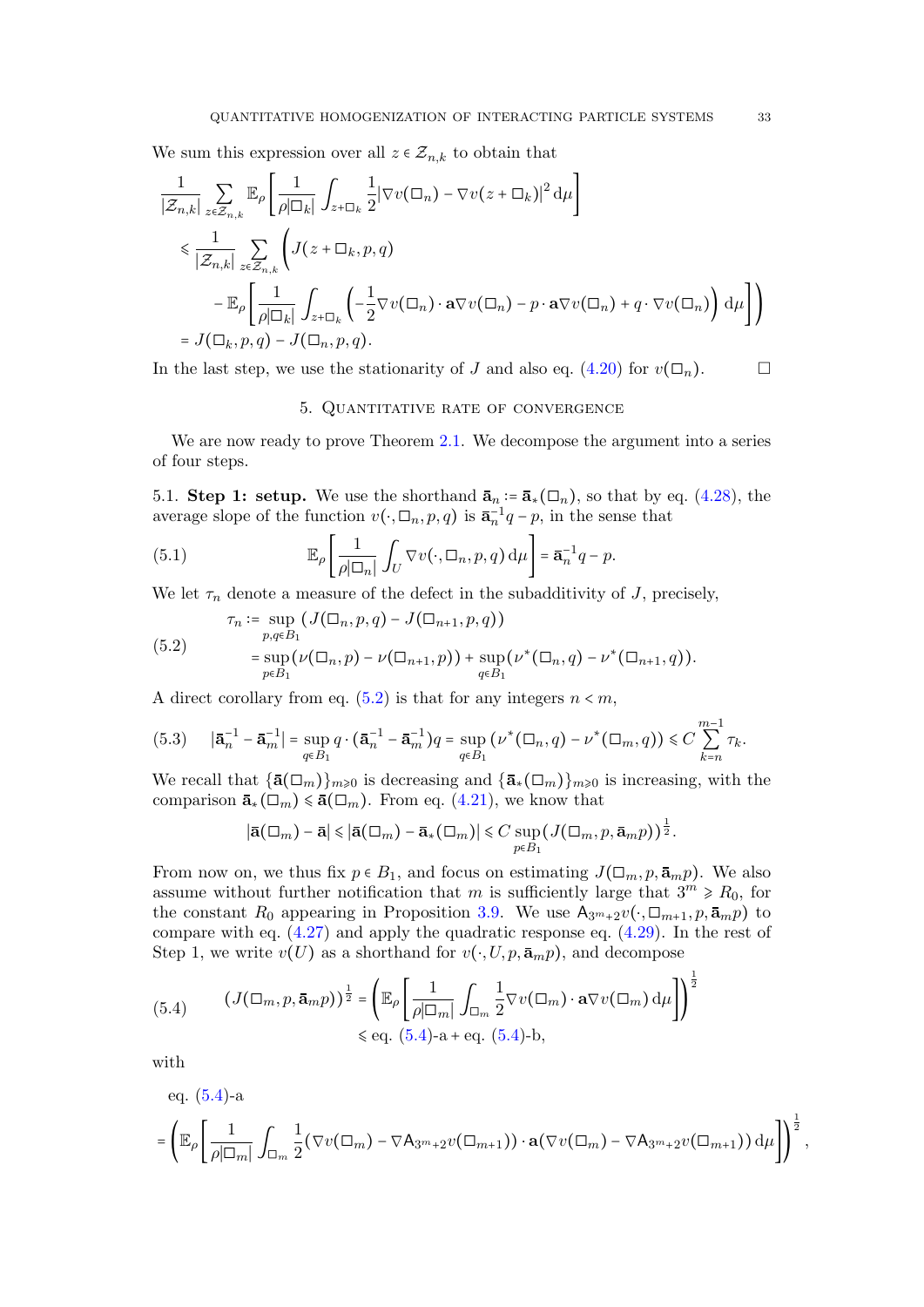and

eq. (5.4)-b = 
$$
\left(\mathbb{E}_{\rho}\left[\frac{1}{\rho|\Box_m|}\int_{\Box_m}\frac{1}{2}\nabla A_{3^m+2}v(\Box_{m+1})\cdot\mathbf{a}\nabla A_{3^m+2}v(\Box_{m+1})\,d\mu\right]\right)^{\frac{1}{2}}
$$
.

 $\overline{1}$ 

We treat the two terms separately. For eq. [\(5.4\)](#page-32-2)-a, since  $A_{3m+2}v(\Box_{m+1}) \in \mathcal{A}(\Box_m)$  (see Proposition  $A.2$  for details), we use eq.  $(4.29)$  to get

 $|eq. (5.4)$  $|eq. (5.4)$ -a $|^{2}$ 

$$
= J(\Box_m, p, \bar{\mathbf{a}}_m p) - \mathbb{E}_{\rho} \left[ \frac{1}{\rho |\Box_m|} \int_{\Box_m} \left( -\frac{1}{2} \nabla A_{3^m+2} v(\Box_{m+1}) \cdot \mathbf{a} \nabla A_{3^m+2} v(\Box_{m+1}) \right) d\mu \right] - \mathbb{E}_{\rho} \left[ \frac{1}{\rho |\Box_m|} \int_{\Box_m} \left( -p \cdot \mathbf{a} \nabla A_{3^m+2} v(\Box_{m+1}) + \bar{\mathbf{a}}_m p \cdot \nabla A_{3^m+2} v(\Box_{m+1}) \right) d\mu \right].
$$

Using Jensen's inequality, we have

$$
\mathbb{E}_{\rho}\bigg[\int_{\Box_m}\bigg(\frac{1}{2}\nabla A_{3^{m}+2}v(\Box_{m+1})\cdot\mathbf{a}\nabla A_{3^{m}+2}v(\Box_{m+1})\bigg)\,d\mu\bigg] \leq \mathbb{E}_{\rho}\bigg[\int_{\Box_m}\bigg(\frac{1}{2}\nabla v(\Box_{m+1})\cdot\mathbf{a}\nabla v(\Box_{m+1})\bigg)\,d\mu\bigg],
$$

and the conditional expectation also implies that

$$
\mathbb{E}_{\rho}\bigg[\int_{\Box_m}(-p\cdot\mathbf{a}\nabla A_{3^{m}+2}v(\Box_{m+1})+\mathbf{\bar{a}}_m p\cdot\nabla A_{3^{m}+2}v(\Box_{m+1}))\,\mathrm{d}\mu\bigg]
$$

$$
=\mathbb{E}_{\rho}\bigg[\int_{\Box_m}(-p\cdot\mathbf{a}\nabla v(\Box_{m+1})+\mathbf{\bar{a}}_m p\cdot\nabla v(\Box_{m+1}))\,\mathrm{d}\mu\bigg].
$$

Thus we combine these terms with the quadratic response eq. [\(4.29\)](#page-30-4) to obtain

$$
|eq. (5.4)\text{-}a|^2 \leq J(\Box_m, p, \bar{\mathbf{a}}_m p) - \mathbb{E}_{\rho} \left[ \frac{1}{\rho|\Box_m|} \int_{\Box_m} \left( -\frac{1}{2} \nabla v(\Box_{m+1}) \cdot \mathbf{a} \nabla v(\Box_{m+1}) \right) d\mu \right]
$$

$$
- \mathbb{E}_{\rho} \left[ \frac{1}{\rho|\Box_m|} \int_{\Box_m} \left( -p \cdot \mathbf{a} \nabla v(\Box_{m+1}) + \bar{\mathbf{a}}_m p \cdot \nabla v(\Box_{m+1}) \right) d\mu \right]
$$

$$
= \mathbb{E}_{\rho} \left[ \frac{1}{\rho|\Box_m|} \int_{\Box_m} \left( \frac{1}{2} \nabla \left( v(\Box_{m+1}) - v(\Box_m) \right) \cdot \mathbf{a} \nabla \left( v(\Box_{m+1}) - v(\Box_m) \right) \right) d\mu \right],
$$

and we use Lemma [4.4](#page-31-0) between  $\square_m$  and  $\square_{m+1}$  to get

<span id="page-33-1"></span>(5.5) 
$$
|eq. (5.4)\text{-}a|^2 \leq 3^d(J(\Box_m, p, \bar{\mathbf{a}}_m p) - J(\Box_{m+1}, p, \bar{\mathbf{a}}_m p)) \leq C(d, \Lambda)\tau_m
$$
, where the quantity  $\tau_m$  is defined in eq. (5.2).

For the term eq. [\(5.4\)](#page-32-2)-b, we can apply the modified Caccioppoli inequality eq. [\(3.37\)](#page-18-1): there exist two finite positive constants  $C(d,\Lambda)$  and  $\theta(d,\Lambda) \in (0,1)$  such that

<span id="page-33-0"></span>
$$
(5.6) \mathbb{E}_{\rho} \bigg[ \frac{1}{\rho |\Box_m|} \int_{\Box_m} \nabla (\mathsf{A}_{3^m+2} v(\Box_{m+1})) \cdot \mathbf{a} \nabla (\mathsf{A}_{3^m+2} v(\Box_{m+1})) \, \mathrm{d}\mu \bigg] \leq \frac{C}{3^{2m} \rho |\Box_{m+1}|} \mathbb{E}_{\rho} \big[ (v(\Box_{m+1}))^2 \big] + \theta \mathbb{E}_{\rho} \bigg[ \frac{1}{\rho |\Box_{m+1}|} \int_{\Box_{m+1}} \nabla v(\Box_{m+1}) \cdot \mathbf{a} \nabla v(\Box_{m+1}) \, \mathrm{d}\mu \bigg].
$$

Using eq.  $(4.27)$ , we see that the averaged gradient term on the right side of eq.  $(5.6)$  is  $J(\Box_{m+1}, p, \bar{\mathbf{a}}_m p)$ , and eq. [\(4.30\)](#page-30-3) asserts that  $J(\Box_{m+1}, p, \bar{\mathbf{a}}_m p) \le J(\Box_m, p, \bar{\mathbf{a}}_m p)$ . Therefore, we get the bound for eq.  $(5.4)$ -b

<span id="page-33-2"></span>(5.7) 
$$
|\text{eq. } (5.4) \text{-} \text{b}|^2 \leq \frac{C}{3^{2m} \rho |\Box_{m+1}|} \mathbb{E}_{\rho} [(v(\Box_{m+1}))^2] + \theta J(\Box_m, p, \bar{\mathbf{a}}_m p).
$$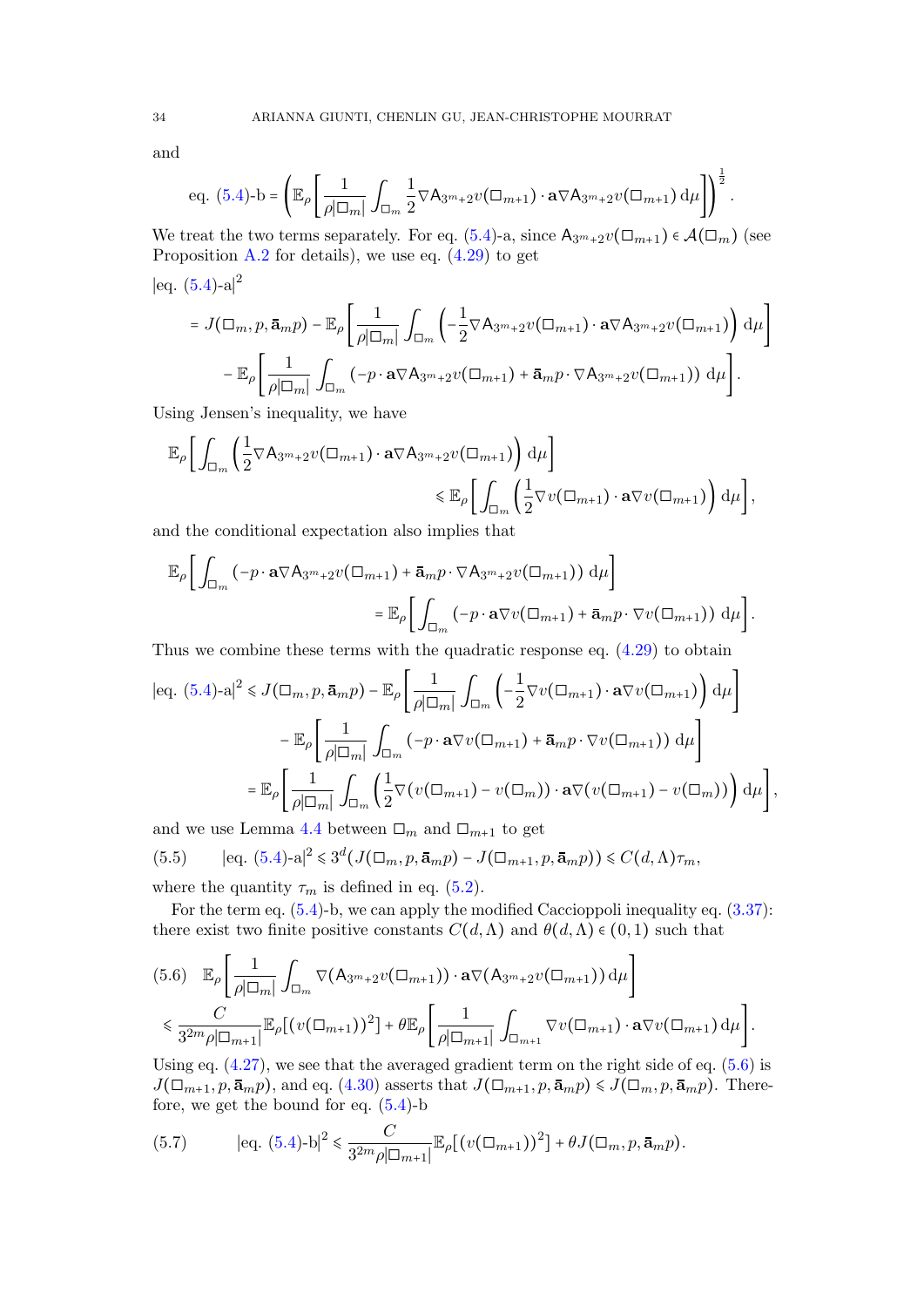We put eq.  $(5.5)$  and eq.  $(5.7)$  back to eq.  $(5.4)$ , obtaining

$$
\begin{split} \left(J(\Box_m, p, \mathbf{\bar{a}}_m p)\right)^{\frac{1}{2}} &\leq C\tau_m^{\frac{1}{2}} + \left(\frac{C}{3^{2m}\rho|\Box_{m+1}|} \left\|v(\Box_{m+1})\right\|_{\mathscr{L}^2}^2 + \theta J(\Box_m, p, \mathbf{\bar{a}}_m p)\right)^{\frac{1}{2}}\\ &\leq C\tau_m^{\frac{1}{2}} + \frac{C}{3^m(\rho|\Box_{m+1}|)^{\frac{1}{2}}} \left\|v(\Box_{m+1})\right\|_{\mathscr{L}^2} + \theta^{\frac{1}{2}}(J(\Box_m, p, \mathbf{\bar{a}}_m p))^{\frac{1}{2}}. \end{split}
$$

Since  $\theta$  < 1, this gives

<span id="page-34-1"></span>(5.8) 
$$
J(\Box_m, p, \mathbf{\bar{a}}_m p) \leq C \left( \tau_m + \frac{1}{3^{2m} \rho |\Box_{m+1}|} \| v(\mu, \Box_{m+1}, p, \mathbf{\bar{a}}_m p) \|_{\mathscr{L}^2}^2 \right).
$$

5.2. Step 2: flatness estimate. In this step, we estimate the  $\mathscr{L}^2$ -flatness of optimizers of J. Notice that, using the result of Lemma [5.10](#page-34-0) with  $v(\cdot, \Box_{m+1}, p, \bar{\mathbf{a}}_m p)$ , the corresponding affine function is  $0$  and we obtain from eq.  $(5.8)$  that

<span id="page-34-4"></span>(5.9) 
$$
J(\Box_m, p, \mathbf{\bar{a}}_m p) \leq C \left( 3^{-\beta m} + \sum_{n=0}^m 3^{-\beta (m-n)} \tau_n \right).
$$

**Lemma 5.1** ( $\mathscr{L}^2$ -flatness estimate). There exist  $\beta(d) > 0$  and  $C(d, \Lambda, \rho) < \infty$  such that for every  $p, q \in B_1$  and  $m \in \mathbb{N}$ ,

<span id="page-34-0"></span>
$$
(5.10) \quad \frac{1}{\rho|\Box_{m+1}|} \left\| v(\cdot, \Box_{m+1}, p, q) - \ell_{\overline{\mathbf{a}}_m^{-1}q - p, \Box_{m+1}} \right\|_{\mathscr{L}^2}^2 \leq C 3^{2m} \left( 3^{-\beta m} + \sum_{n=0}^m 3^{-\beta(m-n)} \tau_n \right).
$$

*Proof.* In the rest of the proof, we write  $v(U) = v(\cdot, U, p, q)$  as we will not change p, q in the proof. Since  $\mathbb{E}_{\rho}\left[v(\Box_{m+1}) - \ell_{\overline{\mathbf{a}}_m}^{-1} q_{-p,\Box_{m+1}} | \mathcal{G}_{m+1}\right] = 0$ , we can use the multiscale Poincaré inequality eq.  $(3.23)$ 

<span id="page-34-3"></span>
$$
\frac{1}{(\rho|\Box_{m+1}|)^{\frac{1}{2}}} \|v(\Box_{m+1}) - \ell_{\overline{\mathbf{a}}_m^{-1}q - p, \Box_{m+1}}\|_{\mathscr{L}^2}
$$
\n
$$
(5.11) \leq C \Big( \mathbb{E}_{\rho} \Big[ \frac{1}{\rho|\Box_{m+1}|} \int_{\Box_{m+1}} |\nabla v(\Box_{m+1}) - (\overline{\mathbf{a}}_m^{-1}q - p)|^2 d\mu \Big] \Big)^{\frac{1}{2}}
$$
\n
$$
+ C \sum_{n=0}^{m+1} 3^n \Big( \mathbb{E}_{\rho} \Big[ \frac{1}{\rho|\Box_{m+1}|} \int_{\Box_{m+1}} |S_{m+1,n} \nabla v(\Box_{m+1}) - (\overline{\mathbf{a}}_m^{-1}q - p)|^2 d\mu \Big] \Big)^{\frac{1}{2}}.
$$
\nThe first term on the risk side above is of constant order by eq. (4.27). For the

The first term on the right side above is of constant order, by eq. [\(4.27\)](#page-30-0). For the second term, we use a two-scale comparison for every  $0 \le n \le m + 1$  that (5.12)

<span id="page-34-2"></span>
$$
\left(\mathbb{E}_{\rho}\left[\frac{1}{\rho|\Box_{m+1}|}\int_{\Box_{m+1}}|S_{m+1,n}\nabla v(\Box_{m+1}) - (\mathbf{a}_{m}^{-1}q - p)|^{2} d\mu\right]\right)^{\frac{1}{2}}\n\leq |\mathbf{a}_{m}^{-1} - \mathbf{a}_{n}^{-1}| + \left(\mathbb{E}_{\rho}\left[\frac{1}{\rho|\Box_{m+1}|}\sum_{z\in\mathcal{Z}_{m+1,n}}\int_{z+\Box_{n}}|S_{m+1,n}\nabla v(\Box_{m+1}) - S_{m+1,n}\nabla v(z+\Box_{n})|^{2} d\mu\right]\right)^{\frac{1}{2}}\n+ \left(\mathbb{E}_{\rho}\left[\frac{1}{\rho|\Box_{m+1}|}\sum_{z\in\mathcal{Z}_{m+1,n}}\int_{z+\Box_{n}}|S_{m+1,n}\nabla v(z+\Box_{n}) - (\mathbf{a}_{n}^{-1}q - p)|^{2} d\mu\right]\right)^{\frac{1}{2}}.
$$

For the first term  $|\bar{\mathbf{a}}_m^{-1} - \bar{\mathbf{a}}_n^{-1}|$  we have

$$
|\bar{\mathbf{a}}_m^{-1} - \bar{\mathbf{a}}_n^{-1}|^2 \leq C(d, \Lambda) |\bar{\mathbf{a}}_m^{-1} - \bar{\mathbf{a}}_n^{-1}| \leq \sum_{k=n}^{m-1} \tau_k.
$$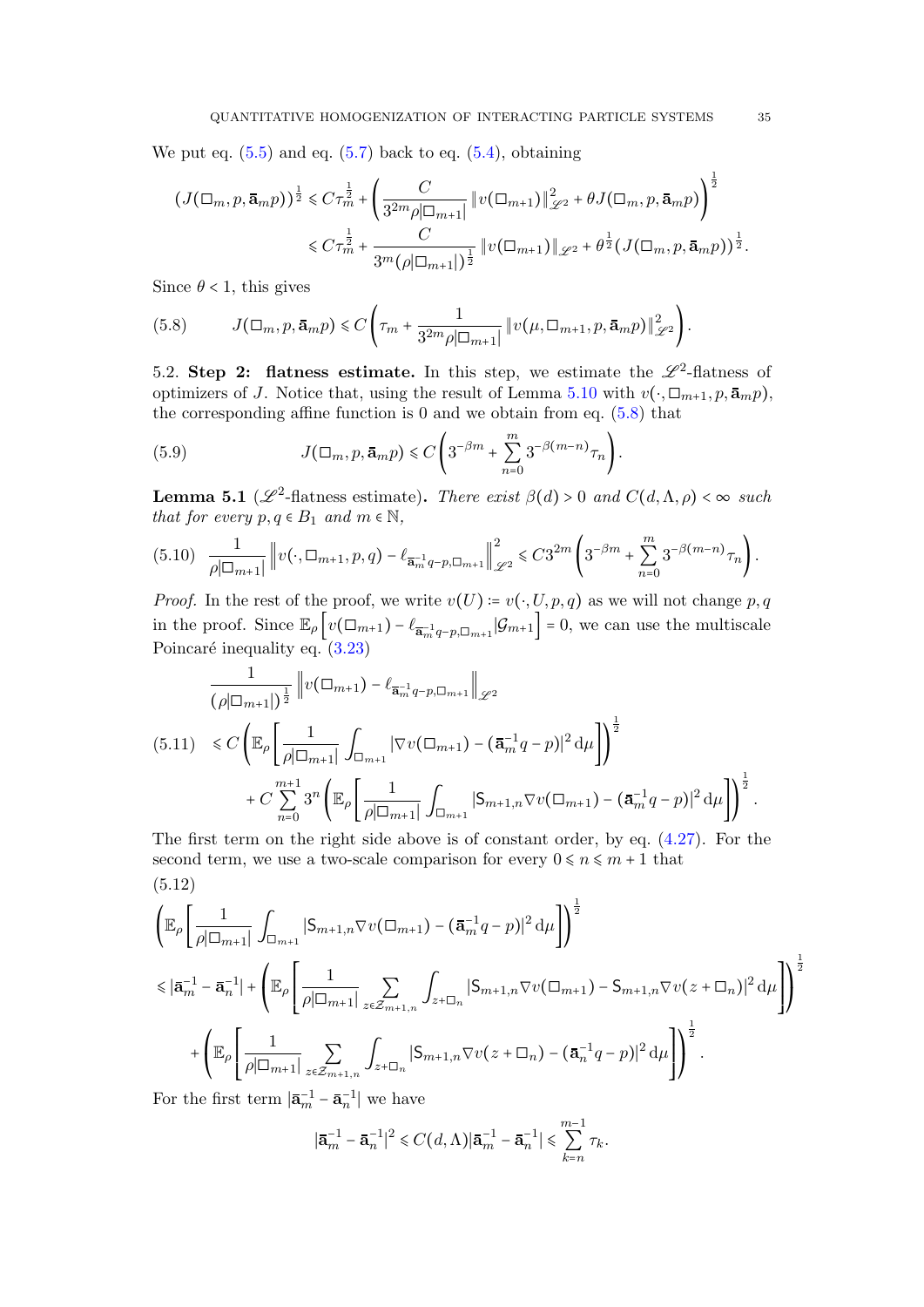For the second term in eq. [\(5.12\)](#page-34-2), recalling eq. [\(3.15\)](#page-11-1), we use Jensen's inequality and eq.  $(4.31)$  to get

$$
\mathbb{E}_{\rho} \left[ \frac{1}{\rho |\Box_{m+1}|} \sum_{z \in \mathcal{Z}_{m+1,n}} \int_{z + \Box_{n}} |S_{m+1,n} \nabla v(\Box_{m+1}) - S_{m+1,n} \nabla v(z + \Box_{n})|^2 d\mu \right]
$$
  
\$\leqslant \mathbb{E}\_{\rho} \left[ \frac{1}{\rho |\Box\_{m+1}|} \sum\_{z \in \mathcal{Z}\_{m+1,n}} \int\_{z + \Box\_{n}} |\nabla v(\Box\_{m+1}) - \nabla v(z + \Box\_{n})|^2 d\mu \right] \$  
\$\leqslant \sum\_{k=n}^{m} \tau\_{k}.

For the third term eq.  $(5.12)$ , we use eq.  $(3.17)$ , Jensen's inequality, and stationarity. Here we remark that the operator  $S^z_{n,n}$  is a conditional expectation with more information than  $S_{m+1,n}$ .

$$
\mathbb{E}_{\rho} \left[ \frac{1}{\rho |\Box_{m+1}|} \sum_{z \in \mathcal{Z}_{m+1,n}} \int_{z + \Box_n} |S_{m+1,n} \nabla v(z + \Box_n) - (\mathbf{\bar{a}}_n^{-1} q - p)|^2 d\mu \right]
$$
  
\$\leqslant \mathbb{E}\_{\rho} \left[ \frac{1}{\rho |\Box\_{m+1}|} \sum\_{z \in \mathcal{Z}\_{m+1,n}} \int\_{z + \Box\_n} |S\_{n,n}^z \nabla v(z + \Box\_n) - (\mathbf{\bar{a}}\_n^{-1} q - p)|^2 d\mu \right]   
= \mathbb{E}\_{\rho} \left[ \frac{1}{\rho |\Box\_n|} \int\_{\Box\_n} |S\_n \nabla v(\Box\_n) - (\mathbf{\bar{a}}\_n^{-1} q - p)|^2 d\mu \right].

The estimation of this term is postponed to the next step. We will prove in Lemma [5.2](#page-35-0) below that

$$
\mathbb{E}_{\rho}\left[\frac{1}{\rho|\Box_n|}\int_{\Box_n}|\mathsf{S}_n\nabla v(\Box_n)-(\mathbf{\bar{a}}_n^{-1}q-p)|^2\,\mathrm{d}\mu\right]\leq C3^{-\beta n}+\sum_{k=0}^{n-1}3^{-\beta(n-k)}\tau_k.
$$

We put these estimates back to eq.  $(5.11)$  and obtain that

$$
\frac{1}{(\rho|\Box_{m+1}|)^{\frac{1}{2}}}\left\|v(\Box_{m+1})-\ell_{\overline{\mathbf{a}}_{m}^{-1}q-p,\Box_{m+1}}\right\|_{\mathscr{L}^2}\leq C\sum_{n=0}^{m}3^n\left(3^{-\beta n}+\sum_{k=0}^{n-1}3^{-\beta(n-k)}\tau_k+\sum_{k=n}^{m}\tau_k\right)^{\frac{1}{2}}.
$$

We square the two sides and use the Cauchy-Schwarz inequality to obtain

$$
\frac{1}{\rho|\Box_{m+1}|} \|v(\Box_{m+1}) - \ell_{\overline{\mathbf{a}}_{m}^{-1}q - p, \Box_{m+1}}\|_{\mathscr{L}^2}^2
$$
\n
$$
\leq C \left(\sum_{n=0}^{m} 3^n \right) \left(\sum_{n=0}^{m} 3^n \left(3^{-\beta n} + \sum_{k=0}^{n-1} 3^{-\beta(n-k)} \tau_k + \sum_{k=n}^{m} \tau_k \right) \right)
$$
\n
$$
\leq C 3^{2m} \left(3^{-\beta m} + \sum_{n=0}^{m} 3^{-\beta(m-n)} \tau_n \right),
$$

as announced.  $\square$ 

5.3. Step 3: variance estimate. In this part, we prove the following variance estimate, which was used in Step 2.

<span id="page-35-0"></span>**Lemma 5.2** (Variance estimate). There exist  $\beta(d) > 0$  and  $C(d, \Lambda, \rho) < \infty$  such that for every  $p, q \in B_1$  and  $n \in \mathbb{N}$ ,

<span id="page-35-1"></span>
$$
(5.13)\quad \mathbb{E}_{\rho}\left[\frac{1}{\rho|\Box_n|}\int_{\Box_n}|\mathsf{S}_n\nabla v(\mu,\Box_n,p,q)-(\mathbf{\bar{a}}_n^{-1}q-p)|^2\,\mathrm{d}\mu\right]\leq C3^{-\beta n}+\sum_{k=0}^{n-1}3^{-\beta(n-k)}\tau_k.
$$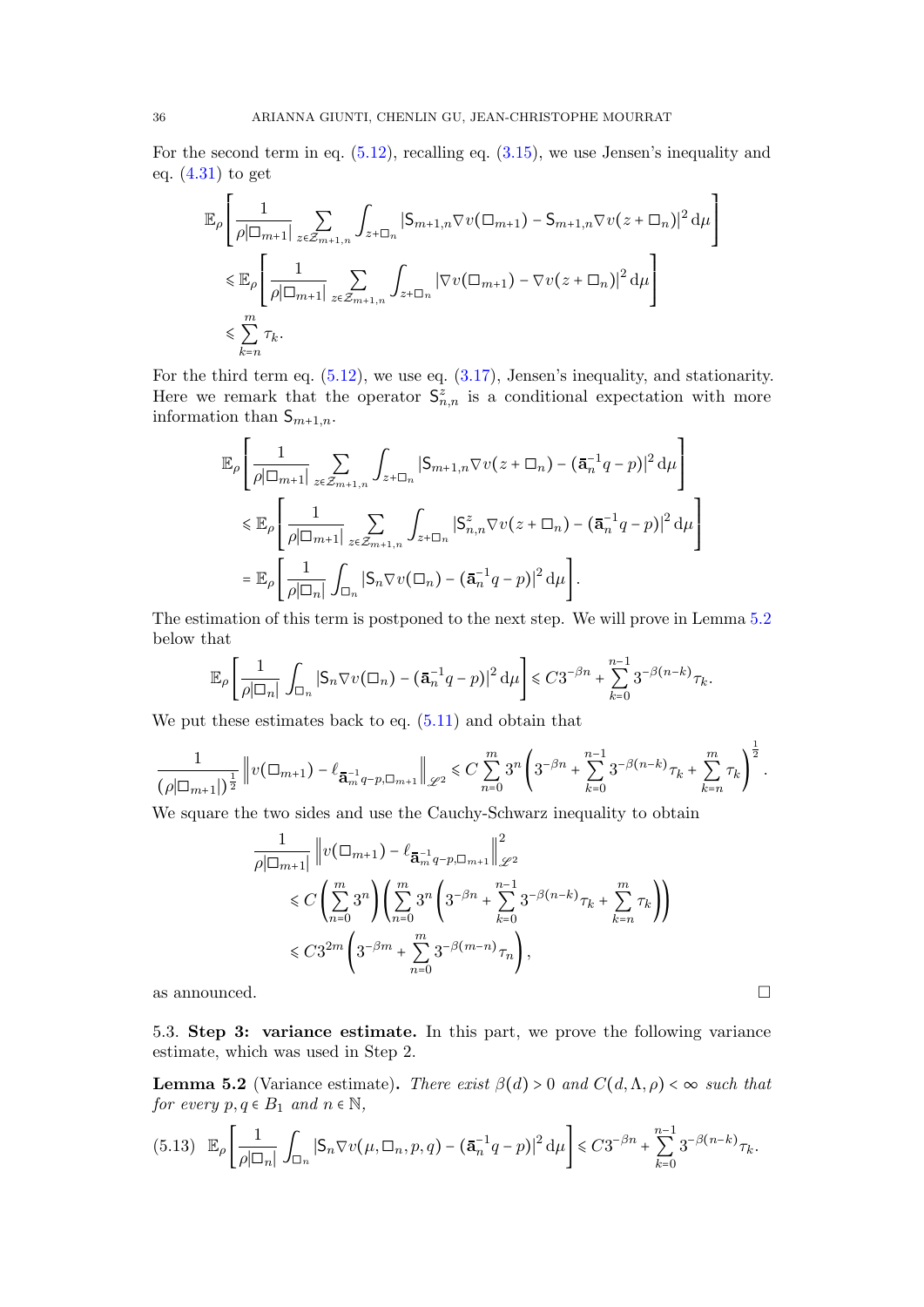*Proof.* In the rest of the proof, we write  $v(U) = v(\cdot, U, p, q)$ , as we will not change p, q in the proof. From eq. [\(5.1\)](#page-32-3), we know that the average slope of  $v(\Box_n)$  is  $(\bar{\mathbf{a}}_n^{-1}q - p)$ , and notice that  $v(\Box_n)$  is  $\mathcal{F}_{B_1(\Box_n)}$ -measurable. Thus the idea is to use  $\{v(z+\Box_k)\}_{z\in\mathcal{Z}_{n,k}}$  to approximate eq.  $(5.13)$  in scale  $3^k$  with some error, and then apply the independence for  $v(z+\Box_k)$  and  $v(z'+\Box_k)$  for  $dist(z, z')$  large. However, different from the standard elliptic setting, here we will see a renormalization with random weights.

We start by relaxing eq. [\(5.13\)](#page-35-1) to  $\mathcal{G}_{n,n-2}$ . We observe that in fact  $\mathsf{S}_n \nabla v(\square_n)$  is constant in  $\square_n$ , so

$$
\int_{\Box_n} |S_n \nabla v(\Box_n) - (\mathbf{\bar{a}}_n^{-1} q - p)|^2 d\mu = \frac{1}{\mu(\Box_n)} \left| \int_{\Box_n} (S_n \nabla v(\Box_n) - (\mathbf{\bar{a}}_n^{-1} q - p)) d\mu \right|^2.
$$

We denote by  $V_n$  the left hand side of eq.  $(5.13)$ . By triangle inequality, we have

<span id="page-36-0"></span>(5.14) 
$$
(V_n)^{\frac{1}{2}} \leqslant \text{eq. (5.14)-a + eq. (5.14)-b + eq. (5.14)-c},
$$

with

eq. (5.14)-a = 
$$
|\bar{\mathbf{a}}_n^{-1} - \bar{\mathbf{a}}_{n-2}^{-1}|
$$
,  
\neq. (5.14)-b =  $\left(\mathbb{E}_{\rho} \left[ \frac{1}{\rho |\Box_n|} \frac{1}{\mu(\Box_n)} \Big|_{z \in \mathcal{Z}_{n,n-2}} \int_{z + \Box_{n-2}} (\mathbf{S}_{n,n} \nabla v(\Box_n) - \mathbf{S}_{n,n-2} \nabla v(z + \Box_{n-2})) d\mu \right|^2 \right)\right)^{\frac{1}{2}}$ ,  
\neq. (5.14)-c =  $\left(\mathbb{E}_{\rho} \left[ \frac{1}{\rho |\Box_n|} \frac{1}{\mu(\Box_n)} \Big|_{z \in \mathcal{Z}_{n,n-2}} \int_{z + \Box_{n-2}} (\mathbf{S}_{n,n-2} \nabla v(z + \Box_{n-2}) - (\bar{\mathbf{a}}_{n-2}^{-1} q - p)) d\mu \right|^2 \right)^{\frac{1}{2}}$ .

The term eq.  $(5.14)$ -a can be controlled by eq.  $(5.3)$ :

<span id="page-36-1"></span>(5.15) 
$$
\text{eq. } (5.14) \text{-} \text{a} \leq C (\tau_{n-2} + \tau_{n-1})^{\frac{1}{2}}.
$$

For the term eq.  $(5.14)$ -b, recalling eq.  $(3.17)$  and eq.  $(3.15)$ , we use Jensen's inequality and the two-scale comparison eq. [\(4.31\)](#page-31-1) to get

$$
(5.16)
$$

<span id="page-36-2"></span>eq. (5.14)-
$$
b \leq \left(\mathbb{E}_{\rho}\left[\frac{1}{\rho|\Box_{n}|}\sum_{z\in\mathcal{Z}_{n,n-2}}\int_{z+\Box_{n-2}}|S_{n,n}\nabla v(\Box_{n})-S_{n,n-2}\nabla v(z+\Box_{n-2})|^{2}d\mu\right]\right)^{\frac{1}{2}}
$$

$$
\leq \left(\mathbb{E}_{\rho}\left[\frac{1}{\rho|\Box_{n}|}\sum_{z\in\mathcal{Z}_{n,n-2}}\int_{z+\Box_{n-2}}|\nabla v(\Box_{n})-\nabla v(z+\Box_{n-2})|^{2}d\mu\right]\right)^{\frac{1}{2}}
$$

$$
\leq (\tau_{n-2}+\tau_{n-1})^{\frac{1}{2}}.
$$

The term eq.  $(5.14)$ -c is the key for our result. To simplify a little more the notation, we write

(5.17) 
$$
\begin{cases} X_z := \mathsf{S}_{n,n-2} \nabla v(z + \Box_{n-2}) (\mu, z) - (\mathbf{\bar{a}}_{n-2}^{-1} q - p), \\ m_z := \mu(z + \Box_{n-2}). \end{cases}
$$

Notice that  $X_z, m_z$  are  $\mathcal{F}_{z+\square_{n-1}}$ -measurable. With this notation in place, we have

$$
\int_{z+\square_{n-2}} \left( \mathsf{S}_{n,n-2} \nabla v(z+\square_{n-2}) - (\mathbf{\bar{a}}_{n-2}^{-1}q - p) \right) d\mu = m_z X_z,
$$

and by eq.  $(5.1)$ ,

$$
\mathbb{E}_{\rho}[m_z X_z] = 0.
$$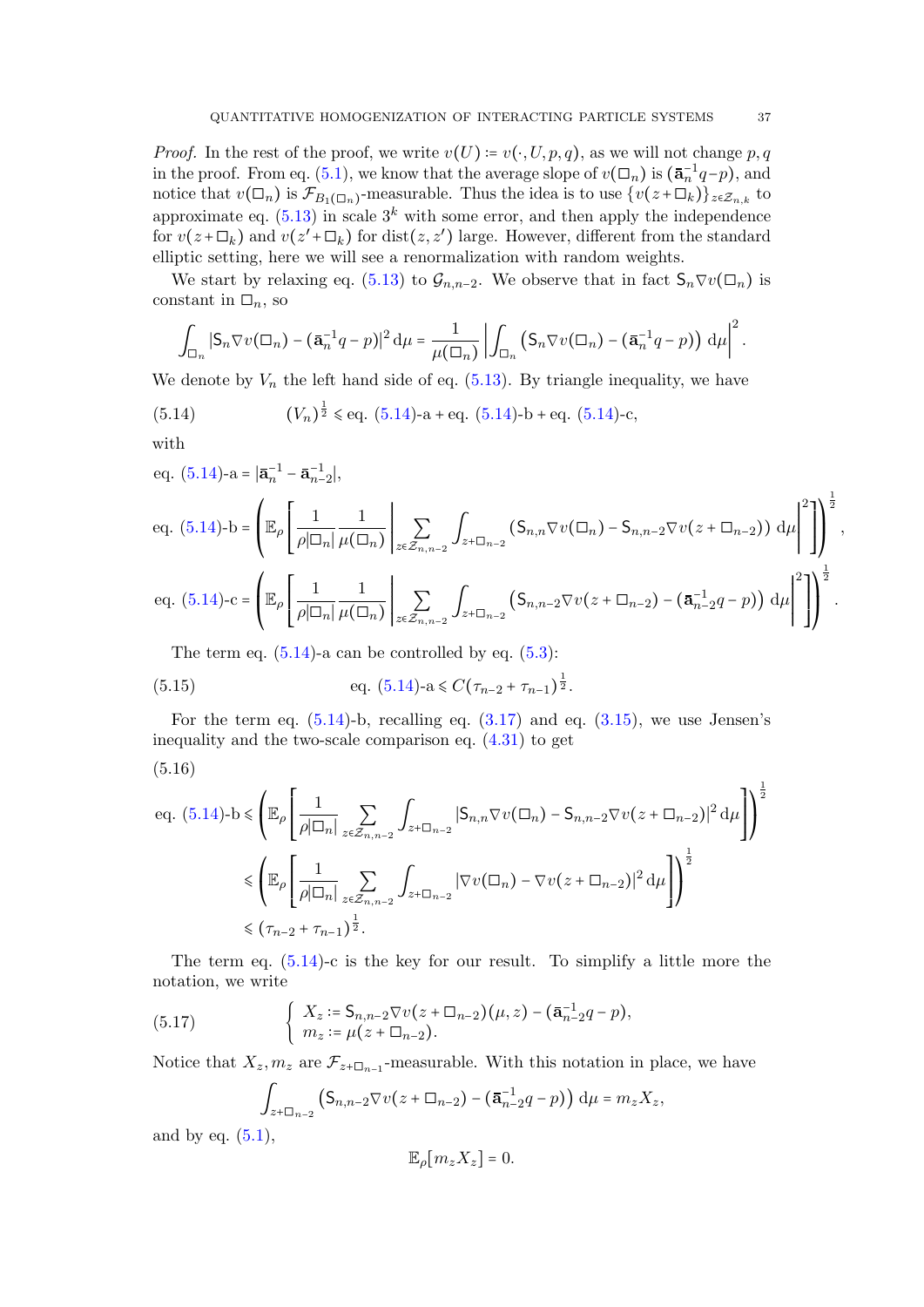The term eq.  $(5.14)$ -c we want to estimate can be rewritten as

eq. (5.14)-c = 
$$
\left(\mathbb{E}_{\rho}\left[\frac{1}{\rho|\Box_n|}\frac{\left(\sum_{z\in\mathcal{Z}_{n,n-2}}m_zX_z\right)^2}{\sum_{z\in\mathcal{Z}_{n,n-2}}m_z}\right]\right)^{\frac{1}{2}}
$$

.

,

If the coefficients  $m_z$  were deterministic, then we would be able to leverage on the finite range of dependence of  $X_z$  in this variance term. However, since the number of particles  $m_z$  is random, we introduce the event

(5.18)

$$
\mathcal{C}_{n,\rho,\delta}\coloneqq \left\{\mu\in \mathcal{M}_{\delta}\big(\mathbb{R}^d\big): \forall z\in \mathcal{Z}_{n,n-2}, \left|\frac{\mu\big(z+\square_{n-2}\big)}{\rho|\square_{n-2}|}-1\right|\leqslant \delta, \text{ and } \left|\frac{\mu\big(\square_{n}\big)}{\rho|\square_{n}|}-1\right|\leqslant \delta\right\},
$$

thus we can divide eq.  $(5.14)$ -c into two terms

eq. (5.14)-c 
$$
\le
$$
 eq. (5.14)-c1 + eq. (5.14)-c2,  
\neq. (5.14)-c1 =  $\left(\mathbb{E}_{\rho} \left[ \frac{\mathbf{1}_{\{(C_{n,\rho,\delta})^c\}} \left( \sum_{z \in \mathcal{Z}_{n,n-2}} m_z X_z \right)^2}{\rho |\Box_n|} \right]^{\frac{1}{2}} \right)$   
\neq. (5.14)-c2 =  $\left(\mathbb{E}_{\rho} \left[ \frac{\mathbf{1}_{\{C_{n,\rho,\delta}\}} \left( \sum_{z \in \mathcal{Z}_{n,n-2}} m_z X_z \right)^2}{\rho |\Box_n|} \right]^{\frac{1}{2}}$ .

For the term eq. [\(5.14\)](#page-36-0)-c1, we know that  $(C_{n,\rho,\delta})^c$  is not typical in large scales, and we have the Chernoff bound

$$
\mathbb{P}_{\rho}[\mu \notin \mathcal{C}_{n,\rho,\delta}] \leq 3^{2d+1} \exp\left(-\frac{\rho |\Box_{n-2}| \delta^2}{4}\right).
$$

Moreover, by the Cauchy-Schwarz inequality,

$$
\frac{\left(\sum_{z\in\mathcal{Z}_{n,n-2}}m_{z}X_{z}\right)^{2}}{\sum_{z\in\mathcal{Z}_{n,n-2}}m_{z}}\leqslant\sum_{z\in\mathcal{Z}_{n,n-2}}m_{z}|X_{z}|^{2}.
$$

We need a bound for the term  $|X_z|^2$ : recalling the definition in eq. [\(3.15\)](#page-11-1) and eq. [\(4.28\)](#page-30-1),

$$
\begin{aligned} \mathsf{S}_{n-2,n-2}^{z} \nabla v(z+\square_{n-2})(\mu,z) &= \mathbb{E}_{\rho} \Bigg[ \int_{z+\square_{n-2}} \nabla v(z+\square_{n-2}) \, \mathrm{d}\mu \, \Bigg| \, \mathcal{G}_{n-2,n-2}^{z} \Bigg] \\ &= \mathbf{a}(z+\square_{n-2}; \mathcal{G}_{z+\square_{n-2}})^{-1} q - p. \end{aligned}
$$

Using the martingale structure of eq.  $(3.17)$ , we have

$$
X_{z} = S_{n,n-2} \nabla v(z + \Box_{n-2}) (\mu, z) - (\bar{a}_{n-2}^{-1} q - p)
$$
  
=  $\mathbb{E}_{\rho} \left[ \int_{z + \Box_{n-2}} S_{n-2,n-2}^{z} \nabla v(z + \Box_{n-2}) d\mu \middle| \mathcal{G}_{n,n-2} \right] - (\bar{a}_{n-2}^{-1} q - p)$   
=  $\mathbb{E}_{\rho} \left[ \mathbf{a}(z + \Box_{n-2}; \mathcal{G}_{z + \Box_{n-2}})^{-1} - \bar{a}_{n-2}^{-1} \middle| \mathcal{G}_{n,n-2} \right] q.$ 

Then we use Jensen's inequality and the bound of  $\mathsf{Id} \leq \mathbf{a}(z + \square_{n-2}; \mathcal{G}_{z+\square_{n-2}}) \leq \Lambda \mathsf{Id}$ 

(5.19) 
$$
|X_z|^2 = |\mathsf{S}_{n,n-2} \nabla v(z + \Box_{n-2}) - (\mathbf{\bar{a}}_{n-2}^{-1} q - p)|^2
$$

$$
= \mathbb{E}_{\rho} \left[ |\mathbf{a}(z + \Box_{n-2}; \mathcal{G}_{z + \Box_{n-2}}) - \mathbf{\bar{a}}_{n-2}^{-1}|^2 | \mathcal{G}_{n,n-2}| \leq \Lambda^2. \right]
$$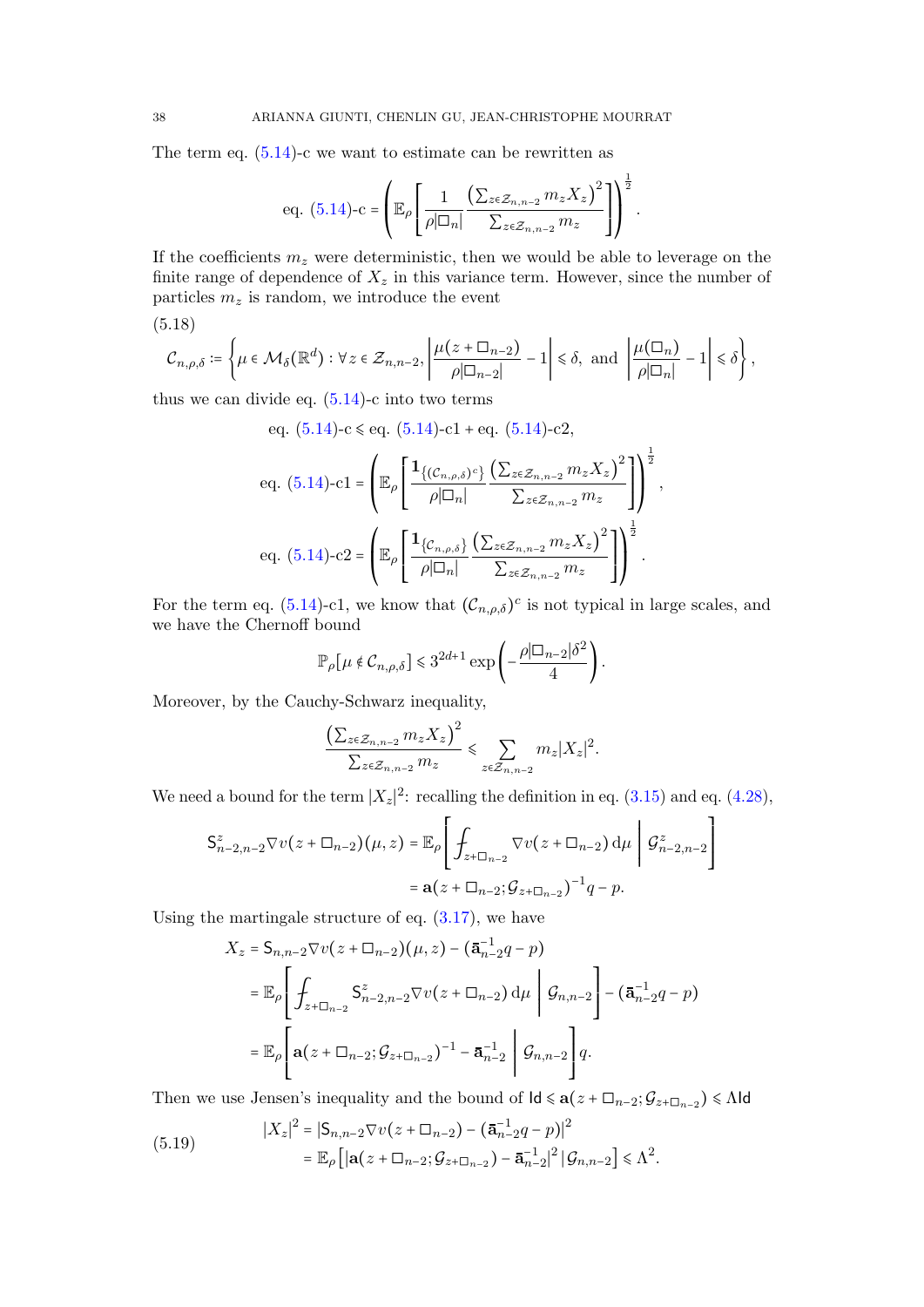This concludes that

<span id="page-38-2"></span>
$$
(5.20) \quad \text{eq. (5.14)-cl} \leq \Lambda^2 \mathbb{E}_{\rho} \left[ \frac{\mathbf{1}_{\{(\mathcal{C}_{n,\rho,\delta})^c\}}}{\rho |\Box_n|} \mu(\Box_n) \right] \leq C(d,\Lambda) \frac{1}{\rho |\Box_{n-2}|} \exp \left( -\frac{\rho |\Box_{n-2}| \delta^2}{4} \right)
$$

$$
\leq C(d,\Lambda,\rho) 3^{-dn}.
$$

Finally, we treat eq.  $(5.14)$ -c2. We calculate eq.  $(5.14)$ -c2 at first with the conditional expectation with respect to  $\mathcal{G}_{n,n-2}$ . Clearly,  $\mathcal{C}_{n,\rho,\delta}$  is  $\mathcal{G}_{n,n-2}$ -measurable, and under this condition  $\mu(\Box_n) \geq (1-\delta)\rho|\Box_n|$ , so we have

$$
(5.21)
$$

<span id="page-38-1"></span>
$$
\begin{split} |\text{eq. (5.14)-c2}|^{2} &= \frac{1}{\rho|\Box_{n}|} \mathbb{E}_{\rho} \left[ \frac{\mathbf{1}_{\left\{ \mathcal{C}_{n,\rho,\delta} \right\}}}{\mu(\Box_{n})} \mathbb{E}_{\rho} \left[ \left( \sum_{z \in \mathcal{Z}_{n,n-2}} m_{z} X_{z} \right)^{2} \middle| \mathcal{G}_{n,n-2} \right] \right] \\ &\leq \frac{1}{\rho|\Box_{n}|} \mathbb{E}_{\rho} \left[ \frac{1}{(1-\delta)\rho|\Box_{n}|} \mathbb{E}_{\rho} \left[ \mathbf{1}_{\left\{ \mathcal{C}_{n,\rho,\delta} \right\}} \left( \sum_{z \in \mathcal{Z}_{n,n-2}} m_{z} X_{z} \right)^{2} \middle| \mathcal{G}_{n,n-2} \right] \right]. \end{split}
$$

We would like to develop the term  $|\sum_{z \in \mathcal{Z}_{n,n-2}} m_z X_z|^2$  and also drop out the indicator term. The argument here is deterministic

$$
\left|\sum_{z \in \mathcal{Z}_{n,n-2}} m_z X_z\right|^2 = \sum_{\substack{z,z' \in \mathcal{Z}_{n,n-2} \\ |z-z'|_{\infty} < 3^{n-1}}} m_z m_{z'} X_z \cdot X_{z'} + \sum_{\substack{z,z' \in \mathcal{Z}_{n,n-2} \\ |z-z'|_{\infty} \geq 3^{n-1}}} m_z m_{z'} X_z \cdot X_{z'} + \sum_{\substack{z,z' \in \mathcal{Z}_{n,n-2} \\ |z-z'|_{\infty} \geq 3^{n-1}}} m_z m_{z'} X_z \cdot X_{z'} + \sum_{\substack{z,z' \in \mathcal{Z}_{n,n-2} \\ |z-z'|_{\infty} \geq 3^{n-1}}} (m_z)^2 |X_z|^2 + (m_{z'})^2 |X_{z'}|^2) + \sum_{\substack{z,z' \in \mathcal{Z}_{n,n-2} \\ |z-z'|_{\infty} \geq 3^{n-1}}} m_z m_{z'} X_z \cdot X_{z'},
$$

where  $|z - z'|_{\infty} := \max_{1 \leq i \leq d} |z_i - z'_i|$ . We now add back the indicator  $\mathbf{1}_{\{\mathcal{C}_{n,\rho,\delta}\}}$  and develop it

<span id="page-38-0"></span>
$$
(5.22)
$$
\n
$$
\mathbf{1}_{\{C_{n,\rho,\delta}\}}\Bigg| \sum_{z \in Z_{n,n-2}} m_z X_z \Bigg|^2
$$
\n
$$
\leq \mathbf{1}_{\{C_{n,\rho,\delta}\}}\Bigg(\frac{(1+\delta)\rho|\Box_{n-2}|}{2}\sum_{\substack{z,z' \in Z_{n,n-2} \\ |z-z'| < 3^{n-1}}} (m_z|X_z|^2 + m_{z'}|X_{z'}|^2) + \sum_{\substack{z,z' \in Z_{n,n-2} \\ |z-z'| \ge 3^{n-1}}} m_z m_{z'} X_z \cdot X_{z'}\Bigg)
$$
\n
$$
\leq \frac{(1+\delta)\rho|\Box_{n-2}|}{2}\sum_{\substack{z,z' \in Z_{n,n-2} \\ |z-z'| < 3^{n-1}}} (m_z|X_z|^2 + m_{z'}|X_{z'}|^2) + \sum_{\substack{z,z' \in Z_{n,n-2} \\ |z-z'| \ge 3^{n-1}}} m_z m_{z'} X_z \cdot X_{z'}.
$$

From the first line to the second line above, we use that  $m_z \leq (1 + \delta)\rho |\Box_{n-2}|$  under the event  $\mathcal{C}_{n,\rho,\delta}$ . We then keep in mind that the quantity in  $(\cdots)$  on the second line of eq. [\(5.22\)](#page-38-0) is always larger than  $\left|\sum_{z\in\mathcal{Z}_{n,n-2}}m_{z}X_{z}\right|^{2}$ , so it is nonnegative. Therefore, from the second line to the third line, we can drop the indicator function in front.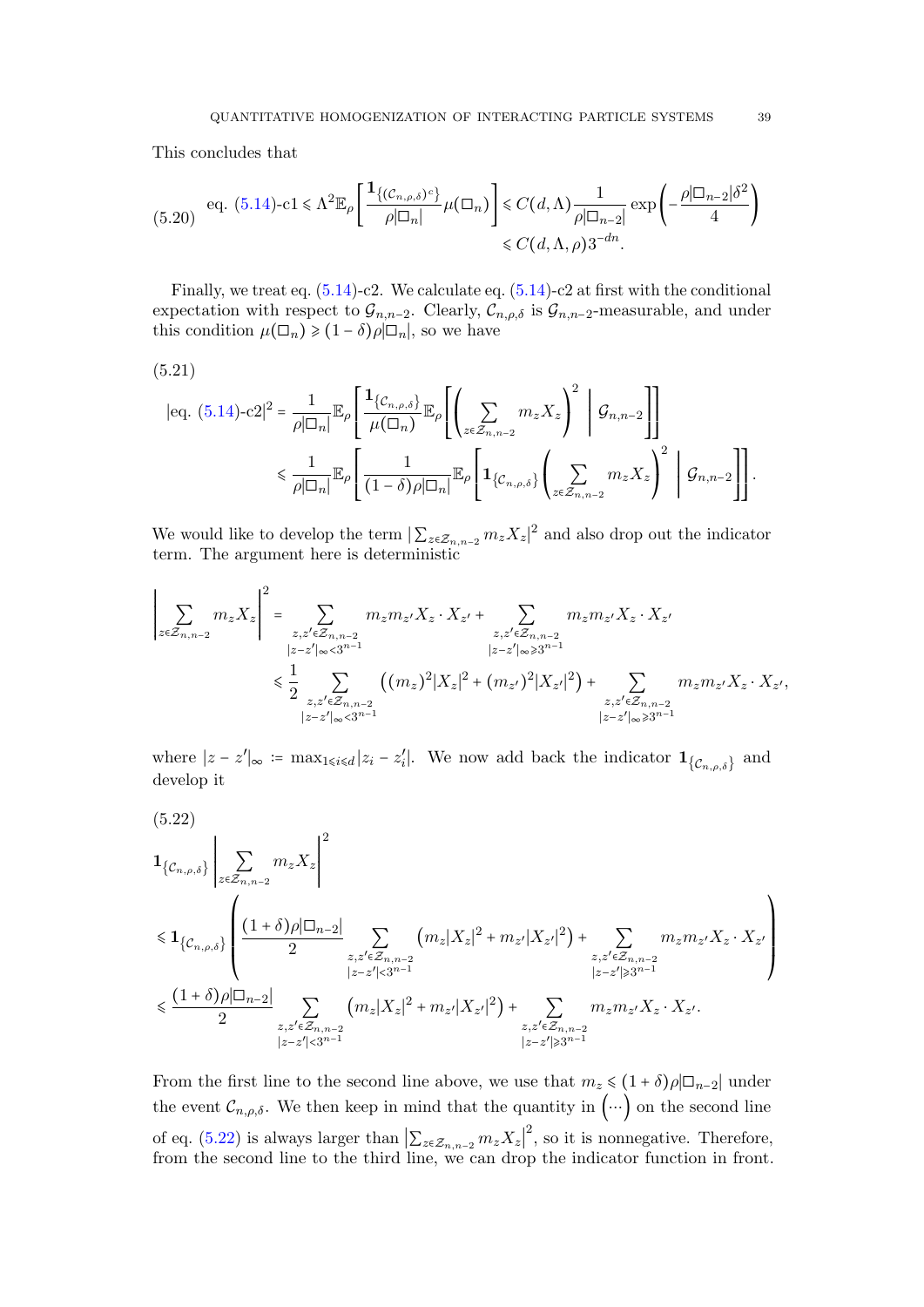Inserting this estimate into eq.  $(5.21)$ , we obtain that

$$
|eq. (5.14) - c2|^2 \le \frac{1}{\rho |\Box_n|} \frac{(1+\delta)|\Box_{n-2}|}{(1-\delta)|\Box_n|} \sum_{\substack{z,z' \in \mathcal{Z}_{n,n-2} \\ |z-z'|_{\infty} < 3^{n-1}}} \mathbb{E}_{\rho} \Big[ \frac{1}{2} \left( m_z |X_z|^2 + m_{z'} |X_{z'}|^2 \right) \Big] + \frac{1}{\rho |\Box_n|} \frac{1}{(1-\delta)|\Box_n|} \sum_{\substack{z,z' \in \mathcal{Z}_{n,n-2} \\ |z-z'|_{\infty} \ge 3^{n-1}}} \mathbb{E}_{\rho} \left[ m_z m_{z'} X_z \cdot X_{z'} \right].
$$

The sum in the second line is 0, because for  $|z - z'|_{\infty} \ge 3^{n-1}$ ,  $m_z X_z$  and  $m_{z'} X_{z'}$  are independent,

$$
\mathbb{E}_{\rho}\left[m_{z}m_{z'}X_{z}\cdot X_{z'}\right]=\mathbb{E}_{\rho}\left[m_{z}X_{z}\right]\cdot \mathbb{E}_{\rho}\left[m_{z'}X_{z'}\right]=0.
$$

For the sum in the first line,  $\mathbb{E}_{\rho}[m_z|X_z|^2]$  is nothing but

$$
\mathbb{E}_{\rho}\bigg[\int_{z+\Box_{n-2}}|\mathsf{S}_{n,n-2}\nabla v(z+\Box_{n-2})-(\mathbf{\overline{a}}_{n-2}^{-1}q-p)|^2\,d\mu\bigg].
$$

We use Jensen's inequality to shrink the operator to  $S^z_{n-2,n-2}$  that

$$
\mathbb{E}_{\rho} \bigg[ \int_{z + \Box_{n-2}} |S_{n,n-2} \nabla v(z + \Box_{n-2}) - (\bar{\mathbf{a}}_{n-2}^{-1} q - p)|^2 d\mu \bigg] \n\leq \mathbb{E}_{\rho} \bigg[ \int_{z + \Box_{n-2}} |S_{n-2,n-2}^z \nabla v(z + \Box_{n-2}) - (\bar{\mathbf{a}}_{n-2}^{-1} q - p)|^2 d\mu \bigg] \n= \mathbb{E}_{\rho} \bigg[ \int_{\Box_{n-2}} |S_{n-2} \nabla v(\Box_{n-2}) - (\bar{\mathbf{a}}_{n-2}^{-1} q - p)|^2 d\mu \bigg].
$$

There are at most  $9^d \times 5^d$  pairs  $z, z' \in \mathcal{Z}_{n,n-2}$  such that  $|z-z'|_{\infty} < 3^{n-1}$  $|z-z'|_{\infty} < 3^{n-1}$  $|z-z'|_{\infty} < 3^{n-1}$ ; see Figure 3 for an illustration. Therefore, we obtain

$$
\begin{aligned} \left| \text{eq. (5.14)} \text{-} \text{c2} \right|^2 &\leq \left( \frac{5}{9} \right)^d \left( \frac{1+\delta}{1-\delta} \right) \mathbb{E}_{\rho} \left[ \frac{1}{\rho |\Box_{n-2}|} \int_{\Box_{n-2}} |\mathsf{S}_{n-2} \nabla v(\Box_{n-2}) - (\mathbf{\bar{a}}_{n-2}^{-1} q - p)|^2 \, d\mu \right] \\ &= \left( \frac{5}{9} \right)^d \left( \frac{1+\delta}{1-\delta} \right) V_{n-2}, \end{aligned}
$$

where we recall that  $V_n$  is the left hand side of eq. [\(5.13\)](#page-35-1). We put this estimate together with eq.  $(5.15)$ ,  $(5.16)$ ,  $(5.20)$  back to eq.  $(5.14)$  to obtain the recurrence relation

$$
(V_n)^{\frac{1}{2}} \leq \left(\frac{5}{9}\right)^{\frac{d}{2}} \left(\frac{1+\delta}{1-\delta}\right)^{\frac{1}{2}} (V_{n-2})^{\frac{1}{2}} + C(\tau_{n-2} + \tau_{n-1})^{\frac{1}{2}} + C3^{-dn}.
$$

By choosing  $\delta(d) > 0$  sufficiently small, we obtain the desired result eq. [\(5.13\)](#page-35-1).  $\square$ 

5.4. Step 4: iterations. Once we obtain the estimate eq. [\(5.9\)](#page-34-4), it remains to do some numerical iterations, similarly to [\[11,](#page-57-4) Page 59-60]. For the reader's convenience, we recall the main steps here. Let  ${e_i}_{1 \le i \le d}$  denote the canonical basis in  $\mathbb{R}^d$ , and define

$$
F_m \coloneqq \sum_{i=1}^d J(\Box_m, \mathbf{e}_i, \mathbf{\bar{a}}_m \mathbf{e}_i).
$$

In order to obtain an exponential decay for  $(F_m)_{m\geq 0}$ , we first introduce a weighted version of this quantity:

$$
\widetilde{F}_m \coloneqq \sum_{n=0}^m 3^{-\frac{\beta}{2}(m-n)} F_n.
$$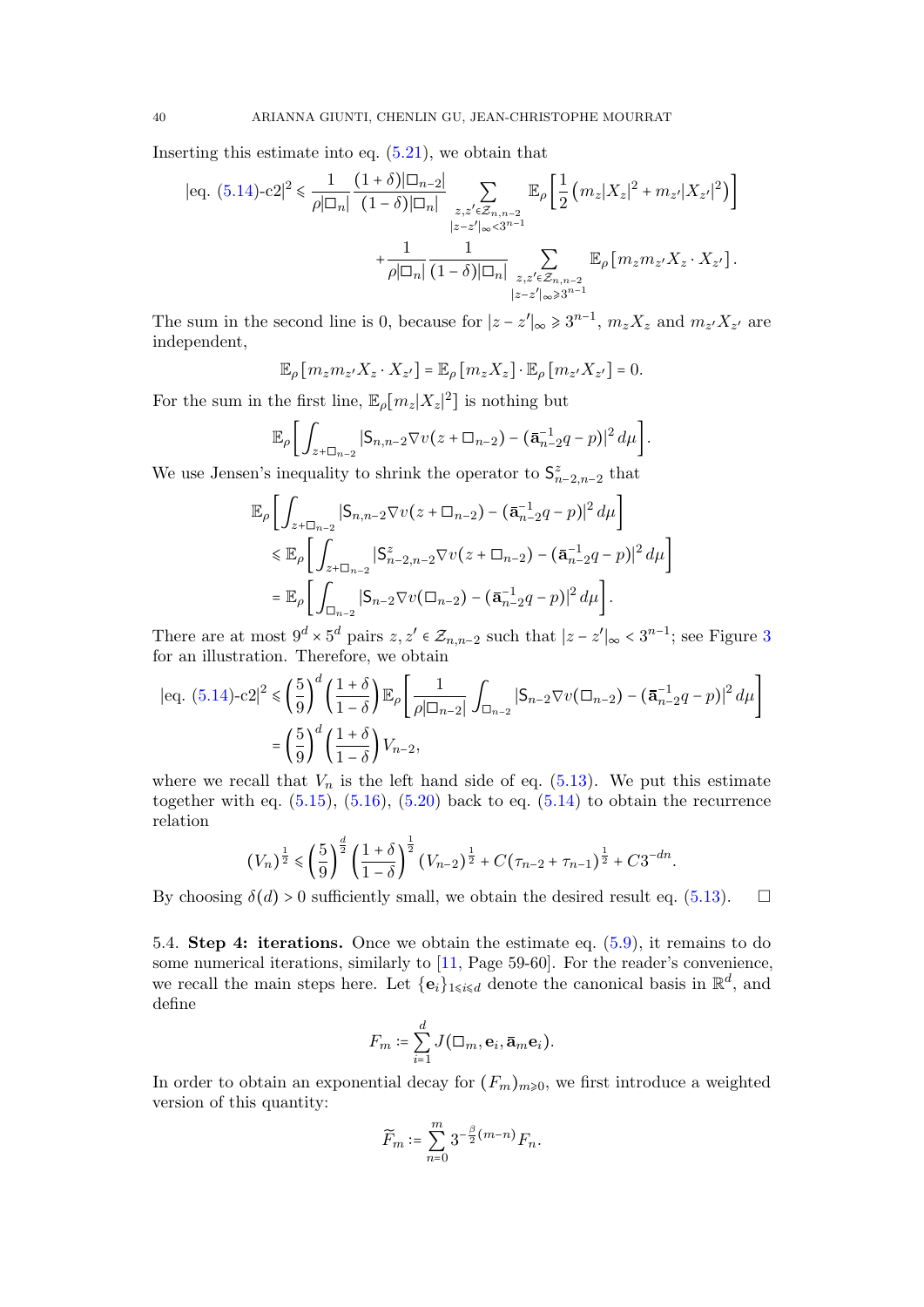

FIGURE 3. In the cube  $\Box_n$  and all its sub-cubes  $\{z + \Box_{n-2}\}_{z \in \mathcal{Z}_{n,n-2}}$ , for a chosen sub-cube  $z_0 + \square_{n-2}$  (the cube in dark red), the support of  $v(z_0 + \square_{n-2})$  is in  $z_0 + \square_{n-1}$  (the cube in light red), so it has at most  $5^d$  cubes of scale  $3^{n-2}$  whose associated function has a support intersecting with  $z_1$ + $\Box_{n-1}$  (the cube in blue). For example,  $v(z_2+\Box_{n-2})$ has correlation with  $v(z_0 + \square_{n-2})$ , while  $v(z_1 + \square_{n-2})$ ,  $v(z_3 + \square_{n-2})$  do not. This gives us the contraction factor  $\left(\frac{5}{9}\right)$  $\frac{5}{9}$  $\Big)^d$ .

<span id="page-40-0"></span>Here the exponent  $\beta$  is the same as in eq. [\(5.9\)](#page-34-4). It is clear that  $F_m \leq \widetilde{F}_m$ , so it suffices to prove an exponential decay for  $(\widetilde{F}_m)_{m\geqslant 0}$ . We will do so by proving a recurrence equation of type  $\widetilde{F}_{m+1} \leq C(\widetilde{F}_m - \widetilde{F}_{m+1})$  for some constant  $C(d,\Lambda) < \infty$ . Thus in the following, we calculate some bounds for  $(\widetilde{F}_m - \widetilde{F}_{m+1})$  and  $\widetilde{F}_{m+1}$ .

Starting with  $(\widetilde{F}_m - \widetilde{F}_{m+1})$ , we write

$$
\widetilde{F}_m - \widetilde{F}_{m+1} \ge \sum_{n=0}^n 3^{-\frac{\beta}{2}(m-n)} (F_n - F_{n+1}) - C3^{-\frac{\beta m}{2}}.
$$

Noticing that  $\bar{\mathbf{a}}_{n+1}$  is the minimizer for the mapping  $q \mapsto J(\Box_{n+1}, p, q)$  in eq. [\(4.19\)](#page-27-0), we have

<span id="page-40-1"></span>(5.23) 
$$
F_{n+1} = \sum_{i=1}^d J(\square_{n+1}, \mathbf{e}_i, \mathbf{\bar{a}}_{n+1} \mathbf{e}_i) \leq \sum_{i=1}^d J(\square_{n+1}, \mathbf{e}_i, \mathbf{\bar{a}}_n \mathbf{e}_i).
$$

Using also eq. [\(4.19\)](#page-27-0), that  $\mathsf{Id} \leq \bar{\mathbf{a}}_n \leq \Lambda \mathsf{Id}$ , and that  $p \mapsto \nu(\Box_n, p) - \nu(\Box_{n+1}, p)$  and  $q \mapsto \nu^*(\Box_n, q) - \nu^*(\Box_{n+1}, q)$  are positive semidefinite quadratic forms, we get

$$
F_n - F_{n+1} \ge \sum_{i=1}^d (J(\Box_n, \mathbf{e}_i, \mathbf{\bar{a}}_n \mathbf{e}_i) - J(\Box_{n+1}, \mathbf{e}_i, \mathbf{\bar{a}}_n \mathbf{e}_i))
$$
  
\n
$$
= \sum_{i=1}^d (\nu(\Box_n, \mathbf{e}_i) - \nu(\Box_{n+1}, \mathbf{e}_i)) + \sum_{i=1}^d (\nu^*(\Box_n, \mathbf{\bar{a}}_n \mathbf{e}_i) - \nu^*(\Box_{n+1}, \mathbf{\bar{a}}_n \mathbf{e}_i))
$$
  
\n
$$
\ge C^{-1} \left( \sup_{p \in B_1} (\nu(\Box_n, p) - \nu(\Box_{n+1}, p)) + \sup_{q \in B_1} (\nu^*(\Box_n, q) - \nu^*(\Box_{n+1}, q)) \right)
$$
  
\n
$$
\ge C^{-1} \tau_n,
$$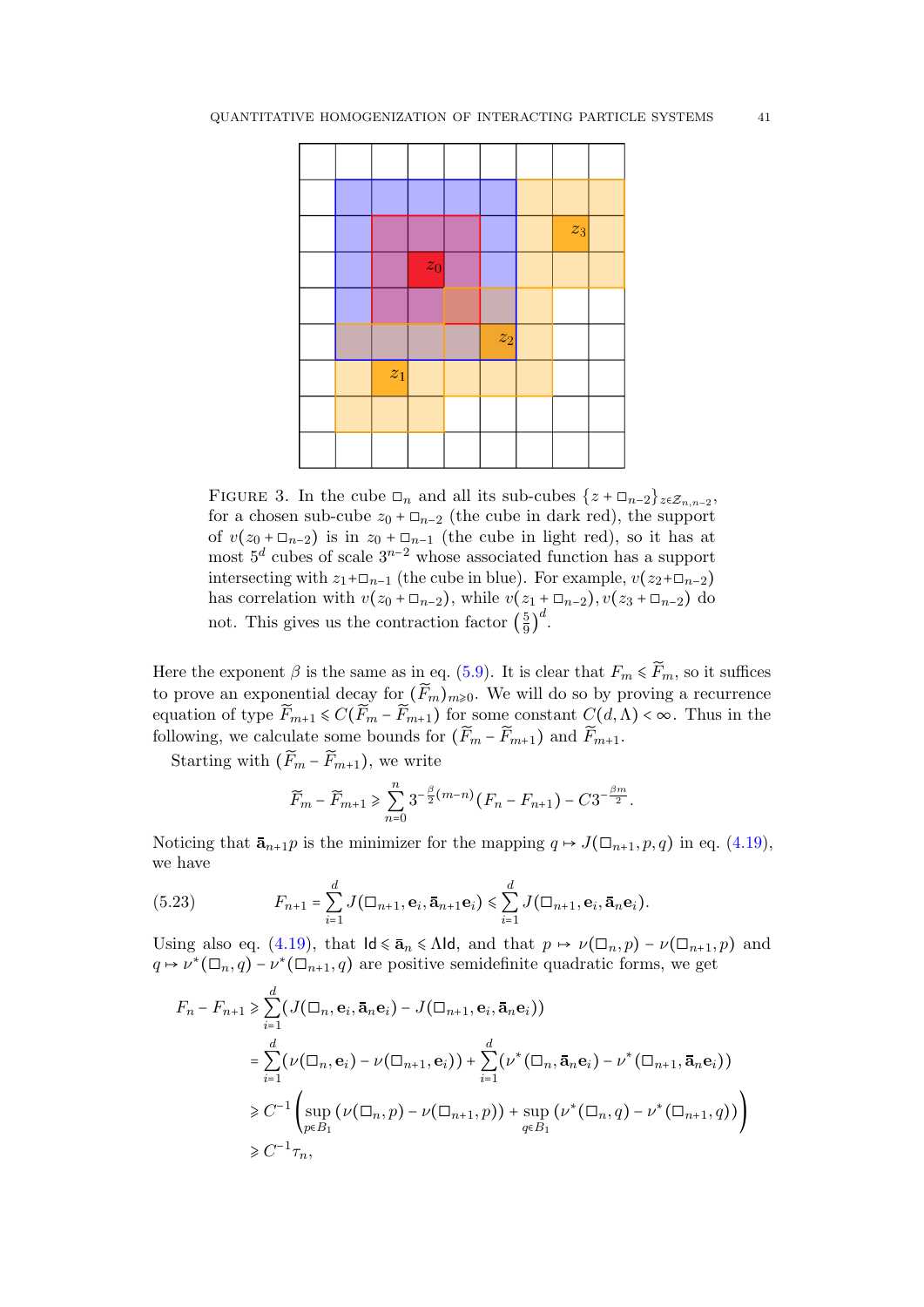and thus

(5.24) 
$$
\widetilde{F}_m - \widetilde{F}_{m+1} \geq C^{-1} \sum_{n=0}^m 3^{-\frac{\beta}{2}(m-n)} \tau_n - C 3^{-\frac{\beta m}{2}}.
$$

For the upper bound of  $\widetilde{F}_{m+1}$ , we use eq. [\(5.23\)](#page-40-1) to see that  $F_n \le F_{n+1}$ , so

<span id="page-41-1"></span>
$$
\widetilde{F}_{m+1} = 3^{-\frac{\beta}{2}(m+1)} F_0 + \sum_{n=0}^{m} 3^{-\frac{\beta}{2}(m-n)} F_{n+1}
$$
  
\$\leq C 3^{-\frac{\beta m}{2}} + \sum\_{n=0}^{m} 3^{-\frac{\beta}{2}(m-n)} F\_n.\$

Then we apply eq.  $(5.9)$  into the result above to get

<span id="page-41-2"></span>
$$
\widetilde{F}_{m+1} \leq C3^{-\frac{\beta m}{2}} + \sum_{n=0}^{m} 3^{-\frac{\beta}{2}(m-n)} \left( 3^{-\beta n} + \sum_{k=0}^{n} 3^{-\beta(n-k)} \tau_k \right)
$$
\n
$$
\leq C3^{-\frac{\beta m}{2}} + 3^{-\frac{\beta}{2}m} \sum_{k=0}^{m} \tau_k \sum_{n=k}^{m} 3^{\frac{\beta}{2}(2k-n)}
$$
\n
$$
\leq C3^{-\frac{\beta m}{2}} + C \sum_{k=0}^{m} 3^{-\frac{\beta}{2}(m-k)} \tau_k.
$$

We combine eq. [\(5.24\)](#page-41-1) and eq. [\(5.25\)](#page-41-2), to obtain  $C(\widetilde{F}_m - \widetilde{F}_{m+1} + \widetilde{C}3^{-\frac{\beta m}{2}}) \geq \widetilde{F}_{m+1}$ , which implies

$$
\widetilde{F}_{m+1}\leqslant \theta \widetilde{F}_m+C3^{-\frac{\beta m}{2}},
$$

for some  $\theta(d,\Lambda) \in (0,1)$ . We thus conclude for the exponential decay of  $(\widetilde{F}_m)_{m \geq 0}$ , and thus also of  $F_m$ , since  $F_m \leq F_m$ . By eq. [\(4.21\)](#page-28-3), this completes the proof of Theorem [2.1.](#page-3-0)

<span id="page-41-0"></span>Appendix A. Some elementary properties of the function spaces

<span id="page-41-3"></span>**Lemma A.1** (Canonical projection). Let  $f : \mathcal{M}_{\delta}(\mathbb{R}^d) \to \mathbb{R}$  be a function, and for every Borel set U, measure  $\mu \in \mathcal{M}_{\delta}(\mathbb{R}^d)$ , and  $n \in \mathbb{N}$ , let  $f_n(\cdot, \mu \sqcup U^c)$  denote the (permutation-invariant) function

$$
f_n(\cdot,\mu\,\llcorner\, U^c): \left\{\begin{array}{rcl} U^n & \to & \mathbb{R} \\ (x_1,\ldots,x_n) & \mapsto & f\left(\sum_{i=1}^n \delta_{x_i} + \mu\,\llcorner\, U^c\right). \end{array}\right.
$$

The following statements are equivalent.

- (1) The function  $f$  is  $\mathcal{F}\text{-}measurable.$
- (2) For every  $n \in \mathbb{N}$ , the function  $f_n$  is  $\mathcal{B}_U^{\otimes n} \otimes \mathcal{F}_{U^c}$ -measurable.

*Proof.* We start from (1)  $\Rightarrow$  (2). Because  $\mathcal{F} = \mathcal{F}_U \otimes \mathcal{F}_{U^c}$ , it suffices to study the product function

$$
f = \mathbf{1}_{\{\mu(V_1) = n_1\}} \mathbf{1}_{\{\mu(V_2) = n_2\}} \mathbf{1}_{\{\mu(U) = n\}},
$$

for some Borel sets  $V_1 \subseteq U, V_2 \subseteq U^c$ . In this case, we have

$$
\{f_n = 1\} = \{\mu(V_1) = n_1\} \cap \{\mu(V_2) = n_2\} \cap \{\mu(U) = n\}
$$

$$
= \bigcup_{\sigma \in S_n} \left( \bigcap_{i=1}^{n_1} \{x_{\sigma(i)} \in V_1\} \bigcap_{j=n_1+1}^{n_1} \{x_{\sigma(j)} \in (U \setminus V_1)\} \bigcap \{\mu(V_2) = n_2\} \right),
$$

where  $S_n$  is the symmetric group. This proves that  $f_n$  is  $\mathcal{B}_U^{\otimes n} \otimes \mathcal{F}_{U^c}$ -measurable.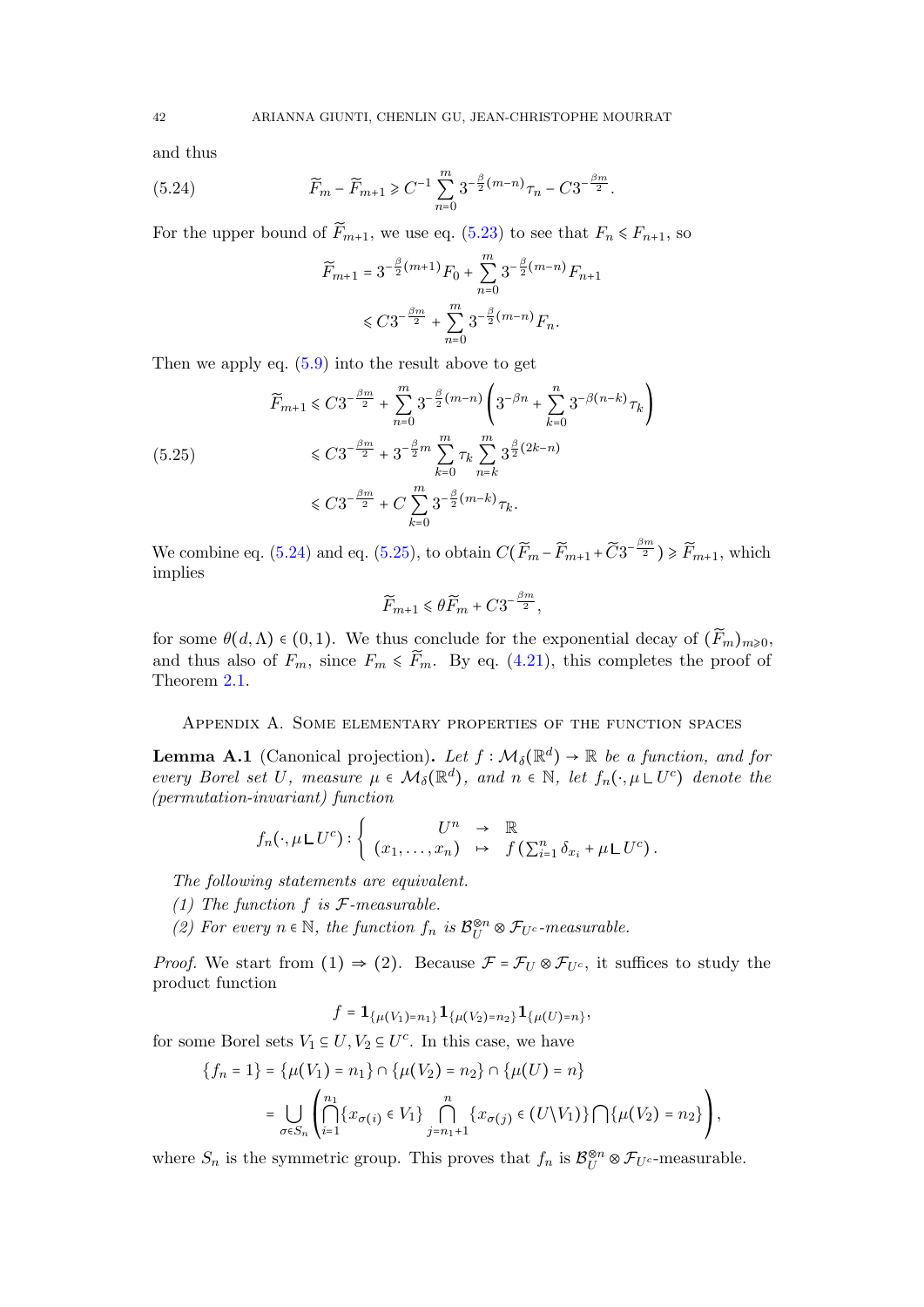We turn to (2)  $\Rightarrow$  (1). Let us pick a suitable  $f_n$  and  $\mu\Box U = \sum_{i=1}^n \delta_{x_i}$ , then the main point is to establish the *F*-measurable property. Since  $f_n$  is  $\mathcal{B}_{U}^{\otimes n} \otimes \mathcal{F}_{U^c}$ -measurable and permutation-invariant, it suffices to study the function of type

<span id="page-42-1"></span>(A.1) 
$$
f_n = \sum_{\sigma \in S_n} \left( \prod_{i=1}^n \mathbf{1}_{\{x_{\sigma(i)} \in V_i\}} \right) \mathbf{1}_{\{\mu \sqcup U^c(V_0) = n_0\}} \mathbf{1}_{\{\mu(U) = n\}},
$$

for  ${V_i}_{0\le i\le n}$  Borel sets. This is still a complicated function, but we can add one more condition

<span id="page-42-2"></span>(A.2) 
$$
\forall 1 \leq i, j \leq n, \quad V_i = V_j \text{ or } V_i \cap V_j = \emptyset.
$$

For example, let  $\{\widetilde{V}_j\}_{0\leq j\leq m}$  be all the different elements in  $\{V_i\}_{0\leq i\leq n}$ , and  $\widetilde{V}_j$  appears  $n_j$  times. For the functions of type eq.  $(A.1)$  satisfying the condition eq.  $(A.2)$ , the  $F$ -measurable property is easy to treat since we have

$$
\begin{split} \sum_{\sigma \in S_n} \left( \prod_{i=1}^n \mathbf{1}_{\left\{ x_{\sigma(i)} \in V_i \right\}} \right) \mathbf{1}_{\left\{ \mu \sqcup U^c(V_0) = n_0 \right\}} \mathbf{1}_{\left\{ \mu(U) = n \right\}} \\ = \left( \prod_{j=1}^m \mathbf{1}_{\left\{ \mu(\widetilde{V}_j) = n_j \right\}} \right) \mathbf{1}_{\left\{ \mu \sqcup U^c(V_0) = n_0 \right\}} \mathbf{1}_{\left\{ \mu(U) = n \right\}}, \end{split}
$$

which is an  $\mathcal{F}\text{-measurable function.}$ 

Finally, let us conclude that for a general  $f_n$  in eq.  $(A.1)$ , they can be decomposed into the sum of the functions with the propriety eq.  $(A.2)$ . Let us see the case  $n = 2$ , where we have the following decomposition

$$
\mathbf{1}_{\{x_1 \in V_1\}} \mathbf{1}_{\{x_2 \in V_2\}} = (\mathbf{1}_{\{x_1 \in (V_1 \setminus V_2)\}} + \mathbf{1}_{\{x_1 \in (V_1 \cap V_2)\}}) (\mathbf{1}_{\{x_2 \in (V_2 \setminus V_1)\}} + \mathbf{1}_{\{x_2 \in (V_1 \cap V_2)\}})
$$
\n
$$
= \mathbf{1}_{\{x_1 \in (V_1 \setminus V_2)\}} \mathbf{1}_{\{x_2 \in (V_2 \setminus V_1)\}} + \mathbf{1}_{\{x_1 \in (V_1 \setminus V_2)\}} \mathbf{1}_{\{x_2 \in (V_1 \cap V_2)\}} + \mathbf{1}_{\{x_1 \in (V_1 \cap V_2)\}} \mathbf{1}_{\{x_2 \in (V_1 \cap V_2)\}} \mathbf{1}_{\{x_2 \in (V_1 \cap V_2)\}}.
$$

For a general n, one can use induction and this concludes the proof.  $\Box$ 

<span id="page-42-0"></span>**Proposition A.2.** For every  $s > 0$  and  $f \in \mathcal{H}^1(Q_s)$ , we have  $A_s f \in \mathcal{H}^1(Q_s)$ , and for every  $x \in \text{supp}(\mu) \cap Q_s$ 

<span id="page-42-3"></span>
$$
(\text{A.3}) \qquad \qquad \nabla(\mathsf{A}_s f)(\mu, x) = \mathsf{A}_s(\nabla f)(\mu, x).
$$

Moreover, if  $s > 2$  and  $f \in \mathcal{A}(Q_s)$ , then  $A_s f \in \mathcal{A}(Q_{s-2})$ .

Proof. At first, we should remark the well-definedness of the right side of eq. [\(A.3\)](#page-42-3). Notice that the Poisson measure can be decomposed as a sum of the independent parts  $\mu = \mu \sqcup \overline{Q}_s + \mu \sqcup \overline{Q}_s^c$  $\frac{c}{s}$ , we have

$$
\mathsf{A}_s f = \int_{\mathcal{M}_\delta(\mathbb{R}^d)} f(\mu \sqcup \overline{Q}_s + \mu' \sqcup \overline{Q}_s^c) \, d\mathbb{P}_\rho(\mu').
$$

Thus the right-hand side of eq.  $(A.3)$  is defined as

<span id="page-42-4"></span>(A.4) 
$$
A_s(\nabla f)(\mu, x) \coloneqq \int_{\mathcal{M}_\delta(\mathbb{R}^d)} \nabla f(\mu \mathcal{L} \overline{Q}_s + \mu' \mathcal{L} \overline{Q}_s^c, x) d\mathbb{P}_\rho(\mu').
$$

We prove eq. [\(A.3\)](#page-42-3) and  $A_s f \in \mathcal{H}^1(Q_s)$  for the functions in  $\mathcal{C}^{\infty}(Q_s) \cap \mathcal{H}^1(Q_s)$  as they are dense, and we can focus on the case  $\mu(Q_s)$  = n fixed. We use Lemma [A.1](#page-41-3) to write

$$
f\left(\sum_{i=1}^n \delta_{x_i} + \mu \sqcup \overline{Q}_s^c\right) = f_n(x_1, \dots, x_n, \mu \sqcup \overline{Q}_s^c).
$$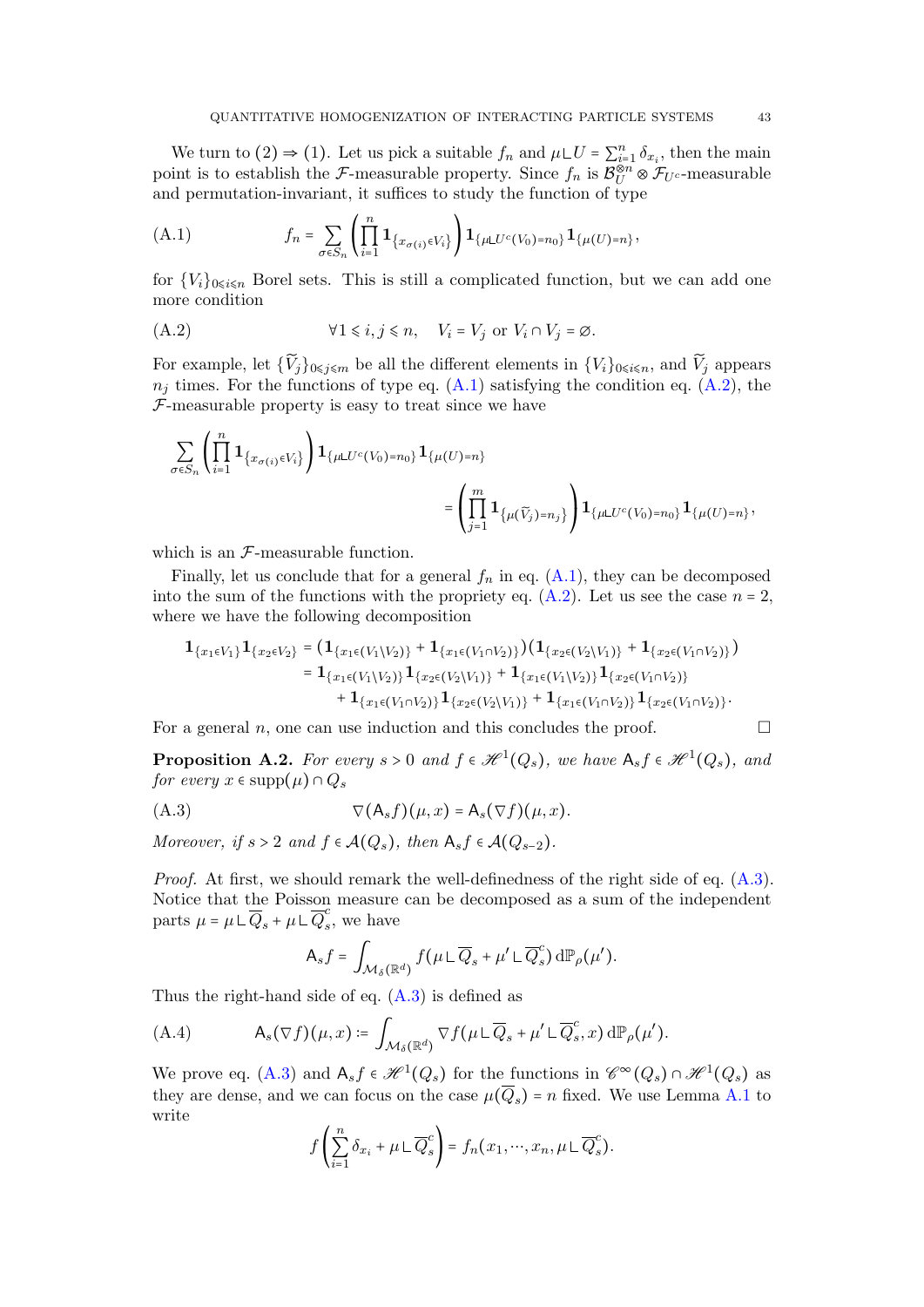Following the property of product measure, for every  $(x_1, x_2, ..., x_n) \in (\overline{Q}_s)^n$ , the mapping

$$
\mu \sqcup \overline{Q}_{s}^{c} \mapsto f_{n}(x_{1}, \cdots, x_{n}, \mu \sqcup \overline{Q}_{s}^{c}),
$$

is  $\mathcal{F}_{\overline{Q}_s^c}$ -measurable. Thus for every  $(x_1, x_2, \dots, x_n) \in (Q_s)^n$ , the mapping

$$
\mu \,\mathsf{L}\, \overline{Q}^c_s \mapsto \nabla_{x_k} f_n(x_1,\cdots,x_n,\mu \,\mathsf{L}\, \overline{Q}^c_s),
$$

is also  $\mathcal{F}_{\overline{Q}_s^c}$ -measurable because it is the limit of  $\mathcal{F}_{\overline{Q}_s^c}$ -measurable functions. Then we observe that

$$
\|\nabla f_n\|_{L^{\infty}((Q_s)^n)} = \sup_{(Q_s)^n} \left( \sum_{k=1}^n |\nabla_{x_k} f_n(x_1, \cdots, x_n, \mu \sqcup \overline{Q}_s^c)|^2 \right)^{\frac{1}{2}}
$$

$$
= \sup_{(\mathbb{Q} \cap Q_s)^n} \left( \sum_{k=1}^n |\nabla_{x_k} f_n(x_1, \cdots, x_n, \mu \sqcup \overline{Q}_s^c)|^2 \right)^{\frac{1}{2}},
$$

as a supremum of a countable number of  $\mathcal{F}_{\overline{Q}_s^c}$ -measurable functions, is finite and  $\mathcal{F}_{\overline{Q}_{s}^{c}}$ -measurable. Thus we can define a cut-off version of f that

$$
f^{n,M}=f\mathbf{1}_{\{\mu(\overline{Q}_s)=n\}}\mathbf{1}_{\{\|\nabla f_n\|_{L^{\infty}((Q_s)^n)}\leq M\}},
$$

and we can establish eq. [\(A.3\)](#page-42-3) at first for  $f^{n,M}$ . For every  $x \in Q_s \cap \text{supp}(\mu)$ , we have

$$
\partial_k (\mathsf{A}_s f^{n,M})(\mu, x)
$$
\n
$$
= \lim_{h \to 0} \int_{\mathcal{M}_\delta(\mathbb{R}^d)} \frac{f((\mu - \delta_x + \delta_{x + h\mathbf{e}_k}) \sqcup \overline{Q}_s + \mu' \sqcup \overline{Q}_s^c) - f(\mu \sqcup \overline{Q}_s + \mu' \sqcup \overline{Q}_s^c)}{h}
$$
\n
$$
\times \mathbf{1}_{\{ \|\nabla f_n\|_{L^\infty((Q_s)^n)} \le M \}} \, \mathrm{d} \mathbb{P}_\rho(\mu') \mathbf{1}_{\{\mu(\overline{Q}_s) = n\}},
$$

for h small enough such that  $x + h\mathbf{e}_k \in Q_s$ . Since  $f \in \mathscr{C}^{\infty}(Q_s)$ , we use Lemma [A.1](#page-41-3) and the mean value theorem

$$
\frac{f(\mu-\delta_x+\delta_{x+h\mathbf{e}_k})-f(\mu)}{h}=\partial_k f(\mu-\delta_x+\delta_{x+\theta\mathbf{e}_k},x+\theta\mathbf{e}_k),
$$

for some  $\theta \in (0,1)$ . With the indicator  $\mathbf{1}_{\{ \|\nabla f_n\|_{L^{\infty}((Q_s)^n)} \leq M \}}$ , this term is bounded by M, so we can use the dominated convergence theorem that

$$
\partial_k (\mathsf{A}_s f^{n,M})(\mu, x)
$$
\n
$$
= \int_{\mathcal{M}_\delta(\mathbb{R}^d)} \lim_{h \to 0} \frac{f((\mu - \delta_x + \delta_{x + h\mathbf{e}_k}) \sqcup \overline{Q}_s + \mu' \sqcup \overline{Q}_s^c) - f(\mu \sqcup \overline{Q}_s + \mu' \sqcup \overline{Q}_s^c)}{h}
$$
\n
$$
\times \mathbf{1}_{\{ \|\nabla f_n\|_{L^\infty((Q_s)^n)} \le M \}} d\mathbb{P}_\rho(\mu') \mathbf{1}_{\{\mu(\overline{Q}_s) = n\}}
$$
\n
$$
= \int_{\mathcal{M}_\delta(\mathbb{R}^d)} \partial_k f(\mu \sqcup \overline{Q}_s + \mu' \sqcup \overline{Q}_s^c, x) \mathbf{1}_{\{\|\nabla f_n\|_{L^\infty((Q_s)^n)} \le M\}} d\mathbb{P}_\rho(\mu') \mathbf{1}_{\{\mu(\overline{Q}_s) = n\}},
$$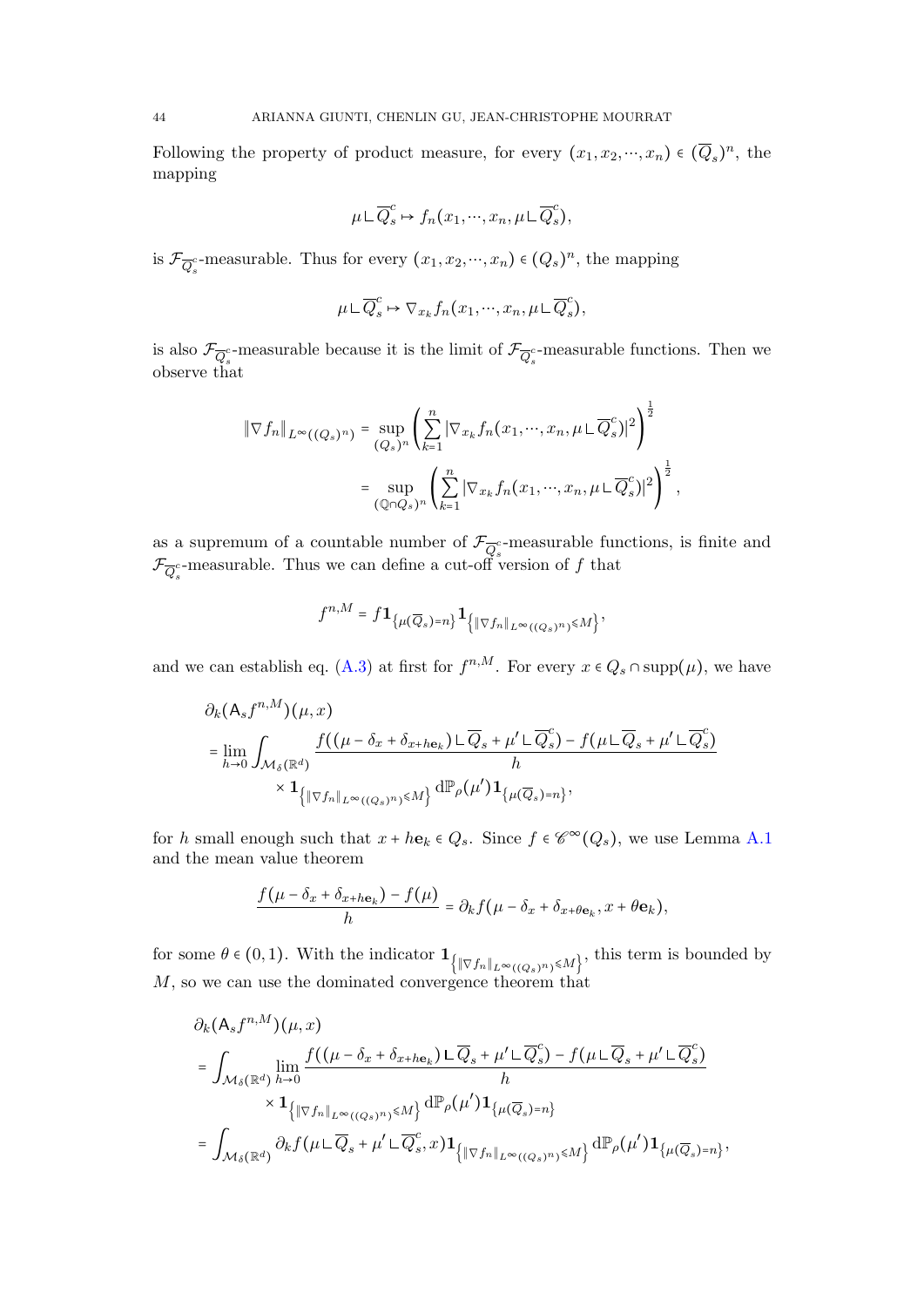which establishes the eq.  $(A.3)$  in the sense eq.  $(A.4)$ . By Jensen's inequality and Fubini's lemma, we observe that

$$
\mathbb{E}_{\rho}\left[\int_{Q_{s}}|\nabla(\mathbf{A}_{s}f^{n,M})|^{2}(\mu,x)\,d\mu(x)\right]
$$
\n
$$
= \mathbb{E}_{\rho}\left[\int_{Q_{s}}\left|\int_{\mathcal{M}_{\delta}(\mathbb{R}^{d})}\nabla f^{n,M}(\mu\mathcal{L}\overline{Q}_{s}+\mu'\mathcal{L}\overline{Q}_{s}^{c},x)\,d\mathbb{P}_{\rho}(\mu')\right|^{2}\,d\mu(x)\right]
$$
\n
$$
\leq \mathbb{E}_{\rho}\left[\int_{Q_{s}}\int_{\mathcal{M}_{\delta}(\mathbb{R}^{d})}|\nabla f^{n,M}(\mu\mathcal{L}\overline{Q}_{s}+\mu'\mathcal{L}\overline{Q}_{s}^{c},x)\right|^{2}\,d\mathbb{P}_{\rho}(\mu')\,d\mu(x)\right]
$$
\n
$$
= \mathbb{E}_{\rho}\left[\int_{Q_{s}}|\nabla f^{n,M}|^{2}(\mu,x)\,d\mu(x)\right],
$$

which implies that  $A_s f^{n,M} \in \mathcal{H}^1(Q_s)$ . Then we use once again Jensen's inequality for  $f^{n,M}$  and  $f^{n,M'}$  with  $M \lt M'$ 

$$
\mathbb{E}_{\rho}\bigg[\int_{Q_s} |\nabla(\mathsf{A}_s f^{n,M}) - \nabla(\mathsf{A}_s f^{n,M'})|^2(\mu, x) d\mu(x)\bigg] \n\leq \mathbb{E}_{\rho}\bigg[\int_{Q_s} |\nabla f^{n,M} - \nabla f^{n,M'}|^2(\mu, x) d\mu(x)\bigg] \n= \mathbb{E}_{\rho}\bigg[\int_{Q_s} |\nabla f|^2(\mu, x) d\mu(x) \mathbf{1}_{\{\mu(\overline{Q}_s) = n\}} \mathbf{1}_{\{M < \|\nabla f_n\|_{L^{\infty}((Q_s)^n)} \leq M'\}}\bigg].
$$

So  ${f^{n,M}}_{M\geqslant 0}$  gives a Cauchy sequence in  $\mathscr{H}^1(Q_s)$ , and the only candidate is  $f1_{\{\mu(\overline{Q}_s)=n\}}$  because it is the limit in  $\mathscr{L}^2$ . By this and a linear combination, we establish eq. [\(A.3\)](#page-42-3) for f in  $\mathscr{C}^{\infty}(Q_s) \cap \mathscr{H}^1(Q_s)$ , and we can then extend to a general function in  $\mathscr{H}^1(Q_s)$  by the density argument.

For the part of a-harmonic function, we suppose  $f \in \mathcal{A}(Q_s)$  and test  $\phi \in \mathcal{H}_0^1(Q_{s-2})$ with eq.  $(A.3)$ ,

$$
\mathbb{E}_{\rho}\bigg[\int_{Q_{s-2}} (\nabla \mathsf{A}_{s}f)(\mu, x) \cdot \mathbf{a}(\mu, x) \nabla \phi(\mu, x) d\mu(x)\bigg]
$$
\n
$$
= \mathbb{E}_{\rho}\bigg[\int_{Q_{s-2}} \mathsf{A}_{s}(\nabla f)(\mu, x) \cdot \mathbf{a}(\mu, x) \nabla \phi(\mu, x) d\mu(x)\bigg]
$$
\n
$$
= \mathbb{E}_{\rho}\bigg[\int_{Q_{s-2}} \bigg(\int_{\mathcal{M}_{\delta}(\mathbb{R}^{d})} \nabla f(\mu \mathsf{L}\overline{Q}_{s} + \mu' \mathsf{L}\overline{Q}_{s}^{c}, x) d\mathbb{P}_{\rho}(\mu')\bigg) \cdot \mathbf{a}(\mu, x) \nabla \phi(\mu, x) d\mu(x)\bigg].
$$

Restricted on  $x \in Q_{s-2}$ , we have  $\mathbf{a}(\mu, x), \nabla \phi(\mu, x)$  are  $\mathcal{F}_{Q_s} \otimes \mathcal{B}_{Q_s}$ -measurable, so we have

$$
\forall x \in \mathrm{supp}(\mu) \cap Q_{s-2}, \qquad \mathbf{a}(\mu, x) \nabla \phi(\mu, x) = \mathbf{a}(\mu \sqcup \overline{Q}_s, x) \nabla \phi(\mu \sqcup \overline{Q}_s, x).
$$

We can enter the part in the integration, and then use Fubini's lemma

$$
\mathbb{E}_{\rho}\bigg[\int_{Q_{s-2}} (\nabla \mathsf{A}_{s}f)(\mu, x) \cdot \mathbf{a}(\mu, x) \nabla \phi(\mu, x) d\mu(x)\bigg]
$$
\n
$$
= \mathbb{E}_{\rho}\bigg[\int_{Q_{s-2}} \bigg(\int_{\mathcal{M}_{\delta}(\mathbb{R}^{d})} \nabla f(\mu \mathcal{L} \overline{Q}_{s} + \mu' \mathcal{L} \overline{Q}_{s}^{c}, x) \cdot \mathbf{a}(\mu \mathcal{L} \overline{Q}_{s}, x) \nabla \phi(\mu \mathcal{L} \overline{Q}_{s}, x) d\mathbb{P}_{\rho}(\mu')\bigg) d\mu(x)\bigg]
$$
\n
$$
= \mathbb{E}_{\rho}\bigg[\int_{Q_{s-2}} \nabla f(\mu, x) \cdot \mathbf{a}(\mu, x) \nabla \phi(\mu, x) d\mu(x)\bigg]
$$
\n
$$
= 0.
$$

In the last step, we use  $f \in \mathcal{A}(Q_s)$  and this finishes the proof.  $\Box$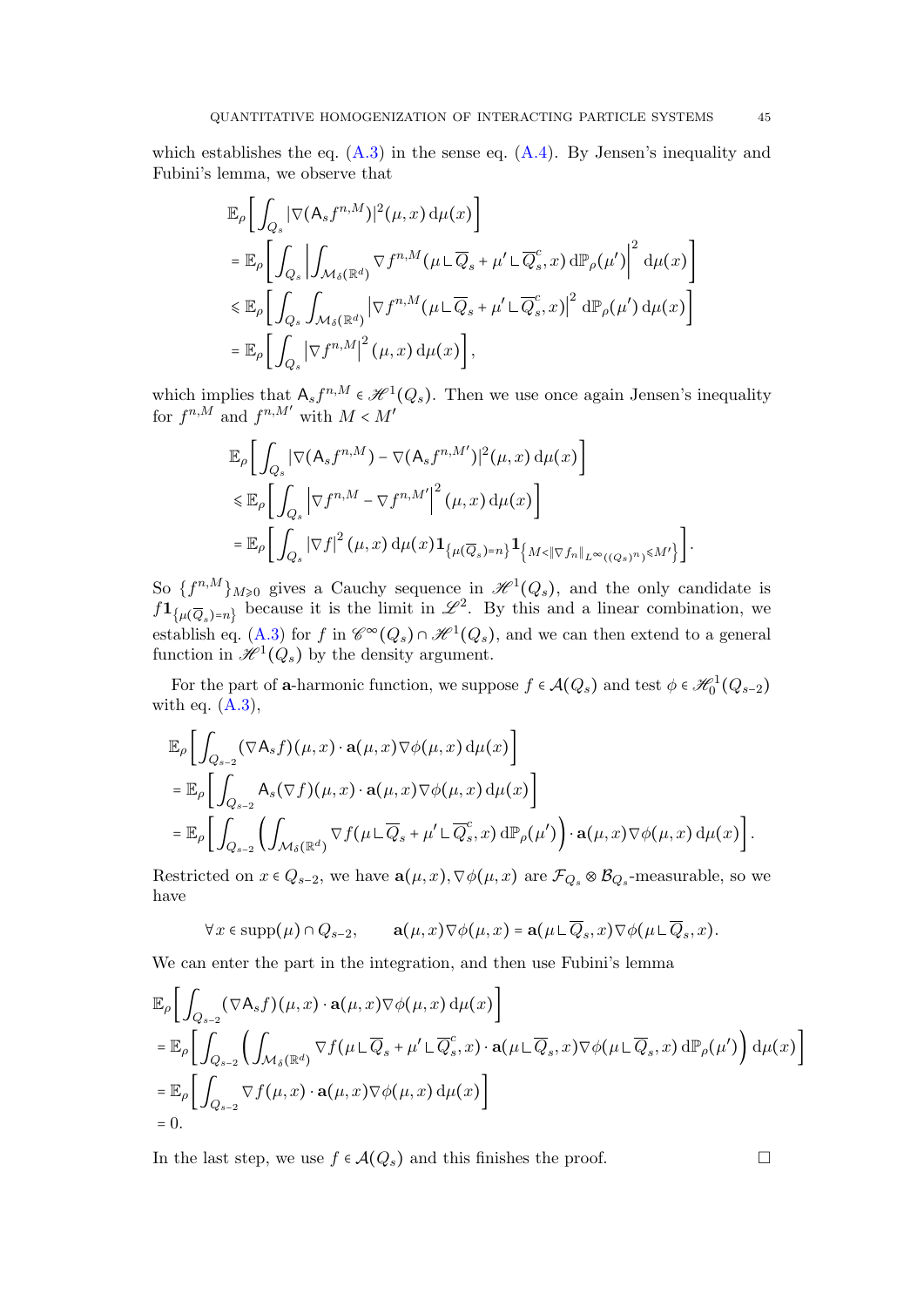### <span id="page-45-0"></span>Appendix B. Equivalent definitions of the effective diffusion matrix

Recall that we defined  $\bar{\mathbf{a}}(U)$  and  $\bar{\mathbf{a}}_*(U)$  according to eq. [\(4.1\)](#page-22-2)-eq. [\(4.3\)](#page-23-6). The proof of Theorem [2.1](#page-3-0) ensures the existence of a constant  $C < \infty$  and an exponent  $\alpha > 0$ such that for every  $m \in \mathbb{N}$ ,

$$
|\mathbf{\bar{a}}(\Box_m) - \mathbf{\bar{a}}| + |\mathbf{\bar{a}}_*(\Box_m) - \mathbf{\bar{a}}| \leq C3^{-\alpha m}.
$$

Throughout this appendix, we will only rely on the qualitative statement that

<span id="page-45-4"></span>(B.2) 
$$
\mathbf{\bar{a}} = \lim_{m \to \infty} \mathbf{\bar{a}}(\square_m) = \lim_{m \to \infty} \mathbf{\bar{a}}_*(\square_m).
$$

The first main goal of this appendix is to demonstrate that the definition we chose for the bulk diffusion matrix indeed coincides with the "stationary" definition appearing in works such as [\[69,](#page-59-11) [34\]](#page-58-14). Adapted to our context, this alternative definition takes the following form. For

<span id="page-45-1"></span>(B.3) 
$$
\Gamma \coloneqq \left\{ \mu \mapsto \int_{\mathbb{R}^d} \tau_x g(\mu) \, dx, \quad g \in \mathscr{C}_c^{\infty}(\mathbb{R}^d) \cap \mathscr{H}_0^1(\mathbb{R}^d) \right\},
$$

we let  $\widetilde{\mathbf{a}}$  be the *d*-by-*d* matrix such that for every  $p \in \mathbb{R}^d$ ,

<span id="page-45-2"></span>(B.4) 
$$
p \cdot \widetilde{\mathbf{a}} p := \inf_{u \in \Gamma} \mathbb{E}_{\rho} \left[ \left( p + \nabla u(\mu + \delta_0, 0) \right) \cdot \mathbf{a}(\mu + \delta_0, 0) (p + \nabla u(\mu + \delta_0, 0)) \right],
$$

where in eq. [\(B.3\)](#page-45-1), we used the notation  $\tau_x g(\mu) = g(\tau_{-x}\mu)$ . Notice that for  $g \in \mathscr{C}_c^{\infty}(\mathbb{R}^d) \cap \mathscr{H}_0^1(\mathbb{R}^d)$  and  $u : \mu \mapsto \int_{\mathbb{R}^d} \tau_x g(\mu) dx \in \Gamma$ , the function  $\mu \mapsto u(\mu)$ is typically not well-defined unless  $\mu$  is of finite support. However, the quantity  $\nabla u(\mu, \cdot)$  makes sense whenever the measure  $\mu$  is  $\sigma$ -finite, since in the sum  $\nabla u(\mu, y) = \int_{\mathbb{R}^d} \nabla(\tau_x g)(\mu, y) dx$ , the function g is local, and thus the integrand  $\nabla(\tau_x g)(\mu, y)$  is non-zero only for x in a bounded set. With this interpretation of  $\nabla u$ , the right side of eq. [\(B.4\)](#page-45-2) is well-defined.

# <span id="page-45-3"></span>Theorem B.1. We have  $\bar{a} = \tilde{\bar{a}}$ .

The second main goal of this appendix is to demonstrate that the infimum in eq.  $(B.4)$  is achieved in a suitable completion of the space Γ. We also show that the optimizer, which we call the (stationary) corrector, can be obtained as a limit of approximations based on the finite-volume optimizers for  $\nu$  or  $\nu^*$ . Denoting

$$
\mathcal{M}_{\bullet}(\mathbb{R}^d) \coloneqq \left\{ (\mu, x) \in \mathcal{M}_{\delta}(\mathbb{R}^d) \times \mathbb{R}^d \ : \ x \in \mathrm{supp} \, \mu \right\},\
$$

we introduce the space

$$
\mathscr{L}_{\bullet}^{2} \coloneqq \left\{ f : \mathcal{M}_{\bullet}(\mathbb{R}^{d}) \to \mathbb{R} \ : \ f \text{ is measurable and } \mathbb{E}_{\rho} \left[ \int_{\mathbb{R}^{d}} |f(\mu, x)|^{2} \, \mathrm{d}\mu(x) \right] < \infty \right\},
$$

and its local version

(B.5) 
$$
\mathscr{L}_{\bullet,\text{loc}}^2 \coloneqq \left\{ f : \mathcal{M}_{\bullet}(\mathbb{R}^d) \to \mathbb{R} : f \text{ is measurable and} \right\}
$$
  
for every compact  $K \subseteq \mathbb{R}^d$ ,  $\mathbb{E}_{\rho} \left[ \int_K |f(\mu, x)|^2 d\mu(x) \right] < \infty \right\}$ .

In these definitions, we say that  $f: \mathcal{M}_{\bullet}(\mathbb{R}^d) \to \mathbb{R}$  is measurable provided that the mapping

$$
\left\{\n\begin{array}{ccc}\n\mathcal{M}_{\delta}(\mathbb{R}^d) \times \mathbb{R}^d & \to & \mathbb{R} \\
(\mu, x) & \mapsto & f(\mu, x) \mathbf{1}_{\{x \in \text{supp}\,\mu\}},\n\end{array}\n\right.
$$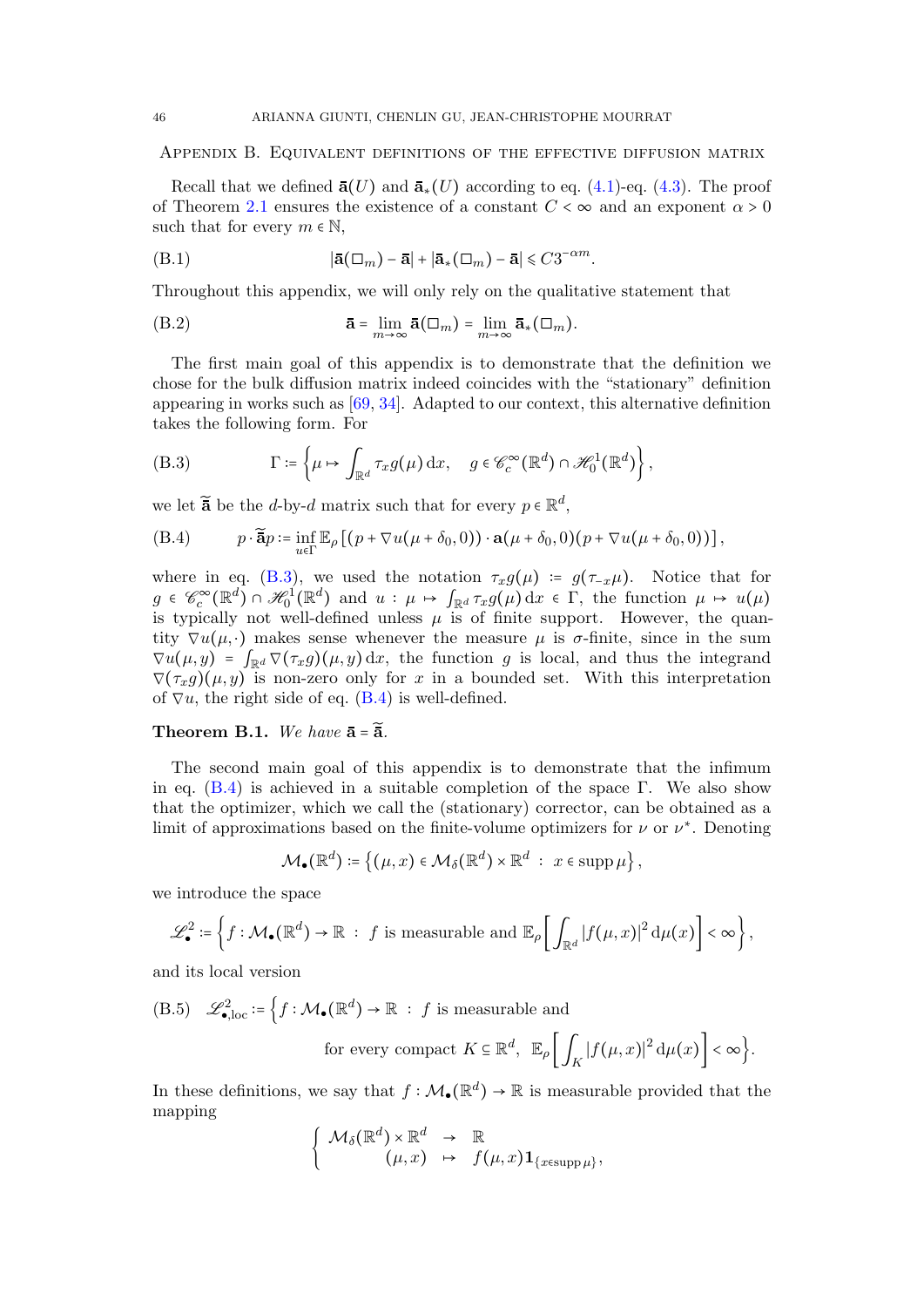is  $\mathcal{F} \otimes \mathcal{B}$ -measurable. The space  $\mathscr{L}_{\bullet,loc}^2$  is naturally endowed with the family of seminorms

$$
\begin{cases}\n\mathscr{L}_{\bullet,\mathrm{loc}}^2 & \to \mathbb{R} \\
f & \mapsto \mathbb{E}_{\rho}\left[\int_K|f(\mu,x)|^2\,\mathrm{d}\mu(x)\right]^{\frac{1}{2}},\n\end{cases}
$$

indexed by all the compact sets  $K \subseteq \mathbb{R}^d$ . This family of seminorms turns  $\mathscr{L}_{\bullet,loc}^2$  into a complete space.

For every  $p \in \mathbb{R}^d$  and  $m \in \mathbb{N}$ , we let  $\phi(\cdot, \Box_m, p)$  be such that the minimizer in the definition of  $\nu(\Box_m, p)$  is  $\ell_{p,\Box_m}$  +  $\phi(\cdot, \Box_m, p)$ , where we recall that  $\ell_{p,\Box_m}$  was defined in eq. [\(4.1\)](#page-22-2). Similarly, we let  $\phi^*(\cdot, \Box_m, p)$  be such that  $\ell_{p,\Box_m}$  +  $\phi^*(\cdot, \Box_m, p)$  is the maximizer in the definition of  $\nu^*(\Box_m, \bar{\mathbf{a}}_*(\Box_m)p)$ . More precisely, using the notation introduced in Proposition [4.1,](#page-23-7) we have

$$
v(\cdot,\Box_m,p)=\ell_{p,U}+\phi(\cdot,\Box_m,p),
$$

and

$$
u(\cdot,\Box_m,\mathbf{\bar{a}}_*(\Box_m)p)=\ell_{p,\Box_m}+\phi^*(\cdot,\Box_m,p).
$$

Finally, we define  $\nabla \widetilde{\phi}_{p,m}$  according to the formula

<span id="page-46-2"></span>(B.6) 
$$
\widetilde{\phi}_{p,m}: \mu \mapsto \frac{1}{|\Box_m|} \int_{\mathbb{R}^d} \tau_x \phi(\mu, \Box_m, p) dx = \frac{1}{|\Box_m|} \int_{\mathbb{R}^d} \phi(\mu, x + \Box_m, p) dx.
$$

Notice that, while  $\widetilde{\phi}_{p,m}(\mu)$  is ill-defined when  $\mu \sim \text{Poi}(\rho)$ , the quantity  $\nabla \widetilde{\phi}_{p,m}(\mu, \cdot)$  is still well-defined, for the same reason as in the discussion following eq. [\(B.4\)](#page-45-2). Our second main result is as follows.

# <span id="page-46-3"></span>**Theorem B.2.** The following statements hold for every  $p \in \mathbb{R}^d$ .

(1) The sequence  $(\nabla \widetilde{\phi}_{p,m})_{m \in \mathbb{N}}$  is a Cauchy sequence in  $(\mathscr{L}_{\bullet,\text{loc}}^2)^d$ . Its limit, which we denote by  $\nabla \phi_p$ , satisfies

<span id="page-46-4"></span>(B.7) 
$$
\forall v \in \mathscr{H}_0^1(\mathbb{R}^d), \qquad \mathbb{E}_{\rho} \bigg[ \int_{\mathbb{R}^d} \nabla v \cdot \mathbf{a}(p + \nabla \phi_p) d\mu \bigg] = 0.
$$

(2) We have

<span id="page-46-7"></span>(B.8) 
$$
\lim_{m \to \infty} \mathbb{E}_{\rho} \left[ \frac{1}{\rho |\Box_m|} \int_{\Box_m} |\nabla \phi(\mu, \cdot, \Box_m, p) - \nabla \phi_p(\mu, \cdot)|^2 d\mu \right] = 0,
$$

as well as

<span id="page-46-8"></span>(B.9) 
$$
\lim_{m \to \infty} \mathbb{E}_{\rho} \left[ \frac{1}{\rho |\Box_m|} \int_{\Box_m} |\nabla \phi^*(\mu, \cdot, \Box_m, p) - \nabla \phi_p(\mu, \cdot)|^2 d\mu \right] = 0.
$$

<span id="page-46-6"></span><span id="page-46-5"></span>(3) The effective diffusion matrix  $\bar{a}$  satisfies

(B.10) 
$$
p \cdot \mathbf{\bar{a}}p = \mathbb{E}_{\rho} \left[ (p + \nabla \phi_p(\mu + \delta_0, 0)) \cdot \mathbf{a}(\mu + \delta_0, 0) (p + \nabla \phi_p(\mu + \delta_0, 0)) \right],
$$

as well as

(B.11) 
$$
\mathbf{\bar{a}}p = \mathbb{E}_{\rho}\left[\mathbf{a}(\mu+\delta_0,0)(p+\nabla\phi_p(\mu+\delta_0,0))\right].
$$

As a preparation towards the proof of these results, we state in the following proposition a number of elementary properties about the function space Γ.

<span id="page-46-0"></span>**Proposition B.3.** Let  $g \in \mathscr{C}_c^{\infty}(\mathbb{R}^d) \cap \mathscr{H}_0^1(\mathbb{R}^d)$  be an  $\mathcal{F}_{\Box_n}$ -measurable function, and let  $u \coloneqq \int_{\mathbb{R}^d} \tau_x g \, dx \in \Gamma$ . The following properties hold:

(1)  $y \mapsto \nabla u(\mu + \delta_y, y)$  is a stationary field, i.e.  $\nabla u(\mu + \delta_y, y) = \nabla u(\tau_{-y}\mu + \delta_0, 0)$ .

(2)  $\nabla u$  has mean zero, that is,

<span id="page-46-1"></span>(B.12) E<sup>ρ</sup> [∇u(µ + δ0, 0)] = 0.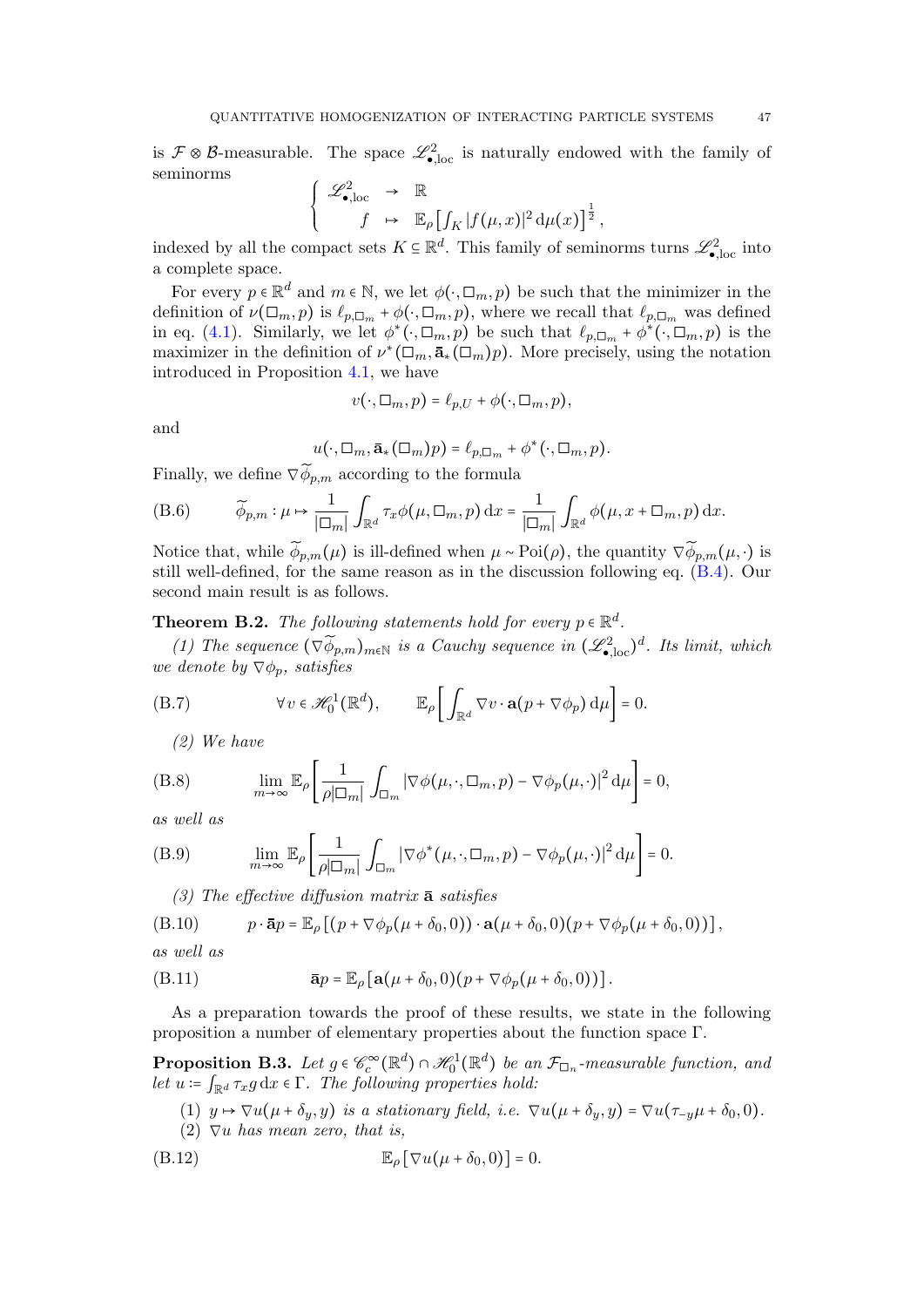# (3)  $\nabla u$  satisfies the estimate

<span id="page-47-0"></span>(B.13) 
$$
\mathbb{E}_{\rho} \left[ \nabla u(\mu + \delta_0, 0) \cdot \mathbf{a}(\mu + \delta_0, 0) \nabla u(\mu + \delta_0, 0) \right] \leq 3^{2dn} \mathbb{E}_{\rho} \left[ \frac{1}{\rho |\Box_n|} \int_{\Box_n} \nabla g(\mu, y) \cdot \mathbf{a}(\mu, y) \nabla g(\mu, y) d\mu(y) \right].
$$

Proof. (1) We use the definition to write

$$
\partial_k u(\mu + \delta_y, y) = \lim_{h \to 0} \frac{1}{h} \left( \int_{\mathbb{R}^d} \tau_x g(\mu + \delta_{y + h \mathbf{e}_k}) - \tau_x g(\mu + \delta_y) \, dx \right)
$$
  
\n
$$
= \lim_{h \to 0} \frac{1}{h} \left( \int_{y + \Box_n} \tau_x g(\mu + \delta_{y + h \mathbf{e}_k}) - \tau_x g(\mu + \delta_y) \, dx \right)
$$
  
\n
$$
= \lim_{h \to 0} \frac{1}{h} \left( \int_{y + \Box_n} \tau_{x - y} g(\tau_{-y} \mu + \delta_{h \mathbf{e}_k}) - \tau_{x - y} g(\tau_{-y} \mu + \delta_0) \, dx \right).
$$

From the first line to the second line, we used the fact that g is  $\mathcal{F}_{\Box_n}$ -measurable, so if the transport vector x does not belong to  $y + \Box_n$ , then the integrand vanishes (up to a boundary layer that vanishes in the limit  $h \to 0$ ). We then do the change of variables  $z = x - y$  to get

$$
\partial_k u(\mu + \delta_y, y) = \lim_{h \to \infty} \frac{1}{h} \left( \int_{\Box_n} \tau_z g(\tau_{-y}\mu + \delta_{h\mathbf{e}_k}) - \tau_z g(\tau_{-y}\mu + \delta_0) \, \mathrm{d}z \right)
$$

$$
= \partial_k u(\tau_{-y}\mu + \delta_0, 0),
$$

which means that  $y \mapsto \nabla u(\mu + \delta_y, y)$  is a stationary gradient field.

(2) We use the equations developed in the last question. Since  $g \in \mathcal{C}_c^{\infty}(\mathbb{R}^d)$ , we can exchange the integration and derivative and get

(B.14) 
$$
\nabla u(\mu + \delta_y, y) = \int_{\mathbb{R}^d} \nabla \tau_z g(\tau_{-y}\mu + \delta_0, 0) \, dz.
$$

We evaluate this gradient at  $y = 0$ 

$$
\mathbb{E}_{\rho} [\nabla u(\mu + \delta_0, 0)] = \mathbb{E}_{\rho} \left[ \int_{\mathbb{R}^d} \nabla \tau_z g(\mu + \delta_0, 0) dz \right]
$$

$$
= \mathbb{E}_{\rho} \left[ \int_{\mathbb{R}^d} \nabla g(\tau_{-z}\mu + \delta_{-z}, -z) dz \right]
$$

$$
= \mathbb{E}_{\rho} \left[ \int_{\mathbb{R}^d} \nabla g(\mu + \delta_z, z) dz \right]
$$

$$
= 0.
$$

From the second line to the third line, we used the stationarity of the Poisson point process. Because  $g \in \mathcal{C}_c^{\infty}(\mathbb{R}^d)$ , then  $\int_{\mathbb{R}^d} \nabla g(\mu + \delta_z, z) dz = 0$  and the integration in the third line vanishes.

(3) We pick a cube  $Q_L = \left(-\frac{L}{2}\right)$  $\frac{L}{2},\frac{L}{2}$  $\frac{L}{2}$  with  $L > 0$ , make use of the stationarity of  $y \mapsto \nabla u(\mu + \delta_y, y)$  and Mecke's identity (see [\[52,](#page-59-22) Theorem 4.1])

$$
\mathbb{E}_{\rho} [\nabla u(\mu + \delta_0, 0) \cdot \mathbf{a}(\mu + \delta_0, 0) \nabla u(\mu + \delta_0, 0)]
$$
\n
$$
= \mathbb{E}_{\rho} \left[ \frac{1}{|Q_L|} \int_{Q_L} \nabla u(\mu + \delta_y, y) \cdot \mathbf{a}(\mu + \delta_y, y) \nabla u(\mu + \delta_y, y) \,dy \right]
$$
\n
$$
= \mathbb{E}_{\rho} \left[ \frac{1}{\rho |Q_L|} \int_{Q_L} \nabla u(\mu, y) \cdot \mathbf{a}(\mu, y) \nabla u(\mu, y) \,d\mu(y) \right].
$$

We put the definition  $u = \int_{\mathbb{R}^d} \tau_x g \, dx$  into the equation. For the gradient at y, as g is  $\mathcal{F}_{\Box_n}$ -measurable, thus only the term  $\nabla(\tau_x g)(\mu, y)$  for  $x \in y + \Box_n$  contributes. This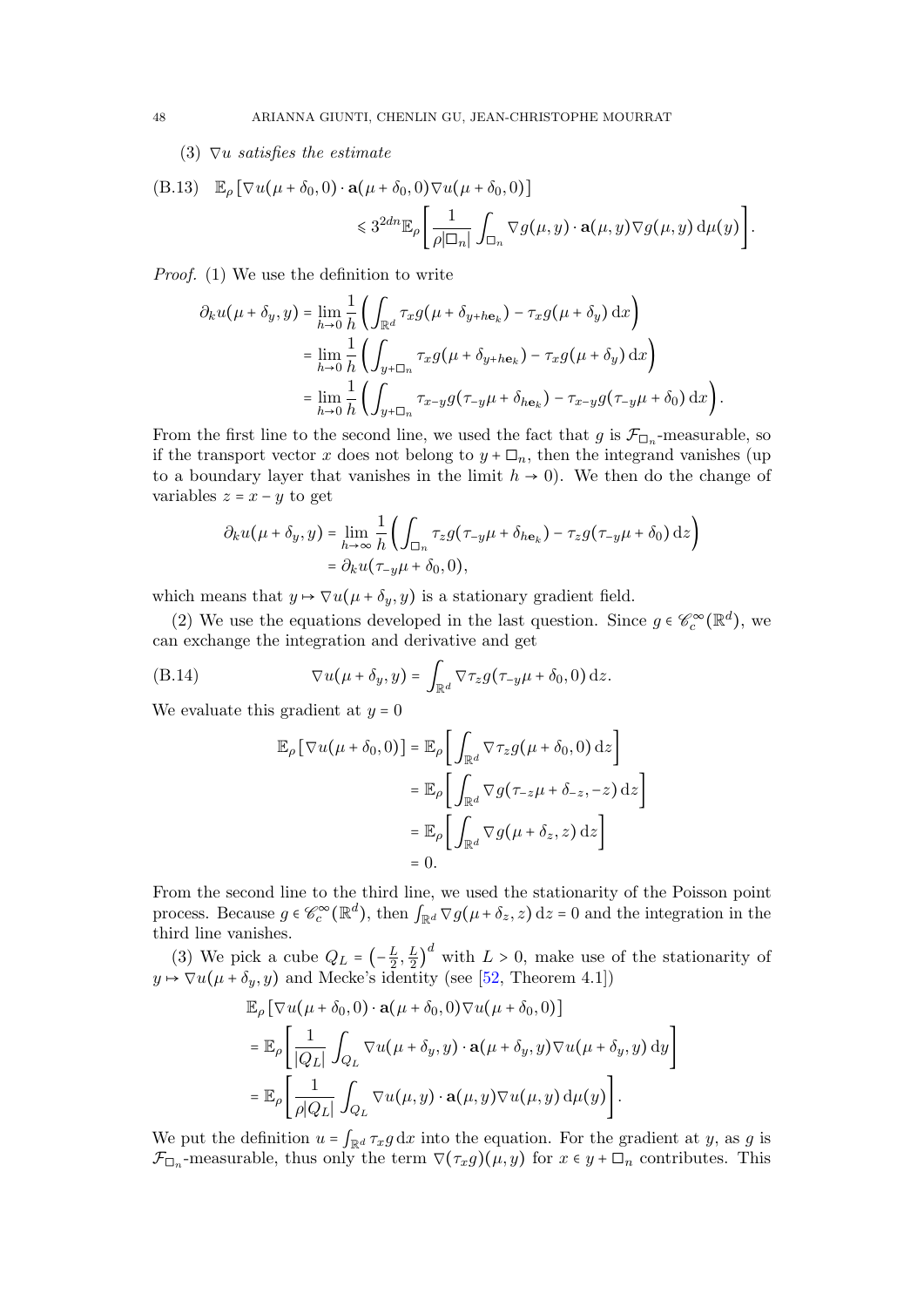gives

$$
\mathbb{E}_{\rho} \left[ \nabla u(\mu + \delta_{0}, 0) \cdot \mathbf{a}(\mu + \delta_{0}, 0) \nabla u(\mu + \delta_{0}, 0) \right]
$$
\n
$$
= \mathbb{E}_{\rho} \left[ \frac{1}{\rho |Q_{L}|} \int_{Q_{L}} \left( \int_{y + \Box_{n}} \nabla(\tau_{x} g)(\mu, y) \,dx \right) \cdot \mathbf{a}(\mu, y) \left( \int_{y + \Box_{n}} \nabla(\tau_{x} g)(\mu, y) \,dx \right) \,d\mu(y) \right].
$$
\nWe next sample, In general, it is is a bit in that

We next apply Jensen's inequality to obtain that (B.15)

<span id="page-48-0"></span>
$$
\mathbb{E}_{\rho} \left[ \nabla u(\mu + \delta_{0}, 0) \cdot \mathbf{a}(\mu + \delta_{0}, 0) \nabla u(\mu + \delta_{0}, 0) \right] \n= \mathbb{E}_{\rho} \left[ \frac{|\Box_{n}|^{2}}{\rho |Q_{L}|} \int_{Q_{L}} \left( \int_{y+\Box_{n}} \nabla(\tau_{x}g)(\mu, y) dx \right) \cdot \mathbf{a}(\mu, y) \left( \int_{y+\Box_{n}} \nabla(\tau_{x}g)(\mu, y) dx \right) d\mu(y) \right] \n\leq \mathbb{E}_{\rho} \left[ \frac{|\Box_{n}|^{2}}{\rho |Q_{L}|} \int_{Q_{L}} \left( \int_{y+\Box_{n}} \nabla(\tau_{x}g)(\mu, y) \cdot \mathbf{a}(\mu, y) \nabla(\tau_{x}g)(\mu, y) dx \right) d\mu(y) \right] \n\leq \mathbb{E}_{\rho} \left[ \frac{|\Box_{n}|}{\rho |Q_{L}|} \int_{Q_{L+3^{n}}} \left( \int_{x+\Box_{n}} \nabla(\tau_{x}g)(\mu, y) \cdot \mathbf{a}(\mu, y) \nabla(\tau_{x}g)(\mu, y) d\mu(y) \right) dx \right].
$$

In the last line, we use Fubini's lemma and exchange  $\int (\cdots) dx$  with  $\int (\cdots) d\mu(y)$ . In this procedure, we have to enlarge the domain from  $Q_L$  to  $Q_{L+3^n}$ , because for the gradient at  $y \in Q_L$ ,  $\nabla(\tau_x g)(\mu, y)$  contributes for the transport  $x \in Q_{L+3^n}$  (see Figure [4](#page-49-0) as an illustration). Using the stationarity of the Poisson point process, we have

$$
\mathbb{E}_{\rho}\bigg[\int_{x+\Box_n} \nabla(\tau_x g)(\mu, y) \cdot \mathbf{a}(\mu, y) \nabla(\tau_x g)(\mu, y) d\mu(y)\bigg] \n= \mathbb{E}_{\rho}\bigg[\int_{\Box_n} \nabla g(\mu, y) \cdot \mathbf{a}(\mu, y) \nabla g(\mu, y) d\mu(y)\bigg],
$$

which helps us conclude that

$$
\mathbb{E}_{\rho}\left[\left(\xi + \nabla u(\mu + \delta_0, 0)\right) \cdot \mathbf{a}(\mu + \delta_0, 0)(\xi + \nabla u(\mu + \delta_0, 0))\right] \n\leq 3^{2dn} \frac{|Q_{L+3^n}|}{|Q_L|} \mathbb{E}_{\rho}\left[\frac{1}{\rho|\Box_n|} \int_{\Box_n} \nabla g(\mu, y) \cdot \mathbf{a}(\mu, y) \nabla g(\mu, y) d\mu(y)\right].
$$

We take  $L \to \infty$  and obtain the desired result.

Remark B.4. The inequality eq. [\(B.13\)](#page-47-0) is essentially sharp when  $\nabla g$  itself is close to a stationary field. Indeed, if  $g$  is close to a stationary field, then

$$
\nabla \tau_x g(\mu, y) = \nabla g(\tau_{-x}\mu, y - x) \simeq \nabla g(\mu, y),
$$

which implies that the application of Jensen's inequality in eq.  $(B.15)$  is essentially sharp. The error introduced by a boundary layer in a subsequent step of the proof disappears as we take  $L \rightarrow \infty$  at the end.

As a corollary of Proposition [B.3,](#page-46-0) we can also propose the following equivalent definition of  $\tilde{a}$ .

**Corollary B.5.** For any open set  $U \subseteq \mathbb{R}^d$ , we have

(B.16) 
$$
\xi \cdot \widetilde{\mathbf{a}}\xi = \inf_{u \in \Gamma} \mathbb{E}_{\rho} \left[ \frac{1}{\rho|U|} \int_{U} (\xi + \nabla u) \cdot \mathbf{a}(\xi + \nabla u) d\mu \right].
$$

Proof. It is a direct result of Mecke's identity (see [\[52,](#page-59-22) Theorem 4.1]) and the stationarity of  $y \mapsto \nabla u(\mu + \delta_y, y)$ .

With the help of Proposition [B.3,](#page-46-0) we can now prove the first main theorem of this appendix.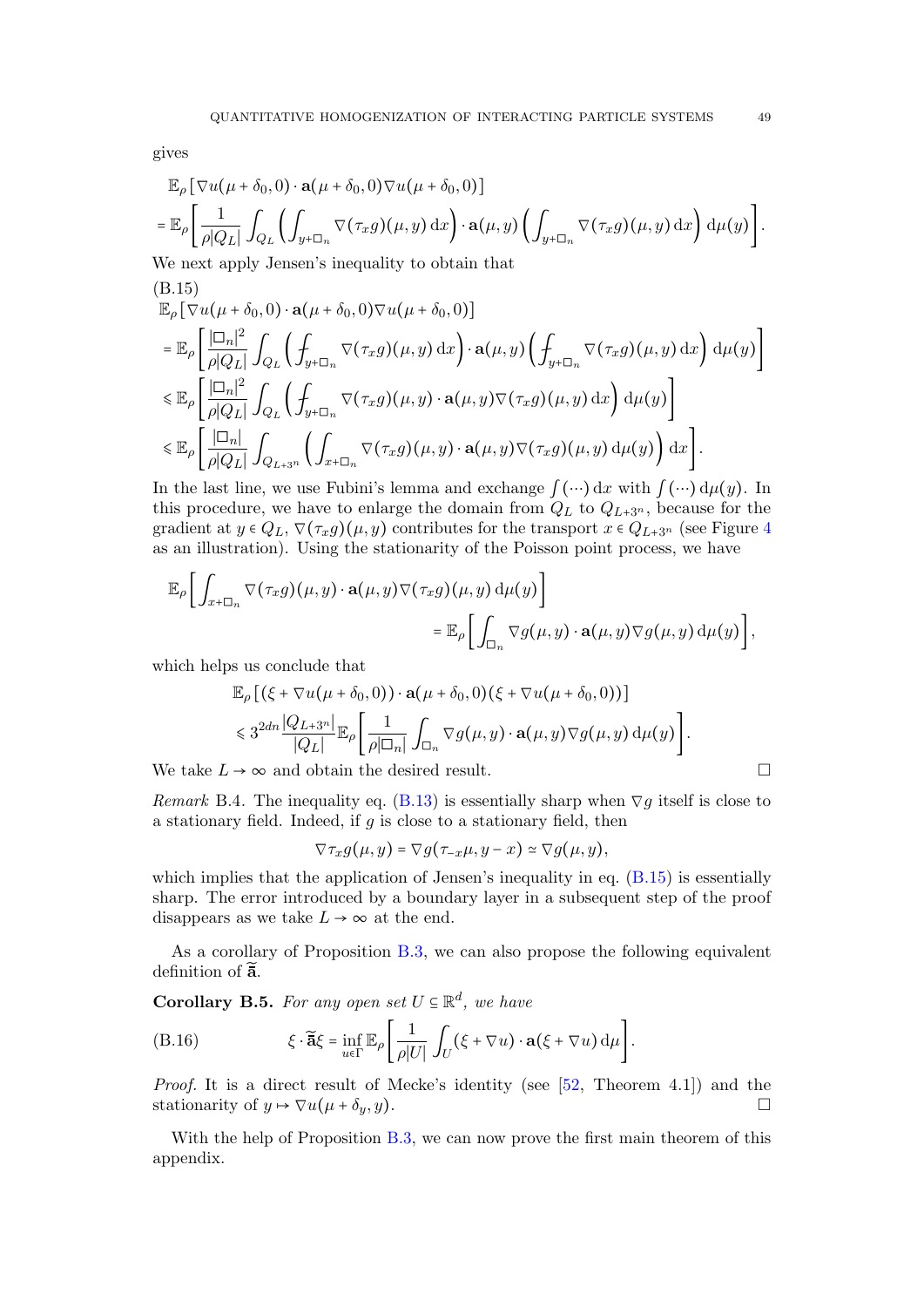

<span id="page-49-0"></span>FIGURE 4. The red cube represents the cube  $Q_L$  and the blue cubes represent the transport of small cubes  $x + \Box_n$ . It is clear that for  $x \in Q_{L+3^n}$ , the blue cubes and the red cube intersect.

Proof of Theorem [B.1.](#page-45-3) We decompose the proof into two steps.

Step 1: Bound from below  $\tilde{\mathbf{a}} \geq \mathbf{a}$ . We fix  $m \in \mathbb{N}$  and a sequence of approximate minimizers  $\{\phi_p^{(i)}\}_{i\geq 1}$  for the variational problem in eq. [\(B.4\)](#page-45-2), which we write in the form

$$
\phi_p^{(i)}(\mu) = \int_{\mathbb{R}^d} \tau_x g_i(\mu) \, \mathrm{d}x
$$

for some  $g_i \in \mathscr{C}_c^{\infty}(\mathbb{R}^d) \cap \mathscr{H}_0^1(\mathbb{R}^d)$ . Now we propose a modified version in  $\mathscr{H}^1(\Box_m)$ defined by

$$
\widetilde{\phi}_p^{(i)}(\mu) \coloneqq \int_{K_i} \tau_x g_i(\mu) \,\mathrm{d} x,
$$

with  $K_i \subseteq \mathbb{R}^d$  a large compact set so that  $\widetilde{\phi}_p^{(i)} \in \mathcal{H}^1(\square_m)$  and

$$
\forall y \in \Box_m, \qquad \nabla \widetilde{\phi}_p^{(i)}(\mu, y) = \nabla \phi_p^{(i)}(\mu, y).
$$

Then we test  $p + \nabla \widetilde{\phi}_p^{(i)}$  in the optimization problem for  $\nu^*(\Box_m, q)$  to get that

$$
\frac{1}{2}q \cdot \bar{\mathbf{a}}_*^{-1}(\Box_m)q \geq \mathbb{E}_{\rho} \left[ \frac{1}{\rho |\Box_m|} \int_{\Box_m} \left( -\frac{1}{2} (p + \nabla \widetilde{\phi}_p^{(i)}) \cdot \mathbf{a}(p + \nabla \widetilde{\phi}_p^{(i)}) + q \cdot (p + \nabla \widetilde{\phi}_p^{(i)}) \right) d\mu \right] \n= \mathbb{E}_{\rho} \left[ \frac{1}{\rho |\Box_m|} \int_{\Box_m} \left( -\frac{1}{2} (p + \nabla \phi_p^{(i)}) \cdot \mathbf{a}(p + \nabla \phi_p^{(i)}) + q \cdot (p + \nabla \phi_p^{(i)}) \right) d\mu \right].
$$

We use the stationarity of  $y \mapsto \nabla \phi_p^{(i)}(\mu + \delta_y, y)$ , eq. [\(B.12\)](#page-46-1) and let  $i \to \infty$  to obtain

$$
\frac{1}{2}q \cdot \overline{\mathbf{a}}_*^{-1}(\square_m)q \geqslant -\frac{1}{2}p \cdot \widetilde{\mathbf{a}}p + p \cdot q.
$$

Taking  $q = \bar{a}_*(\Box_m)p$  leads to

 $p \cdot \widetilde{\mathbf{a}}_p \geqslant p \cdot \mathbf{\bar{a}}_*(\square_m)p.$ 

Finally, we let  $m \to \infty$  and conclude that  $\tilde{\mathbf{a}} \geq \mathbf{a}$ .

Step 2: Bound from above  $\tilde{\mathbf{a}} \leq \mathbf{a}$ . We hope to prove  $\tilde{\mathbf{a}} \leq \mathbf{a}$  by testing the variational formula eq. [\(B.4\)](#page-45-2) with a suitable candidate, namely the function  $\phi_{p,m}$  introduced in eq. [\(B.6\)](#page-46-2). Since  $\phi(\cdot, \Box_m, p) \in \mathcal{H}_0^1(\Box_m)$ , and using eq. [\(B.13\)](#page-47-0), we can approximate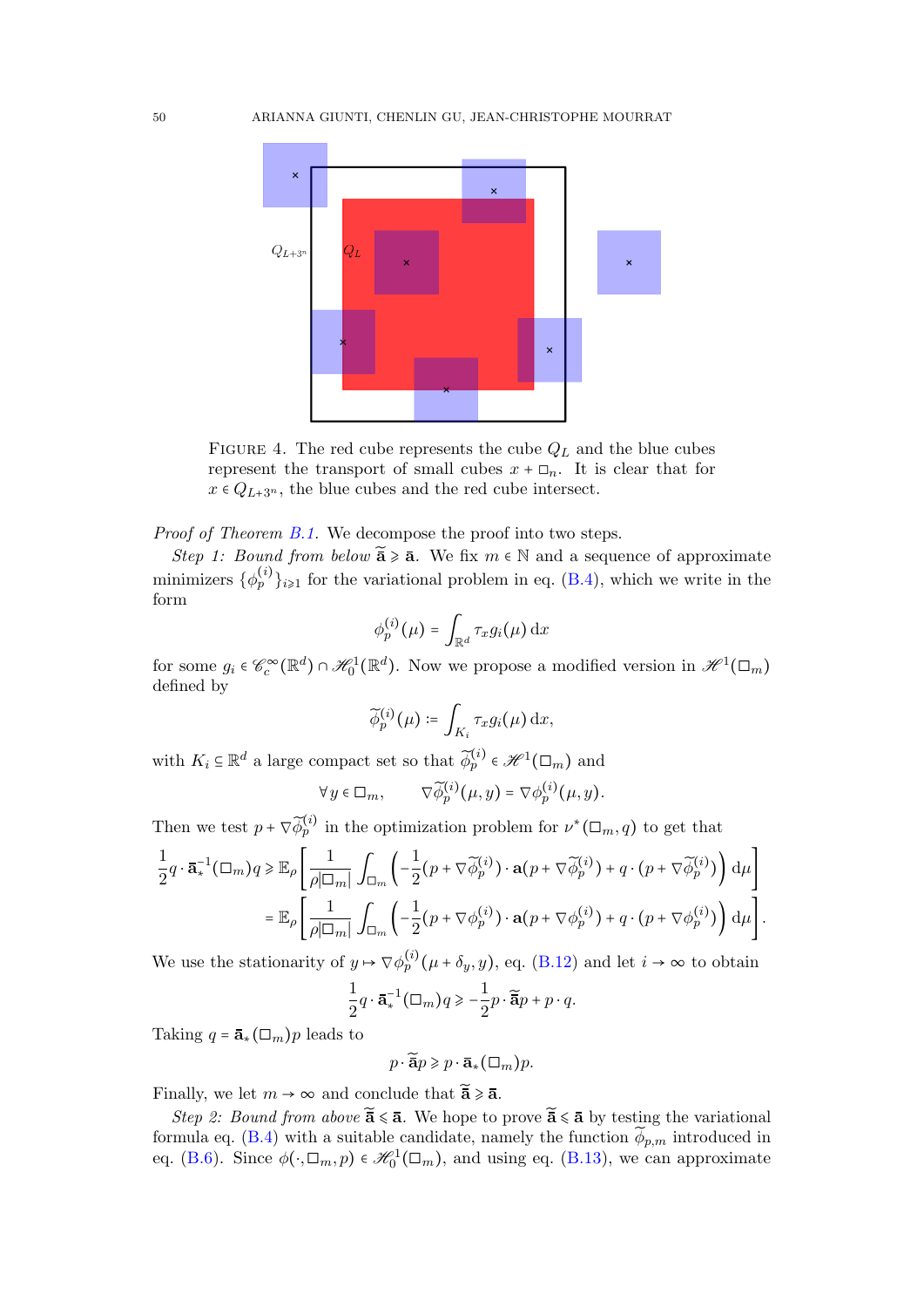$\nabla \widetilde{\phi}_{p,m}$  in  $(\mathscr{L}_{\bullet,\text{loc}}^2)^d$  arbitrarily closely with elements of  $\Gamma$ . It thus follows that we can use  $\widetilde{\phi}_{p,m}$  as a candidate in the variational problem in eq. [\(B.4\)](#page-45-2), and use the comparison inequality eq. [\(B.13\)](#page-47-0) to get that

<span id="page-50-1"></span>(B.17) 
$$
p \cdot \tilde{\mathbf{a}}p \leq \mathbb{E}_{\rho} \left[ (p + \nabla \widetilde{\phi}_{p,m}(\mu + \delta_0, 0)) \cdot \mathbf{a}(\mu + \delta_0, 0) (p + \nabla \widetilde{\phi}_{p,m}(\mu + \delta_0, 0)) \right]
$$
  
\n $\leq \mathbb{E}_{\rho} \left[ \frac{1}{\rho |\Box_m|} \int_{\Box_m} (p + \nabla \phi(\mu, y, \Box_m, p)) \cdot \mathbf{a}(p + \nabla \phi(\mu, y, \Box_m, p)) d\mu(y) \right]$   
\n $= p \cdot \mathbf{\bar{a}}(\Box_m) p.$ 

Finally, we let  $m \to \infty$  and conclude that  $\tilde{\mathbf{a}} \leq \mathbf{a}$ .

In the proof above, we used  $\{\widetilde{\phi}_{p,m}\}_{m\geq 1}$  as a sequence of approximate minimizers for the variational problem in eq.  $(B.4)$ . This already gives us a good hint for the validity of at least some of the statements in Theorem [B.2.](#page-46-3) We now turn to the proof of the first part of this result.

*Proof of part (1) of Theorem [B.2.](#page-46-3)* We decompose the proof into four steps.

Step 1:  $\{\nabla \widetilde{\phi}_{p,m}\}_{m\geq 1}$  is a Cauchy sequence in  $(\mathscr{L}^2_{\bullet,\text{loc}})^d$ . We fix  $n < m$  and, recalling the notation  $\mathcal{Z}_{m,n} \coloneqq 3^n \mathbb{Z}^d \cap \Box_m$ , we observe that

$$
\nabla \widetilde{\phi}_{p,n}(\mu, y) = \frac{1}{|\Box_n|} \int_{\mathbb{R}^d} \nabla \phi(\mu, y, x + \Box_n, p) dx
$$
  
= 
$$
\frac{1}{|\Box_m|} \int_{\mathbb{R}^d} \sum_{z \in \mathcal{Z}_{m,n}} \nabla \phi(\mu, y, x + z + \Box_n, p) dx
$$
  
= 
$$
\frac{1}{|\Box_m|} \int_{\mathbb{R}^d} \nabla \tau_x \phi_{p,m,n}(\mu, y) dx,
$$

where the function  $\phi_{p,m,n}$  is defined as

<span id="page-50-0"></span>(B.18) 
$$
\phi_{p,m,n}(\mu) \coloneqq \sum_{z \in \mathcal{Z}_{m,n}} \phi(\mu, z + \Box_n, p).
$$

For any compact set  $K$ , we use Mecke's identity (see [\[52,](#page-59-22) Theorem 4.1]) and the stationarity of  $\nabla \widetilde{\phi}_{n,m}$ 

$$
\mathbb{E}_{\rho}\bigg[\int_{K}|\nabla \widetilde{\phi}_{p,m} - \nabla \widetilde{\phi}_{p,n}|^{2}(\mu, y) d\mu(y)\bigg]
$$
  
=  $\rho \mathbb{E}_{\rho}\bigg[\int_{K}|\nabla \widetilde{\phi}_{p,m} - \nabla \widetilde{\phi}_{p,n}|^{2}(\mu + \delta_{y}, y) dy\bigg]$   
=  $\rho |K| \mathbb{E}_{\rho}\big[ |\nabla \widetilde{\phi}_{p,m} - \nabla \widetilde{\phi}_{p,n}|^{2}(\mu + \delta_{0}, 0)\big].$ 

Then we use the comparison inequality eq. [\(B.13\)](#page-47-0) and obtain that

$$
\mathbb{E}_{\rho} \left[ \int_{K} |\nabla \widetilde{\phi}_{p,m} - \nabla \widetilde{\phi}_{p,n}|^{2} (\mu, y) d\mu(y) \right]
$$
  
\$\leqslant \rho | K | \mathbb{E}\_{\rho} \left[ \frac{1}{\rho |\Box\_{m}|} \int\_{\Box\_{m}} |\nabla \phi(\mu, y, \Box\_{m}, p) - \nabla \phi\_{p,m,n}(\mu, y)|^{2} d\mu(y) \right] \$  
\$\leqslant \rho | K | (\nu (\Box\_{n}, p) - \nu (\Box\_{m}, p)).

By eq. [\(B.2\)](#page-45-4), this shows that  $\{\nabla \widetilde{\phi}_{p,m}\}_{m\geq 1}$  is a Cauchy sequence in  $(\mathscr{L}_{\bullet,\text{loc}}^2)^d$ .

Step 2: Harmonic property - setting up. Denote the limit by  $\nabla \phi_p$ , we set things up to prove the harmonic property eq.  $(B.7)$  by approximation. We fix  $s > 0$  and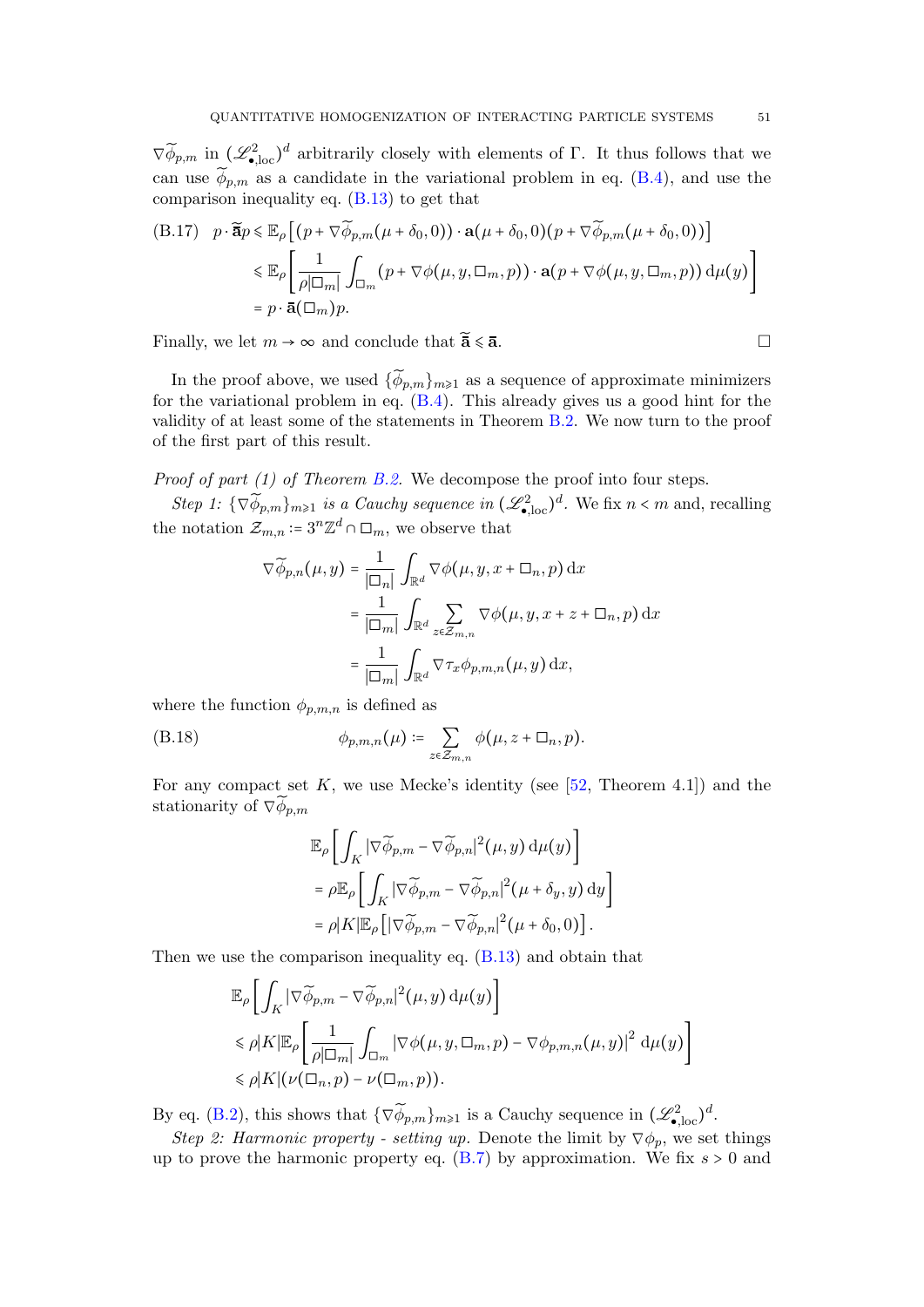$v \in \mathcal{C}_c^{\infty}(\mathbb{R}^d) \cap \mathcal{H}_0^1(\mathbb{R}^d)$  which is  $\mathcal{F}_{Q_s}$ -measurable, and observe that

$$
\mathbb{E}_{\rho}\left[\int_{\mathbb{R}^d} \nabla v \cdot \mathbf{a}(p + \nabla \phi_p) d\mu\right]
$$
\n
$$
= \lim_{m \to \infty} \mathbb{E}_{\rho}\left[\int_{Q_s} \nabla v \cdot \mathbf{a}(p + \nabla \widetilde{\phi}_{p,m}) d\mu\right]
$$
\n
$$
= \lim_{m \to \infty} \mathbb{E}_{\rho}\left[\int_{Q_s} \nabla v(\mu, y) \cdot \mathbf{a}(\mu, y) \left(\int_{y + \square_m} p + \nabla \phi(\mu, y, x + \square_m, p) dx\right) d\mu(y)\right].
$$

We then use Fubini's lemma to exchange the order of integration,

$$
\mathbb{E}_{\rho}\bigg[\int_{\mathbb{R}^d} \nabla v \cdot \mathbf{a}(p + \nabla \phi_p) d\mu\bigg] = \lim_{m \to \infty} \frac{1}{|\Box_m|} \times \mathbb{E}_{\rho}\bigg[\int_{Q_{3m+s}} \bigg(\int_{x + \Box_m} \nabla v(\mu, y) \cdot \mathbf{a}(\mu, y) (p + \nabla \phi(\mu, y, x + \Box_m, p)) \mathbf{1}_{\{y \in Q_s\}} d\mu(y)\bigg) dx\bigg].
$$

For  $m$  sufficiently large, we can decompose the domain of integration in  $x$  in the expression above into  $Q_{3m-s}$  and  $Q_{3m+s}\setminus Q_{3m-s}$ . We analyse the contribution of each of these quantities in each of the following two steps.

Step 3: Integration in  $Q_{3^m-s}$ . Notice that for  $x \in Q_{3^m-s}$ , we have  $Q_s \subseteq x + \square_m$ (see Figure [5](#page-51-0) for an illustration), thus we can drop the indicator  $\mathbf{1}_{\{y \in Q_s\}}$  in the inner integral and use the **a**-harmonic property of  $p + \nabla \phi(x + \Box_m, p)$  to get that

$$
\frac{1}{|\Box_m|} \mathbb{E}_{\rho} \left[ \int_{Q_{3^m-s}} \left( \int_{x+\Box_m} \nabla v(\mu, y) \cdot \mathbf{a}(\mu, y) (p + \nabla \phi(\mu, y, x + \Box_m, p)) d\mu(y) \right) dx \right]
$$
  
\n
$$
= \frac{1}{|\Box_m|} \int_{Q_{3^m-s}} \mathbb{E}_{\rho} \left[ \int_{x+\Box_m} \nabla v(\mu, y) \cdot \mathbf{a}(\mu, y) (p + \nabla \phi(\mu, y, x + \Box_m, p)) d\mu(y) \right] dx
$$
  
\n= 0.



<span id="page-51-0"></span>FIGURE 5. The red cube represents  $Q_s$ , and the blue and green cubes represent respectively  $Q_{3m+s}$  and  $Q_{3m-s}$ . For  $x \in Q_{3m-s}$ , we have  $Q_s \subseteq x + \square_m$ ; for  $x \notin Q_{3^m+s}$ ,  $(x + \square_m) \cap Q_s = \emptyset$ ; for  $x \in Q_{3^m+s} \backslash Q_{3^m-s}$ ,  $x + \Box_m$  and  $Q_s$  have non-empty intersection but  $Q_s$  is not totally contained in  $x + \Box_m$ . These three cases are represented by  $z_1, z_2, z_3$ .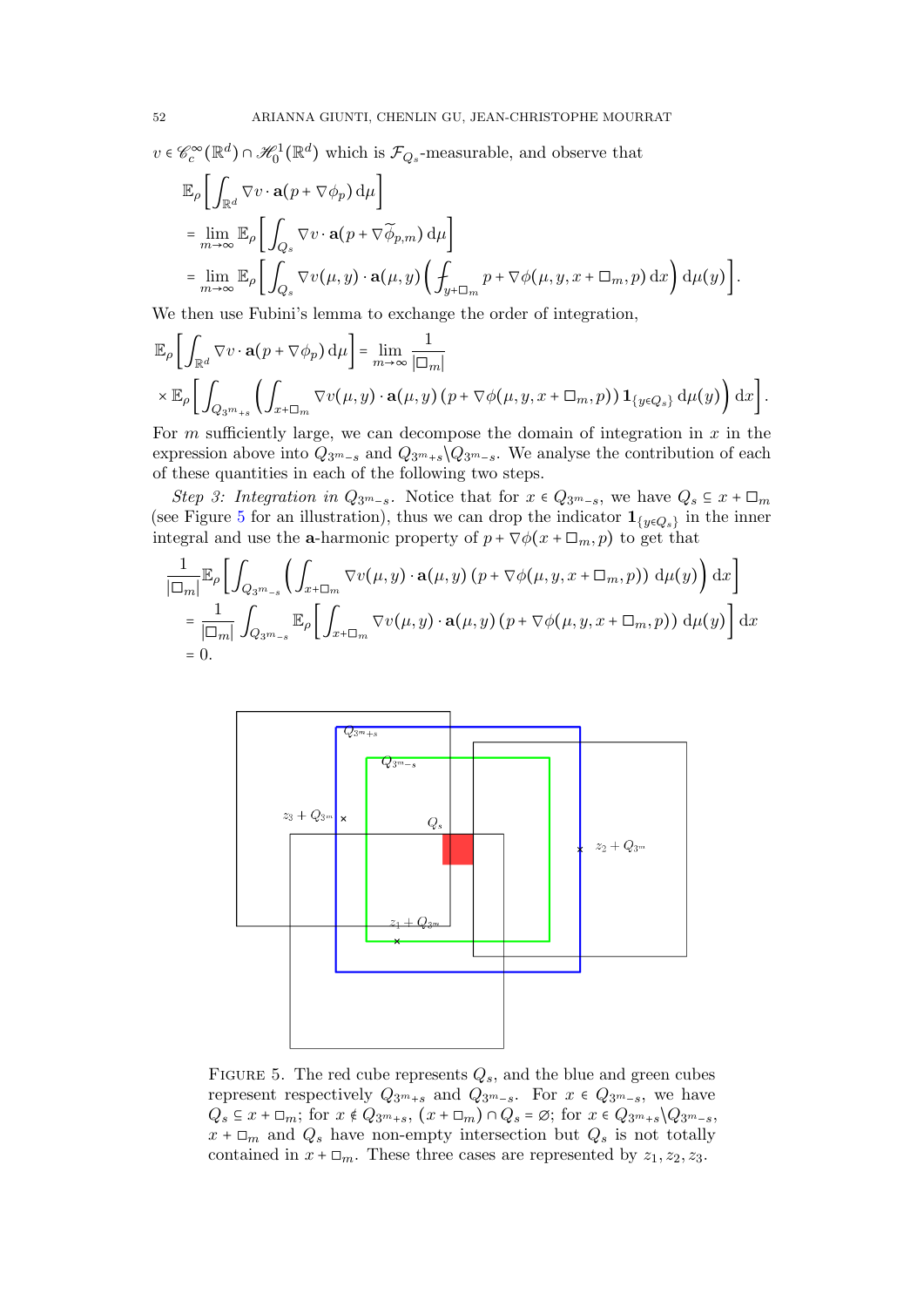Step 4: Boundary layer  $Q_{3m+s} \backslash Q_{3m-s}$ . We use Young's inequality to bound the term with the integral over  $x \in Q_{3m+s} \backslash Q_{3m-s}$  by

$$
\frac{\Lambda}{|\Box_{m}|}\mathbb{E}_{\rho}\bigg[\int_{Q_{3^{m}+s}\setminus Q_{3^{m}-s}}\bigg(\int_{(x+\Box_{m})\cap Q_{s}}|\nabla v(\mu,y)|^{2}+|p+\nabla\phi(\mu,y,x+\Box_{m},p)|^{2}\,\mathrm{d}\mu(y)\bigg)\,\mathrm{d}x\bigg] \leq \frac{\Lambda|Q_{3^{m}+s}\setminus Q_{3^{m}-s}|}{|\Box_{m}|}\mathbb{E}_{\rho}\bigg[\int_{Q_{3}}|\nabla v(\mu,y)|^{2}\,\mathrm{d}\mu(y)\bigg] \tag{A}
$$
\n
$$
+\underbrace{\frac{\Lambda}{|\Box_{m}|}\mathbb{E}_{\rho}\bigg[\int_{Q_{3^{m}+s}\setminus Q_{3^{m}-s}}\bigg(\int_{(x+\Box_{m})\cap Q_{s}}|p+\nabla\phi(\mu,y,x+\Box_{m},p)|^{2}\,\mathrm{d}\mu(y)\bigg)\,\mathrm{d}x\bigg]}_{(\mathbf{B})}.
$$

For the term  $(A)$ , we have, for a constant C that may depend on s,

$$
(\mathbf{A}) \leq C\Lambda 3^{-m} \mathbb{E}_{\rho} \bigg[ \int_{Q_s} |\nabla v(\mu, y)|^2 d\mu(y) \bigg] \xrightarrow[m \to \infty]{} 0.
$$

For the term  $(B)$ , we use the stationarity to observe that

$$
\mathbb{E}_{\rho}\bigg[\int_{(x+\Box_m)\cap Q_s} |p+\nabla\phi(\mu,y,x+\Box_m,p)|^2 \,d\mu(y)\bigg]
$$
  

$$
= \mathbb{E}_{\rho}\bigg[\int_{\Box_m\cap(-x+Q_s)} |p+\nabla\phi(\mu,y,\Box_m,p)|^2 \,d\mu(y)\bigg].
$$

We apply once again Fubini's lemma to (B) and get that

$$
\begin{split} \mathbf{(B)} &= \frac{\Lambda}{|\Box_m|} \mathbb{E}_{\rho} \bigg[ \int_{Q_{3m+s}\backslash Q_{3m-s}} \bigg( \int_{\Box_m} |p + \nabla \phi(\mu, y, \Box_m, p)|^2 \, \mathbf{1}_{\{y \in (-x+Q_s)\}} \, \mathrm{d}\mu(y) \bigg) \, \mathrm{d}x \bigg] \\ &= \frac{\Lambda}{|\Box_m|} \mathbb{E}_{\rho} \bigg[ \int_{\Box_m} |p + \nabla \phi(\mu, y, \Box_m, p)|^2 \bigg( \int_{Q_{3m+s}\backslash Q_{3m-s}} \mathbf{1}_{\{y \in (-x+Q_s)\}} \, \mathrm{d}x \bigg) \, \mathrm{d}\mu(y) \bigg] \\ &\leqslant \frac{\Lambda |Q_s|}{|\Box_m|} \mathbb{E}_{\rho} \bigg[ \int_{\Box_m} |p + \nabla \phi(\mu, y, \Box_m, p)|^2 \, \mathbf{1}_{\{\text{dist}(y, \partial \Box_m) \leqslant s\}} \, \mathrm{d}\mu(y) \bigg]. \end{split}
$$

That this term converges to zero is a consequence of the stronger estimate given by Lemma [B.6](#page-52-0) below. This concludes the proof for  $v \in \mathscr{C}_{c}^{\infty}(\mathbb{R}^{d}) \cap \mathscr{H}_{0}^{1}(\mathbb{R}^{d})$ , and then we can use density argument to extend to general  $v \in \mathscr{H}_0^1(\mathbb{R}^d)$  $\Box$ 

In the proof above, we appealed to the following boundary layer estimate, which we state as a separate lemma for future reference (and which is stronger than what was needed for the purpose of the proof above, since the boundary layer size is allowed to increase with  $m$ ).

<span id="page-52-0"></span>**Lemma B.6** (Boundary layer estimate). For every sequence  $(s_m)_{m \in \mathbb{N}}$  such that  $s_m \leq 3^m$  and  $\lim_{m \to \infty} 3^{-m} s_m = 0$ , we have

<span id="page-52-1"></span>(B.19) 
$$
\lim_{m\to\infty}\mathbb{E}_{\rho}\left[\frac{1}{\rho|\Box_m|}\int_{\Box_m}|p+\nabla\phi(\mu,y,\Box_m,p)|^2\mathbf{1}_{\{\text{dist}(y,\partial\Box_m)\leq s_m\}}\,\mathrm{d}\mu(y)\right]=0.
$$

Proof. The idea is to make use of the renormalization argument. We define a mesoscopic scale *n* associated to *m* such that  $s_m \leq 3^n$ ,  $n \to \infty$  and  $m - n \to \infty$ . Then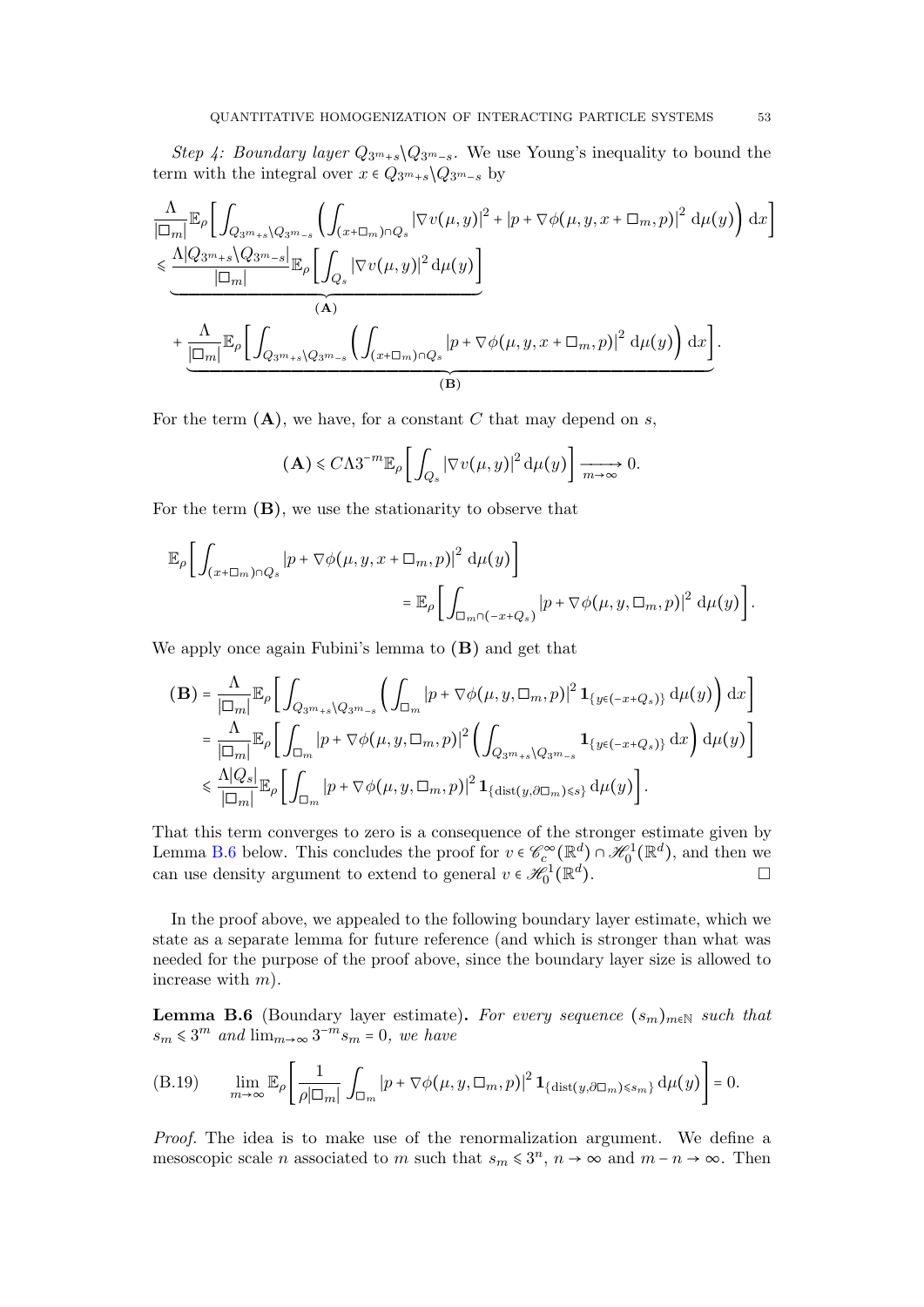we immediately have

$$
\mathbb{E}_{\rho}\left[\frac{1}{\rho|\Box_{m}|}\int_{\Box_{m}}|p+\nabla\phi(\mu,y,\Box_{m},p)|^{2}\mathbf{1}_{\{\text{dist}(y,\partial\Box_{m})\leq s_{m}\}}\,d\mu(y)\right] \leq \mathbb{E}_{\rho}\left[\frac{1}{\rho|\Box_{m}|}\int_{\Box_{m}}|p+\nabla\phi(\mu,y,\Box_{m},p)|^{2}\mathbf{1}_{\{\text{dist}(y,\partial\Box_{m})\leqslant3^{n}\}}\,d\mu(y)\right].
$$

We propose to compare  $\phi(\cdot, \Box_m, p)$  with  $\phi_{p,m,n} \in \mathcal{H}_0^1(\Box_m)$  defined as in eq. [\(B.18\)](#page-50-0):

$$
\phi_{p,m,n}(\mu) = \sum_{z \in \mathcal{Z}_{m,n}} \phi(\mu, z + \Box_n, p).
$$

Then we have

<span id="page-53-0"></span>
$$
\mathbb{E}_{\rho}\left[\frac{1}{\rho|\Box_{m}|}\int_{\Box_{m}}|p+\nabla\phi(\mu,y,\Box_{m},p)|^{2}\mathbf{1}_{\{\text{dist}(y,\partial\Box_{m})\leqslant3^{n}\}}\,d\mu(y)\right]
$$
\n
$$
\leqslant 2\mathbb{E}_{\rho}\left[\frac{1}{\rho|\Box_{m}|}\int_{Q_{3^{m}}\backslash Q_{3^{m}-2\times3^{n}}}|p+\nabla\phi_{p,m,n}(\mu,y)|^{2}\,d\mu(y)\right]
$$
\n(B.20)\n
$$
+\frac{2\mathbb{E}_{\rho}\left[\frac{1}{\rho|\Box_{m}|}\int_{Q_{3^{m}}\backslash Q_{3^{m}-2\times3^{n}}}\left|\nabla\phi_{p,m,n}(\mu,y)-\nabla\phi(\mu,y,\Box_{m},p)\right|^{2}\,d\mu(y)\right]}{\text{eq. (B.20)-b}}.
$$

For the first term eq.  $(B.20)$ -a, we do partition of sum into cubes of size  $3^n$ , then we have

$$
\mathbb{E}_{\rho}\left[\frac{1}{\rho|\Box_{m}|}\int_{Q_{3^m}\backslash Q_{3^m-2\times 3^n}}|p+\nabla\phi_{p,m,n}(\mu,y)|^2\,\mathrm{d}\mu(y)\right]
$$
\n
$$
=\frac{|\Box_n|}{|\Box_m|}\sum_{z\in\mathcal{Z}_{m,n}\cap(Q_{3^m}\backslash Q_{3^m-2\times 3^n})}\mathbb{E}_{\rho}\left[\frac{1}{\rho|\Box_n|}\int_{z+\Box_n}|p+\nabla\phi(\mu,y,z+\Box_n,p)|^2\,\mathrm{d}\mu(y)\right]
$$
\n
$$
=\frac{|Q_{3^m}\backslash Q_{3^m-2\times 3^n}|}{|Q_{3^m}|}\nu(\Box_n,p)
$$
\n
$$
\leq 3^{-(m-n)}\Lambda|p|^2.
$$

For the second term eq. [\(B.20\)](#page-53-0)-b, we have

$$
\mathbb{E}_{\rho} \bigg[ \frac{1}{\rho |\Box_m|} \int_{Q_{3^m} \setminus Q_{3^m - 2 \times 3^n}} |\nabla \phi_{p,m,n}(\mu, y) - \nabla \phi(\mu, y, \Box_m, p)|^2 d\mu(y) \bigg] \leq \mathbb{E}_{\rho} \bigg[ \frac{1}{\rho |\Box_m|} \int_{Q_{3^m}} |\nabla \phi_{p,m,n}(\mu, y) - \nabla \phi(\mu, y, \Box_m, p)|^2 d\mu(y) \bigg] \leq \nu(\Box_n, p) - \nu(\Box_m, p).
$$

Therefore, when we take  $m, n \to \infty$ , both eq. [\(B.20\)](#page-53-0)-a and eq. (B.20)-b go to 0, so the boundary layer in a mecroscopic scale can be neglected.

Now that the gradient of the whole-space corrector  $\nabla \phi_p$  is well-defined, we can proceed to complete the proof of Theorem [B.2.](#page-46-3)

*Proof of parts (2) and (3) of Theorem [B.2.](#page-46-3)* We start by discussing the validity of the identities eq. [\(B.10\)](#page-46-5) and eq. [\(B.11\)](#page-46-6). We use the stationary approximate corrector  $\widetilde{\phi}_{p,n}$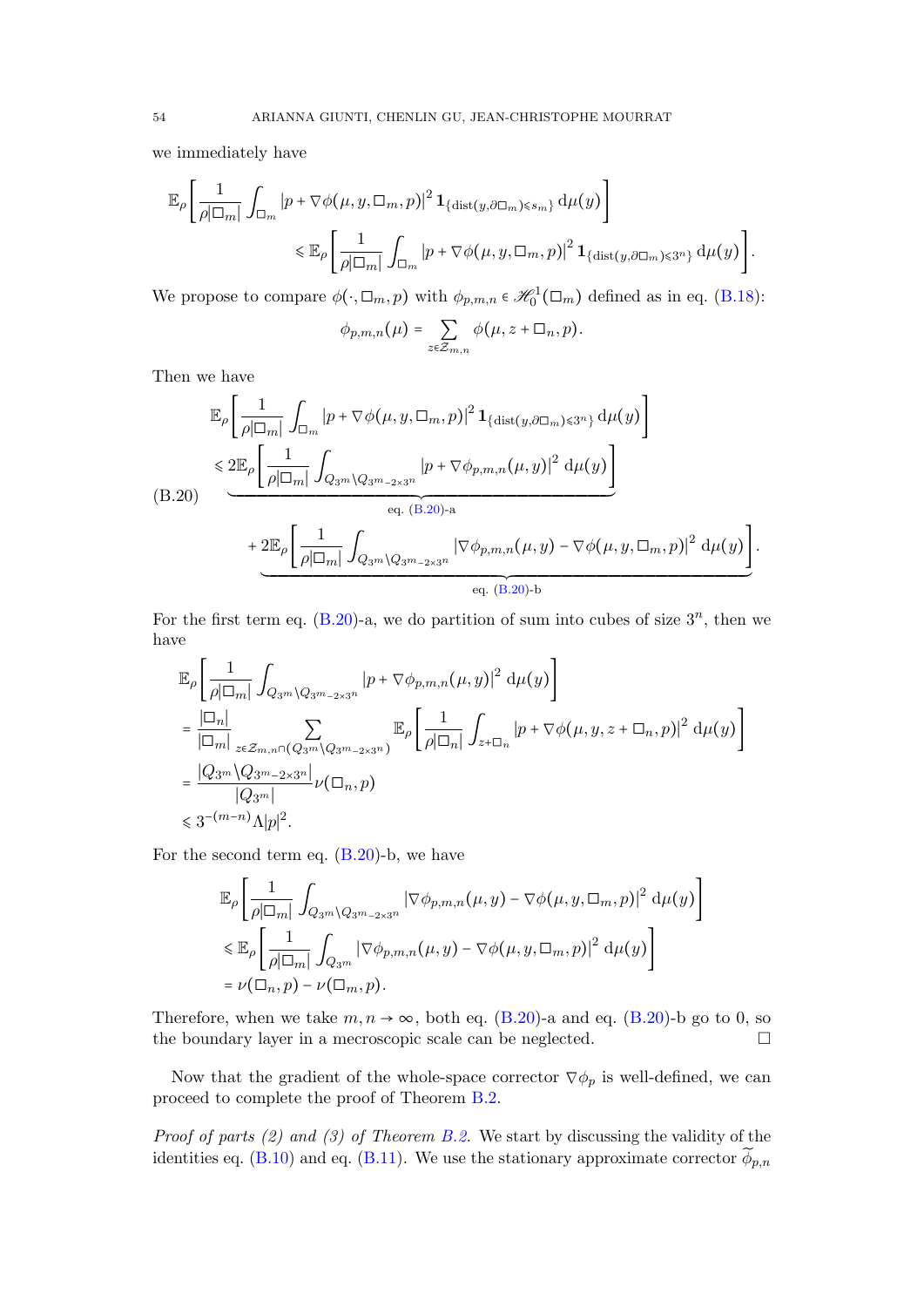defined in eq.  $(B.6)$ , and observe from eq.  $(B.17)$  $(B.17)$  $(B.17)$  and Theorem B.1 that

$$
p \cdot \mathbf{\bar{a}}p = \lim_{m \to \infty} \mathbb{E}_{\rho} \left[ \left( p + \nabla \widetilde{\phi}_{p,m}(\mu + \delta_0, 0) \right) \cdot \mathbf{a}(\mu + \delta_0, 0) (p + \nabla \widetilde{\phi}_{p,m}(\mu + \delta_0, 0)) \right]
$$
  
= 
$$
\lim_{m \to \infty} \mathbb{E}_{\rho} \left[ \frac{1}{\rho |\Box_0|} \int_{\Box_0} (p + \nabla \widetilde{\phi}_{p,m}) \cdot \mathbf{a}(p + \nabla \widetilde{\phi}_{p,m}) \, \mathrm{d}\mu \right].
$$

The identity eq. [\(B.10\)](#page-46-5) then follows from the convergence of  $\nabla \widetilde{\phi}_{p,m}$  to  $\nabla \phi_p$  in  $(\mathscr{L}_{\bullet,\text{loc}}^2)^d$ . For the second identity, we can use the fact that

$$
\lim_{m\to\infty}\mathbb{E}_{\rho}\left[\frac{1}{\rho|\Box_{m}|}\int_{\Box_{m}}\mathbf{a}\left(p+\nabla\phi(\mu,\cdot,\Box_{m},p)\right)d\mu\right]=\mathbf{\bar{a}}p,
$$

the estimate eq. [\(B.8\)](#page-46-7), and the stationarity of  $\nabla \phi_p$ . The identity eq. [\(B.9\)](#page-46-8) can also be deduced from eq. [\(B.8\)](#page-46-7) because

$$
\mathbb{E}_{\rho} \Bigg[ \frac{1}{\rho |\Box_m|} \int_{\Box_m} |\nabla \phi^*(\mu, \cdot, \Box_m, p) - \nabla \phi_p(\mu, \cdot)|^2 d\mu \Bigg] \leq 2 \mathbb{E}_{\rho} \Bigg[ \frac{1}{\rho |\Box_m|} \int_{\Box_m} |\nabla \phi(\mu, \cdot, \Box_m, p) - \nabla \phi_p(\mu, \cdot)|^2 d\mu \Bigg] + 2 \mathbb{E}_{\rho} \Bigg[ \frac{1}{\rho |\Box_m|} \int_{\Box_m} |\nabla \phi^*(\mu, \cdot, \Box_m, p) - \nabla \phi(\mu, \cdot, \Box_m, p)|^2 d\mu \Bigg].
$$

By eq. [\(4.26\)](#page-30-2) and eq. [\(4.27\)](#page-30-0), the second term can be bounded by  $J(\Box_m, p, \bar{\mathbf{a}}_*(\Box_m)p)$ ; and by eq. [\(4.19\)](#page-27-0) and eq. [\(B.2\)](#page-45-4), this quantity converges to 0 as  $m \to \infty$ . From now on, we thus focus on the proof of eq. [\(B.8\)](#page-46-7).

The idea of the proof of eq.  $(B.8)$  is very close to that for eq.  $(B.7)$  and eq.  $(B.19)$ . We fix a mescroscopic scale  $n = \lfloor \frac{m}{3} \rfloor$  $\frac{m}{3}$ , and then use the decomposition

<span id="page-54-0"></span>
$$
\mathbb{E}_{\rho} \left[ \frac{1}{\rho |\Box_m|} \int_{\Box_m} |\nabla \phi_p(\mu, \cdot) - \nabla \phi(\mu, \cdot, \Box_m, p)|^2 d\mu \right] \leq \mathbb{E}_{\rho} \left[ \frac{1}{\rho |\Box_m|} \int_{\Box_m} |\nabla \phi_p(\mu, \cdot) - \nabla \widetilde{\phi}_{p,n}(\mu, \cdot)|^2 d\mu \right] \leq \mathbb{E}_{\rho} \left[ \frac{1}{\rho |\Box_m|} \int_{\Box_m} |\nabla \widetilde{\phi}_{p,n}(\mu, \cdot) - \nabla \phi(\mu, \cdot, \Box_m, p)|^2 d\mu \right] \leq \mathbb{E}_{\rho} \left[ \frac{1}{\rho |\Box_m|} \int_{\Box_m} |\nabla \widetilde{\phi}_{p,n}(\mu, \cdot) - \nabla \phi(\mu, \cdot, \Box_m, p)|^2 d\mu \right] \leq \mathbb{E}_{\rho} \left[ \frac{1}{\rho |\Box_m|} \int_{\Box_m} |\nabla \widetilde{\phi}_{p,n}(\mu, \cdot) - \nabla \phi(\mu, \cdot, \Box_m, p)|^2 d\mu \right].
$$

For the first term eq. [\(B.21\)](#page-54-0)-a, we use the stationarity to transform to the integration on unit cube  $\Box_0$ , and then use the fact that  $\nabla \widetilde{\phi}_{p,n}$  converges to  $\nabla \phi_p$  in  $(\mathscr{L}_{\bullet,\text{loc}}^2)^d$  to get that

$$
\lim_{m\to\infty} \text{eq. (B.21)-a} = \lim_{n\to\infty} \mathbb{E}_{\rho} \left[ \frac{1}{\rho |\Box_0|} \int_{\Box_0} |\nabla \widetilde{\phi}_{p,n}(\mu, \cdot) - \nabla \phi_p(\mu, \cdot)|^2 d\mu \right] = 0.
$$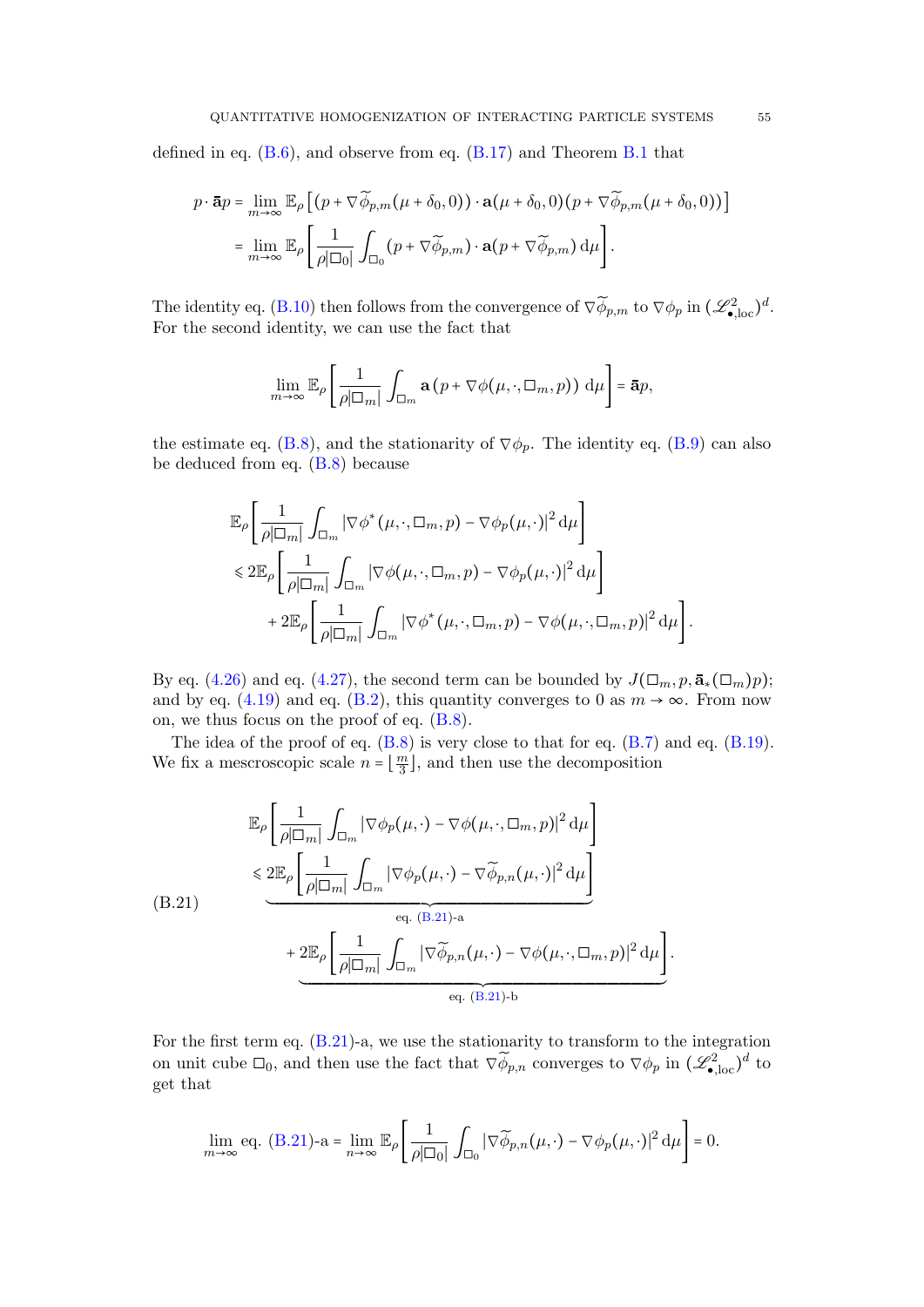Thus it suffices to finish the second term eq. [\(B.21\)](#page-54-0)-b. We use the definition in eq. [\(B.6\)](#page-46-2) and Jensen's inequality to get that

eq. (B.21)-b  
\n
$$
= 2\mathbb{E}_{\rho} \left[ \frac{1}{\rho|\Box_{m}|} \int_{\Box_{m}} \left| \left( \int_{y+\Box_{n}} \nabla \phi(\mu, y, x+\Box_{n}, p) dx \right) - \nabla \phi(\mu, y, \Box_{m}, p) \right|^{2} d\mu(y) \right]
$$
\n
$$
\leq 2\mathbb{E}_{\rho} \left[ \frac{1}{\rho|\Box_{m}|} \int_{\Box_{m}} \int_{y+\Box_{n}} |\nabla \phi(\mu, y, x+\Box_{n}, p) - \nabla \phi(\mu, y, \Box_{m}, p)|^{2} dx d\mu(y) \right]
$$
\n
$$
\leq 2 \times 3^{-dn} \mathbb{E}_{\rho} \left[ \frac{1}{\rho|\Box_{m}|} \int_{Q_{3^{m}+3^{n}}} \int_{x+\Box_{n}} |\nabla \phi(\mu, y, x+\Box_{n}, p) - \nabla \phi(\mu, y, \Box_{m}, p)|^{2} d\mu(y) dx \right]
$$
\n
$$
\leq 2 \times (\text{eq. (B.21)-b1 + eq. (B.21)-b2 + eq. (B.21)-b3)},
$$

where in the last line we decompose once again the integration into three terms with respect to the domain

eq. (B.21)-b1 = 
$$
3^{-dn} \mathbb{E}_{\rho} \left[ \frac{1}{\rho |\Box_m|} \int_{Q_{3^m-10 \times 3^n}} \int_{x+\Box_n} |\nabla \phi(\mu, y, x + \Box_n, p) - \nabla \phi(\mu, y, \Box_m, p)|^2 d\mu(y) dx \right]
$$
,  
\neq. (B.21)-b2 =  $3^{-dn} \mathbb{E}_{\rho} \left[ \frac{1}{\rho |\Box_m|} \int_{Q_{3^m+3^n} \setminus Q_{3^m-10 \times 3^n}} \int_{x+\Box_n} |p + \nabla \phi(\mu, y, x + \Box_n, p)|^2 d\mu(y) dx \right]$ ,  
\neq. (B.21)-b3 =  $3^{-dn} \mathbb{E}_{\rho} \left[ \frac{1}{\rho |\Box_m|} \int_{Q_{3^m+3^n} \setminus Q_{3^m-10 \times 3^n}} \int_{x+\Box_n} |p + \nabla \phi(\mu, y, \Box_m, p)|^2 d\mu(y) dx \right]$ .

The terms eq. [\(B.21\)](#page-54-0)-b2 and eq. [\(B.21\)](#page-54-0)-b3 are easy to treat as they are boundary layer terms. For eq.  $(B.21)$ -b2 we can use the energy bound

eq. (B.21)-b2 
$$
\leq C3^{-(m-n)}\nu(\Box_n, p) \xrightarrow[m \to \infty]{} 0.
$$

For eq. [\(B.21\)](#page-54-0)-b3, since the function  $|p + \nabla \phi(\mu, y, \Box_m, p)|^2$  does not involve x, we use Fubini's lemma that

eq. (B.21)-b3  
\n
$$
= 3^{-dn} \mathbb{E}_{\rho} \left[ \frac{1}{\rho |\Box_m|} \int_{Q_{3m+3n}} \left( \int_{Q_{3m+3n} \setminus Q_{3m-10\times 3n}} \mathbf{1}_{\{x \in y + \Box\}} dx \right) |p + \nabla \phi(\mu, y, \Box_m, p)|^2 d\mu(y) \right]
$$
\n
$$
\leq \mathbb{E}_{\rho} \left[ \frac{1}{\rho |\Box_m|} \int_{Q_{3m+3n} \setminus Q_{3m-20\times 3n}} |p + \nabla \phi(\mu, y, \Box_m, p)|^2 d\mu(y) \right]
$$
\n
$$
= \mathbb{E}_{\rho} \left[ \frac{1}{\rho |\Box_m|} \int_{Q_{3m} \setminus Q_{3m-20\times 3n}} |p + \nabla \phi(\mu, y, \Box_m, p)|^2 d\mu(y) \right] + \mathbb{E}_{\rho} \left[ \frac{1}{\rho |\Box_m|} \int_{Q_{3m+3n} \setminus Q_{3m}} |p|^2 d\mu(y) \right]
$$
\n
$$
\xrightarrow[m \to \infty]{} 0.
$$

Here from the second line to the third line, we use the fact that the gradient contributes only on  $Q_{3^m+3^n} \backslash Q_{3^m-20 \times 3^n}$ . Then we do a decomposition: the integration on  $Q_{3^m+3^n} \setminus Q_{3^m}$  can be calculated directly, since  $\phi(\mu, \Box_m, p)$  is  $\mathcal{F}_{\Box_m}$ -measurable and the gradient vanishes; the integration on  $Q_{3m+3n} \setminus Q_{3m-20\times 3^n}$  can be bounded by the boundary layer estimate in Lemma [B.6.](#page-52-0)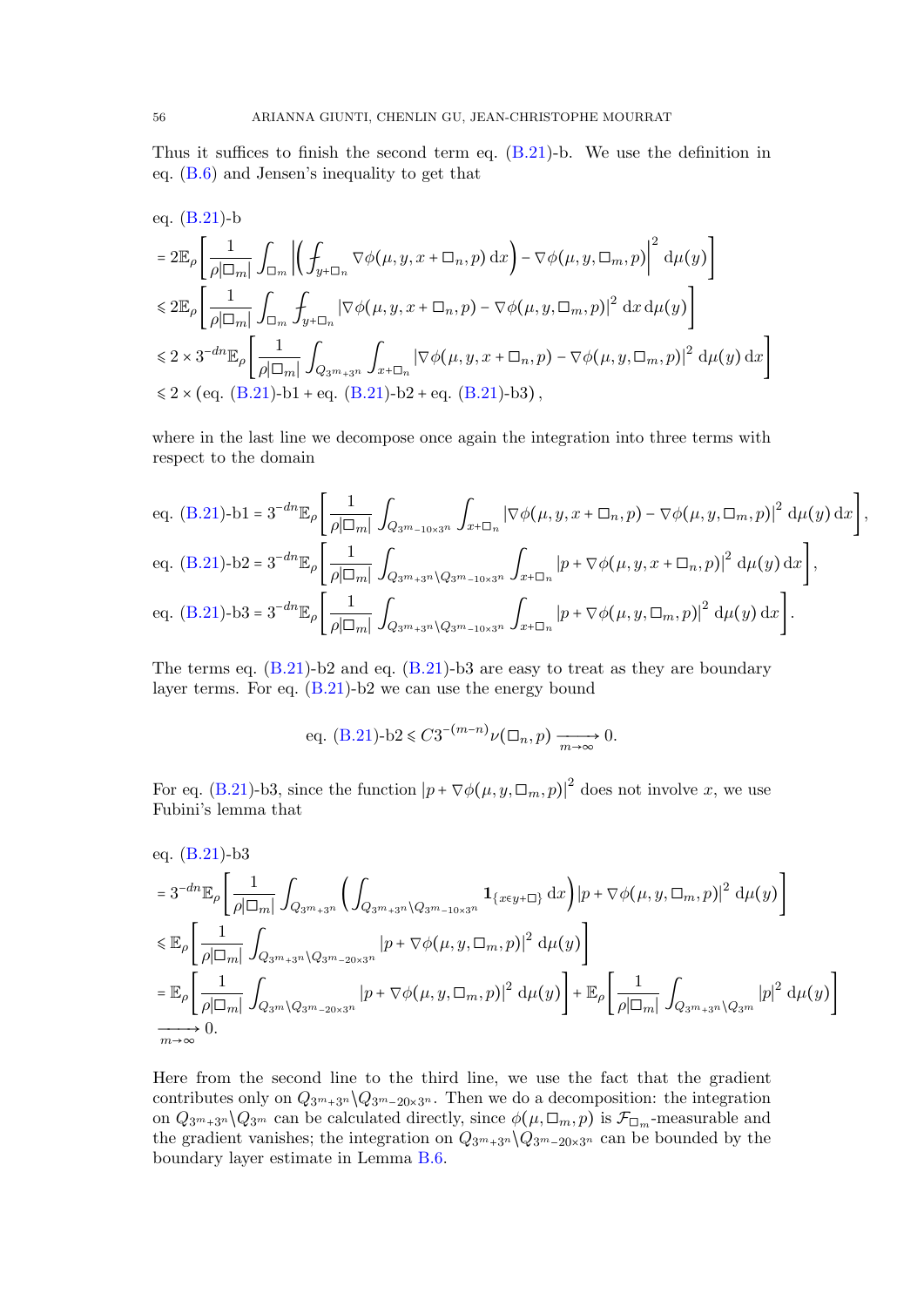Finally, we focus on eq. [\(B.21\)](#page-54-0)-b1. We rewrite the integration  $\int_{Q_3m_{-10\times3^n}}$  as

eq. (B.21)-b1  
\n
$$
\leq \mathbb{E}_{\rho} \left[ \frac{1}{\rho |\Box_m|} \int_{\Box_n} \left( \sum_{\substack{z \in \mathcal{Z}_{m,n} \\ \text{dist}(z, \partial \Box_m) \geq \dots \leq x^{2n}}} \int_{x+z+\Box_n} |\nabla \phi(\mu, y, x+z+\Box_n, p) - \nabla \phi(\mu, y, \Box_m, p)|^2 d\mu(y) \right) dx \right].
$$

For each fixed  $x \in \Box_n$ , we can propose a sub-minimizer  $\ell_{p,\Box_m} + w_x$  for  $\nu(\Box_m, p)$  defined by (see Figure [6](#page-57-17) for an illustration)

$$
w_x \coloneqq \phi(\cdot, \Box_m \setminus U_x, p) + \sum_{\substack{z \in \mathcal{Z}_{m,n} \\ \text{dist}(z, \partial \Box_m) \ge 5 \times 3^n}} \phi(\cdot, x + z + \Box_n, p),
$$

where

$$
U_x \coloneqq \overline{\bigcup_{\substack{z \in \mathcal{Z}_{m,n} \\ \text{dist}(z,\partial \Box_m) \geqslant 5 \times 3^n}} (x + z + \Box_n)}.
$$

The gradient of  $w_x$  and  $\phi(\cdot, x + z + \Box_n, p)$  coincides on every cube  $x + z + \Box_n$ , so we can write

$$
\mathbb{E}_{\rho}\left[\frac{1}{\rho|\Box_{m}|}\left(\sum_{\substack{z\in\mathbb{Z}_{m,n}\\ \text{dist}(z,\partial\Box_{m})\geqslant 5\times3^{n}}}\int_{x+z+\Box_{n}}|\nabla\phi(\mu,y,x+z+\Box_{n},p)-\nabla\phi(\mu,y,\Box_{m},p)|^{2}\,\mathrm{d}\mu(y)\right)\right]
$$
\n
$$
\leqslant \mathbb{E}_{\rho}\left[\frac{1}{\rho|\Box_{m}|}\int_{\Box_{m}}|\nabla w_{x}(\mu,y)-\nabla\phi(\mu,y,\Box_{m},p)|^{2}\,\mathrm{d}\mu(y)\right]
$$
\n
$$
\leqslant \left(\sum_{\substack{z\in\mathbb{Z}_{m,n}\\ \text{dist}(z,\partial\Box_{m})\geqslant 5\times3^{n}}}\frac{|\Box_{n}|}{|\Box_{m}|}\nu(\Box_{n},p)+\frac{|\Box_{m}\setminus U_{x}|}{|\Box_{m}|}\nu(\Box_{m}\setminus U_{x},p)\right)-\nu(\Box_{m},p)
$$
\n
$$
\leqslant \nu(\Box_{n},p)-\nu(\Box_{m},p)+5\times3^{-\frac{2m}{3}}\Lambda|p|^{2},
$$

where we used the quadratic response  $(4.9)$  from the second line to the third line. This implies that  $\lim_{m\to\infty}$  eq. [\(B.21\)](#page-54-0)-b1 = 0, and thus completes the proof of eq. [\(B.8\)](#page-46-7).  $\Box$ 

Acknowledgements. Part of this project was developed while AG was affiliated to the University of Bonn and supported through the CRC 1060 (The Mathematics of Emergent Effects) that is funded through the German Science Foundation (DFG), and the Hausdorff Center for Mathematics (HCM). CG was supported by a PhD scholarship from Ecole Polytechnique. Part of this project was developed while CG was an academic visitor at the Courant Institute, NYU. JCM was partially supported by the NSF grant DMS-1954357. Part of this project was developed while JCM was affiliated at CNRS and ENS Paris, PSL University, and was partially supported by the ANR grants LSD (ANR-15-CE40-0020-03) and Malin (ANR-16-CE93-0003).

### **REFERENCES**

- <span id="page-56-0"></span>[1] S. Albeverio, Y. G. Kondratiev, and M. Röckner. Canonical Dirichlet operator and distorted Brownian motion on Poisson spaces. C. R. Acad. Sci. Paris Sér. I Math., 323(11):1179-1184, 1996.
- <span id="page-56-1"></span>[2] S. Albeverio, Y. G. Kondratiev, and M. Röckner. Differential geometry of Poisson spaces. C. R. Acad. Sci. Paris Sér. I Math., 323(10):1129-1134, 1996.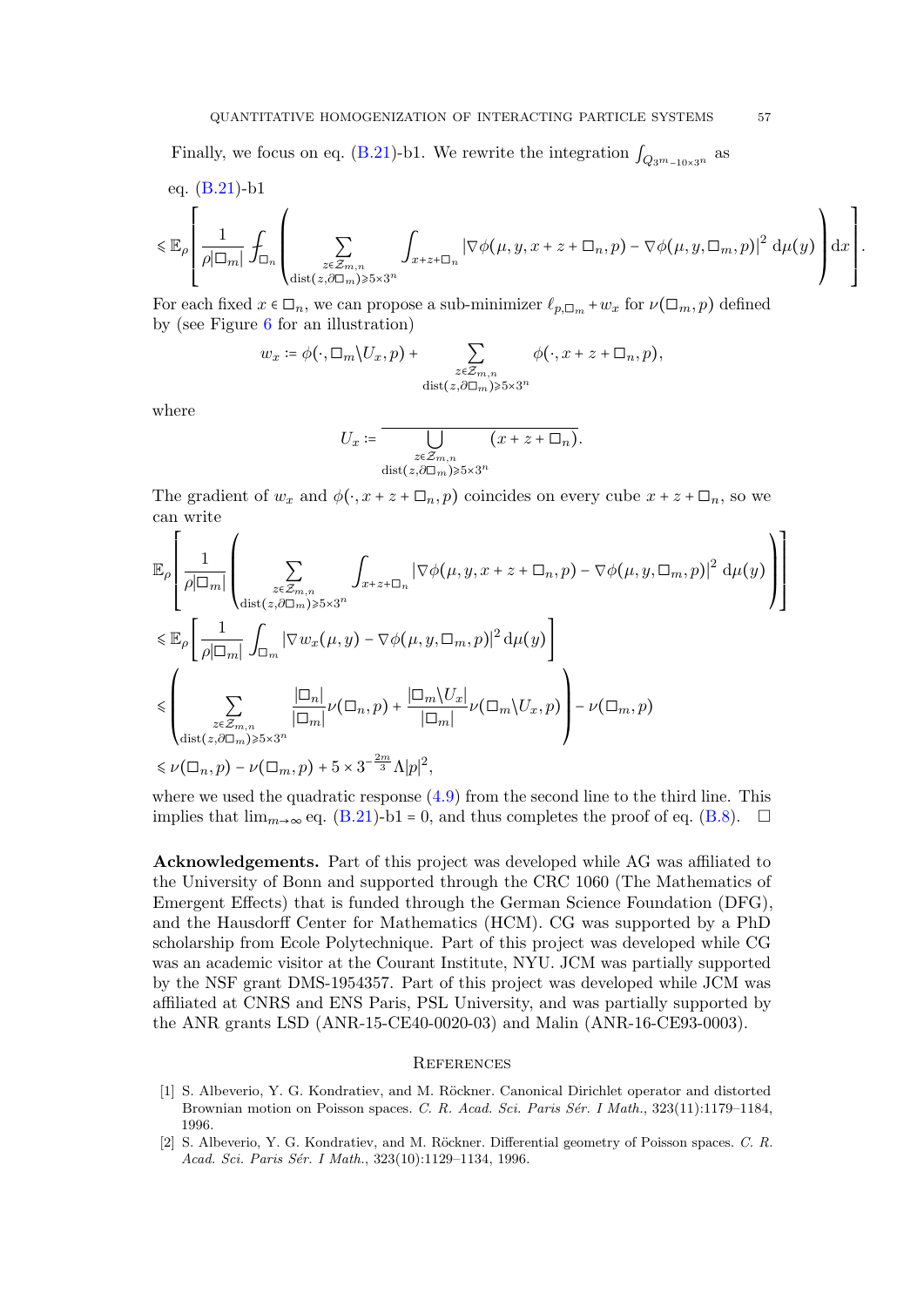

<span id="page-57-17"></span>FIGURE 6. The function  $\ell_{p,\Box_m} + w_x$  is a sub-minimizer for the problem  $\nu(\square_m, p)$ , which combines the minimizer in cubes of scale  $3^n$  biased by a vector x (the cubes in blue), and a minimizer in  $U_x$  (the domain in red).

- <span id="page-57-15"></span>[3] S. Albeverio, Y. G. Kondratiev, and M. Röckner. Analysis and geometry on configuration spaces. J. Funct. Anal., 154(2):444–500, 1998.
- <span id="page-57-16"></span>[4] S. Albeverio, Y. G. Kondratiev, and M. Röckner. Analysis and geometry on configuration spaces: the Gibbsian case. J. Funct. Anal., 157(1):242–291, 1998.
- <span id="page-57-7"></span>[5] S. Armstrong, A. Bordas, and J.-C. Mourrat. Quantitative stochastic homogenization and regularity theory of parabolic equations. Analysis  $\mathcal{B}$  PDE, 11(8):1945–2014, 2018.
- <span id="page-57-8"></span>[6] S. Armstrong and P. Dario. Elliptic regularity and quantitative homogenization on percolation clusters. Commun. Pure Appl. Math., 71(9):1717–1849, 2018.
- <span id="page-57-5"></span>[7] S. Armstrong, S. Ferguson, and T. Kuusi. Homogenization, linearization and large-scale regularity for nonlinear elliptic equations. Comm. Pure Appl. Math., to appear.
- <span id="page-57-6"></span>[8] S. Armstrong, S. J. Ferguson, and T. Kuusi. Higher-order linearization and regularity in nonlinear homogenization. Arch. Ration. Mech. Anal., 237(2):631–741, 2020.
- <span id="page-57-2"></span>[9] S. Armstrong, T. Kuusi, and J.-C. Mourrat. Mesoscopic higher regularity and subadditivity in elliptic homogenization. Comm. Math. Phys., 347(2):315–361, 2016.
- <span id="page-57-3"></span>[10] S. Armstrong, T. Kuusi, and J.-C. Mourrat. The additive structure of elliptic homogenization. Invent. Math., 208(3):999–1154, 2017.
- <span id="page-57-4"></span>[11] S. Armstrong, T. Kuusi, and J.-C. Mourrat. *Quantitative stochastic homogenization and large*scale regularity, volume 352 of Grundlehren der mathematischen Wissenschaften. Springer Nature, 2019.
- <span id="page-57-9"></span>[12] S. Armstrong and W. Wu.  $C^2$  regularity of the surface tension for the  $\nabla \phi$  interface model. Preprint, arXiv:1909.13325.
- <span id="page-57-1"></span>[13] S. N. Armstrong and J.-C. Mourrat. Lipschitz regularity for elliptic equations with random coefficients. Arch. Ration. Mech. Anal., 219(1):255–348, 2016.
- <span id="page-57-0"></span>[14] S. N. Armstrong and C. K. Smart. Quantitative stochastic homogenization of convex integral functionals. Ann. Sci. Éc. Norm. Supér.  $(4)$ , 49 $(2)$ :423–481, 2016.
- <span id="page-57-10"></span>[15] C. Bernardin. Regularity of the diffusion coefficient for lattice gas reversible under Bernoulli measures. Stochastic Process. Appl., 101(1):43–68, 2002.
- <span id="page-57-12"></span>[16] L. Bertini and B. Zegarlinski. Coercive inequalities for Kawasaki dynamics. The product case. Markov Process. Related Fields, 5(2):125–162, 1999.
- <span id="page-57-14"></span>[17] T. Bodineau, I. Gallagher, L. Saint-Raymond, and S. Simonella. Statistical dynamics of a hard sphere gas: fluctuating Boltzmann equation and large deviations. Preprint, arXiv:2008.10403.
- <span id="page-57-11"></span>[18] T. Brox and H. Rost. Equilibrium fluctuations of stochastic particle systems: the role of conserved quantities. Ann. Probab., 12(3):742–759, 1984.
- <span id="page-57-13"></span>[19] N. Cancrini, F. Cesi, and C. Roberto. Diffusive long-time behavior of Kawasaki dynamics. Electron. J. Probab., 10:no. 7, 216–249, 2005.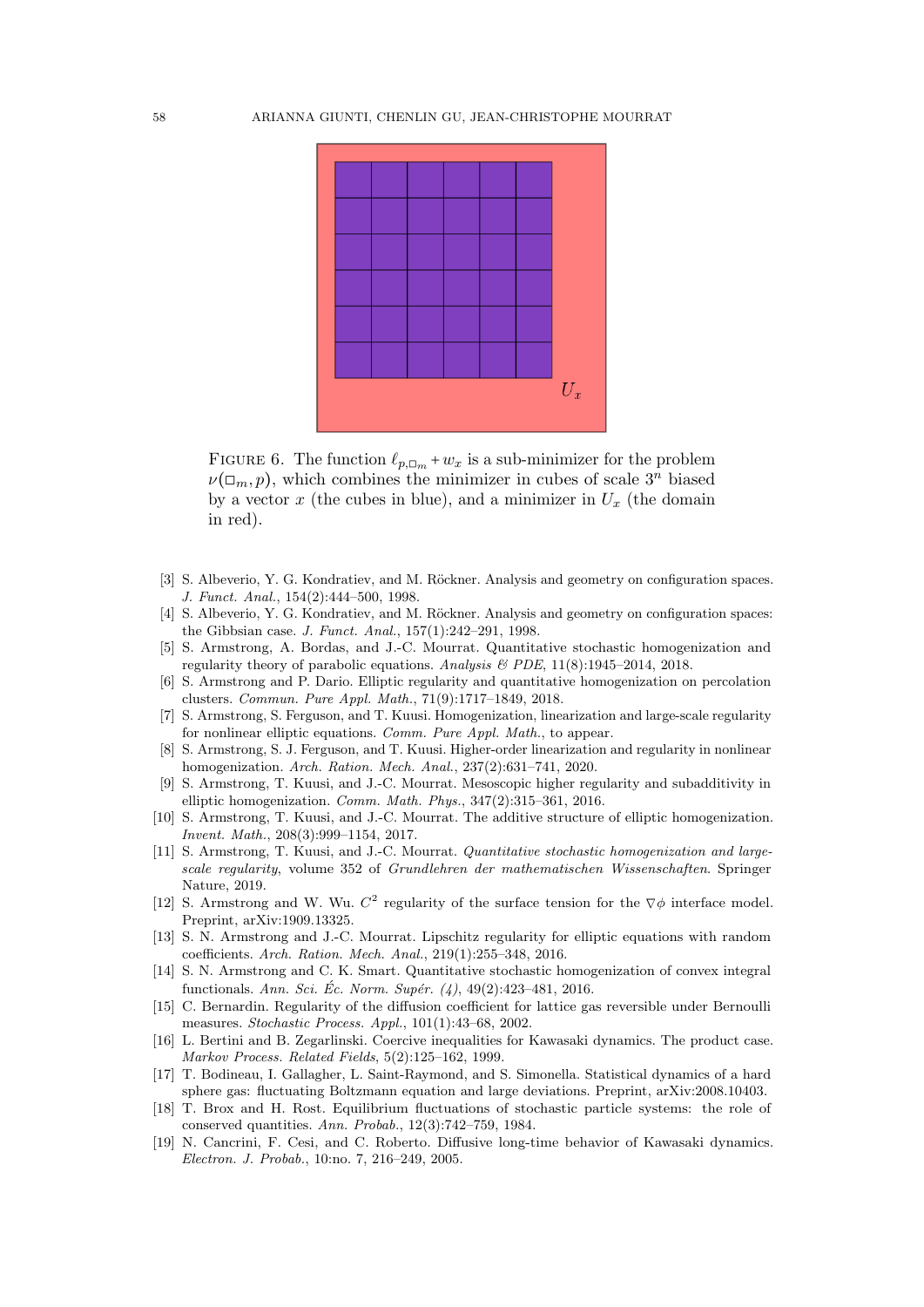- <span id="page-58-16"></span>[20] C. C. Chang. Equilibrium fluctuations of gradient reversible particle systems. Probab. Theory Related Fields, 100(3):269–283, 1994.
- <span id="page-58-18"></span>[21] C.-C. Chang. Equilibrium fluctuations of nongradient reversible particle systems. In Nonlinear stochastic PDEs (Minneapolis, MN, 1994), volume 77 of IMA Vol. Math. Appl., pages 41–51. Springer, New York, 1996.
- <span id="page-58-17"></span>[22] C. C. Chang and H.-T. Yau. Fluctuations of one-dimensional Ginzburg-Landau models in nonequilibrium. Comm. Math. Phys., 145(2):209–234, 1992.
- <span id="page-58-8"></span>[23] P. Dario. Quantitative homogenization of the disordered ∇φ model. Electron. J. Probab., 24:Paper No. 90, 99p., 2019.
- <span id="page-58-5"></span>[24] P. Dario. Optimal corrector estimates on percolation clusters. Preprint, arXiv:1805.00902.
- <span id="page-58-7"></span>[25] P. Dario. Quantitative homogenization of differential forms. Ann. Inst. H. Poincaré Probab. Statist., to appear.
- <span id="page-58-6"></span>[26] P. Dario and C. Gu. Quantitative homogenization of the parabolic and elliptic Green's functions on percolation clusters. Preprint, arXiv:1909.10439.
- <span id="page-58-9"></span>[27] P. Dario and W. Wu. Massless phases for the Villain model in  $d \geq 3$ . Preprint, arXiv:2002.02946.
- <span id="page-58-20"></span>[28] A. De Masi, P. A. Ferrari, and J. L. Lebowitz. Reaction-diffusion equations for interacting particle systems. J. Statist. Phys., 44(3-4):589–644, 1986.
- <span id="page-58-15"></span>[29] A. De Masi, E. Presutti, H. Spohn, and W. D. Wick. Asymptotic equivalence of fluctuation fields for reversible exclusion processes with speed change. Ann. Probab., 14(2):409–423, 1986.
- <span id="page-58-25"></span>[30] J.-D. Deuschel. Algebraic  $L^2$  decay of attractive critical processes on the lattice. Ann. Probab., 22(1):264–283, 1994.
- <span id="page-58-12"></span>[31] M. Duerinckx and A. Gloria. Analyticity of homogenized coefficients under Bernoulli perturbations and the Clausius-Mossotti formulas. Arch. Ration. Mech. Anal., 220(1):297-361, 2016.
- <span id="page-58-21"></span>[32] P. A. Ferrari, E. Presutti, and M. E. Vares. Nonequilibrium fluctuations for a zero range process. Ann. Inst. H. Poincaré Probab. Statist., 24(2):237–268, 1988.
- <span id="page-58-19"></span>[33] T. Funaki. Equilibrium fluctuations for lattice gas. In Itô's stochastic calculus and probability theory, pages 63–72. Springer, Tokyo, 1996.
- <span id="page-58-14"></span>[34] T. Funaki, K. Uchiyama, and H. T. Yau. Hydrodynamic limit for lattice gas reversible under Bernoulli measures. In Nonlinear stochastic PDEs (Minneapolis, MN, 1994), volume 77 of IMA Vol. Math. Appl., pages 1–40. Springer, New York, 1996.
- <span id="page-58-28"></span>[35] A. Giunti, Y. Gu, and J.-C. Mourrat. Heat kernel upper bounds for interacting particle systems. Ann. Probab., 47(2):1056–1095, 2019.
- <span id="page-58-2"></span>[36] A. Gloria, S. Neukamm, and F. Otto. Quantification of ergodicity in stochastic homogenization: optimal bounds via spectral gap on Glauber dynamics. Invent. Math., 199(2):455–515, 2015.
- <span id="page-58-4"></span>[37] A. Gloria, S. Neukamm, and F. Otto. A regularity theory for random elliptic operators. *Milan* J. Math., 88(1):99–170, 2020.
- <span id="page-58-0"></span>[38] A. Gloria and F. Otto. An optimal variance estimate in stochastic homogenization of discrete elliptic equations. Ann. Probab., 39(3):779–856, 2011.
- <span id="page-58-1"></span>[39] A. Gloria and F. Otto. An optimal error estimate in stochastic homogenization of discrete elliptic equations. Ann. Appl. Probab., 22(1):1–28, 2012.
- <span id="page-58-3"></span>[40] A. Gloria and F. Otto. Quantitative results on the corrector equation in stochastic homogenization. J. Eur. Math. Soc. (JEMS), 19(11):3489–3548, 2017.
- <span id="page-58-27"></span>[41] C. Gu. Decay of semigroup for an infinite interacting particle system on continuum configuration spaces. Preprint, arXiv:2007.04058.
- <span id="page-58-13"></span>[42] M. Z. Guo, G. C. Papanicolaou, and S. R. S. Varadhan. Nonlinear diffusion limit for a system with nearest neighbor interactions. *Comm. Math. Phys.*, 118(1):31–59, 1988.
- <span id="page-58-26"></span>[43] E. Janvresse, C. Landim, J. Quastel, and H. T. Yau. Relaxation to equilibrium of conservative dynamics. I. Zero-range processes. Ann. Probab., 27(1):325–360, 1999.
- <span id="page-58-10"></span>[44] M. Jara. Finite-dimensional approximation for the diffusion coefficient in the simple exclusion process. Ann. Probab., 34(6):2365–2381, 2006.
- <span id="page-58-22"></span>[45] M. Jara and O. Menezes. Non-equilibrium fluctuations of interacting particle systems. Preprint, arXiv:1810.09526.
- <span id="page-58-23"></span>[46] C. Kipnis and C. Landim. Scaling limits of interacting particle systems, volume 320 of Grundlehren der Mathematischen Wissenschaften. Springer-Verlag, Berlin, 1999.
- <span id="page-58-24"></span>[47] T. Komorowski, C. Landim, and S. Olla. Fluctuations in Markov processes, volume 345 of Grundlehren der Mathematischen Wissenschaften. Springer, Heidelberg, 2012.
- <span id="page-58-11"></span>[48] C. Landim, S. Olla, and S. R. S. Varadhan. Symmetric simple exclusion process: regularity of the self-diffusion coefficient. Comm. Math. Phys., 224(1):307–321, 2001. Dedicated to Joel L. Lebowitz.